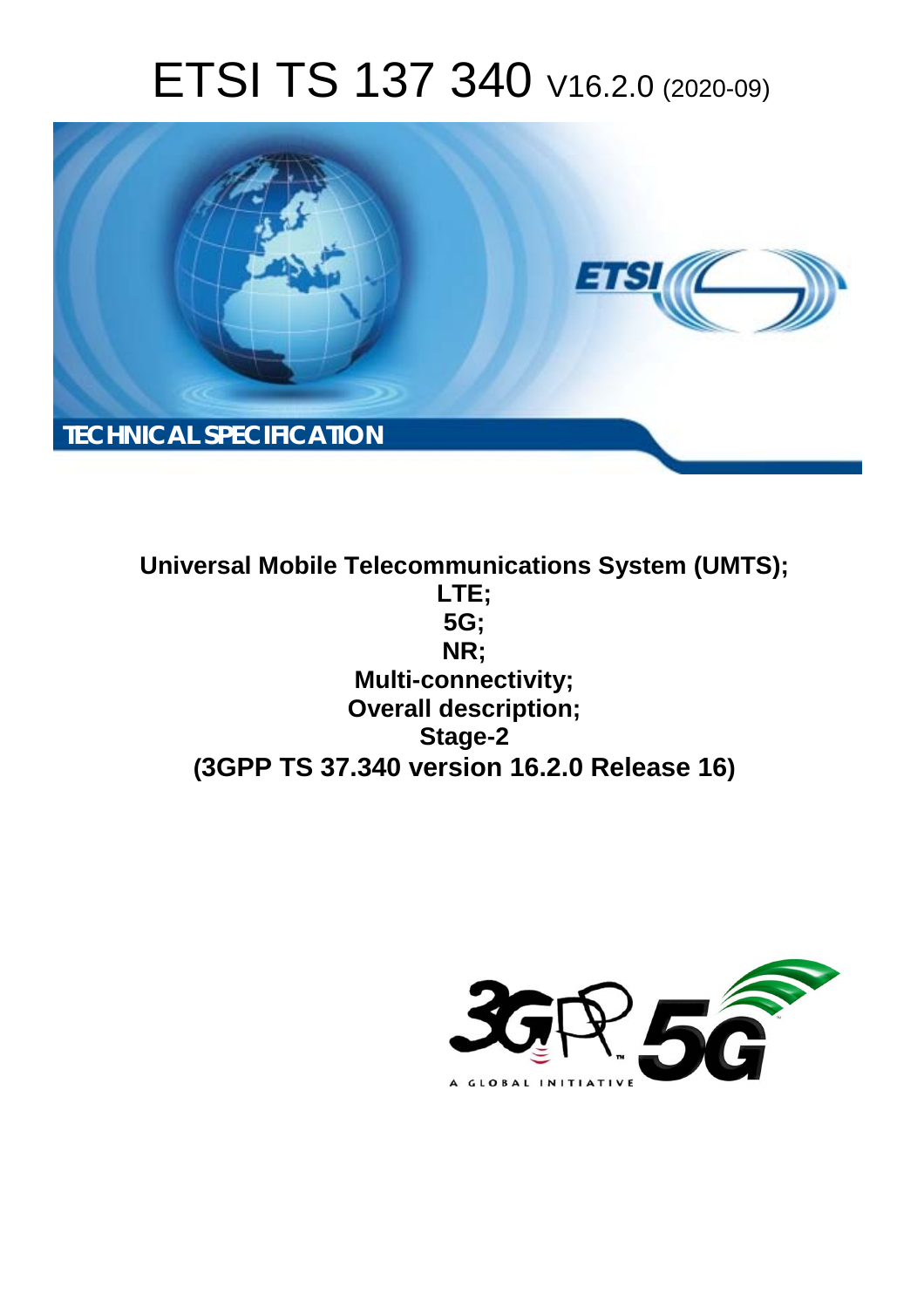Reference RTS/TSGR-0237340vg20

Keywords

5G,LTE,UMTS

#### *ETSI*

#### 650 Route des Lucioles F-06921 Sophia Antipolis Cedex - FRANCE

Tel.: +33 4 92 94 42 00 Fax: +33 4 93 65 47 16

Siret N° 348 623 562 00017 - NAF 742 C Association à but non lucratif enregistrée à la Sous-Préfecture de Grasse (06) N° 7803/88

#### *Important notice*

The present document can be downloaded from: <http://www.etsi.org/standards-search>

The present document may be made available in electronic versions and/or in print. The content of any electronic and/or print versions of the present document shall not be modified without the prior written authorization of ETSI. In case of any existing or perceived difference in contents between such versions and/or in print, the prevailing version of an ETSI deliverable is the one made publicly available in PDF format at [www.etsi.org/deliver](http://www.etsi.org/deliver).

Users of the present document should be aware that the document may be subject to revision or change of status. Information on the current status of this and other ETSI documents is available at <https://portal.etsi.org/TB/ETSIDeliverableStatus.aspx>

If you find errors in the present document, please send your comment to one of the following services: <https://portal.etsi.org/People/CommiteeSupportStaff.aspx>

#### *Copyright Notification*

No part may be reproduced or utilized in any form or by any means, electronic or mechanical, including photocopying and microfilm except as authorized by written permission of ETSI. The content of the PDF version shall not be modified without the written authorization of ETSI. The copyright and the foregoing restriction extend to reproduction in all media.

> © ETSI 2020. All rights reserved.

**DECT™**, **PLUGTESTS™**, **UMTS™** and the ETSI logo are trademarks of ETSI registered for the benefit of its Members. **3GPP™** and **LTE™** are trademarks of ETSI registered for the benefit of its Members and of the 3GPP Organizational Partners. **oneM2M™** logo is a trademark of ETSI registered for the benefit of its Members and of the oneM2M Partners. **GSM®** and the GSM logo are trademarks registered and owned by the GSM Association.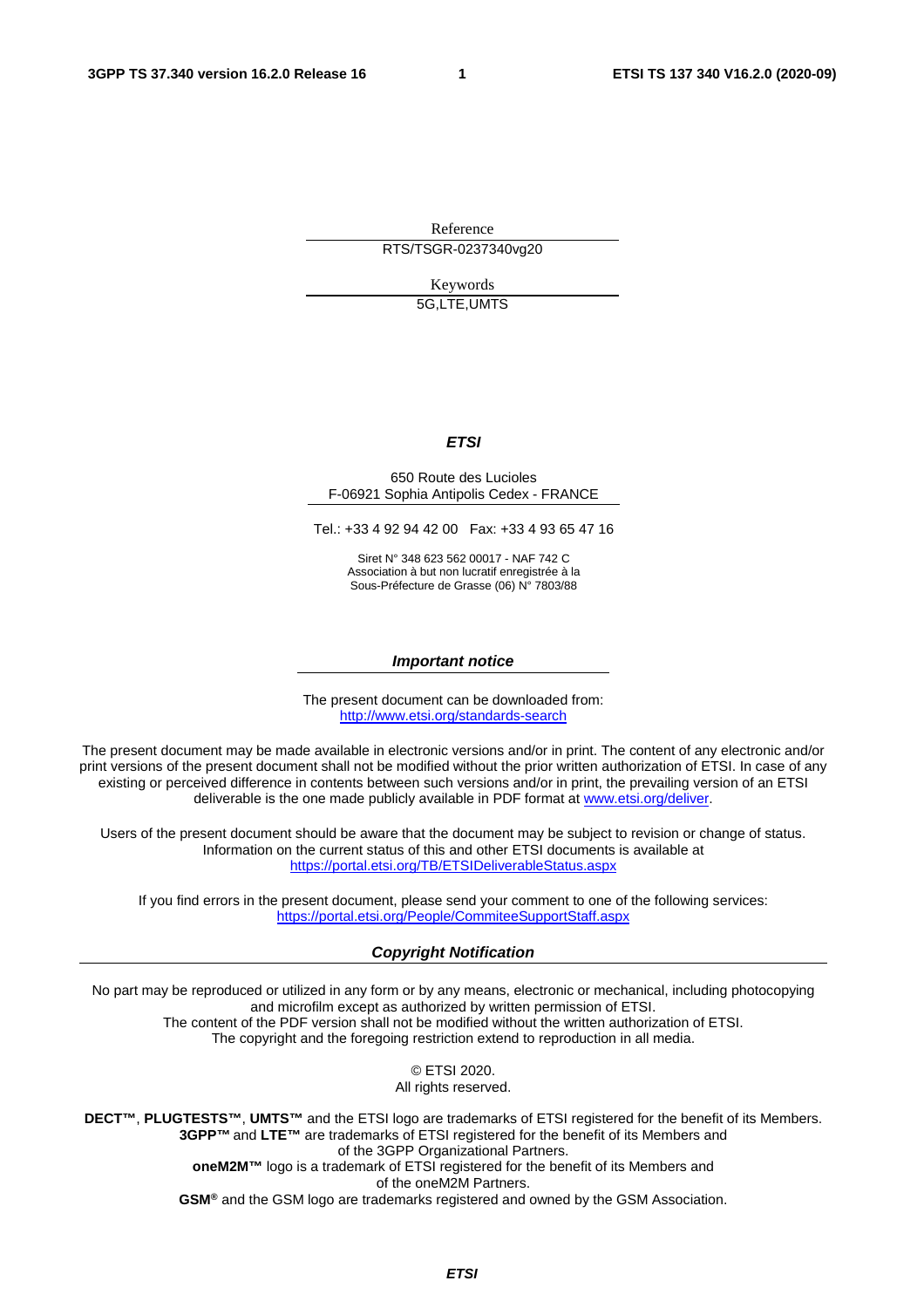### Intellectual Property Rights

#### Essential patents

IPRs essential or potentially essential to normative deliverables may have been declared to ETSI. The information pertaining to these essential IPRs, if any, is publicly available for **ETSI members and non-members**, and can be found in ETSI SR 000 314: *"Intellectual Property Rights (IPRs); Essential, or potentially Essential, IPRs notified to ETSI in respect of ETSI standards"*, which is available from the ETSI Secretariat. Latest updates are available on the ETSI Web server [\(https://ipr.etsi.org/](https://ipr.etsi.org/)).

Pursuant to the ETSI IPR Policy, no investigation, including IPR searches, has been carried out by ETSI. No guarantee can be given as to the existence of other IPRs not referenced in ETSI SR 000 314 (or the updates on the ETSI Web server) which are, or may be, or may become, essential to the present document.

#### **Trademarks**

The present document may include trademarks and/or tradenames which are asserted and/or registered by their owners. ETSI claims no ownership of these except for any which are indicated as being the property of ETSI, and conveys no right to use or reproduce any trademark and/or tradename. Mention of those trademarks in the present document does not constitute an endorsement by ETSI of products, services or organizations associated with those trademarks.

### Legal Notice

This Technical Specification (TS) has been produced by ETSI 3rd Generation Partnership Project (3GPP).

The present document may refer to technical specifications or reports using their 3GPP identities. These shall be interpreted as being references to the corresponding ETSI deliverables.

The cross reference between 3GPP and ETSI identities can be found under<http://webapp.etsi.org/key/queryform.asp>.

### Modal verbs terminology

In the present document "**shall**", "**shall not**", "**should**", "**should not**", "**may**", "**need not**", "**will**", "**will not**", "**can**" and "**cannot**" are to be interpreted as described in clause 3.2 of the [ETSI Drafting Rules](https://portal.etsi.org/Services/editHelp!/Howtostart/ETSIDraftingRules.aspx) (Verbal forms for the expression of provisions).

"**must**" and "**must not**" are **NOT** allowed in ETSI deliverables except when used in direct citation.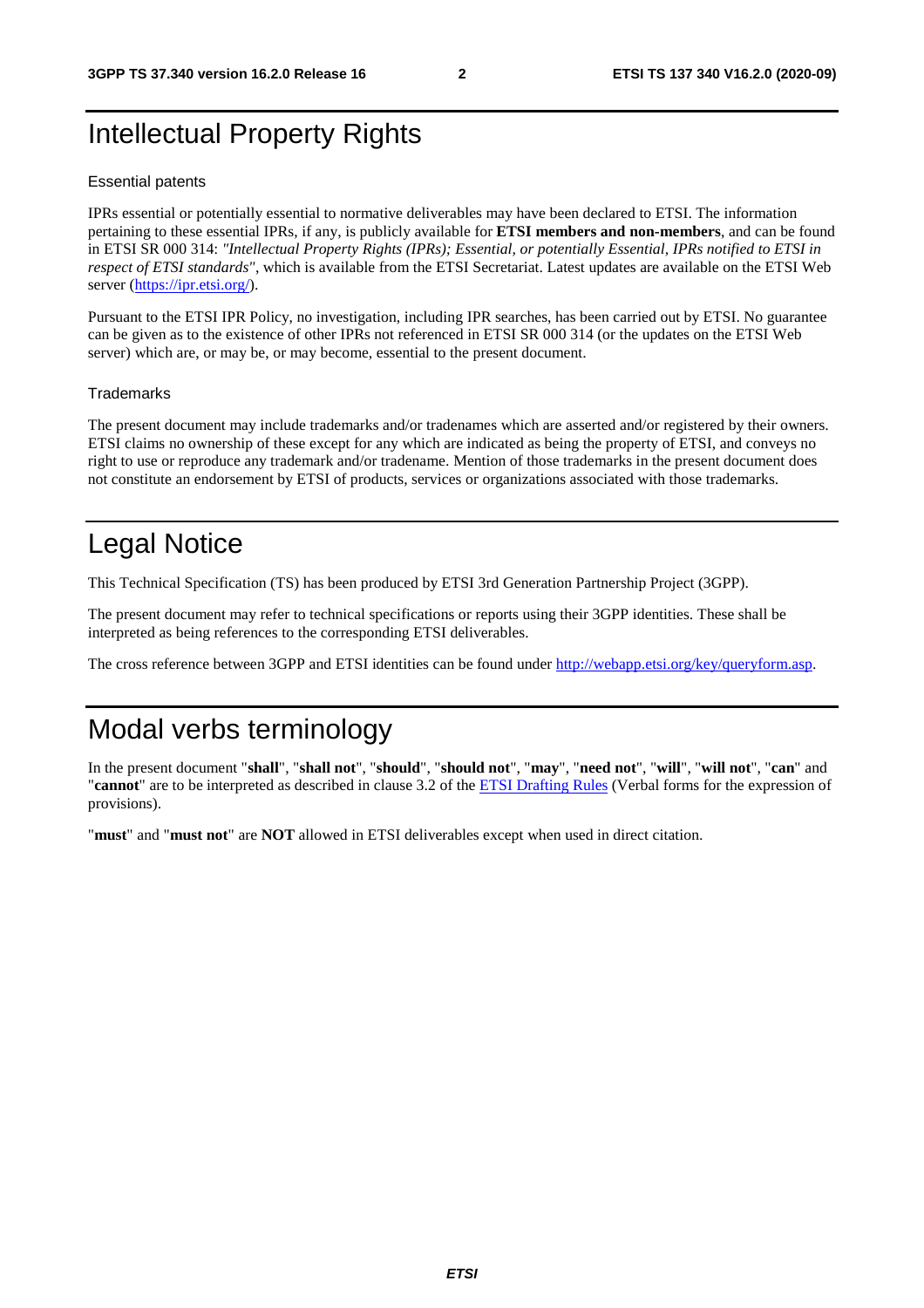$\mathbf{3}$ 

## Contents

| 1          |  |  |  |  |
|------------|--|--|--|--|
| 2          |  |  |  |  |
| 3          |  |  |  |  |
| 3.1        |  |  |  |  |
| 3.2        |  |  |  |  |
| 4<br>4.1   |  |  |  |  |
| 4.1.1      |  |  |  |  |
| 4.1.2      |  |  |  |  |
| 4.1.3      |  |  |  |  |
| 4.1.3.1    |  |  |  |  |
| 4.1.3.2    |  |  |  |  |
| 4.1.3.3    |  |  |  |  |
| 4.2        |  |  |  |  |
| 4.2.1      |  |  |  |  |
| 4.2.2      |  |  |  |  |
| 4.3        |  |  |  |  |
| 4.3.1      |  |  |  |  |
| 4.3.1.1    |  |  |  |  |
| 4.3.1.2    |  |  |  |  |
| 4.3.1.3    |  |  |  |  |
| 4.3.2      |  |  |  |  |
| 4.3.2.1    |  |  |  |  |
| 4.3.2.2    |  |  |  |  |
| 4.3.2.3    |  |  |  |  |
| 5          |  |  |  |  |
| 6          |  |  |  |  |
| 6.1        |  |  |  |  |
| 6.2        |  |  |  |  |
| 6.3        |  |  |  |  |
| 6.4<br>6.5 |  |  |  |  |
|            |  |  |  |  |
| 7          |  |  |  |  |
| 7.1        |  |  |  |  |
| 7.2        |  |  |  |  |
| 7.3        |  |  |  |  |
| 7.4        |  |  |  |  |
| 7.5        |  |  |  |  |
| 7.6        |  |  |  |  |
| 7.7        |  |  |  |  |
| 7.8        |  |  |  |  |
| 7.9        |  |  |  |  |
| 7.10       |  |  |  |  |
| 7.11       |  |  |  |  |
| 8          |  |  |  |  |
| 8.1        |  |  |  |  |
| 8.2        |  |  |  |  |
|            |  |  |  |  |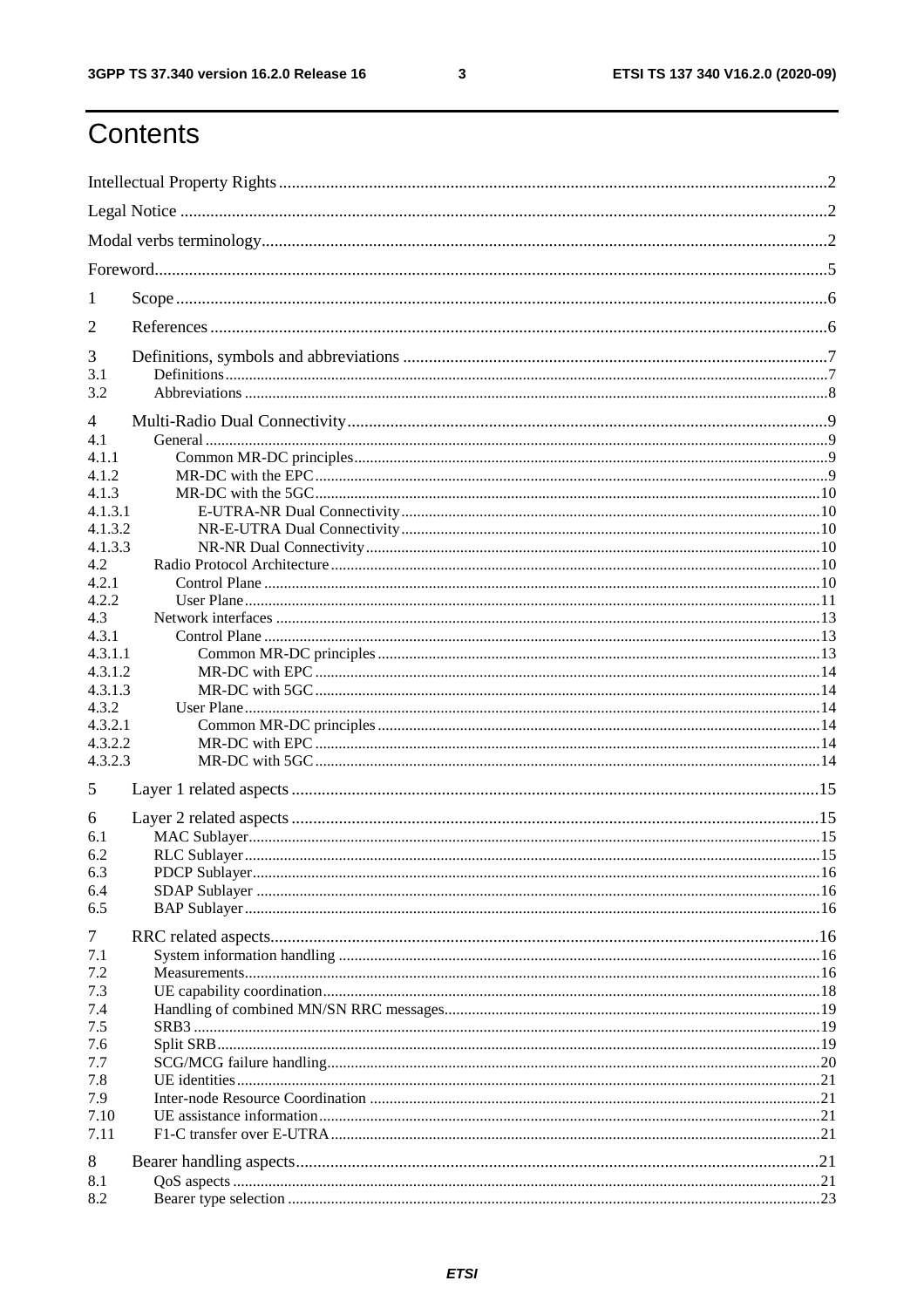#### 3GPP TS 37.340 version 16.2.0 Release 16

 $\overline{\mathbf{4}}$ 

| 8.3<br>8.4     |                               |  |
|----------------|-------------------------------|--|
| 9              |                               |  |
|                |                               |  |
| 10             |                               |  |
| 10.1           |                               |  |
| 10.2<br>10.2.1 |                               |  |
| 10.2.2         |                               |  |
| 10.3           |                               |  |
| 10.3.1         |                               |  |
| 10.3.2         |                               |  |
| 10.4           |                               |  |
| 10.4.1         |                               |  |
| 10.4.2         |                               |  |
| 10.5           |                               |  |
| 10.5.1         |                               |  |
| 10.5.2         |                               |  |
| 10.6           |                               |  |
| 10.7           |                               |  |
| 10.7.1         |                               |  |
| 10.7.2         |                               |  |
| 10.8           |                               |  |
| 10.8.1         |                               |  |
| 10.8.2         |                               |  |
| 10.9           |                               |  |
| 10.9.1         |                               |  |
| 10.9.2         |                               |  |
| 10.10          |                               |  |
| 10.10.1        |                               |  |
| 10.10.2        |                               |  |
| 10.11          |                               |  |
| 10.11.1        |                               |  |
| 10.11.2        |                               |  |
| 10.12          |                               |  |
| 10.12.1        |                               |  |
| 10.12.2        |                               |  |
| 10.13          |                               |  |
| 10.13.1        |                               |  |
| 10.13.2        |                               |  |
| 10.14          |                               |  |
| 10.14.1        |                               |  |
| 10.14.2        |                               |  |
| 10.14.3        |                               |  |
| 11             |                               |  |
| 11.1           |                               |  |
| 11.2           |                               |  |
| 11.3           |                               |  |
| 12             |                               |  |
|                |                               |  |
| 13             |                               |  |
| 13.1<br>13.2   |                               |  |
|                |                               |  |
|                | <b>Annex A (informative):</b> |  |
|                | <b>Annex B</b> (informative): |  |
|                | <b>Annex C</b> (informative): |  |
|                |                               |  |
|                |                               |  |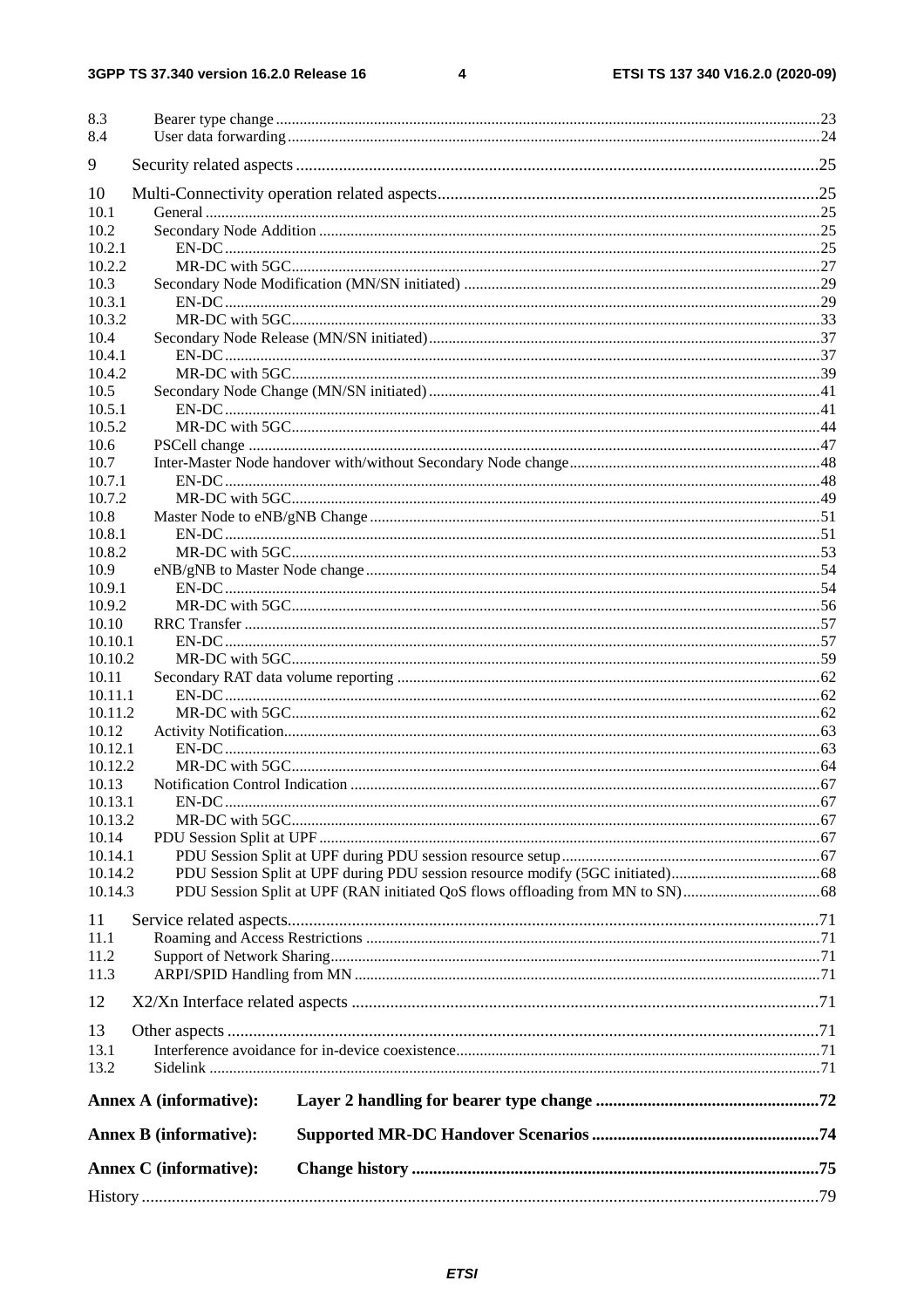## Foreword

This Technical Specification has been produced by the 3rd Generation Partnership Project (3GPP).

The contents of the present document are subject to continuing work within the TSG and may change following formal TSG approval. Should the TSG modify the contents of the present document, it will be re-released by the TSG with an identifying change of release date and an increase in version number as follows:

Version x.y.z

where:

- x the first digit:
	- 1 presented to TSG for information;
	- 2 presented to TSG for approval;
	- 3 or greater indicates TSG approved document under change control.
- Y the second digit is incremented for all changes of substance, i.e. technical enhancements, corrections, updates, etc.
- Z the third digit is incremented when editorial only changes have been incorporated in the document.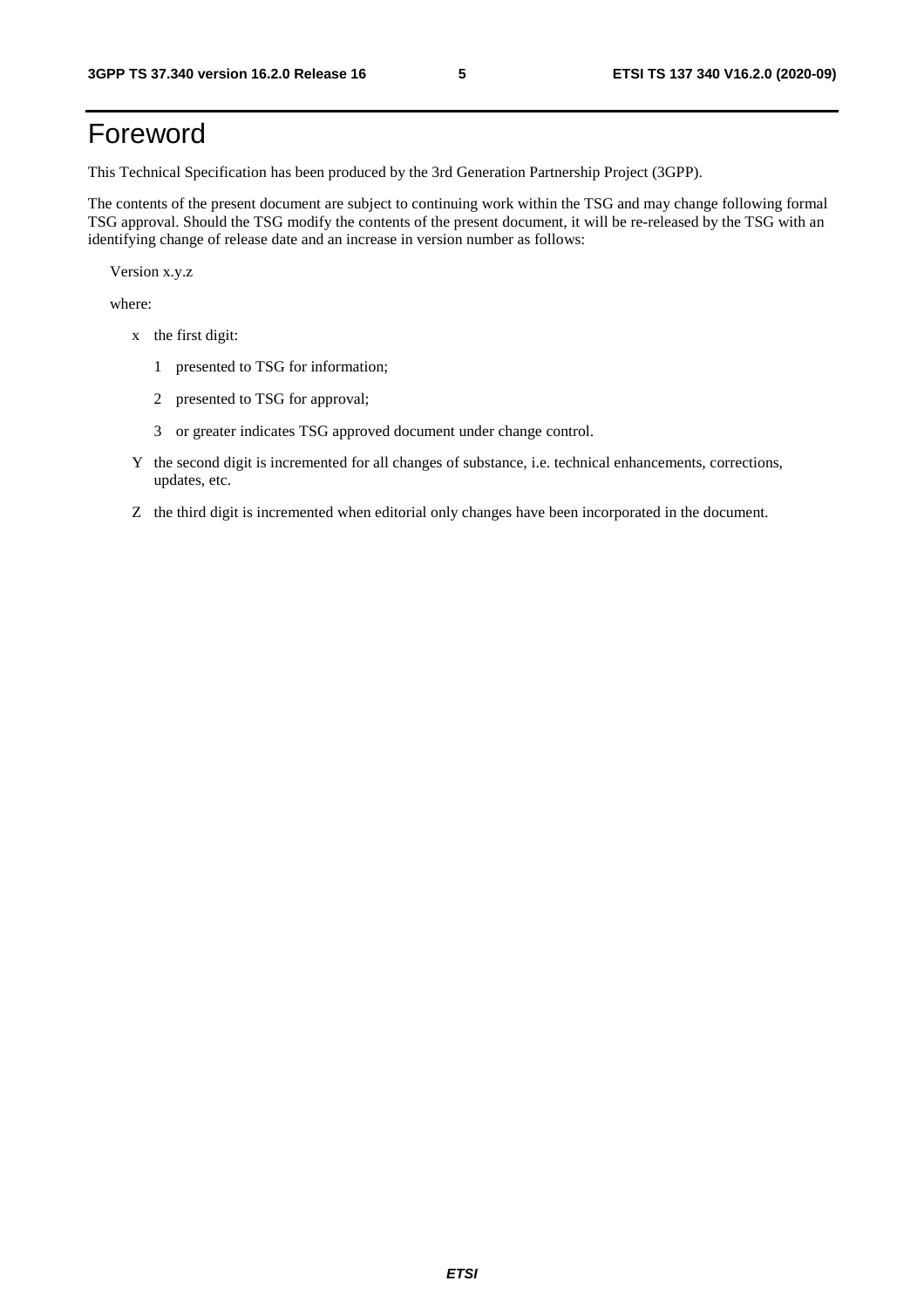### 1 Scope

The present document provides an overview of the multi-connectivity operation using E-UTRA and NR radio access technologies. Details of the network and radio interface protocols are specified in companion specifications of the 36 and 38 series.

### 2 References

The following documents contain provisions which, through reference in this text, constitute provisions of the present document.

- References are either specific (identified by date of publication, edition number, version number, etc.) or non-specific.
- For a specific reference, subsequent revisions do not apply.
- For a non-specific reference, the latest version applies. In the case of a reference to a 3GPP document (including a GSM document), a non-specific reference implicitly refers to the latest version of that document *in the same Release as the present document*.
- [1] 3GPP TR 21.905: "Vocabulary for 3GPP Specifications".
- [2] 3GPP TS 36.300: "Evolved Universal Terrestrial Radio Access (E-UTRA) and Evolved Universal Terrestrial Radio Access Network (E-UTRAN); Overall description; Stage 2".
- [3] 3GPP TS 38.300: "NR; NR and NG-RAN Overall description; Stage 2".
- [4] 3GPP TS 38.331: "NR; Radio Resource Control (RRC) protocol specification".
- [5] 3GPP TS 38.423: "NG-RAN; Xn application protocol (XnAP)".
- [6] 3GPP TS 38.425: "NG-RAN; NR user plane protocol".
- [7] 3GPP TS 38.401: "NG-RAN; Architecture description".
- [8] 3GPP TS 38.133: "NG-RAN; Requirements for support of radio resource management".
- [9] 3GPP TS 36.423: "Evolved Universal Terrestrial Radio Access Network (E-UTRAN); X2 Application Protocol (X2AP)".
- [10] 3GPP TS 36.331: "Evolved Universal Terrestrial Radio Access (E-UTRA); Radio Resource Control (RRC); Protocol specification".
- [11] 3GPP TS 23.501: "System Architecture for the 5G System; Stage 2".
- [12] 3GPP TS 38.101-1: "User Equipment (UE) radio transmission and reception; Part 1: Range 1 Standalone".
- [13] 3GPP TS 38.101-2: "User Equipment (UE) radio transmission and reception; Part 2: Range 2 Standalone".
- [14] 3GPP TS 38.101-3: "User Equipment (UE) radio transmission and reception; Part 3: Range 1 and Range 2 Interworking operation with other radios".
- [15] 3GPP TS 36.323: "Evolved Universal Terrestrial Radio Access (E-UTRA); Packet Data Convergence Protocol (PDCP) specification".
- [16] 3GPP TS 38.323: "NR; Packet Data Convergence Protocol (PDCP) specification".
- [17] 3GPP TS 38.340: "Backhaul Adaptation Protocol (BAP) specification".
- [18] 3GPP TS 23.287: "Architecture enhancements for 5G System (5GS) to support Vehicle-to-Everything (V2X) services ".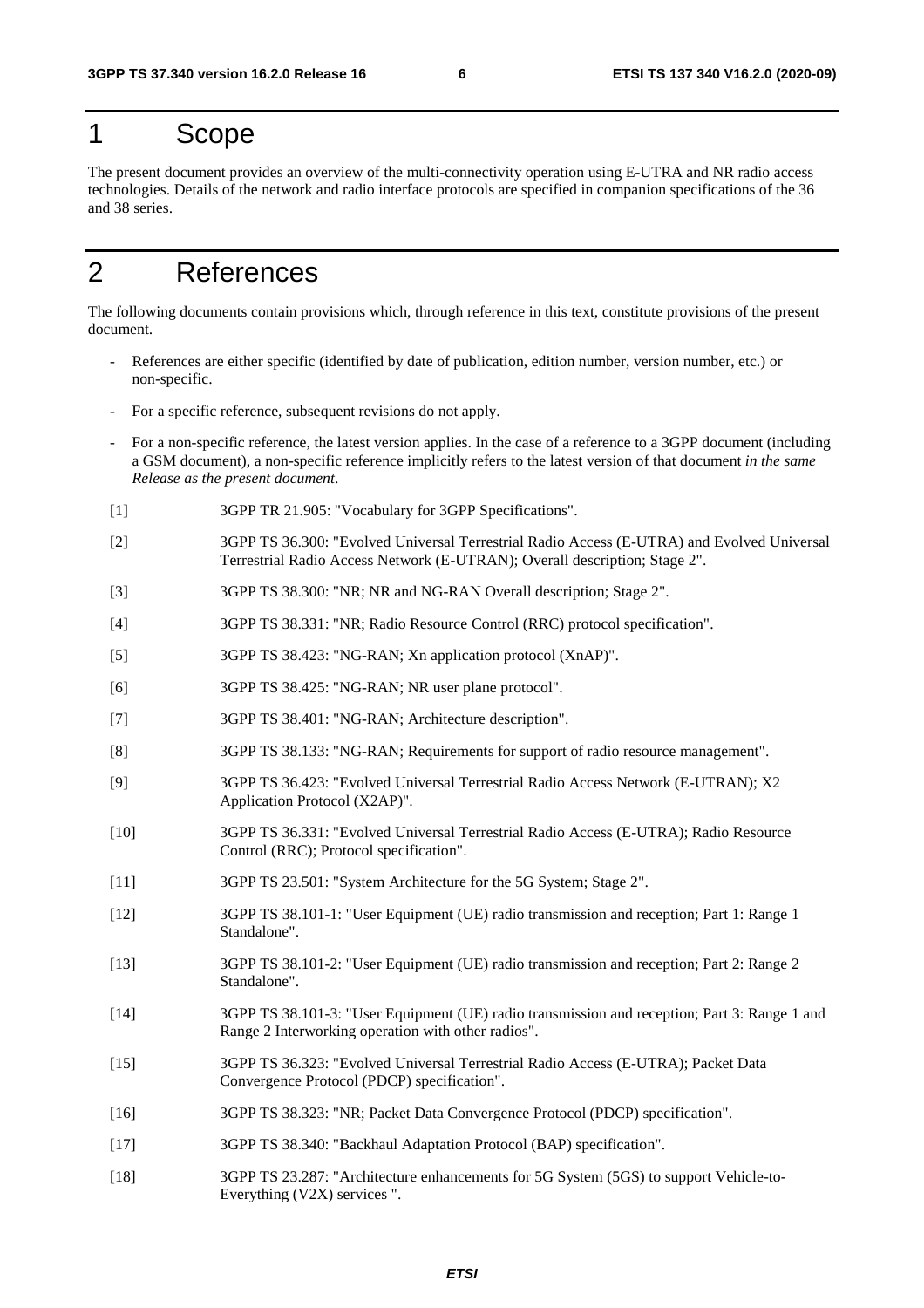[19] 3GPP TS 23.285: "Architecture enhancements for V2X services".

### 3 Definitions, symbols and abbreviations

#### 3.1 Definitions

For the purposes of the present document, the terms and definitions given in TR 21.905 [1] and the following apply. A term defined in the present document takes precedence over the definition of the same term, if any, in TR 21.905 [1] and TS 36.300 [2].

**Child node**: IAB-DU's or IAB-donor-DU's next hop neighbour IAB-node.

**Conditional PSCell Change:** a PSCell change procedure that is executed only when PSCell execution condition(s) are met.

**En-gNB:** node providing NR user plane and control plane protocol terminations towards the UE, and acting as Secondary Node in EN-DC.

**Fast MCG link recovery:** in MR-DC, an RRC procedure where the UE sends an MCG Failure Information message to the MN via the SCG upon the detection of a radio link failure on the MCG.

**IAB-donor:** gNB that provides network access to UEs via a network of backhaul and access links.

**IAB-MT:** IAB-node function that terminates the Uu interface to the parent node using the procedures and behaviours specified for UEs unless stated otherwise.

**IAB-node:** RAN node that supports NR access links to UEs and NR backhaul links to parent nodes and child nodes. The IAB-node does not support backhauling via E-UTRA.

**Master Cell Group**: in MR-DC, a group of serving cells associated with the Master Node, comprising of the SpCell (PCell) and optionally one or more SCells.

**Master node**: in MR-DC, the radio access node that provides the control plane connection to the core network. It may be a Master eNB (in EN-DC), a Master ng-eNB (in NGEN-DC) or a Master gNB (in NR-DC and NE-DC).

**MCG bearer**: in MR-DC, a radio bearer with an RLC bearer (or two RLC bearers, in case of CA packet duplication in an E-UTRAN cell group, or up to four RLC bearers in case of CA packet duplication in a NR cell group) only in the MCG.

**MN terminated bearer:** in MR-DC, a radio bearer for which PDCP is located in the MN.

**MCG SRB**: in MR-DC, a direct SRB between the MN and the UE.

**Multi-Radio Dual Connectivity:** Dual Connectivity between E-UTRA and NR nodes, or between two NR nodes.

**Ng-eNB**: as defined in TS 38.300 [3].

**NR sidelink communication**: AS functionality enabling at least V2X Communication as defined in TS 23.287 [18], between two or more nearby UEs, using NR technology but not traversing any network node.

**Parent node:** IAB-MT's next hop neighbour node; the parent node can be IAB-node or IAB-donor-DU.

**PCell**: SpCell of a master cell group.

**PSCell**: SpCell of a secondary cell group.

**RLC bearer:** RLC and MAC logical channel configuration of a radio bearer in one cell group.

**Secondary Cell Group**: in MR-DC, a group of serving cells associated with the Secondary Node, comprising of the SpCell (PSCell) and optionally one or more SCells.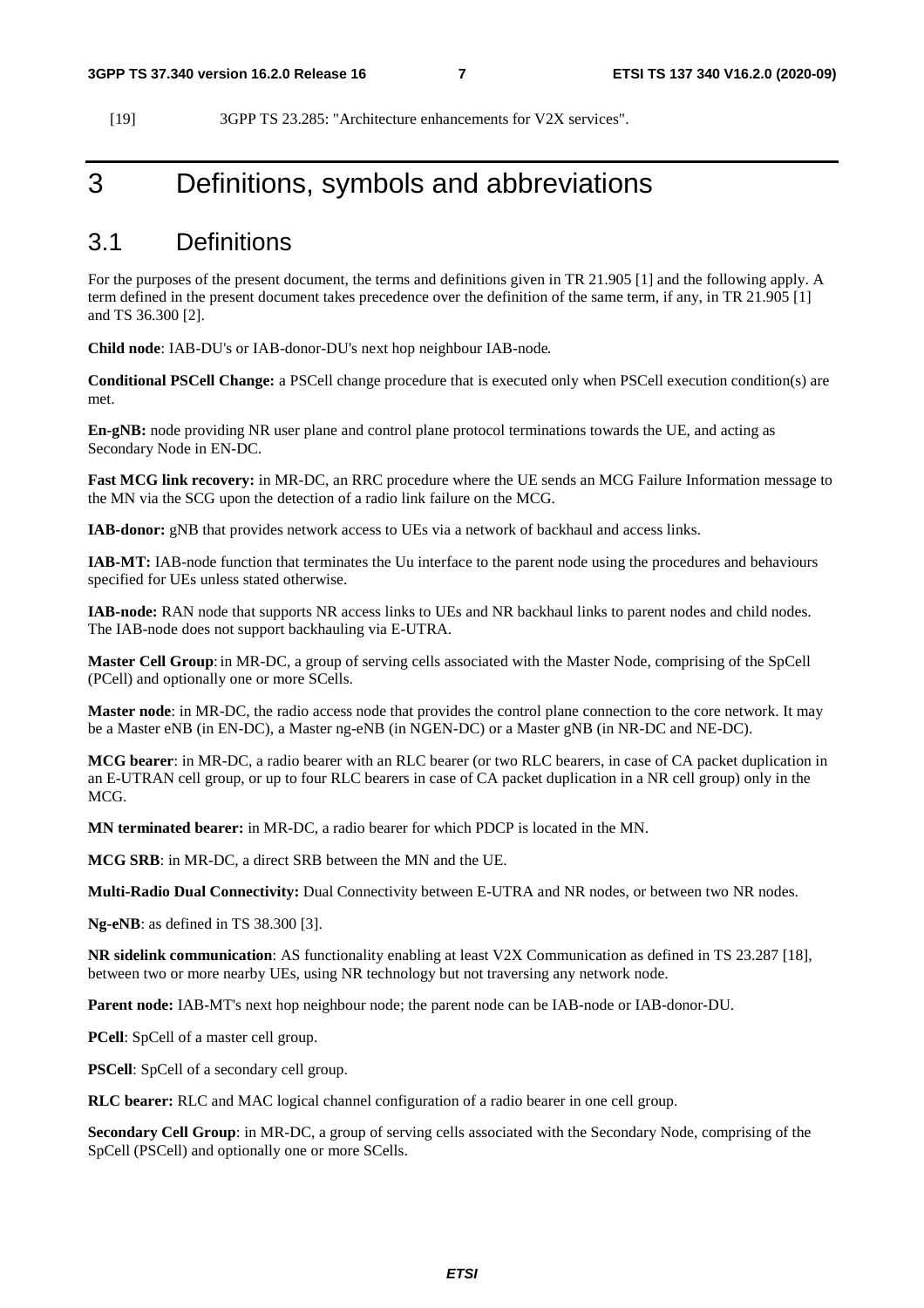**Secondary node**: in MR-DC, the radio access node, with no control plane connection to the core network, providing additional resources to the UE. It may be an en-gNB (in EN-DC), a Secondary ng-eNB (in NE-DC) or a Secondary gNB (in NR-DC and NGEN-DC).

**SCG bearer**: in MR-DC, a radio bearer with an RLC bearer (or two RLC bearers, in case of CA packet duplication in an E-UTRAN cell group, or up to four RLC bearers in case of CA packet duplication in a NR cell group) only in the SCG.

**SN terminated bearer:** in MR-DC, a radio bearer for which PDCP is located in the SN.

**SpCell**: primary cell of a master or secondary cell group.

**SRB3**: in EN-DC, NGEN-DC and NR-DC, a direct SRB between the SN and the UE.

**Split bearer:** in MR-DC, a radio bearer with RLC bearers both in MCG and SCG.

**Split PDU Session (or PDU Session split):** a PDU Session whose QoS Flows are served by more than one SDAP entities in the NG-RAN.

**Split SRB**: in MR-DC, a SRB between the MN and the UE with RLC bearers both in MCG and SCG.

**User plane resource configuration:** in MR-DC with 5GC, encompasses radio network resources and radio access resources related to either one or more PDU sessions, one or more QoS flows, one or more DRBs, or any combination thereof.

**V2X sidelink communication**: AS functionality enabling V2X Communication as defined in TS 23.285 [19], between nearby UEs, using E-UTRA technology but not traversing any network node.

#### 3.2 Abbreviations

For the purposes of the present document, the abbreviations given in TR 21.905 [1] and the following apply. An abbreviation defined in the present document takes precedence over the definition of the same abbreviation, if any, in TR 21.905 [1] and TS 36.300 [2].

| <b>CHO</b>  | Conditional Handover                           |
|-------------|------------------------------------------------|
| <b>CLI</b>  | Cross Link Interference                        |
| <b>CPC</b>  | Conditional PSCell Change                      |
| DC          | Intra-E-UTRA Dual Connectivity                 |
| <b>DCP</b>  | DCI with CRC scrambled by PS-RNTI              |
| EN-DC       | E-UTRA-NR Dual Connectivity                    |
| <b>IAB</b>  | <b>Integrated Access and Backhaul</b>          |
| <b>MCG</b>  | Master Cell Group                              |
| <b>MN</b>   | Master Node                                    |
| MR-DC       | Multi-Radio Dual Connectivity                  |
| NE-DC       | NR-E-UTRA Dual Connectivity                    |
| NGEN-DC     | NG-RAN E-UTRA-NR Dual Connectivity             |
| NR-DC       | NR-NR Dual Connectivity                        |
| <b>SCG</b>  | Secondary Cell Group                           |
| <b>SMTC</b> | SS/PBCH block Measurement Timing Configuration |
| <b>SN</b>   | Secondary Node                                 |
| V2X         | Vehicle-to-Everything                          |
|             |                                                |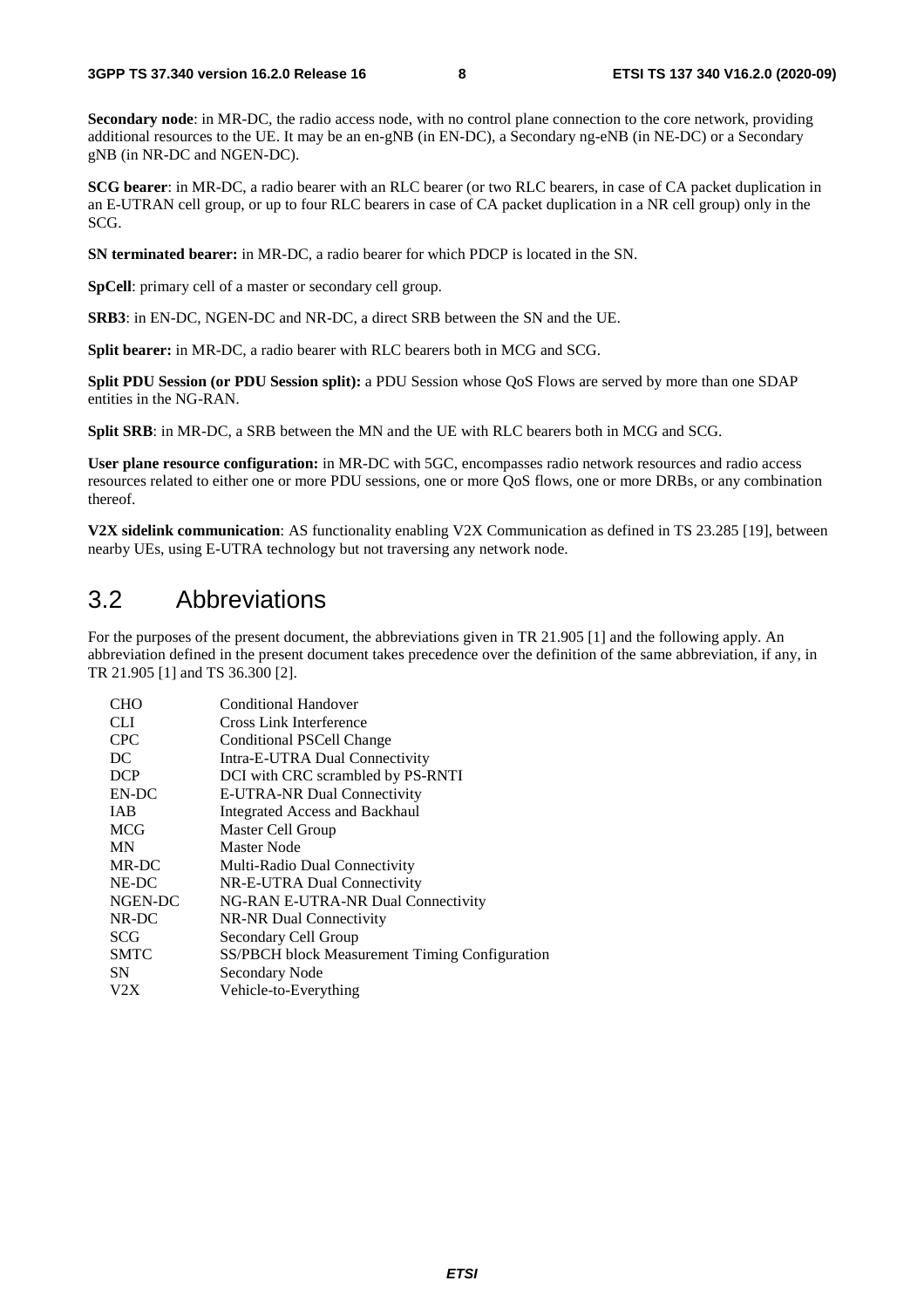### 4 Multi-Radio Dual Connectivity

#### 4.1 General

#### 4.1.1 Common MR-DC principles

Multi-Radio Dual Connectivity (MR-DC) is a generalization of the Intra-E-UTRA Dual Connectivity (DC) described in TS 36.300 [2], where a multiple Rx/Tx capable UE may be configured to utilise resources provided by two different nodes connected via non-ideal backhaul, one providing NR access and the other one providing either E-UTRA or NR access. One node acts as the MN and the other as the SN. The MN and SN are connected via a network interface and at least the MN is connected to the core network.

The MN and/or the SN can be operated with shared spectrum channel access.

All functions specified for a UE may be used for an IAB-MT unless otherwise stated. Similar as specified for UE, the IAB-MT can access the network using either one network node or using two different nodes with EN-DC and NR-DC architectures. In EN-DC, the backhauling traffic over the E-UTRA radio interface is not supported.

- NOTE 1: MR-DC is designed based on the assumption of non-ideal backhaul between the different nodes but can also be used in case of ideal backhaul.
- NOTE 2: All MR-DC normative text and procedures in this version of the specification show the aggregated node case. The details about non-aggregated node for MR-DC operation are described in TS 38.401 [7].

#### 4.1.2 MR-DC with the EPC

E-UTRAN supports MR-DC via E-UTRA-NR Dual Connectivity (EN-DC), in which a UE is connected to one eNB that acts as a MN and one en-gNB that acts as a SN. The eNB is connected to the EPC via the S1 interface and to the en-gNB via the X2 interface. The en-gNB might also be connected to the EPC via the S1-U interface and other en-gNBs via the X2-U interface.

The EN-DC architecture is illustrated in Figure 4.1.2-1 below.



**Figure 4.1.2-1: EN-DC Overall Architecture**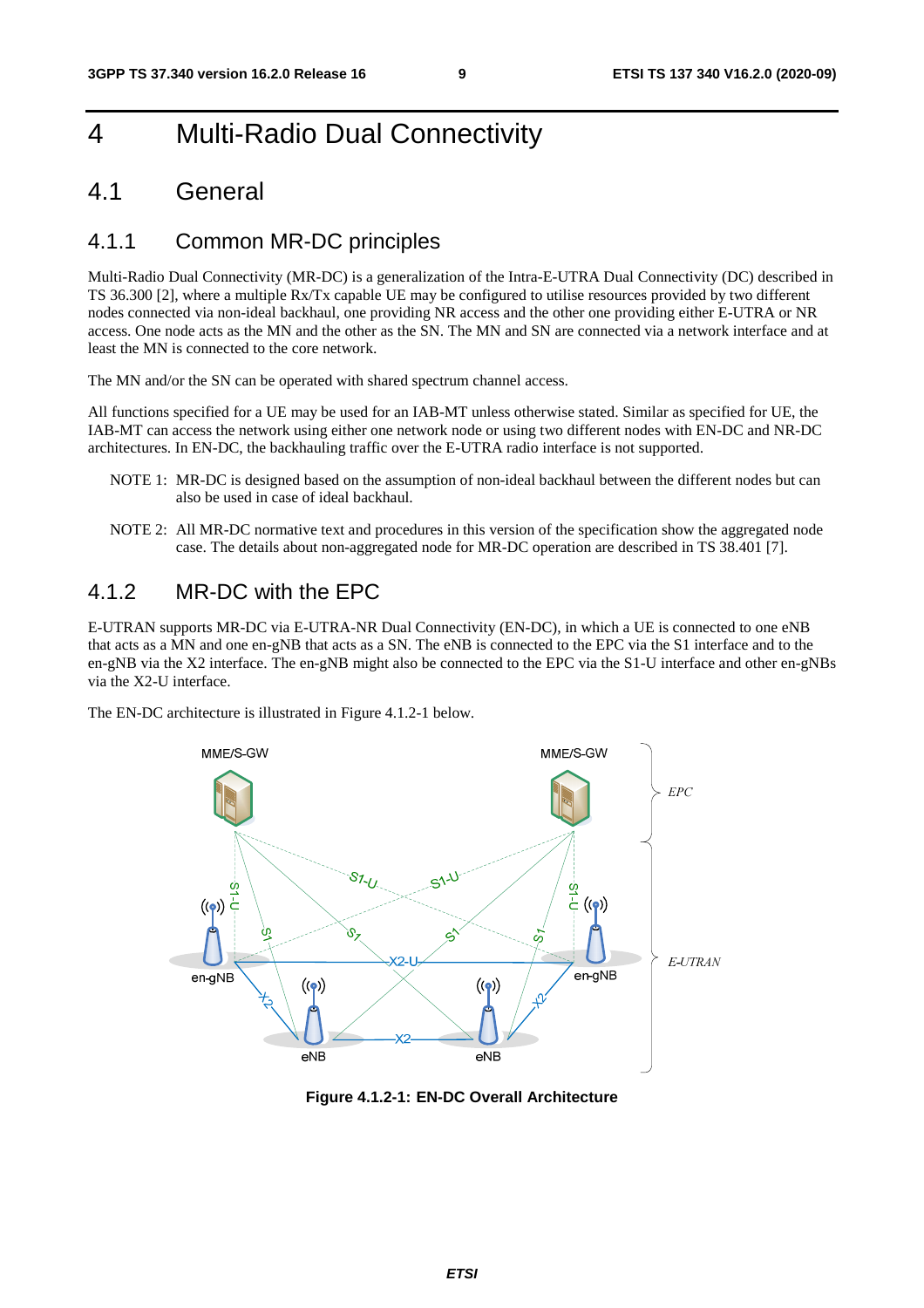#### 4.1.3 MR-DC with the 5GC

#### 4.1.3.1 E-UTRA-NR Dual Connectivity

NG-RAN supports NG-RAN E-UTRA-NR Dual Connectivity (NGEN-DC), in which a UE is connected to one ng-eNB that acts as a MN and one gNB that acts as a SN.

#### 4.1.3.2 NR-E-UTRA Dual Connectivity

NG-RAN supports NR-E-UTRA Dual Connectivity (NE-DC), in which a UE is connected to one gNB that acts as a MN and one ng-eNB that acts as a SN.

#### 4.1.3.3 NR-NR Dual Connectivity

NG-RAN supports NR-NR Dual Connectivity (NR-DC), in which a UE is connected to one gNB that acts as a MN and another gNB that acts as a SN. In addition, NR-DC can also be used when a UE is connected to two gNB-DUs, one serving the MCG and the other serving the SCG, connected to the same gNB-CU, acting both as a MN and as a SN.

### 4.2 Radio Protocol Architecture

#### 4.2.1 Control Plane

In MR-DC, the UE has a single RRC state, based on the MN RRC and a single C-plane connection towards the Core Network. Figure 4.2.1-1 illustrates the Control plane architecture for MR-DC. Each radio node has its own RRC entity (E-UTRA version if the node is an eNB or NR version if the node is a gNB) which can generate RRC PDUs to be sent to the UE.

RRC PDUs generated by the SN can be transported via the MN to the UE. The MN always sends the initial SN RRC configuration via MCG SRB (SRB1), but subsequent reconfigurations may be transported via MN or SN. When transporting RRC PDU from the SN, the MN does not modify the UE configuration provided by the SN.

In E-UTRA connected to EPC, at initial connection establishment SRB1 uses E-UTRA PDCP. If the UE supports EN-DC, regardless whether EN-DC is configured or not, after initial connection establishment, MCG SRBs (SRB1 and SRB2) can be configured by the network to use either E-UTRA PDCP or NR PDCP (either SRB1 and SRB2 are both configured with E-UTRA PDCP, or they are both configured with NR PDCP). Change from E-UTRA PDCP to NR PDCP (or vice-versa) is supported via a handover procedure (reconfiguration with mobility) or, for the initial change of SRB1 from E-UTRA PDCP to NR PDCP, with a reconfiguration without mobility before the initial security activation.

If the SN is a gNB (i.e. for EN-DC, NGEN-DC and NR-DC), the UE can be configured to establish a SRB with the SN (SRB3) to enable RRC PDUs for the SN to be sent directly between the UE and the SN. RRC PDUs for the SN can only be transported directly to the UE for SN RRC reconfiguration not requiring any coordination with the MN. Measurement reporting for mobility within the SN can be done directly from the UE to the SN if SRB3 is configured.

Split SRB is supported for all MR-DC options, allowing duplication of RRC PDUs generated by the MN, via the direct path and via the SN. Split SRB uses NR PDCP. This version of the specification does not support the duplication of RRC PDUs generated by the SN via the MN and SN paths.

In EN-DC, the SCG configuration is kept in the UE during suspension. During connection resumption, if the UE supports resuming with EN-DC, the UE can be configured to release, restore, or reconfigure the SCG configuration. Otherwise, the UE releases the SCG configuration (but not the radio bearer configuration) during resumption initiation.

In MR-DC with 5GC, the UE stores the PDCP/SDAP configuration and the SCG configuration when moving to RRC Inactive. During connection resumption, if the UE supports resuming with MR-DC, the UE can be configured to release, restore, or reconfigure the SCG configuration. Otherwise, it releases the SCG configuration.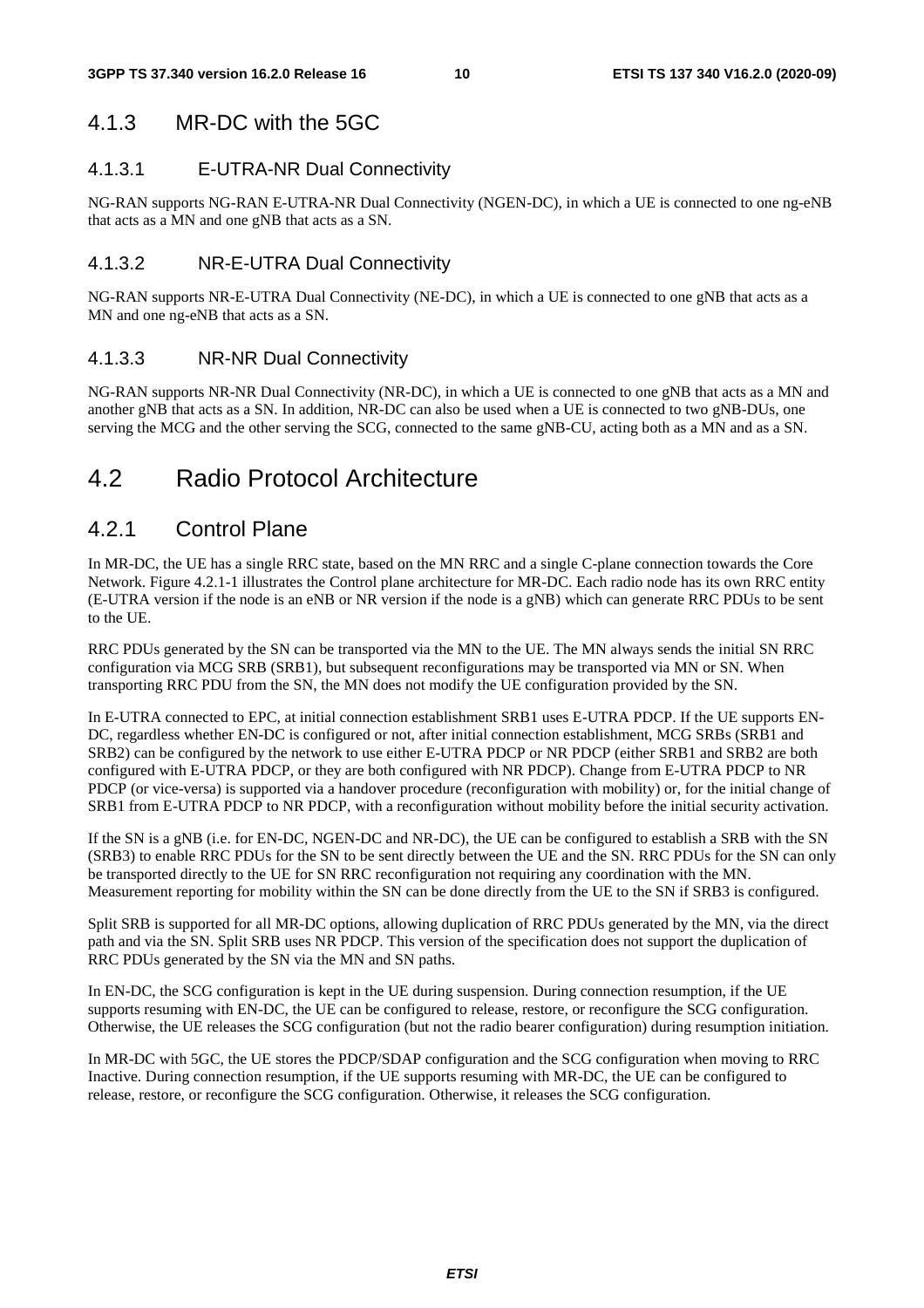

**Figure 4.2.1-1: Control plane architecture for EN-DC (left) and MR-DC with 5GC (right).** 

#### 4.2.2 User Plane

In MR-DC, from a UE perspective, three bearer types exist: MCG bearer, SCG bearer and split bearer. These three bearer types are depicted in Figure 4.2.2-1 for MR-DC with EPC (EN-DC) and in Figure 4.2.2-2 for MR-DC with 5GC (NGEN-DC, NE-DC and NR-DC).

In E-UTRA connected to EPC, if the UE supports EN-DC, regardless whether EN-DC is configured or not, the network can configure either E-UTRA PDCP or NR PDCP for MN terminated MCG bearers while NR PDCP is always used for all other bearers. Change from E-UTRA to NR PDCP or vice-versa can be performed via a reconfiguration procedure (with or without handover), either using release and add of the DRBs or using the full configuration option.

In MR-DC with 5GC, NR PDCP is always used for all bearer types. In NGEN-DC, E-UTRA RLC/MAC is used in the MN while NR RLC/MAC is used in the SN. In NE-DC, NR RLC/MAC is used in the MN while E-UTRA RLC/MAC is used in the SN. In NR-DC, NR RLC/MAC is used in both MN and SN.



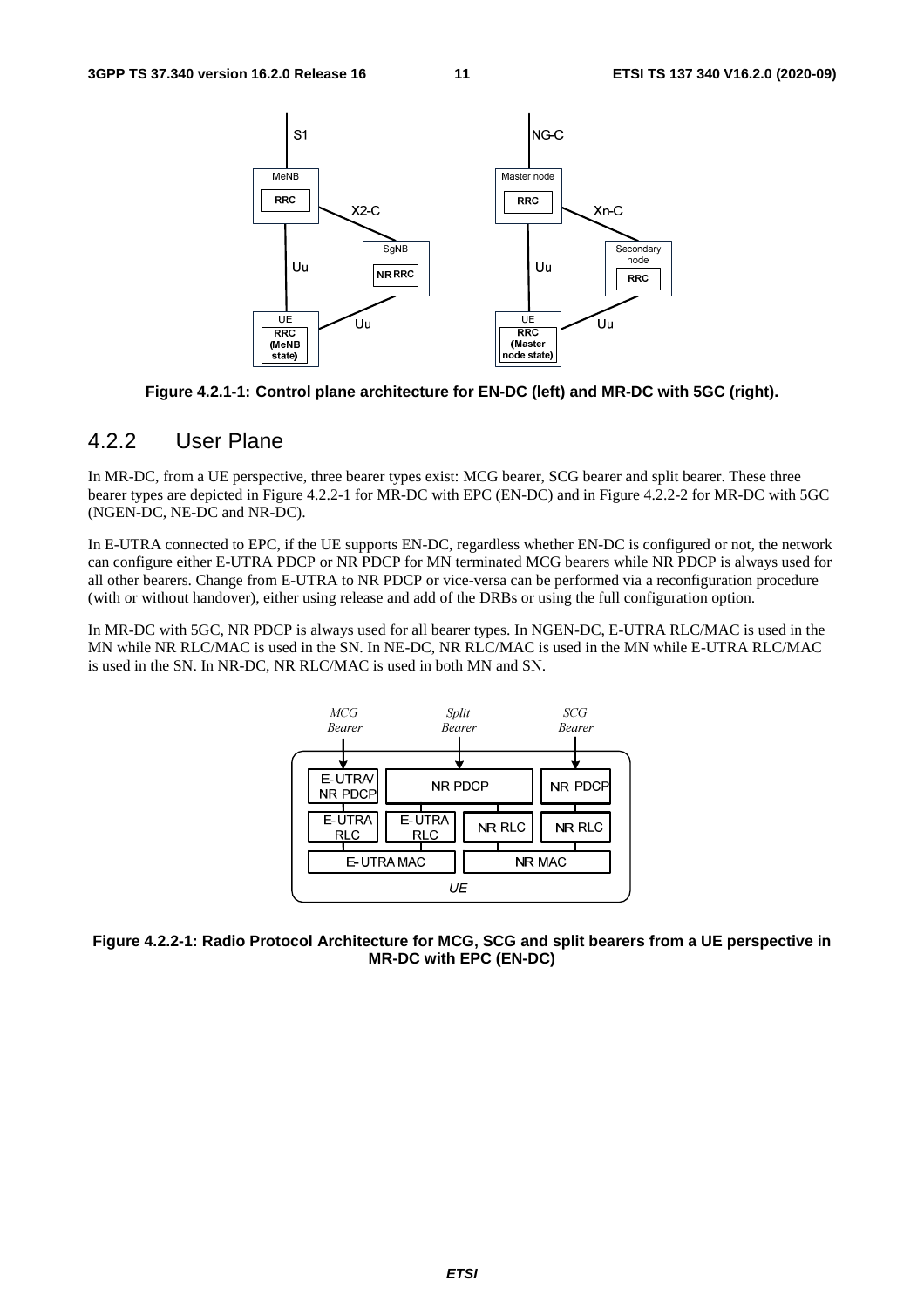

#### **Figure 4.2.2-2: Radio Protocol Architecture for MCG, SCG and split bearers from a UE perspective in MR-DC with 5GC (NGEN-DC, NE-DC and NR-DC).**

From a network perspective, each bearer (MCG, SCG and split bearer) can be terminated either in MN or in SN. Network side protocol termination options are shown in Figure 4.2.2-3 for MR-DC with EPC (EN-DC) and in Figure 4.2.2-4 for MR-DC with 5GC (NGEN-DC, NE-DC and NR-DC).

- NOTE 1: Even if only SCG bearers are configured for a UE, for SRB1 and SRB2 the logical channels are always configured at least in the MCG, i.e. this is still an MR-DC configuration and a PCell always exists.
- NOTE 2: If only MCG bearers are configured for a UE, i.e. there is no SCG, this is still considered an MR-DC configuration, as long as at least one of the bearers is terminated in the SN.



**Figure 4.2.2-3: Network side protocol termination options for MCG, SCG and split bearers in MR-DC with EPC (EN-DC).**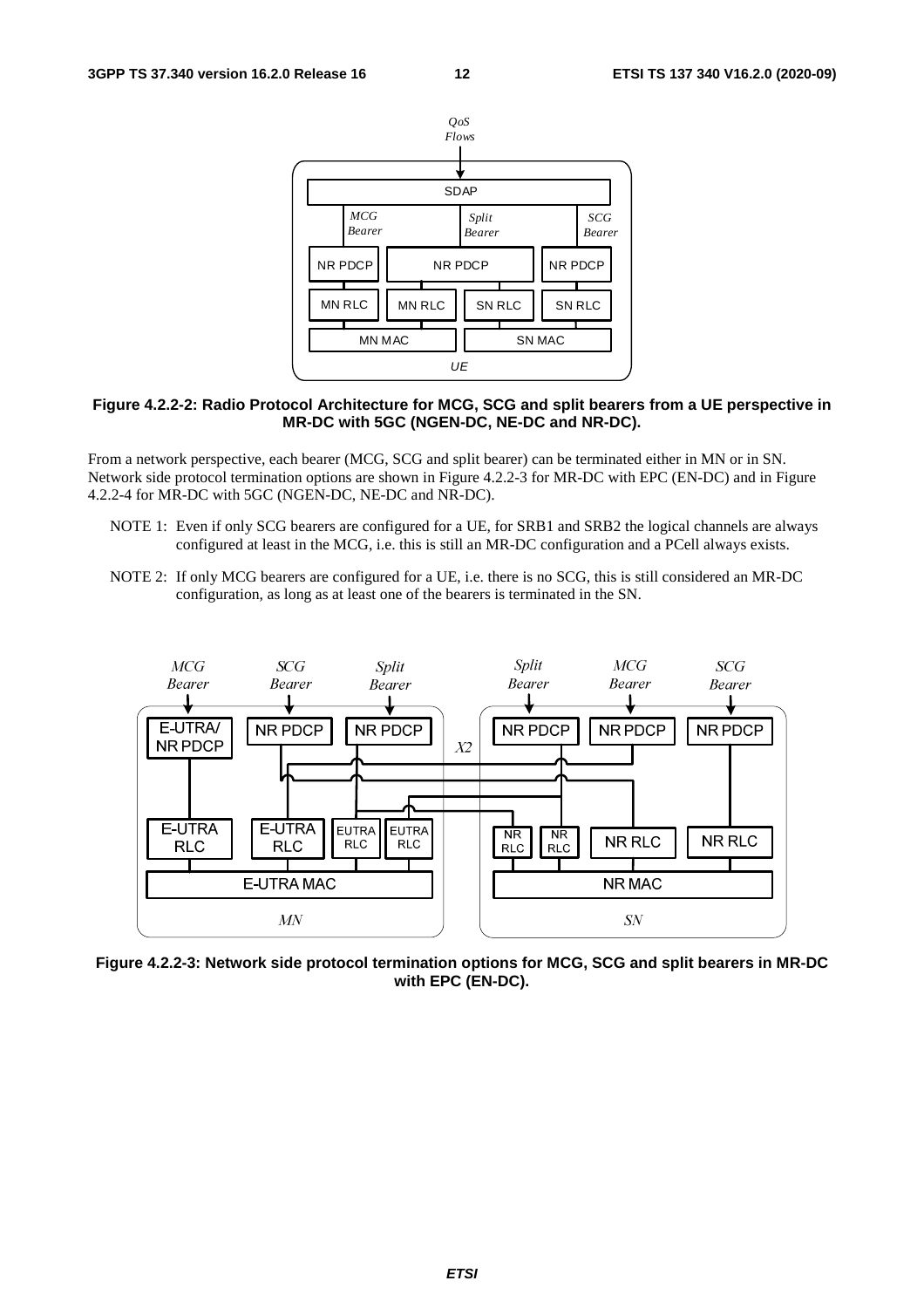

**Figure 4.2.2-4: Network side protocol termination options for MCG, SCG and split bearers in MR-DC with 5GC (NGEN-DC, NE-DC and NR-DC).** 

- 4.3 Network interfaces
- 4.3.1 Control Plane

#### 4.3.1.1 Common MR-DC principles

In MR-DC, there is an interface between the MN and the SN for control plane signalling and coordination. For each MR-DC UE, there is also one control plane connection between the MN and a corresponding CN entity. The MN and the SN involved in MR-DC for a certain UE control their radio resources and are primarily responsible for allocating radio resources of their cells.

Figure 4.3.1.1-1 shows C-plane connectivity of MN and SN involved in MR-DC for a certain UE.



**Figure 4.3.1.1-1: C-Plane connectivity for EN-DC (left) and MR-DC with 5GC (right).**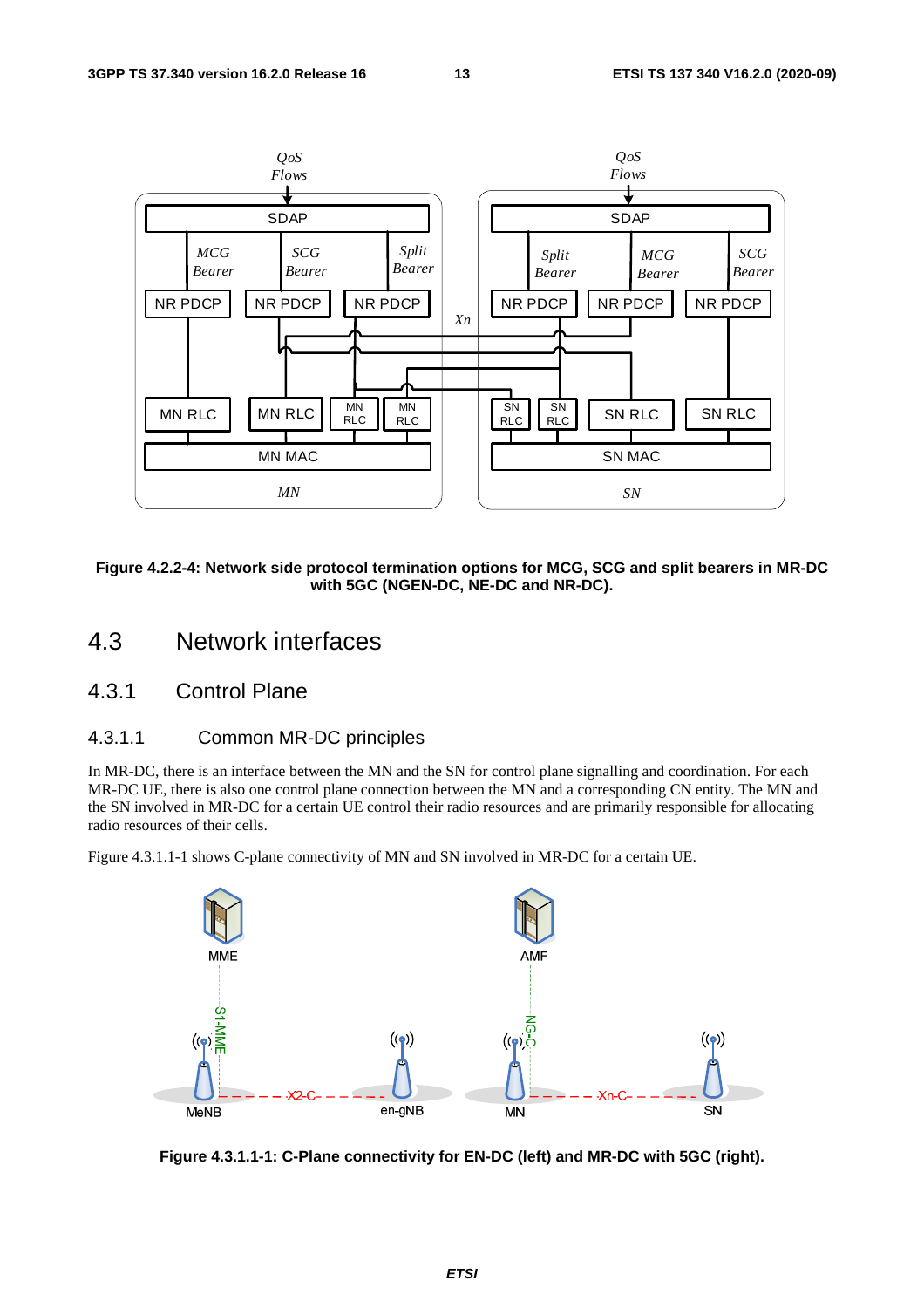#### 4.3.1.2 MR-DC with EPC

In MR-DC with EPC (EN-DC), the involved core network entity is the MME. S1-MME is terminated in MN and the MN and the SN are interconnected via X2-C.

#### 4.3.1.3 MR-DC with 5GC

In MR-DC with 5GC (NGEN-DC, NE-DC and NR-DC), the involved core network entity is the AMF. NG-C is terminated in the MN and the MN and the SN are interconnected via Xn-C.

#### 4.3.2 User Plane

#### 4.3.2.1 Common MR-DC principles

There are different U-plane connectivity options of the MN and SN involved in MR-DC for a certain UE, as shown in Figure 4.3.2.1-1. The U-plane connectivity depends on the bearer option configured:

- For *MN terminated bearers*, the user plane connection to the CN entity is terminated in the MN;
- For *SN terminated bearers*, the user plane connection to the CN entity is terminated in the SN;
- The transport of user plane data over the Uu either involves MCG or SCG radio resources or both:
	- For *MCG bearers*, only MCG radio resources are involved;
	- For *SCG bearers*, only SCG radio resources are involved;
	- For *split bearers*, both MCG and SCG radio resources are involved.
- For split bearers, *MN terminated SCG bearers* and *SN terminated MCG bearers*, PDCP data is transferred between the MN and the SN via the MN-SN user plane interface.



**Figure 4.3.2.1-1: U-Plane connectivity for EN-DC (left) and MR-DC with 5GC (right).** 

#### 4.3.2.2 MR-DC with EPC

For MR-DC with EPC (EN-DC), X2-U interface is the user plane interface between MN and SN, and S1-U is the user plane interface between the MN, the SN or both and the S-GW.

#### 4.3.2.3 MR-DC with 5GC

For MR-DC with 5GC (NGEN-DC, NE-DC and inter-gNB NR-DC), Xn-U interface is the user plane interface between MN and SN, and NG-U is the user plane interface between the MN, the SN or both and the UPF.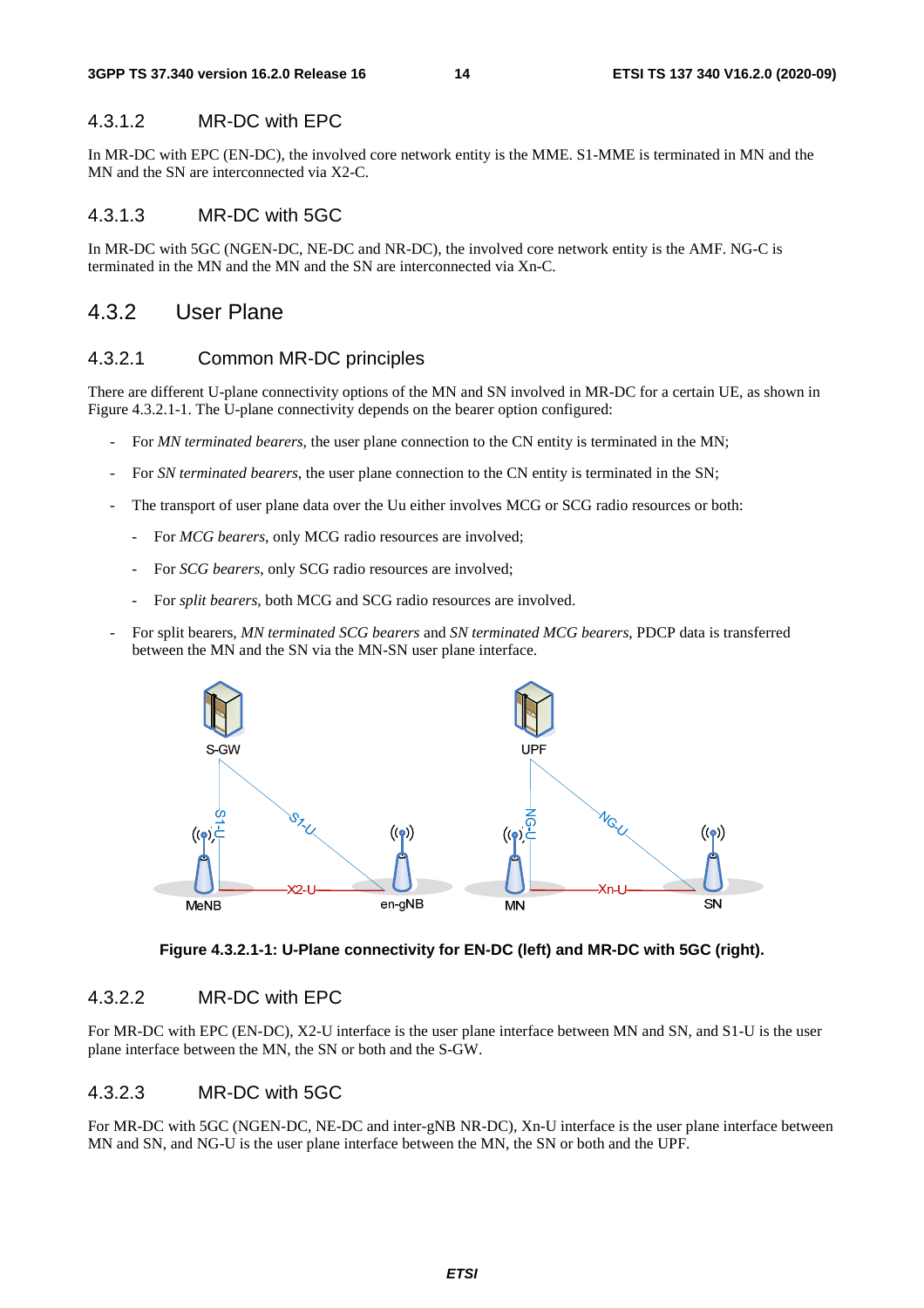### 5 Layer 1 related aspects

In MR-DC, two or more Component Carriers (CCs) may be aggregated over two cell groups. A UE may simultaneously receive or transmit on multiple CCs depending on its capabilities. The maximum number of configured CCs for a UE is 32 for DL and UL. Depending on UE's capabilities, up to 31 CCs can be configured for an E-UTRA cell group when the NR cell group is configured. For the NR cell group, the maximum number of configured CCs for a UE is 16 for DL and 16 for UL.

A gNB may configure the same Physical Cell ID (PCI) to more than one NR cell it serves. To avoid PCI confusion for MR-DC, NR PCIs should be allocated in a way that an NR cell is uniquely identifiable by a PCell identifier. This PCell is in the coverage area of an NR cell included in the MR-DC operation. In addition, NR PCIs should only be re-used in NR cells on the same SSB frequency sufficiently distant from each other. X2-C/Xn-C signalling supports disambiguation of NR PCIs by including the CGI of the PCell in respective X2AP/XnAP messages (e.g. SGNB ADDITION REQUEST/S-NODE ADDITION REQUEST) and by providing neighbour cell relationship via non-UE associated signaling (e.g. via the Xn Setup procedure or the NG-RAN node Configuration Update procedure).

NR-DC supports the case of no synchronization between PCell and PSCell. However, some UEs may support NR-DC only if slot-level synchronization between PCell and PSCell is ensured.

### 6 Layer 2 related aspects

### 6.1 MAC Sublayer

In MR-DC, the UE is configured with two MAC entities: one MAC entity for the MCG and one MAC entity for the SCG. The serving cells of the MCG other than the PCell can only be activated/deactivated by the MAC Control Element received on MCG, and the serving cells of the SCG other than PSCell can only be activated/ deactivated by the MAC Control Element received on SCG. The MAC entity applies the bitmap for the associated cells of either MCG or SCG. PSCell in SCG is always activated like the PCell (i.e. deactivation timer is not applied to PSCell). With the exception of PUCCH SCell, one deactivation timer is configured per SCell by RRC.

In MR-DC, semi-persistent scheduling (SPS) resources and configured grant (CG) resources can be configured on serving cells in both MCG and SCG.

In MR-DC, contention based random access (CBRA) procedure is supported on both PCell and PSCell while contention free random access (CFRA) procedure is supported on all serving cells in both MCG and SCG.

In MR-DC, the BSR configuration, triggering and reporting are independently performed per cell group. For split bearers, the PDCP data is considered in BSR in the cell group(s) configured by RRC.

In MR-DC, separate DRX configurations are provided for MCG and SCG.

In MR-DC, PHR is independently configured per cell group. Events in one cell group can trigger power headroom reporting in both MCG and SCG. Power headroom information for one cell group is also included in a PHR transmitted in the other cell group.

In MR-DC, consistent LBT failure recovery procedure as described in clause 5.6.1 in TS 38.300 [3] can be configured for both MAC entities of MCG and/or SCG when operating with shared spectrum channel access.

In MR-DC, for power saving purpose, the UE can be configured with DCP to be monitored on the PCell, if the MN is a gNB (i.e. for NE-DC and NR-DC) and/or with DCP to be monitored on the PSCell, if the SN is a gNB (i.e. for EN-DC, NGEN-DC and NR-DC).

### 6.2 RLC Sublayer

Both RLC AM and UM can be configured for MR-DC, for all bearer types (MCG, SCG and split bearers).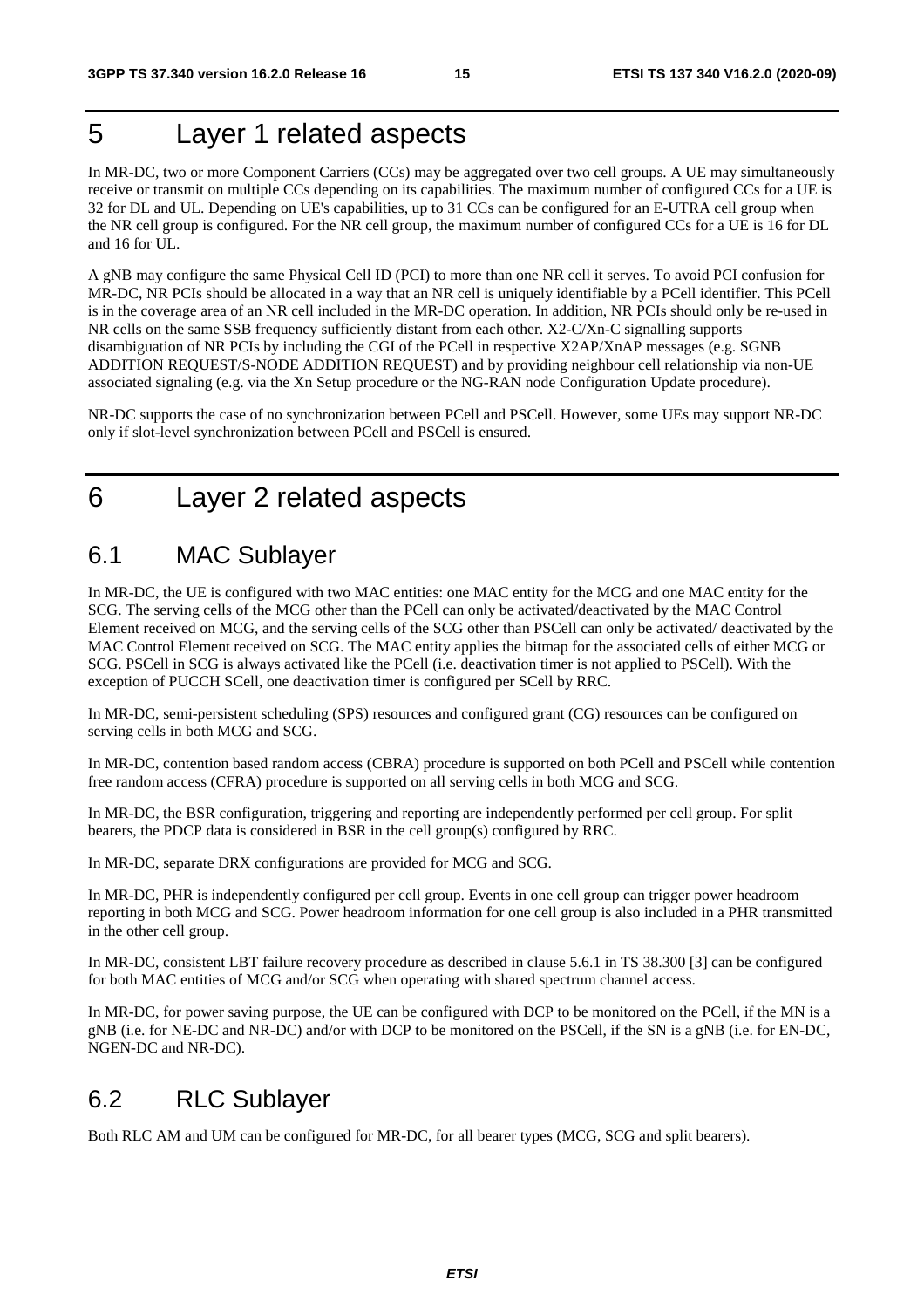### 6.3 PDCP Sublayer

In EN-DC, CA duplication (see [3]) can be applied in the MN and in the SN, but MCG bearer CA duplication can be configured only in combination with E-UTRAN PDCP and MCG bearer CA duplication can be configured only if DC duplication is not configured for any split bearer.

In NGEN-DC, CA duplication can only be configured for SCG bearer. In NE-DC, CA duplication can only be configured for MCG bearer. In NR-DC, CA duplication can be configured for both MCG and SCG bearers, and can be configured together with DC duplication.

In MR-DC, RoHC and EHC (as described in TS 36.323 [15] and TS 38.323 [16]) can be configured for all the bearer types.

### 6.4 SDAP Sublayer

In MR-DC with 5GC, the network may host up to two SDAP protocol entities for each individual PDU session, one for MN and another one for SN (see clause 8.1). The UE is configured with one SDAP protocol entity per PDU session.

### 6.5 BAP Sublayer

In EN-DC and NR-DC, IAB-node and IAB-donor-DU can be configured with BAP sublayer for backhaul traffic (as described in TS 38.300 [3] and TS 38.340 [17]). In EN-DC, the BAP sublayer routes the backhaul traffic via only the NR interface. In NR-DC, the BAP sublayer can route the backhaul traffic via the two NR interfaces to the same IABdonor.

7 RRC related aspects

### 7.1 System information handling

In MR-DC, the SN is not required to broadcast system information other than for radio frame timing and SFN. System information for initial configuration is provided to the UE by dedicated RRC signalling via the MN. The UE acquires, at least, radio frame timing and SFN of SCG from the PSS/SSS and MIB (if the SN is an eNB) / NR-PSS/SSS and PBCH (if the SN is a gNB) of the PSCell. In EN-DC, SN may broadcast system information to allow only IAB-MT to access the SN.

NOTE: The option that the SN does not broadcast system information other than radio frame timing and SFN relies on proper OAM configuration.

Additionally, upon change of the relevant system information of a configured SCell, the network releases and subsequently adds the concerned SCell (with updated system information), via one or more *RRC reconfiguration* messages sent on SRB1 or SRB3, if configured.

### 7.2 Measurements

If the measurement is configured to the UE in preparation for the Secondary Node Addition procedure described in clause 10.2, the Master node should configure the measurement to the UE.

In case of the intra-secondary node mobility described in clause 10.3, the SN should configure the measurement to the UE in coordination with the MN, if required.

The Secondary Node Change procedure described in clause 10.5 can be triggered by both the MN (only for interfrequency secondary node change) and the SN. For secondary node changes triggered by the SN, the RRM measurement configuration is maintained by the SN which also processes the measurement reporting, without providing the measurement results to the MN.

Measurements can be configured independently by the MN and by the SN (intra-RAT measurements on serving and non-serving frequencies). The MN indicates the maximum number of frequency layers and measurement identities of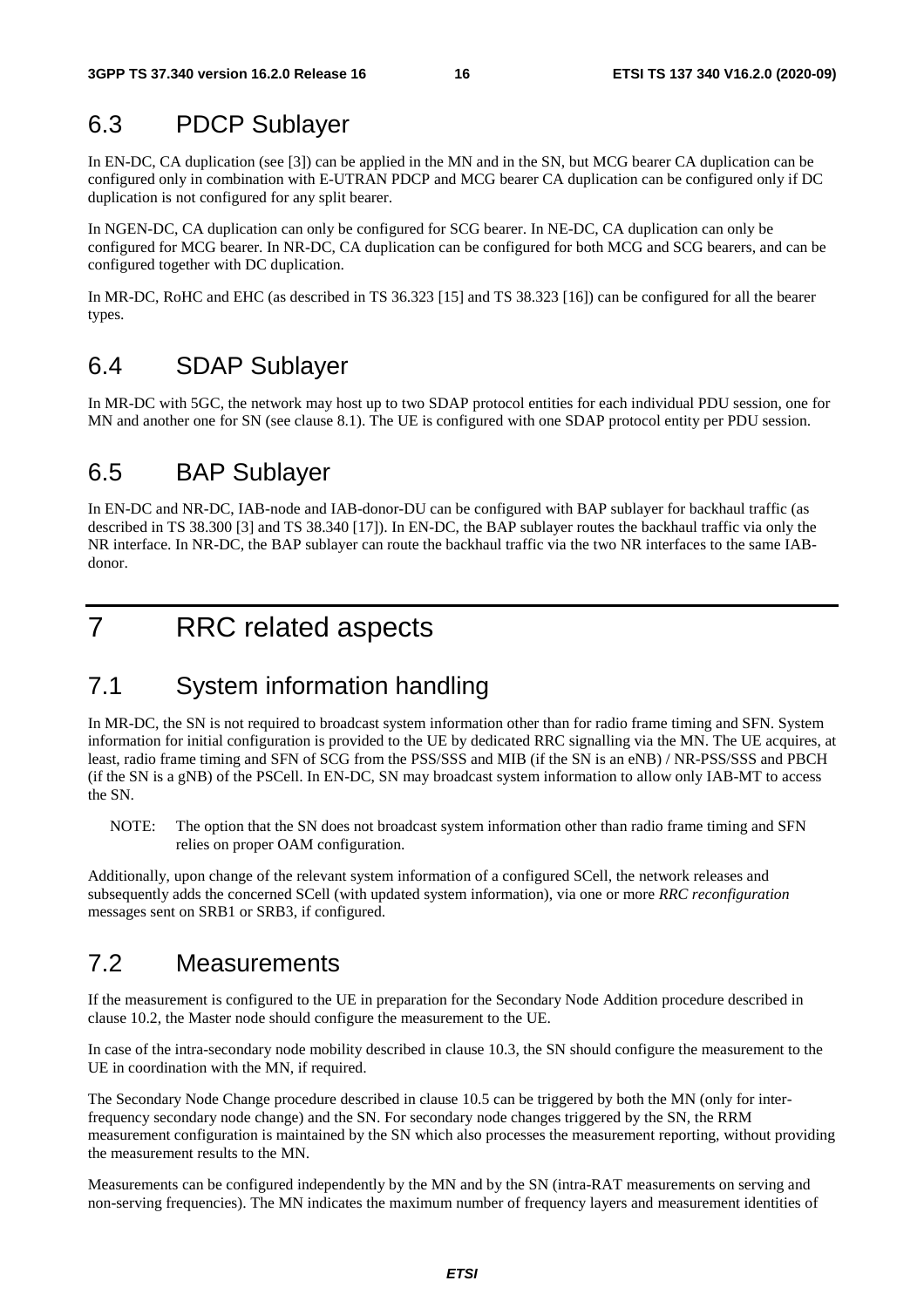intra-frequency and inter-frequency measurement that can be used in the SN to ensure that UE capabilities are not exceeded. In MR-DC, to assist MN to identify the measurement type, the SN indicates to the MN the list of SCG serving frequencies. In NR-DC, to assist SN to identify the measurement type, the MN indicates also to SN the list of MCG serving frequencies. The SN can also request the MN for new maximum values of the number of measurement identities that it can configure, and it is up to the MN whether to accommodate the SN request. If the SN receives from the MN a new value for the maximum number of measurement identities, is SN responsibility to ensure that its configured measurement identities to comply with the new limit.

If MN and SN both configure measurements on the same carrier frequency then the configurations need to be consistent (if the network wants to ensure these are considered as a single measurement layer). Each node (MN and SN) can configure independently a threshold for the SpCell quality. In (NG)EN-DC scenario, when the PCell quality is above the threshold configured by the MN, the UE is still required to perform inter-RAT measurements configured by the MN on the SN RAT (while it's not required to perform intra-RAT measurements); when the PSCell quality is above the threshold configured by the SN, the UE is not required to perform measurements configured by the SN. In NR-DC or NE-DC scenario, when the PCell quality is above the threshold configured by the MN, the UE is not required to perform measurements configured by the MN; when the PSCell quality is above the threshold configured by the SN, the UE is not required to perform measurements configured by the SN.

NOTE: The SN cannot renegotiate the number of frequency layers allocated by the MN in this version of the protocol.

In MR-DC, both the MN and the SN can configure CGI reporting. The MN can configure CGI reporting for intra-RAT and inter-RAT cells but the SN can only configure CGI reporting of intra-RAT cells. At any point in time, the UE can be configured with at most one CGI reporting configuration. For CGI reporting coordination, the SN sends the CGI measurement request and the embedded CGI reporting configuration to the MN. Optionally, the SN sends the unknown cell information to the MN. If there is no ongoing CGI reporting measurement on UE side, the MN forwards the SN CGI measurement configuration to UE. Otherwise the MN rejects the request by sending  $X2/Xn$  reject message. In case the SN indicates the unknown cell information, and the CGI information of the requested cell is already available in the MN, the MN can also reject the request, and sends the CGI information of the requested cell to the SN. The SN cannot configure the CGI measurement using the SRB3.

When SRB3 is not configured, reports for measurements configured by the SN are sent on SRB1. When SRB3 is configured, reports for measurements configured by the SN are sent on SRB3.

Measurement results related to the target SN can be provided by MN to target SN at MN initiated SN change procedure. Measurement results of target SN can be forwarded from source SN to target SN via MN at SN initiated SN change procedure. Measurement results related to the target SN can be provided by source MN to target MN at Inter-MN handover with/without SN change procedure.

Measurement results according to measurement configuration from the MN are encoded according to SN RRC when they are provided by MN to SN in *SgNB Addition Request* message / *SN Addition Request* message. During SN initiated SN change procedure, measurement results according to measurement configuration from SN are encoded according to SN RRC when they are provided by MN to SN in *SgNB Addition Request* message / *SN Addition Request* message.

Per-UE or per-FR measurement gaps can be configured, depending on UE capability to support independent FR measurement and network preference. Per-UE gap applies to both FR1 (E-UTRA, UTRA-FDD and NR) and FR2 (NR) frequencies. For per-FR gap, two independent gap patterns (i.e. FR1 gap and FR2 gap) are configured for FR1 and FR2 respectively. The UE may also be configured with a per-UE gap sharing configuration (applying to per-UE gap) or with two separate gap sharing configurations (applying to FR1 and FR2 measurement gaps respectively) [8].

A measurement gap configuration is always provided:

- In EN-DC, NGEN-DC and NE-DC, for UEs configured with E-UTRA inter-frequency measurements as described in table 9.1.2-2 in TS 38.133 [8];
- In EN-DC and NGEN-DC, for UEs configured with UTRAN and GERAN measurements as described in table 9.1.2-2 in TS 38.133 [8];
- In NR-DC, for UEs configured with E-UTRAN measurements as described in table 9.1.2-3 in TS 38.133 [8];
- In NR-DC, NE-DC, for UEs configured with UTRAN measurements as described in table 9.4.6.3-1 and 9.4.6.3-2 in TS 38.133 [8];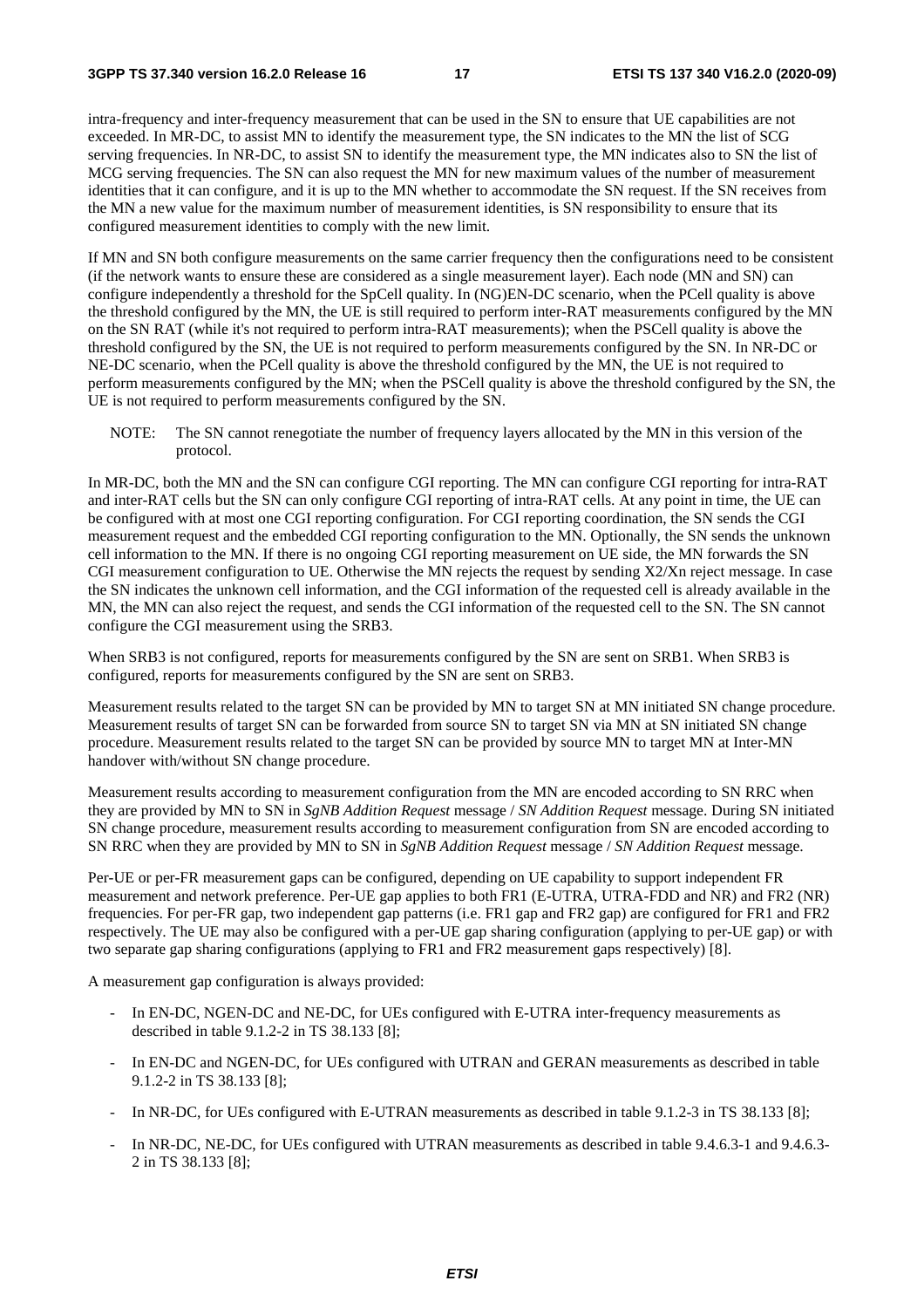In MR-DC, for UEs that support either per-UE or per-FR gaps, when the conditions to measure SSB based interfrequency measurement or SSB based intra-frequency measurement as described in clause 9.2.4 in TS 38.300 [3] are met;

If per-UE gap is used, the MN decides the gap pattern and the related gap sharing configuration. If per-FR gap is used, in EN-DC and NGEN-DC, the MN decides the FR1 gap pattern and the related gap sharing configuration for FR1, while the SN decides the FR2 gap pattern and the related gap sharing configuration for FR2; in NE-DC and NR-DC, the MN decides both the FR1 and FR2 gap patterns and the related gap sharing configurations.

In EN-DC and NGEN-DC, the measurement gap configuration from the MN to the UE indicates if the configuration from the MN is a per-UE gap or an FR1 gap configuration. The MN also indicates the configured per-UE or FR1 measurement gap pattern and the gap purpose (per-UE or per-FR1) to the SN. Measurement gap configuration assistance information can be exchanged between the MN and the SN. For the case of per-UE gap, the SN indicates to the MN the list of SN configured frequencies in FR1 and FR2 measured by the UE. For the per-FR gap case, the SN indicates to the MN the list of SN configured frequencies in FR1 measured by the UE and the MN indicates to the SN the list of MN configured frequencies in FR2 measured by the UE.

In NE-DC, the MN indicates the configured per-UE or FR1 measurement gap pattern to the SN. The SN can provide a gap request to the MN, without indicating any list of frequencies.

In NR-DC, the MN indicates the configured per-UE, FR1 or FR2 measurement gap pattern and the gap purpose to the SN. The SN can indicate to the MN the list of SN configured frequencies in FR1 and FR2 measured by the UE.

In (NG)EN-DC and NR-DC, SMTC can be used for PSCell addition/PSCell change to assist the UE in finding the SSB in the target PSCell. In case the SMTC of the target PSCell is provided by both MN and SN it is up to UE implementation which one to use.

CLI measurements can be configured for NR cells in all MR-DC options. In EN-DC and NGEN-DC, only the SN can configure CLI measurements. In NE-DC, only the MN can configure CLI measurements. In NR-DC, both the MN and the SN can configure CLI measurements, and the MN informs the SN about the maximum number of CLI measurement resources that can be configured by the SN to ensure that the total number of CLI measurement resources does not exceed the UE capabilities.

### 7.3 UE capability coordination

In (NG)EN-DC and NE-DC, thehe capabilities of a UE supporting MR-DC are carried by different capability containers. Some MR-DC related capabilities are in the MR-DC container e.g. MR-DC band combinations, while other MR-DC related capabilities are contained in the E-UTRA and NR capability containers e.g. feature sets. The MR-DC capabilities in the MR-DC container need to be visible to both MN and SN, while the capabilities in the E-UTRA and NR containers only need to be visible to the node of the concerned RAT.

In NR-DC, all NR-DC related capabilities are in the NR capability container and are visible to both MN and SN.

When retrieving MR-DC related capabilities, the MN shall provide an MR-DC filter that affects the MR-DC related capabilities in MR-DC, E-UTRA and NR capability containers. When using different *UE capability enquiry* messages to retrieve the different containers, the MN shall employ the same MR-DC filter in all enquiry messages. In the E-UTRA RRC UE capability enquiry, the MR-DC filter is also used for retrieval of NR capabilities i.e. there is in fact one MR-DC/NR filter (while there is a separate filter for E-UTRA capabilities). Furthermore, the MN stores the retrieved capabilities and the corresponding filter, used to retrieve those capabilities, in the core network for later use.

For the UE capabilities requiring coordination between E-UTRA and NR (i.e. band combinations, baseband processing capabilities and the maximum power for FR1 the UE can use in SCG) or between NR MN and NR SN (i.e. band combinations, baseband processing capabilities), it is up to the MN to decide on how to resolve the dependency between MN and SN configurations. The MN then provides the resulting UE capabilities usable for SCG configuration to the SN, including the list of allowed MR-DC band combinations and feature sets, and the SN indicates the selected band combination and feature set to the MN. When subsequently reconfiguring the SCG, the SN should inform the MN whenever the band combination and/or feature set it selected for the SCG changes (i.e. even if the selection concerns a band combination and feature set that is allowed). As part of an SN initiated SN modification, the SN may also indicate the desired UE capabilities usable for SCG configuration (e.g. a band combination and a feature set) outside those allowed by the MN (i.e. it may re-negotiate the UE capabilities for SCG configuration), and it is up to the MN to make the final decision whether to accept or reject the request.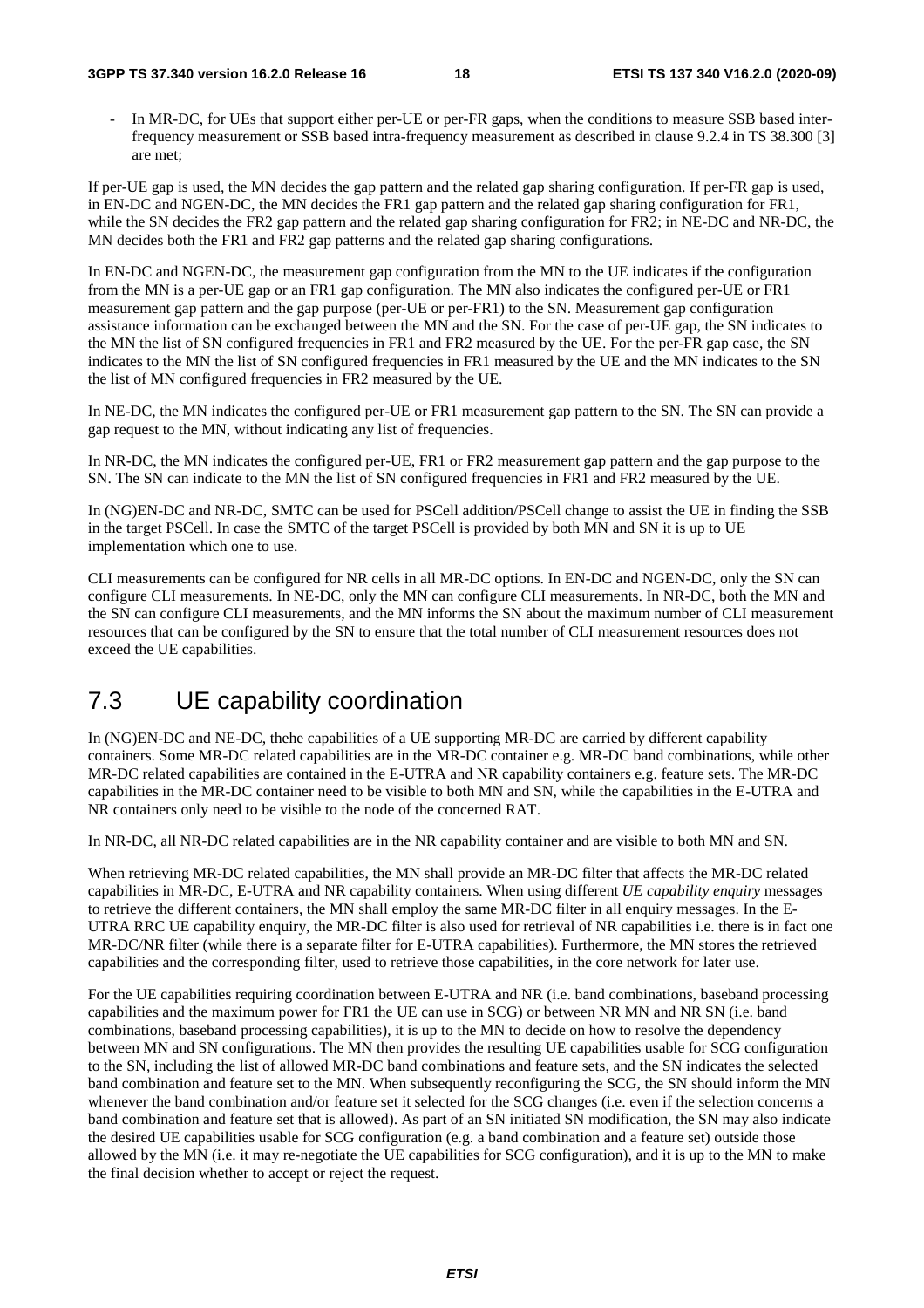In EN-DC and MR-DC with 5GC, the MN may provide the UE radio capability ID to the SN. For MR-DC with 5GC, the SN may retrieve the UE radio capability information associated to a UE radio capability ID from the 5GC.

### 7.4 Handling of combined MN/SN RRC messages

When both MCG and SCG reconfiguration is required due to the need for coordination with the MN, the *SN RRC reconfiguration* message is encapsulated in an MN RRC message that also carries the corresponding MCG reconfiguration that ensures that the combined configuration can be jointly processed by the UE. If the MN terminates a bearer using NR PDCP, the NR PDCP configuration is generated by the MN itself. If the SN terminates the bearer, the SN generates the NR PDCP configuration and sends it to the MN as a separate container.

The UE uses a joint success/failure procedure for messages in an encapsulating MN RRC message. A failure of the MN RRC messages, including one encapsulated SN RRC message with or without any MCG reconfiguration fields, triggers a re-establishment procedure. Each *SN RRC reconfiguration* message should have its own RRC response message even when the SN RRC message is encapsulated in an MN RRC message. The SN RRC response message is forwarded over X2/Xn to the SN. If a *SN RRC reconfiguration* message is contained in a MN RRC message, the UE sends a MN RRC response message that encapsulates the SN RRC response message.

NOTE: If the MN RRC message does not encapsulate an *SN RRC reconfiguration* message (i.e. an SCG configuration) but only information elements generated by the SN (e.g. the PDCP configuration for an SN terminated bearer), the UE will not send an SN RRC response message.

### 7.5 SRB3

SRB3 is supported in EN-DC, NGEN-DC and NR-DC, but not in NE-DC.

The decision to establish SRB3 is taken by the SN, which provides the SRB3 configuration using an SN RRC message. SRB3 establishment and release can be done at Secondary Node Addition and Secondary Node Change. SRB3 reconfiguration can be done at Secondary Node Modification procedure.

SRB3 may be used to send *SN RRC Reconfiguration*, *SN RRC Reconfiguration Complete*, *SN Measurement Report*, *SN Failure Information* (i.e., in case of failure for an SCG RLC bearer) and *SN UE Assistance Information* message, only in procedures where the MN is not involved. *SN RRC Reconfiguration Complete* messages are mapped to the same SRB as the message initiating the procedure. *SN Measurement Report* messages are mapped to SRB3, if configured, regardless of whether the configuration is received directly from the SN or via the MN. No MN RRC messages are mapped to SRB3.

If split SRB1 is not configured, SRB3 may be used by the UE to transmit to the MN an encapsulated *MCG Failure Information* message in the *ULInformationTransferMRDC* message and receive in response an encapsulated *RRC reconfiguration* message, *MobilityFromNRCommand* message, *MobilityFromEUTRACommand* message or *RRC release* message in the *DLInformationTransferMRDC* message.

SRB3 is modelled as one of the SRBs defined in TS 38.331 [4] and uses the NR-DCCH logical channel type. RRC PDUs on SRB3 are ciphered and integrity protected using NR PDCP, with security keys derived from  $S-K_{\text{eNB}}$ . The SN selects ciphering and integrity protection algorithms for the SRB3 and provides them to the MN within the SCG Configuration for transmission to the UE.

NOTE: A NR SCG RRC message sent via E-UTRA MCG SRB is protected by E-UTRA MCG SRB security (NR security is not used in this case).

SRB3 is of higher scheduling priority than all DRBs. The default scheduling priorities of split SRB1 and SRB3 are the same.

There is no requirement on the UE to perform any reordering of RRC messages between SRB1 and SRB3.

When SCG is released, SRB3 is released.

### 7.6 Split SRB

Split SRB is supported for both SRB1 and SRB2 (split SRB is not supported for SRB0 and SRB3) in all MR-DC cases. RRC PDUs on split SRB are ciphered and integrity protected using NR PDCP.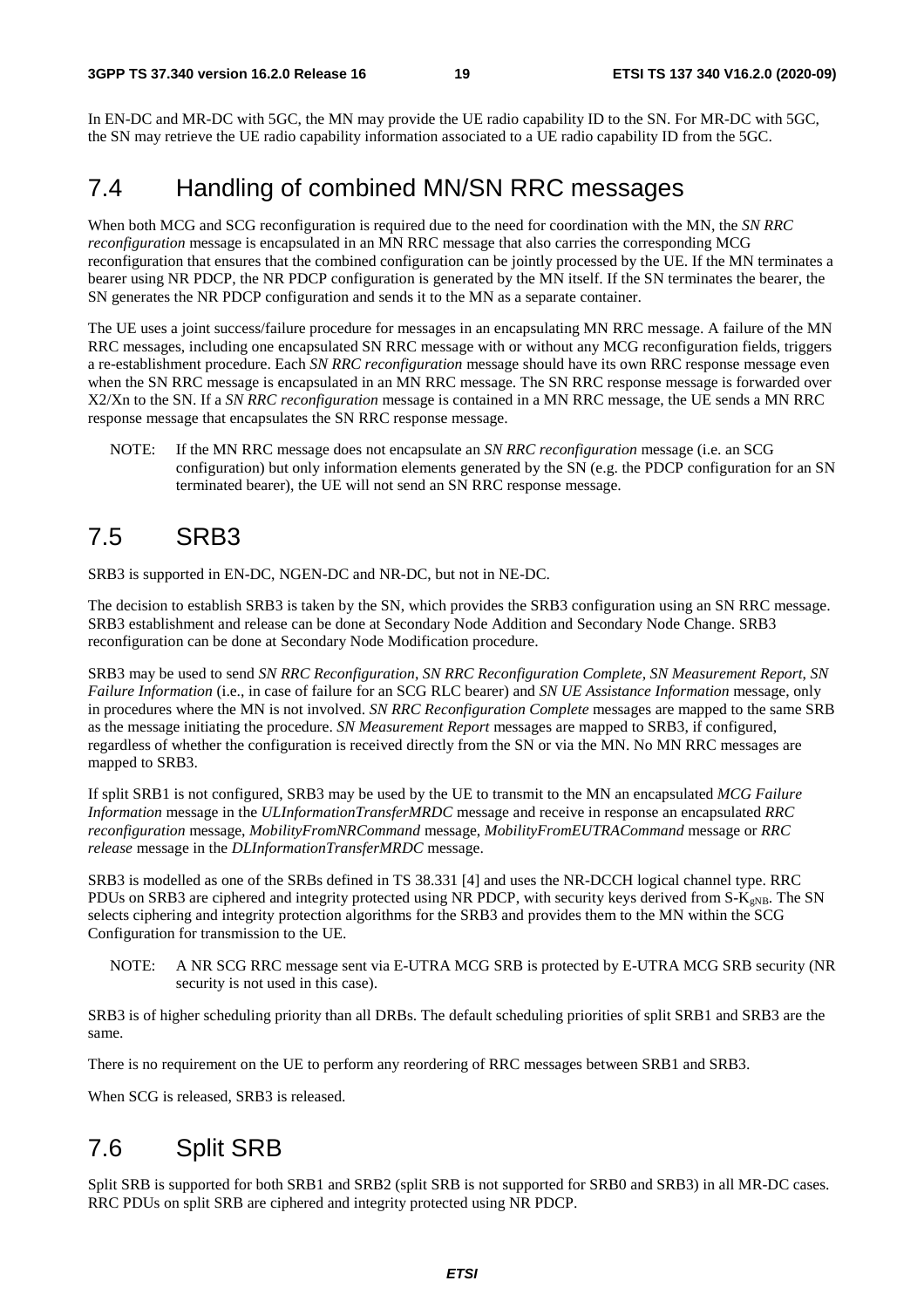Split SRB can be configured by the MN in Secondary Node Addition and/or Modification procedure, with SN configuration part provided by the SN. A UE can be configured with both split SRB and SRB3 simultaneously. SRB3 and the SCG leg of split SRB can be independently configured.

For the split SRB, the selection of transmission path in downlink depends on network implementation. For uplink, the UE is configured via MN RRC signalling whether to use MCG path or duplicate the transmission on both MCG and SCG.

### 7.7 SCG/MCG failure handling

RLF is declared separately for the MCG and for the SCG.

If radio link failure is detected for MCG, and fast MCG link recovery is configured, the UE triggers fast MCG link recovery. Otherwise, the UE initiates the RRC connection re-establishment procedure. During the execution of CPC, if radio link failure is detected for MCG, the UE initiates the RRC connection re-establishment procedure.

During fast MCG link recovery, the UE suspends MCG transmissions for all radio bearers and reports the failure with *MCG Failure Information* message to the MN via the SCG, using the SCG leg of split SRB1 or SRB3.

The UE includes in the *MCG Failure Information* message the measurement results available according to current measurement configuration of both the MN and the SN. Once the fast MCG link recovery is triggered, the UE maintains the current measurement configurations from both the MN and the SN, and continues measurements based on configuration from the MN and the SN, if possible. The UE initiates the RRC connection re-establishment procedure if it does not receive an *RRC reconfiguration* message, *MobilityFromNRCommand* message, *MobilityFromEUTRACommand* message or *RRC release* message within a certain time after fast MCG link recovery was initiated.

Upon reception of the MCG Failure Indication, the MN can send *RRC reconfiguration* message, *MobilityFromNRCommand* message, *MobilityFromEUTRACommand* message or *RRC release* message to the UE, using the SCG leg of split SRB1 or SRB3. Upon receiving an *RRC reconfiguration* message, *MobilityFromNRCommand* message or *MobilityFromEUTRACommand* message, the UE resumes MCG transmissions for all radio bearers. Upon receiving an *RRC release* message, the UE releases all the radio bearers and configurations.

NOTE 1: It is up to network implementation to guarantee that the RRC-related messages are delivered to the UE by the SN before the release of its control plane resources.

The following SCG failure cases are supported:

- SCG RLF;
- SN change failure;
- For EN-DC, NGEN-DC and NR-DC, SCG configuration failure or CPC configuration failure (only for messages on SRB3);
- For EN-DC, NGEN-DC and NR-DC, SCG RRC integrity check failure (on SRB3);
- For EN-DC, NGEN-DC and NR-DC, consistent UL LBT failure on PSCell;
- For IAB-MT, reception of a BH RLF indication from SCG;
- CPC execution failure.

Upon SCG failure, if MCG transmissions of radio bearers are not suspended, the UE suspends SCG transmissions for all radio bearers and reports the SCG Failure Information to the MN, instead of triggering re-establishment. If SCG failure is detected while MCG transmissions for all radio bearers are suspended, the UE initiates the RRC connection re-establishment procedure.

SCG/MCG failure handling by UE also applies to IAB MT.

In all SCG failure cases, the UE maintains the current measurement configurations from both the MN and the SN and the UE continues measurements based on configuration from the MN and the SN if possible. The SN measurements configured to be routed via the MN will continue to be reported after the SCG failure.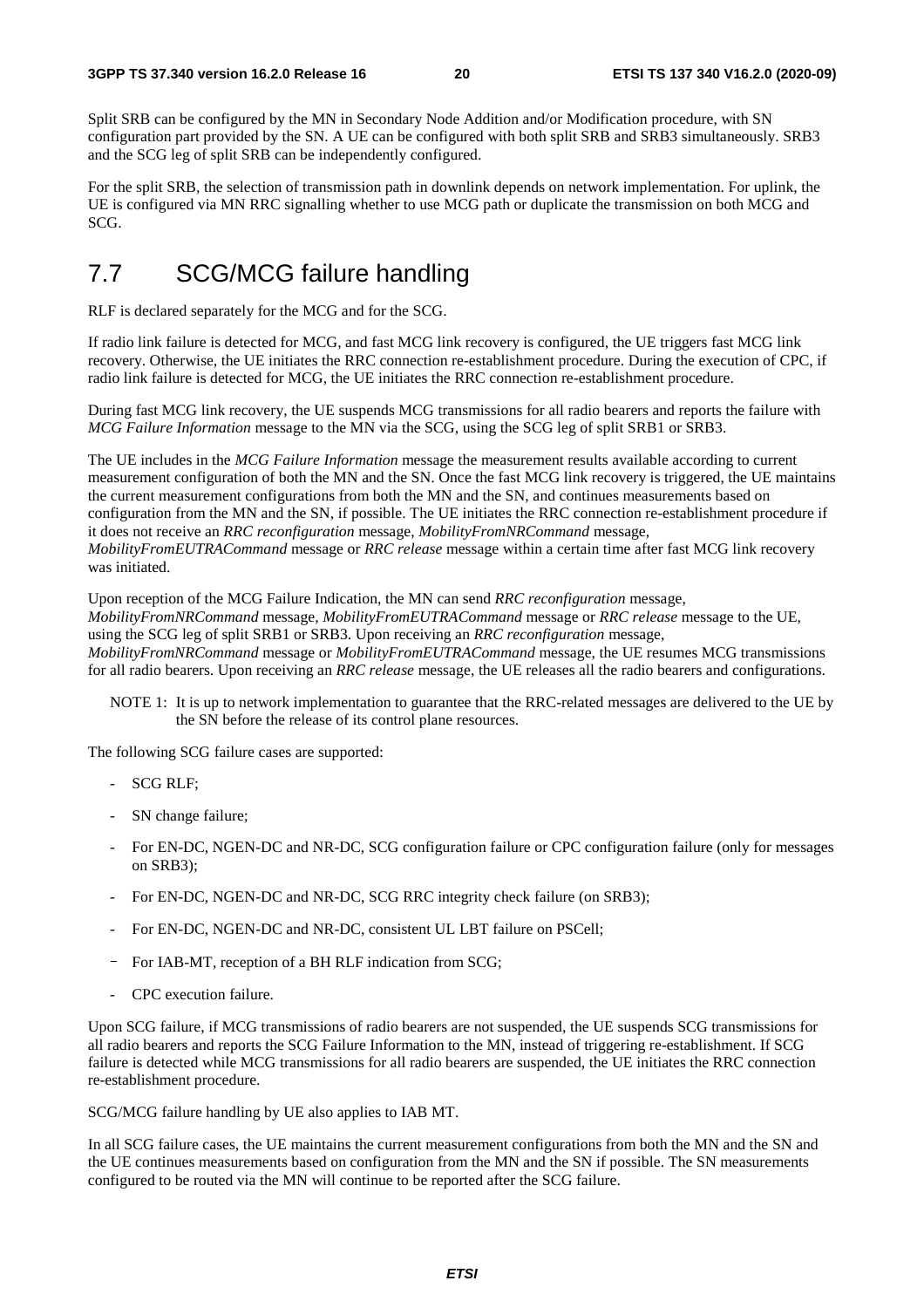NOTE 2: UE may not continue measurements based on configuration from the SN after SCG failure in certain cases (e.g. UE cannot maintain the timing of PSCell).

The UE includes in the *SCG Failure Information* message the measurement results available according to current measurement configuration of both the MN and the SN. The MN handles the *SCG Failure Information* message and may decide to keep, change, or release the SN/SCG. In all the cases, the measurement results according to the SN configuration and the SCG failure type may be forwarded to the old SN and/or to the new SN.

In case of CPC, upon transmission of the *SCG Failure Information* message to the MN, the UE stops evaluating the CPC execution condition. The UE is not required to continue measurements for candidate PSCell(s) for execution condition upon transmission of the SCG Failure Information message to the MN.

#### 7.8 UE identities

In MR-DC, two C-RNTIs are independently allocated to the UE: one for MCG, and one for SCG.

#### 7.9 Inter-node Resource Coordination

For MR-DC operations, MN and SN may coordinate their UL and DL radio resources in semi-static manner via UE associated signalling.

In EN-DC, CSI-RS based SgNB change between neighbour en-gNBs is supported by enabling that neighbour en-gNBs can exchange their own CSI-RS configurations and on/off status via the MeNB.

In NGEN-DC and NR-DC, CSI-RS based SN change between neighbour gNBs is supported by enabling that neighbour gNBs can exchange their own CSI-RS configurations and on/off status via the MN.

### 7.10 UE assistance information

In MR-DC, the UE can be configured to report MCG specific UE assistance information if the MN is a gNB and/or SCG specific UE assistance information if the SN is a gNB, if it prefers an adjustment on the connected mode DRX parameters, the maximum aggregated bandwidth, the maximum number of secondary component carriers, the maximum number of MIMO layers, and/or the minimum scheduling offset for cross-slot scheduling cycle length for power saving. In these cases, it is up to the network whether to accommodate the preference. SCG specific UE assistance information for power saving can be configured by the network via SRB1 or SRB3. SCG specific UE assistance information for power saving is directly transmitted to the SN via SRB3, if SRB3 is configured, otherwise UE transmits SCG specific UE assistance information for power saving in a transparent container to the MN. UE can implicitly indicate a preference for NR SCG release by indicating zero number of carriers and zero aggregated maximum bandwidth in both FR1 and FR2.

### 7.11 F1-C transfer over E-UTRA

In EN-DC, the F1-AP message encapsulated in SCTP/IP or F1-C related SCTP/IP packet can be transferred between IAB-donor and IAB-node via E-UTRA. SRB2 is used for transporting the F1-AP message encapsulated in SCTP/IP or F1-C related SCTP/IP packet between IAB-MT and MN [10], and the F1-AP message encapsulated in SCTP/IP or F1-C related SCTP/IP packet is transferred as a container via X2-AP between MN and SN.

### 8 Bearer handling aspects

### 8.1 QoS aspects

In EN-DC, the E-UTRAN QoS framework defined in TS 36.300 [2] applies:

- An S1-U bearer is established between the EPC and the SN for SN terminated bearers;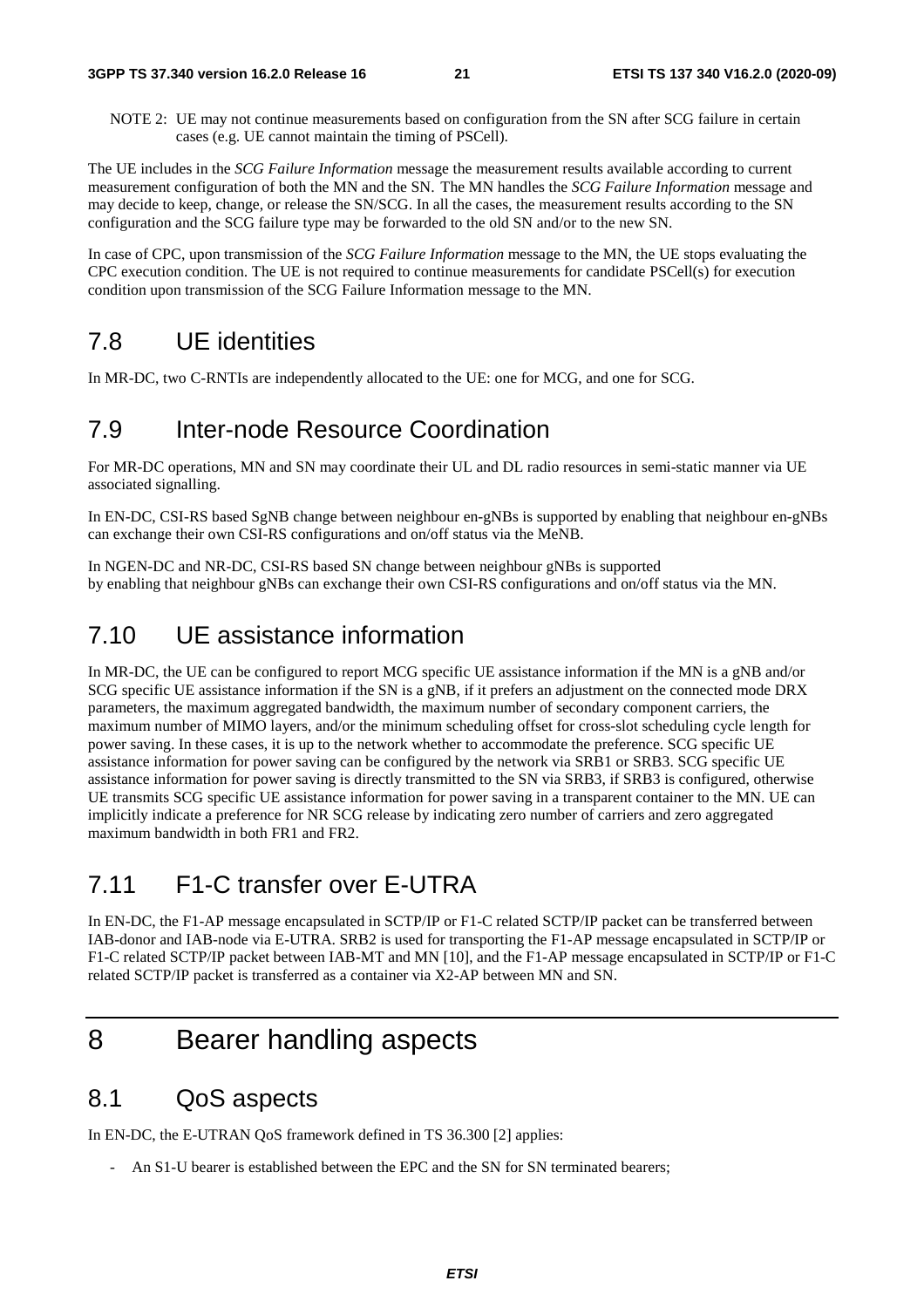- An X2-U bearer is established between the MN and the SN for split bearers, MN terminated SCG bearers and SN terminated MCG bearers;
- MN terminated and SN terminated bearers may have either MCG or SCG radio resources or both, MCG and SCG radio resources, established;

In MR-DC with 5GC:

- The NG-RAN OoS framework defined in TS 38.300 [3] applies;
- QoS flows belonging to the same PDU session may be mapped to different bearer types (see clause 4.2.2) and as a result there may be two different SDAP entities for the same PDU session: one at the MN and another one at the SN, in which case the MN decides which QoS flows are assigned to the SDAP entity in the SN. If the SN decides that its SDAP entity cannot host a given QoS flow any longer, the SN informs the MN and the MN cannot reject the request. If the MN decides that its SDAP entity can host a given QoS flow which has already been relocated to SN, the MN informs the SN;
- The MN or SN node that hosts the SDAP entity for a given QoS flow decides how to map the QoS flow to DRBs;
- If the SDAP entity for a given QoS flow is hosted by the MN and the MN decides that SCG resources are to be configured it provides to the SN
	- DRB QoS flow level QoS parameters, which the SN may reject, and
	- QoS flow to DRB mapping information and the respective per QoS flow information;
- If the SDAP entity for a given OoS flow is hosted by the SN and the SN configures MCG resources, based on offered MCG resource information from the MN, the SN provides to the MN
	- DRB QoS flow level QoS parameters, which the MN may reject, and
	- QoS flow to DRB mapping information and the respective per QoS flow information.
- If the SDAP entity for a given OoS flow is hosted by the SN, the MN provides sufficient OoS related information to enable the SN to configure appropriate SCG resources and to request the configuration of appropriate MCG resources. The MN may offer MCG resources to the SN and may indicate for GBR QoS flows the amount offered to the SN on a per QoS flow level. Otherwise, the SN can only use SCG resources for the concerned QoS flow. The SN may request the MN to release QoS flows from the SDAP entity hosted by the SN that the MN cannot reject. The MN may also offer MCG resources per PDU Session for all DRBs to which non-GBR QoS flows contained in the PDU Session are mapped.
- MN decides the DL PDU session AMBR and UL PDU session AMBR limits to be assigned to the SN, and indicates these to the SN:
	- The PDCP entity at the SN applies the received DL PDU session AMBR limi t to the set of all bearers for which the SN hosts PDCP for the UE;
	- The MAC entity at the SN applies the received UL PDU session AMBR limit to the scheduled uplink radio traffic at the SN for the UE.
- The MN can decide to reallocate one or more QoS flows from the MN to the SN. In such case, the SN decides which DRBs the offloaded OoS flows are mapped to. It is possible to avoid/ minimise loss and ensure in-order delivery when reallocating all QoS flows mapped to a given DRB in the MN by keeping the QoS flows mapped to the same DRB in the SN. To achieve this, the SN should behave similar to what is specified for the target NG-RAN node upon handover, see TS 38.300 clause 9.2.3.2.2 [3]. The corresponding behaviour applies when QoS flows are re-allocated from the SN to the MN.

In all MR-DC cases:

- The MN decides the DL UE AMBR and UL UE AMBR limits to be assigned to the SN, and indicates these to the SN:
	- The PDCP entity at the SN applies the received DL UE AMBR limit to the set of all bearers for which the SN hosts PDCP for the UE;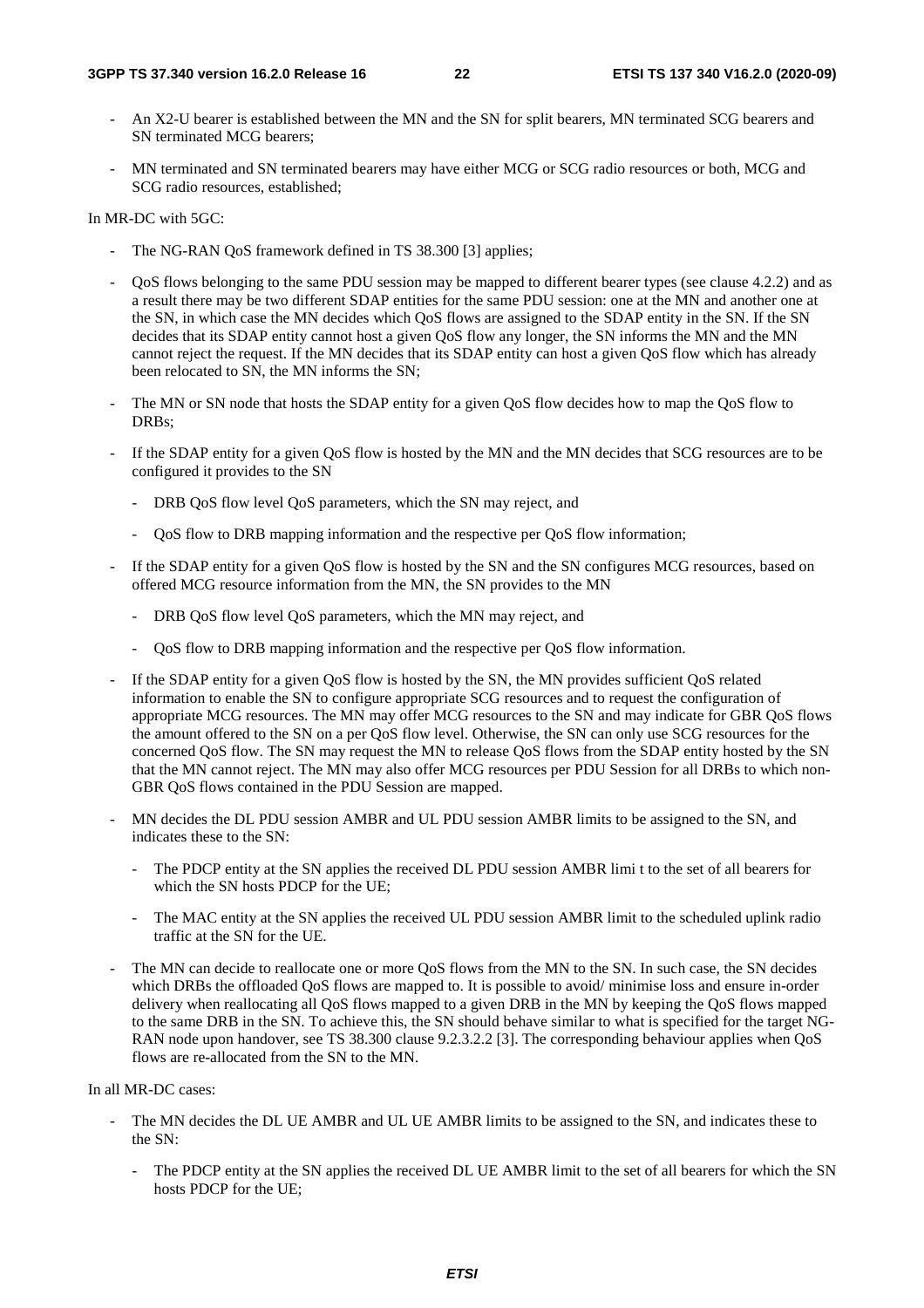#### **3GPP TS 37.340 version 16.2.0 Release 16 23 ETSI TS 137 340 V16.2.0 (2020-09)**

The MAC entity at the SN applies the received UL UE AMBR limit to the scheduled uplink radio traffic at the SN for the UE.

To support PDU sessions mapped to different bearer types, MR-DC with 5GC provides the possibility for the MN to request the 5GC:

- For some PDU sessions of a UE: Direct the User Plane traffic of the whole PDU session either to the MN or to the SN. In that case, there is a single NG-U tunnel termination at the NG-RAN for such PDU session.
	- The MN may request to change this assignment during the life time of the PDU session.
- For some other PDU sessions of a UE: Direct the User Plane traffic of a subset of the QoS flows of the PDU session to the SN (respectively MN) while the rest of the QoS flows of the PDU session is directed to the MN (respectively SN). In that case, there are two NG-U tunnel terminations at the NG-RAN for such PDU session.
	- The MN may request to change this assignment during the life time of the PDU session.

To support notification control indication for GBR QoS flows along the QoS framework specified in 38.300 [3] for MR-DC with 5GC, SN and MN may mutually indicate whenever QoS requirements for GBR QoS flows cannot be fulfilled anymore or can be fulfilled again.

### 8.2 Bearer type selection

In EN-DC, for each radio bearer the MN decides the location of the PDCP entity and in which cell group(s) radio resources are to be configured. Once an SN terminated split bearer is established, e.g. by means of the Secondary Node Addition procedure or MN initiated Secondary Node Modification procedure, the SN may remove SCG resources for the respective E-RAB, as long as the QoS for the respective E-RAB is guaranteed. In case an SN terminated bearer is released or reconfigured to an MN terminated bearer, only the MN generates the corresponding configuration and the SN does not generate the release configuration.

In MR-DC with 5GC, the following principles apply:

- The MN decides per PDU session the location of the SDAP entity, i.e. whether it shall be hosted by the MN or the SN or by both (split PDU session);
- If the MN decides to host an SDAP entity it may decide some of the related OoS flows to be realized as MCG bearer, some as SCG bearer, and others to be realized as split bearer;
- If the MN decides that an SDAP entity shall be hosted in the SN, some of the related QoS flows may be realized as SCG bearer, some as MCG bearer, while others may be realized as split bearer. In this case, the SN decides how to realise the OoS flow, but if the MN does not offer MCG resources, the SN can only realize the OoS flow as SCG bearer. The SN may remove or add SCG resources for the respective QoS flows, as long as the QoS for the respective QoS flow is guaranteed
- If the MN decides that an SDAP entity shall be hosted in the SN, coordination of DRB IDs between the MN and the SN is needed to ensure unique allocation of DRBs for a UE. The SN is responsible to assign the DRB IDs for the DRBs it terminates, based on the DRB IDs indicated by the MN.
- For each PDU session, including split PDU sessions, at most one default DRB may be configured (see [3]). The MN decides whether the SN is allowed to setup the default DRB or not;
- In case an SN terminated bearer is released or reconfigured to an MN terminated bearer, the MN generates the corresponding configuration and the SN does not generate the release configuration. The only exceptional case where SN generates the release configuration is for the DRB release due to OoS flow to DRB remapping within SN.

### 8.3 Bearer type change

In MR-DC, all the possible bearer type change options are supported:

- MCG bearer to/from split bearer;
- MCG bearer to/from SCG bearer;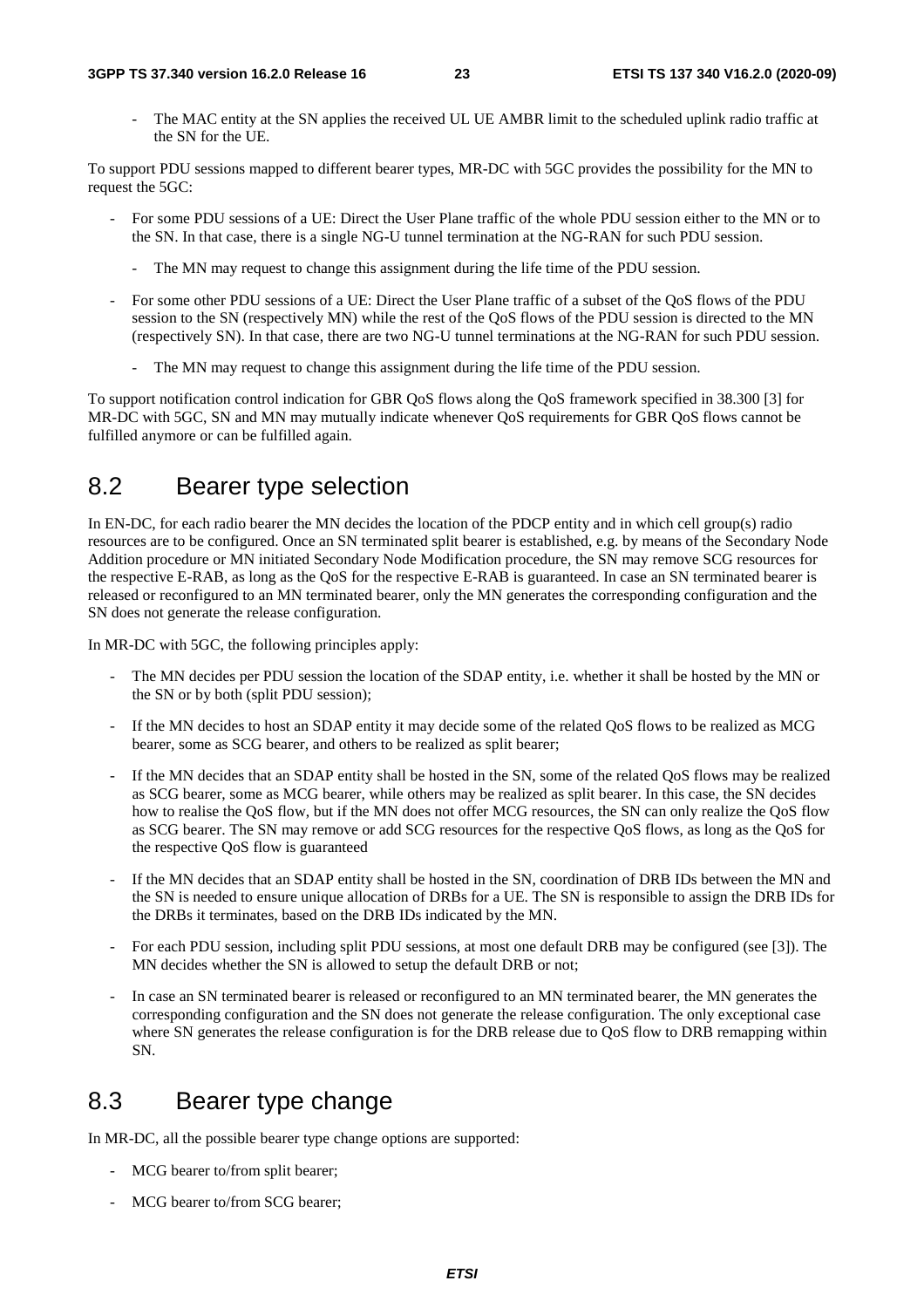#### **3GPP TS 37.340 version 16.2.0 Release 16 24 ETSI TS 137 340 V16.2.0 (2020-09)**

SCG bearer to/from split bearer.

Bearer termination point change is supported for all bearer types, and can be performed with or without bearer type change:

MN terminated bearer to/from SN terminated bearer.

For MR-DC:

- when the security key is changed for a bearer due to a termination point change, the associated PDCP and RLC entities are re-established, while MAC behavior might depend on the solution selected by the network, e.g. MAC reset, change of LCID, etc. (see Annex A);
- for MCG bearer, split bearer and SCG bearer, during MN security key change the MCG/SCG PDCP and RLC are re-established and MCG/SCG MAC is reset;
- if a bearer type change happens together with MN security key change then for MCG bearer, split bearer and SCG bearer, the MCG/SCG PDCP and RLC are re-established and MCG/SCG MAC is reset;
- if a bearer type change happens through SN change procedure, then SN terminated PDCP and SCG RLC are reestablished and SCG MAC is reset. MCG RLC/MAC behavior depends on the solution selected by the network, see Annex A;
- one step (direct) bearer type change between MN terminated bearer types without using the handover procedure is supported;
- one step (direct) bearer type change between SN terminated bearer types without using the handover or SN change procedure is supported;
- one step (direct) bearer type change from/to MN terminated bearer to/from SN terminated bearer without using the handover procedure is supported;
- PDCP SN length change for an AM DRB or RLC mode change for DRB is performed using a release and add of the DRBs (in a single message) or full configuration;
- One step (direct) bearer type change with PDCP version change (only applicable for EN-DC) is supported.

For MR-DC with 5GC:

- in a bearer termination point change of a DRB from a source NG-RAN node to a target NG-RAN node, for each DRB for which the source NG-RAN node provides QoS flow to DRB mapping information to the target NG-RAN node, the source NG-RAN node also offers the indicated DRB ID for usage at the target NG-RAN node. The target NG-RAN node informs the source NG-RAN node if it accepts the DRB offloading and takes the DRB ID into use.
- NOTE 1: In this clause the term "handover" refers to an E-UTRA handover or to an NR synchronous reconfiguration not necessarily implying a P(S)Cell change with or without security key change.
- NOTE 2: L2 handling for bearer type change in MR-DC is also summarized in Annex A (the table does not consider the cases that PDCP SN length is changed and avoiding reuse of COUNT).

### 8.4 User data forwarding

Upon EN-DC specific activities, user data forwarding may be performed for E-RABs for which the bearer type change from/to MN terminated bearer to/from SN terminated bearer is performed. The behaviour of the node from which data is forwarded is the same as specified for the "source eNB" for handover, the behaviour of the node to which data is forwarded is the same as specified for the "target eNB" for handover.

For MR-DC with 5GC, user data forwarding may be performed between NG-RAN nodes whenever the logical node hosting the PDCP entity changes. The behaviour of the node from which data is forwarded is the same as specified for the "source NG-RAN node" for handover, the behaviour of the node to which data is forwarded is the same as specified for the "target NG-RAN node" for handover.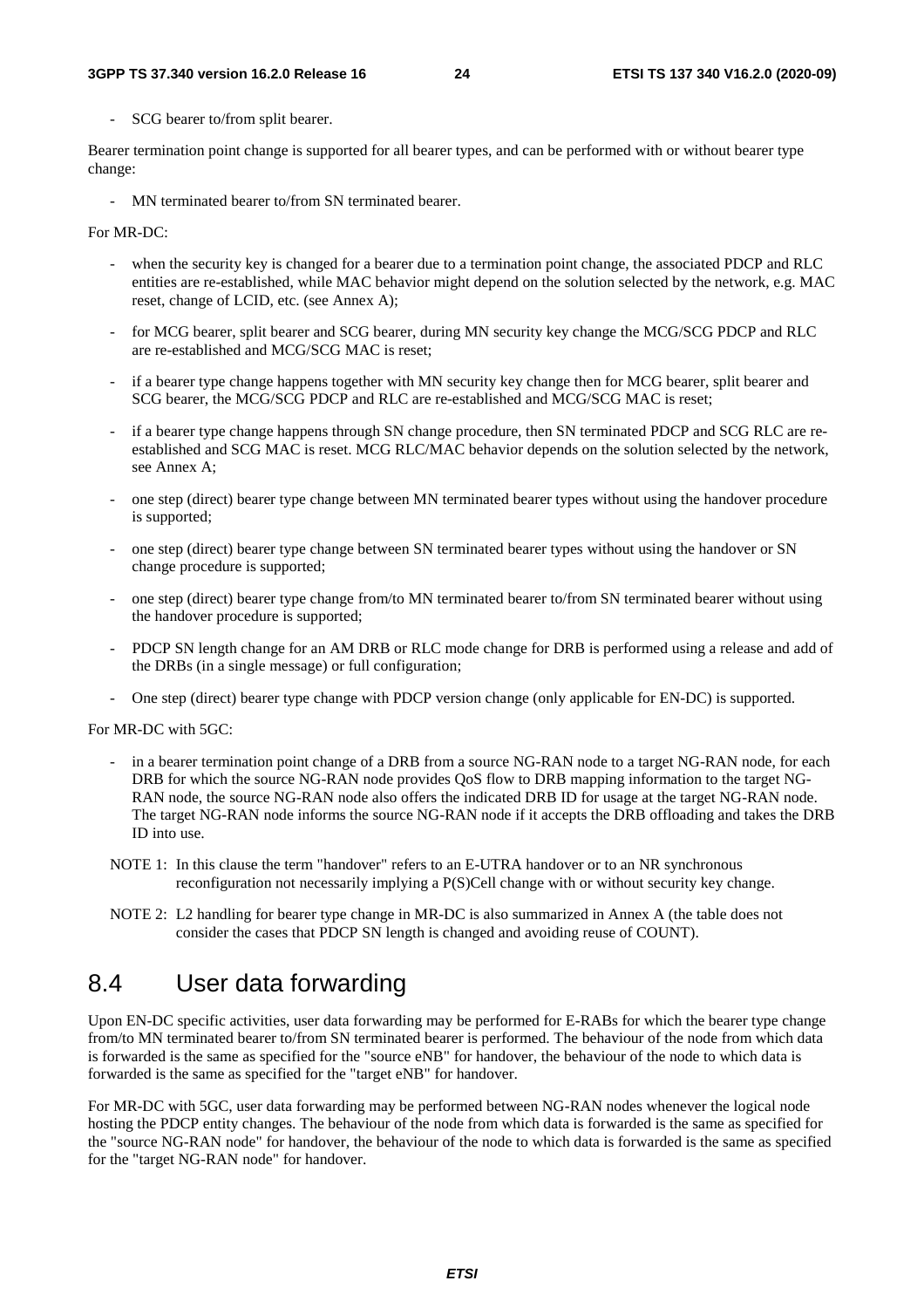For mobility scenarios which involve more than two RAN nodes, either direct or indirect data forwarding may be applied. Two transport layer addresses of different versions may be provided to enable that the source RAN node can select either IPv4 or IPv6.

### 9 Security related aspects

MR-DC can only be configured after security activation in the MN.

In EN-DC and NGEN-DC, for bearers terminated in the MN the network configures the UE with  $K_{eNB}$ ; for bearers terminated in the SN the network configures the UE with  $S-K<sub>gNB</sub>$ . In NE-DC, for bearers terminated in the MN the network configures the UE with  $K_{eNB}$ ; for bearers terminated in the SN the network configures the UE with S- $K_{eNB}$ . In NR-DC, for bearers terminated in the MN the network configures the UE with  $K_{\text{eNB}}$ ; for bearers terminated in the SN the network configures the UE with  $S-K_{gNB}$ .

In NE-DC and NR-DC, a PCell change without  $K_{gNB}$  change does not require a S- $K_{eNB}$  change (NE-DC case) or a S- $K_{\text{gNB}}$  change (NR-DC case).

In EN-DC, NGEN-DC and NR-DC, for a PSCell change that does not require a K<sub>eNB</sub> change (i.e. no simultaneous PCell handover in EN-DC and NGEN-DC) or a  $K_{gNB}$  change (in NR-DC), S- $K_{gNB}$  key refresh is not required if the PDCP termination point of the SN is not changed. In NE-DC, a PSCell change always requires a  $S-K_{eNB}$  change.

In EN-DC, the UE supports the NR security algorithms corresponding to the E-UTRA security algorithms signalled at NAS level and the UE NR AS Security capability is not signalled to the MN over RRC. Mapping from E-UTRA security algorithms to the corresponding NR security algorithms, where necessary, is performed at the MN.

For MR-DC with 5GC, UP integrity protection can be configured on a per radio bearer basis. All DRBs which belong to the same PDU session always have the same UP integrity protection activation, i.e., either on or off:

- For NR-DC: MN and/or SN terminated DRBs of a PDU session can have UP integrity protection activation either on or off.
- For NE-DC: MN terminated DRBs of a PDU session can have UP integrity protection activation on; however, in this case, the MN will not at any point offload any DRB of such PDU session to the SN. SN terminated DRBs of a PDU session always have UP integrity protection activation off.
- For NGEN-DC: Both MN terminated and SN terminated DRBs of a PDU session always have UP integrity protection activation off.

### 10 Multi-Connectivity operation related aspects

#### 10.1 General

Similar procedures as defined under clause 10.1.2.8 (Dual Connectivity operation) in TS 36.300 [2] apply for MR-DC.

Similar CHO principles as defined in TS 36.300 [2] and TS 38.300 [3] apply for the Conditional PSCell Change in MR-DC.

Simultaneous CHO and CPC operation is not supported in this release.

### 10.2 Secondary Node Addition

#### 10.2.1 EN-DC

The Secondary Node Addition procedure is initiated by the MN and is used to establish a UE context at the SN to provide resources from the SN to the UE. For bearers requiring SCG radio resources, this procedure is used to add at least the first cell of the SCG. This procedure can also be used to configure an SN terminated MCG bearer (where no SCG configuration is needed). Figure 10.2.1-1 shows the Secondary Node Addition procedure.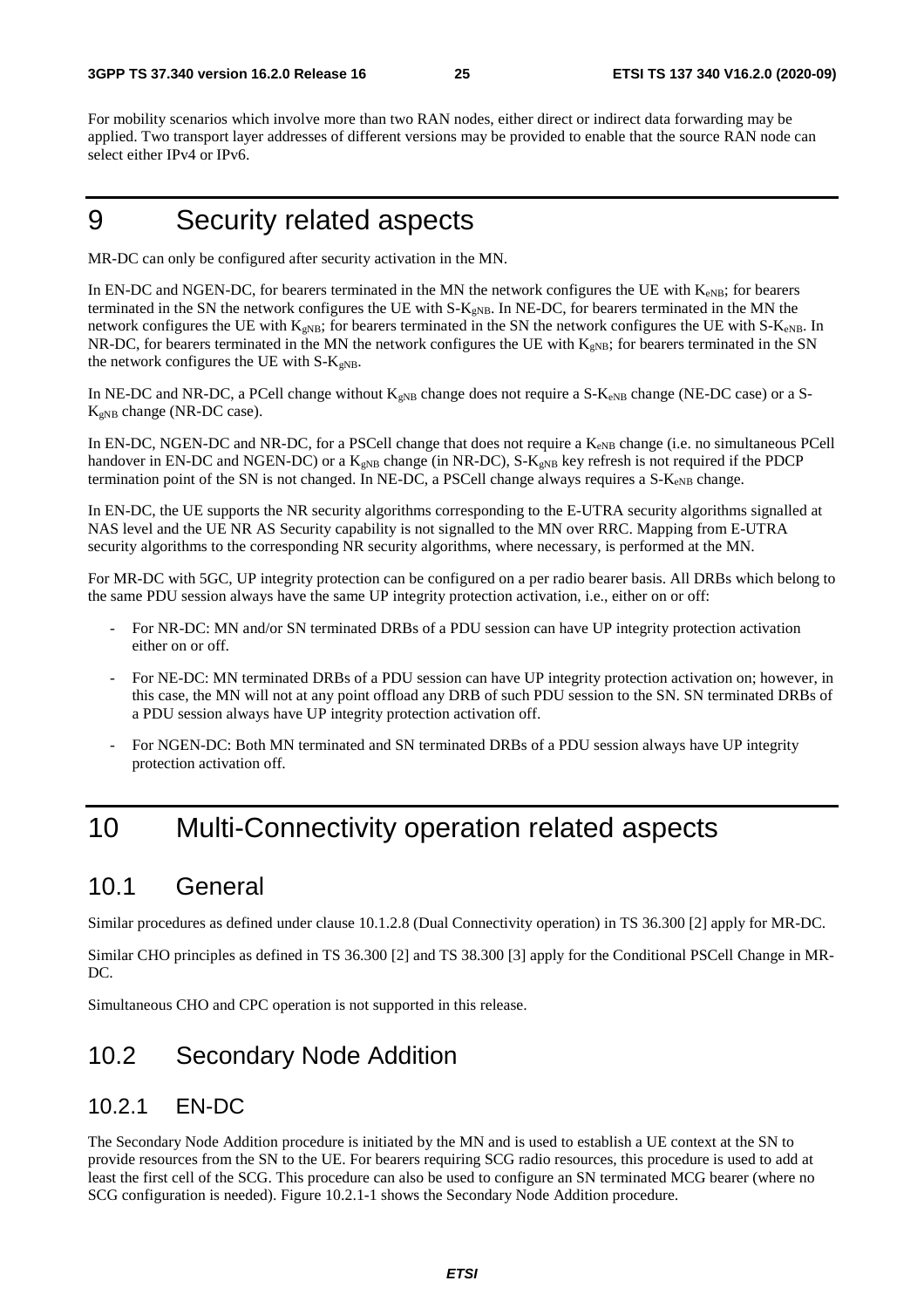

**Figure 10.2.1-1: Secondary Node Addition procedure** 

- 1. The MN decides to request the SN to allocate resources for a specific E-RAB, indicating E-RAB characteristics (E-RAB parameters, TNL address information corresponding to bearer type). In addition, for bearers requiring SCG radio resources, MN indicates the requested SCG configuration information, including the entire UE capabilities and the UE capability coordination result. In this case, the MN also provides the latest measurement results for SN to choose and configure the SCG cell(s). The MN may request the SN to allocate radio resources for split SRB operation. The MN always provides all the needed security information to the SN (even if no SN terminated bearers are setup) to enable SRB3 to be setup based on SN decision. In case of bearer options that require X2-U resources between the MN and the SN, the MN provides X2-U TNL address information for the respective E-RAB, X2-U DL TNL address information for SN terminated bearers, X2-U UL TNL address information for MN terminated bearers. In case of SN terminated split bearers the MN provides the maximum QoS level that it can support. The SN may reject the request.
- NOTE 1: For split bearers, MCG and SCG resources may be requested of such an amount, that the QoS for the respective E-RAB is guaranteed by the exact sum of resources provided by the MCG and the SCG together, or even more. For MN terminated split bearers, the MNs decision is reflected in step 1 by the E-RAB parameters signalled to the SN, which may differ from E-RAB parameters received over S1.
- NOTE 2: For a specific E-RAB, the MN may request the direct establishment of an SCG or a split bearer, i.e., without first having to establish an MCG bearer. It is also allowed that all E-RABs can be configured as SN terminated bearers, i.e. there is no E-RAB established as an MN terminated bearer.
- 2. If the RRM entity in the SN is able to admit the resource request, it allocates respective radio resources and, dependent on the bearer option, respective transport network resources. For bearers requiring SCG radio resources, the SN triggers Random Access so that synchronisation of the SN radio resource configuration can be performed. The SN decides the PSCell and other SCG SCells and provides the new SCG radio resource configuration to the MN in a *NR RRC configuration* message contained in the *SgNB Addition Request Acknowledge* message. In case of bearer options that require X2-U resources between the MN and the SN, the SN provides X2-U TNL address information for the respective E-RAB, X2-U UL TNL address information for SN terminated bearers, X2-U DL TNL address information for MN terminated bearers. For SN terminated bearers, the SN provides the S1-U DL TNL address information for the respective E-RAB and security algorithm. If SCG radio resources have been requested, the SCG radio resource configuration is provided.
- NOTE 3: For the SN terminated split bearer option, the SN may either decide to request resources from the MN of such an amount, that the QoS for the respective E-RAB is guaranteed by the exact sum of resources provided by the MN and the SN together, or even more. The SNs decision is reflected in step 2 by the E-RAB parameters signalled to the MN, which may differ from E-RAB parameters received in step 1. The QoS level requested from the MN shall not exceed the level that the MN offered when setting up the split bearer in step 1.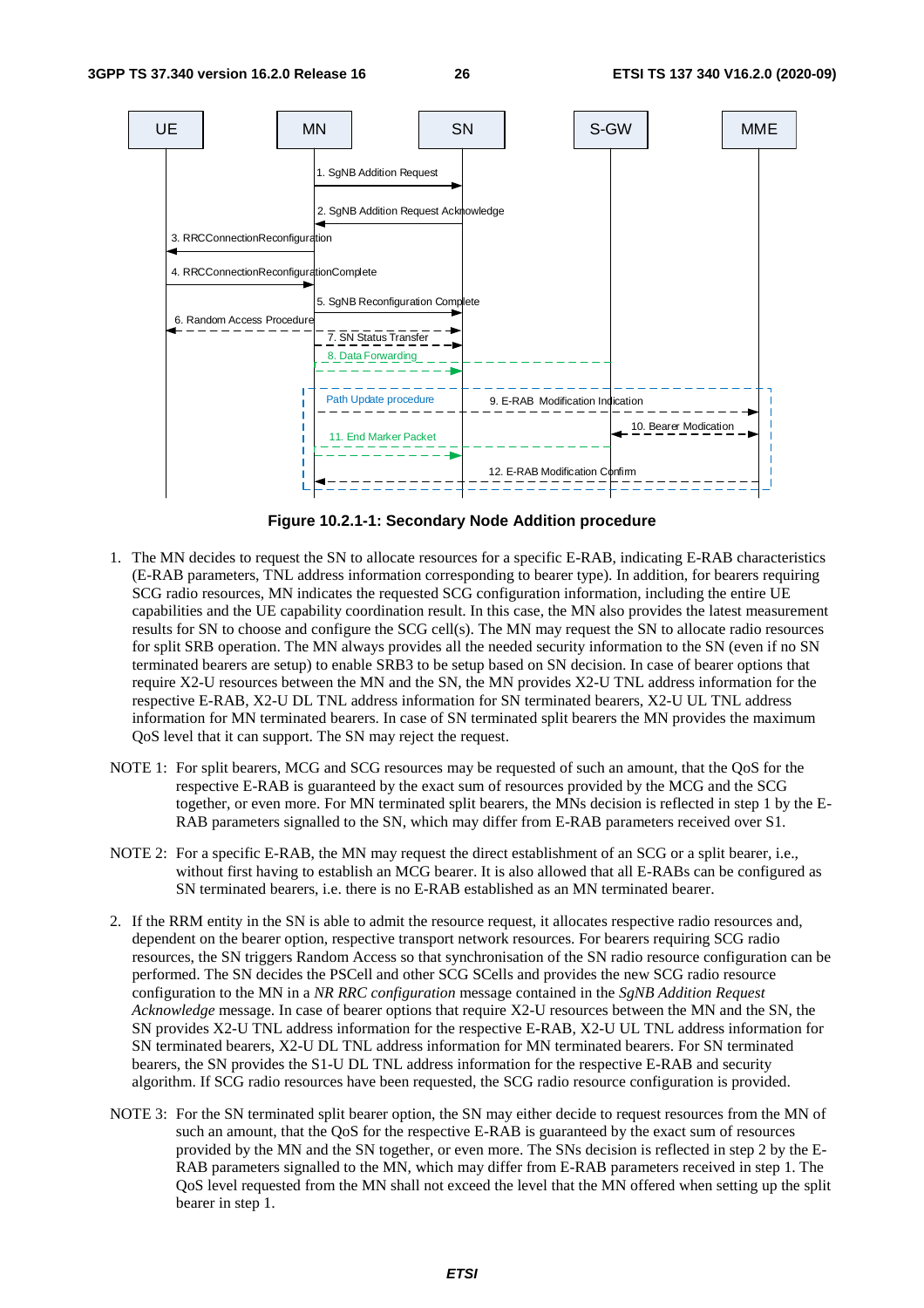NOTE 4: In case of MN terminated bearers, transmission of user plane data may take place after step 2.

NOTE 5: In case of SN terminated bearers , data forwarding and the SN Status Transfer may take place after step 2.

- 3. The MN sends to the UE the *RRCConnectionReconfiguration* message including the NR RRC configuration message, without modifying it.
- 4. The UE applies the new configuration and replies to MN with *RRCConnectionReconfigurationComplete* message, including a NR RRC response message, if needed. In case the UE is unable to comply with (part of) the configuration included in the *RRCConnectionReconfiguration* message, it performs the reconfiguration failure procedure.
- 5. The MN informs the SN that the UE has completed the reconfiguration procedure successfully via *SgNB ReconfigurationComplete* message, including the encoded NR RRC response message, if received from the UE.
- 6. If configured with bearers requiring SCG radio resources, the UE performs synchronisation towards the PSCell of the SN. The order the UE sends the *RRCConnectionReconfigurationComplete* message and performs the Random Access procedure towards the SCG is not defined. The successful RA procedure towards the SCG is not required for a successful completion of the RRC Connection Reconfiguration procedure.
- 7. If PDCP termination point is changed to the SN for bearers using RLC AM, and when RRC full configuration is not used, the MN sends the SN Status Transfer.
- 8. For SN terminated bearers moved from the MN, dependent on the bearer characteristics of the respective E-RAB, the MN may take actions to minimise service interruption due to activation of EN-DC (Data forwarding).
- 9-12. If applicable, the update of the UP path towards the EPC is performed.

#### 10.2.2 MR-DC with 5GC

The Secondary Node (SN) Addition procedure is initiated by the MN and is used to establish a UE context at the SN in order to provide resources from the SN to the UE. For bearers requiring SCG radio resources, this procedure is used to add at least the initial SCG serving cell of the SCG. This procedure can also be used to configure an SN terminated MCG bearer (where no SCG configuration is needed). Figure 10.2.2-1 shows the SN Addition procedure.



**Figure 10.2.2-1: SN Addition procedure** 

1. The MN decides to request the target SN to allocate resources for one or more specific PDU Sessions/QoS Flows, indicating QoS Flows characteristics (QoS Flow Level QoS parameters, PDU session level TNL address information, and PDU session level Network Slice info). In addition, for bearers requiring SCG radio resources,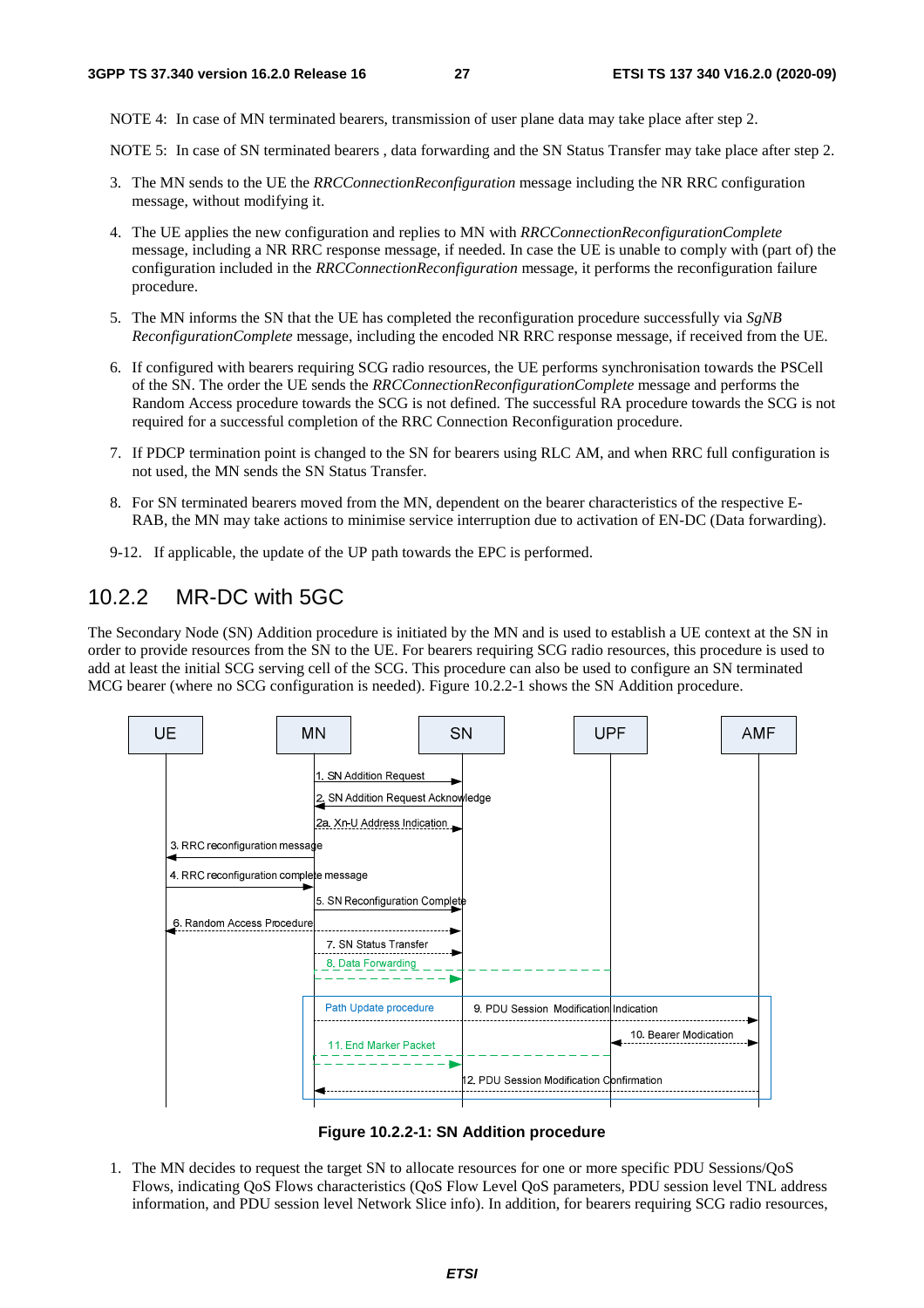MN indicates the requested SCG configuration information, including the entire UE capabilities and the UE capability coordination result. In this case, the MN also provides the latest measurement results for SN to choose and configure the SCG cell(s). The MN may request the SN to allocate radio resources for split SRB operation. In NGEN-DC and NR-DC, the MN always provides all the needed security information to the SN (even if no SN terminated bearers are setup) to enable SRB3 to be setup based on SN decision.

 For MN terminated bearer options that require Xn-U resources between the MN and the SN, the MN provides Xn-U UL TNL address information. For SN terminated bearers, the MN provides a list of available DRB IDs. The S-NG-RAN node shall store this information and use it when establishing SN terminated bearers. The SN may reject the request.

 For SN terminated bearer options that require Xn-U resources between the MN and the SN, the MN provides in step 1 a list of QoS flows per PDU Sessions for which SCG resources are requested to be setup upon which the SN decides how to map QoS flows to DRB.

- NOTE 1: For split bearers, MCG and SCG resources may be requested of such an amount, that the QoS for the respective QoS Flow is guaranteed by the exact sum of resources provided by the MCG and the SCG together, or even more. For MN terminated split bearers, the MN decision is reflected in step 1 by the QoS Flow parameters signalled to the SN, which may differ from QoS Flow parameters received over NG.
- NOTE 2: For a specific QoS flow, the MN may request the direct establishment of SCG and/or split bearers, i.e. without first having to establish MCG bearers. It is also allowed that all QoS flows can be mapped to SN terminated bearers, i.e. there is no QoS flow mapped to an MN terminated bearer.
- 2. If the RRM entity in the SN is able to admit the resource request, it allocates respective radio resources and, dependent on the bearer type options, respective transport network resources. For bearers requiring SCG radio resources the SN triggers UE Random Access so that synchronisation of the SN radio resource configuration can be performed. The SN decides for the PSCell and other SCG SCells and provides the new SCG radio resource configuration to the MN within an SN RRC configuration message contained in the *SN Addition Request Acknowledge* message. In case of bearer options that require Xn-U resources between the MN and the SN, the SN provides Xn-U TNL address information for the respective DRB, Xn-U UL TNL address information for SN terminated bearers, Xn-U DL TNL address information for MN terminated bearers. For SN terminated bearers, the SN provides the NG-U DL TNL address information for the respective PDU Session and security algorithm. If SCG radio resources have been requested, the SCG radio resource configuration is provided.
- NOTE 3: In case of MN terminated bearers, transmission of user plane data may take place after step 2.
- NOTE 4: In case of SN terminated bearers, data forwarding and the SN Status Transfer may take place after step 2.
- NOTE 5: For MN terminated NR SCG bearers for which PDCP duplication with CA is configured the MN allocates up to 4 separate Xn-U bearers.

 For SN terminated NR MCG bearers for which PDCP duplication with CA is configured the SN allocates up to 4 separate Xn-U bearers.

- 2a. For SN terminated bearers using MCG resources, the MN provides Xn-U DL TNL address information in the *Xn-U Address Indication* message.
- 3. The MN sends the *MN RRC reconfiguration* message to the UE including the SN RRC configuration message, without modifying it.
- 4. The UE applies the new configuration and replies to MN with *MN RRC reconfiguration complete* message, including an SN RRC response message for SN, if needed. In case the UE is unable to comply with (part of) the configuration included in the *MN RRC reconfiguration* message, it performs the reconfiguration failure procedure.
- 5. The MN informs the SN that the UE has completed the reconfiguration procedure successfully via *SN Reconfiguration Complete* message, including the SN RRC response message, if received from the UE.
- 6. If configured with bearers requiring SCG radio resources, the UE performs synchronisation towards the PSCell configured by the SN. The order the UE sends the *MN RRC reconfiguration complete* message and performs the Random Access procedure towards the SCG is not defined. The successful RA procedure towards the SCG is not required for a successful completion of the RRC Connection Reconfiguration procedure.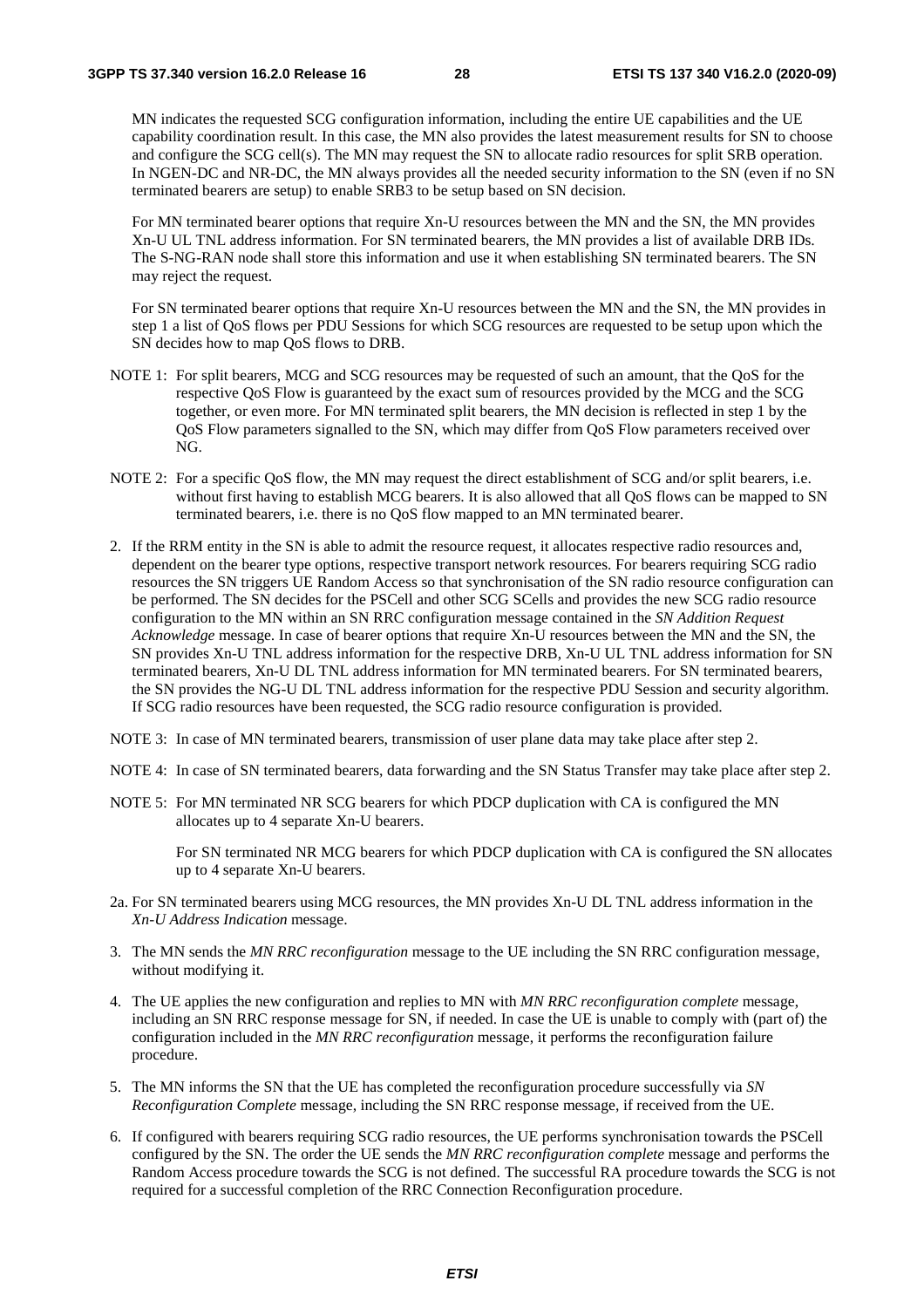- 7. If PDCP termination point is changed to the SN for bearers using RLC AM, and when RRC full configuration is not used, the MN sends the SN Status Transfer.
- 8. For SN terminated bearers or QoS flows moved from the MN, dependent on the characteristics of the respective bearer or QoS flow, the MN may take actions to minimise service interruption due to activation of MR-DC (Data forwarding).
- 9-12. If applicable, the update of the UP path towards the 5GC is performed via a PDU Session Path Update procedure*.*

### 10.3 Secondary Node Modification (MN/SN initiated)

#### 10.3.1 EN-DC

The Secondary Node Modification procedure may be initiated either by the MN or by the SN and be used to modify, establish or release bearer contexts, to transfer bearer contexts to and from the SN or to modify other properties of the UE context within the same SN. It may also be used to transfer an NR RRC message from the SN to the UE via the MN and the response from the UE via MN to the SN (e.g. when SRB3 is not used). In case of CPC, this procedure is used to configure or modify CPC configuration within the same SN.

The Secondary Node modification procedure does not necessarily need to involve signalling towards the UE.

#### **MN initiated SN Modification**



**Figure 10.3.1-1: SN Modification procedure - MN initiated** 

The MN uses the procedure to initiate configuration changes of the SCG within the same SN, e.g. the addition, modification or release of SCG bearer(s) and the SCG RLC bearer of split bearer(s), as well as configuration changes for SN terminated MCG bearers. Bearer termination point change is realized by adding the new bearer configuration and releasing the old bearer configuration within a single MN initiated SN Modification procedure for the respective E-RAB. The MN uses this procedure to perform handover within the same MN while keeping the SN. The MN also uses the procedure to query the current SCG configuration, e.g. when delta configuration is applied in an MN initiated SN change. The MN also uses the procedure to provide the S-RLF related information to the SN. The MN may not use the procedure to initiate the addition, modification or release of SCG SCells. The SN may reject the request, except if it concerns the release of SN terminated bearer(s) or the SCG RLC bearer of MN terminated bearer(s), or if it is used to perform handover within the same MN while keeping the SN. Figure 10.3.1-1 shows an example signalling flow for an MN initiated SN Modification procedure.

1. The MN sends the *SgNB Modification Request* message, which may contain bearer context related or other UE context related information, data forwarding address information (if applicable) and the requested SCG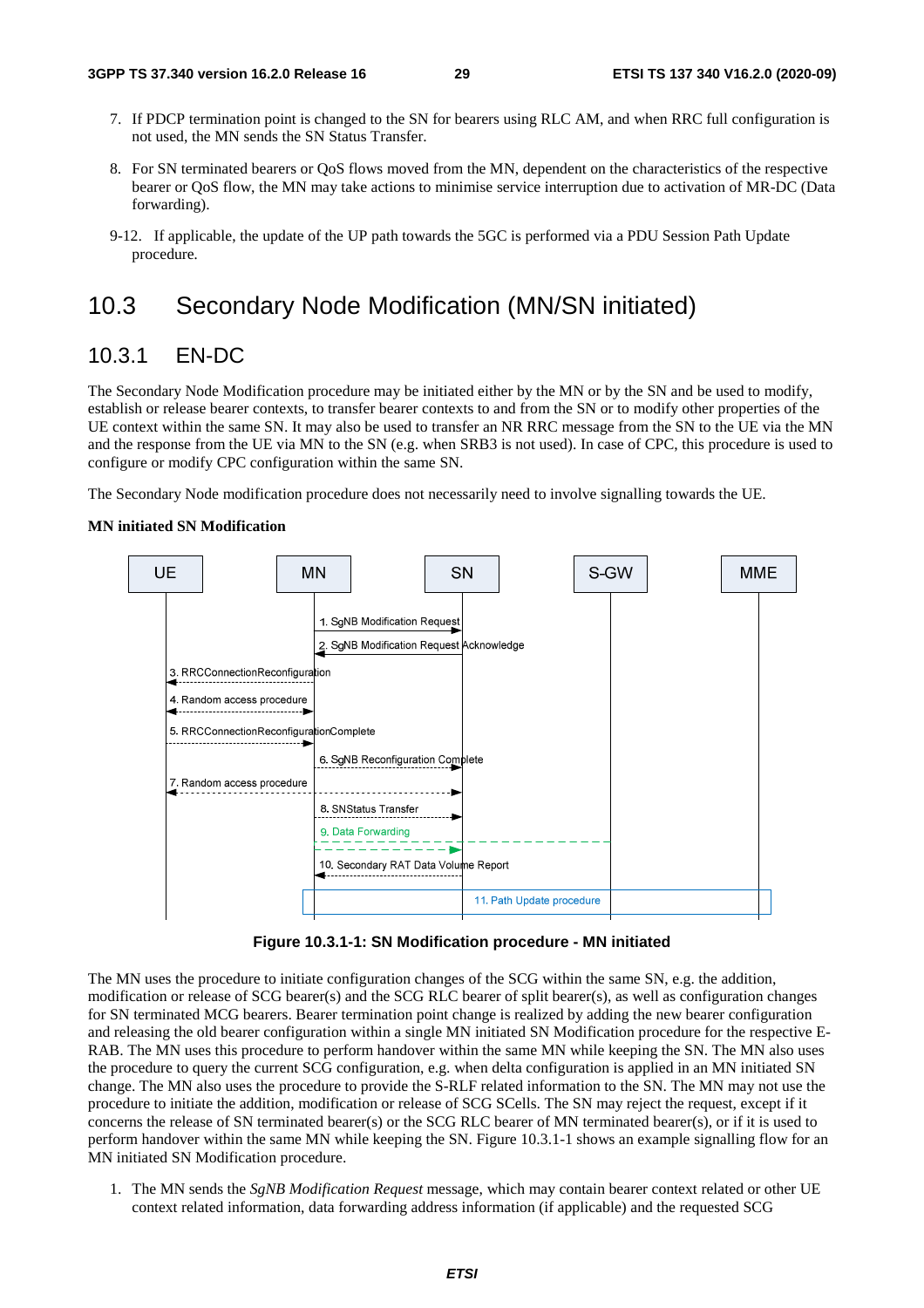configuration information, including the UE capability coordination result to be used as basis for the reconfiguration by the SN. In case a security key update in the SN is required, a new *SgNB Security Key* is included. In case of SCG RLC re-establishment for E-RABs configured with an MN terminated bearer with an SCG RLC bearer for which no bearer type change is performed, the MN provides a new UL GTP tunnel endpoint to the SN. The SN shall continue sending UL PDCP PDUs to the MN with the previous UL GTP tunnel endpoint until it re-establishes the RLC and use the new UL GTP tunnel endpoint after re-establishment. In case of PDCP re-establishment for E-RABs configured with an SN terminated bearer with an MCG RLC bearer for which no bearer type change is performed, the MN provides a new DL GTP tunnel endpoint to the SN. The SN shall continue sending DL PDCP PDUs to the MN with the previous DL GTP tunnel endpoint until it performs PDCP re-establishment and use the new DL GTP tunnel endpoint starting with the PDCP re-establishment.

- 2. The SN responds with the *SgNB Modification Request Acknowledge* message, which may contain SCG radio resource configuration information within a NR RRC configuration message and data forwarding address information (if applicable). In case of a security key update (with or without PSCell change), for E-RABs configured with the MN terminated bearer option that require X2-U resources between the MN and the SN, for which no bearer type change is performed, the SN provides a new DL GTP tunnel endpoint to the MN. The MN shall continue sending DL PDCP PDUs to the SN with the previous DL GTP tunnel endpoint until it performs PDCP re-establishment or PDCP data recovery, and use the new DL GTP tunnel endpoint starting with the PDCP re-establishment or data recovery. In case of a security key update (with or without PSCell change), for E-RABs configured with the SN terminated bearer option that require X2-U resources between the MN and the SN, for which no bearer type change is performed, the SN provides a new UL GTP tunnel endpoint to the MN. The MN shall continue sending UL PDCP PDUs to the SN with the previous UL GTP tunnel endpoint until it reestablishes the RLC and use the new UL GTP tunnel endpoint after re-establishment.
- 3-5. The MN initiates the RRC connection reconfiguration procedure, including the NR RRC configuration message. The UE applies the new configuration, synchronizes to the MN (if instructed, in case of intra-MN handover) and replies with *RRCConnectionReconfigurationComplete*, including a NR RRC response message, if needed. In case the UE is unable to comply with (part of) the configuration included in the *RRCConnectionReconfiguration* message, it performs the reconfiguration failure procedure.
- 6. Upon successful completion of the reconfiguration, the success of the procedure is indicated in the *SgNB Reconfiguration Complete* message.
- 7. If instructed, the UE performs synchronisation towards the PSCell of the SN as described in SgNB addition procedure. Otherwise, the UE may perform UL transmission after having applied the new configuration.
- 8. If PDCP termination point is changed for bearers using RLC AM, and when RRC full configuration is not used, the SN Status Transfer takes place between the MN and the SN (Figure 10.3.1-1 depicts the case where a bearer context is transferred from the MN to the SN).
- NOTE 0: The SN may not be aware that a SN terminated bearer requested to be released is reconfigured to a MN terminated bearer. The SN Status for the released SN terminated bearers with RLC AM may also be transferred to the MN.
- 9. If applicable, data forwarding between MN and the SN takes place (Figure 10.3.1-1 depicts the case where a bearer context is transferred from the MN to the SN).
- 10. The SN sends the *Secondary RAT Data Usage Report* message to the MN and includes the data volumes delivered to and received from the UE over the NR radio for the E-RABs to be released and for the E-RABs for which the S1 UL GTP Tunnel endpoint was requested to be modified.
- NOTE 1: The order the SN sends the *Secondary RAT Data Usage Report* message and performs data forwarding with MN is not defined. The SN may send the report when the transmission of the related bearer is stopped.
- 11. If applicable, a path update is performed.

#### **SN initiated SN Modification with MN involvement**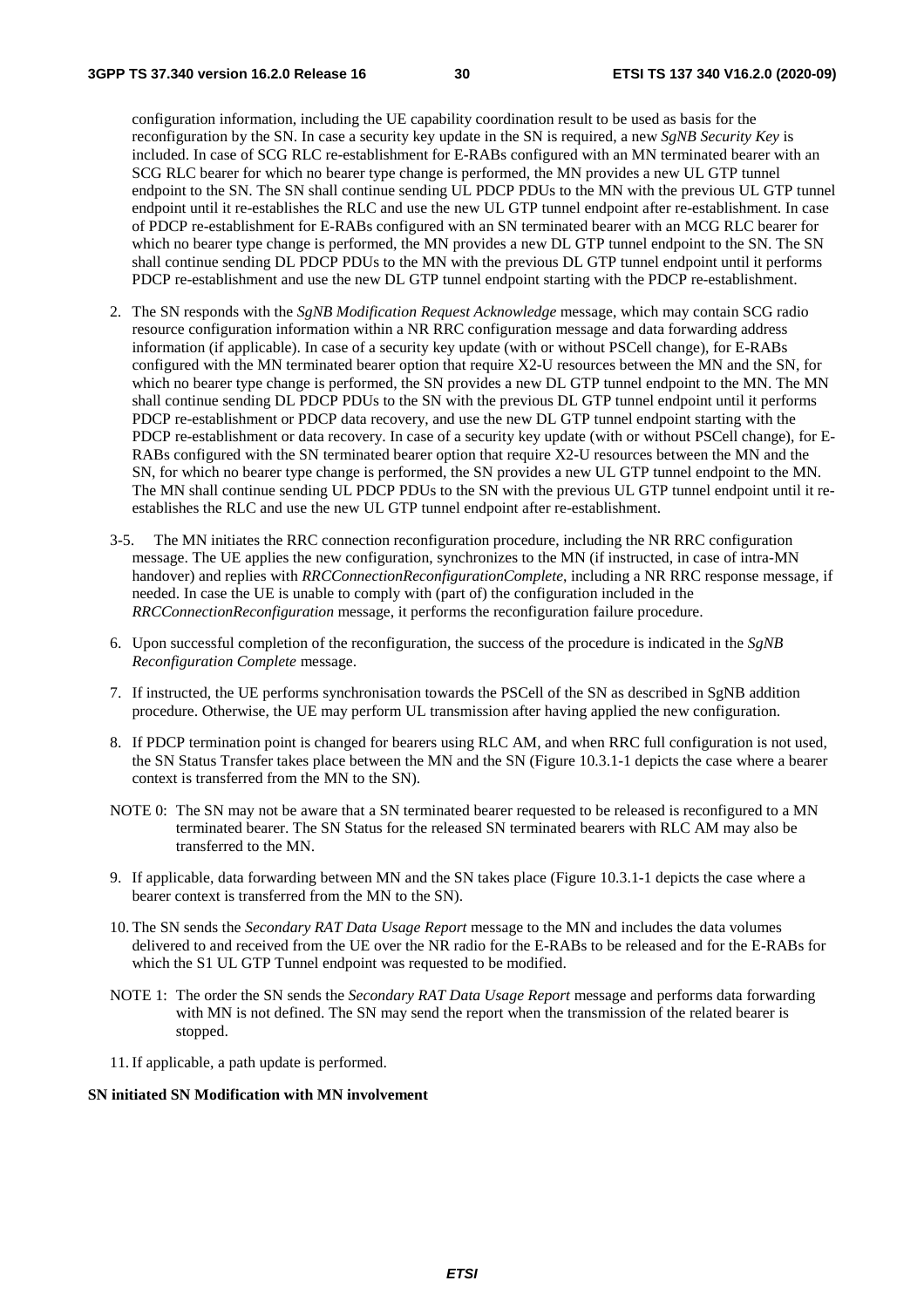

#### **Figure 10.3.1-2: SN Modification procedure - SN initiated with MN involvement**

The SN uses the procedure to perform configuration changes of the SCG within the same SN, e.g. to trigger the release of SCG bearer(s) and the SCG RLC bearer of split bearer(s) (upon which the MN may release the bearer or maintain current bearer type or reconfigure it to an MCG bearer, either MN terminated or SN terminated), and to trigger PSCell change (e.g. when a new security key is required or when the MN needs to perform PDCP data recovery). The MN cannot reject the release request of SCG bearer and the SCG RLC bearer of a split bearer. Figure 10.3.1-2 shows an example signalling flow for an SN initiated SgNB Modification procedure, with MN involvement.

1. The SN sends the *SgNB Modification Required* message including a NR RRC configuration message, which may contain bearer context related, other UE context related information and the new SCG radio resource configuration. For bearer release or modification, a corresponding E-RAB list is included in the *SgNB Modification Required* message. In case of change of security key, the *PDCP Change Indication* indicates that a S-KgNB update is required. In case the MN needs to perform PDCP data recovery, the *PDCP Change Indication* indicates that PDCP data recovery is required.

The SN can decide whether the change of security key is required.

- 2/3. The MN initiated SN Modification procedure may be triggered by the *SN Modification Required* message (e.g. to provide information such as data forwarding addresses, new SN security key, measurement gap, etc...)
- NOTE 2: If only SN security key is provided in step 2, the MN does not need to wait for the reception of step 3 to initiate the RRC connection reconfiguration procedure.
- 4. The MN sends the *RRCConnectionReconfiguration* message including a NR RRC configuration message to the UE including the new SCG radio resource configuration.
- 5. The UE applies the new configuration and sends the *RRCConnectionReconfigurationComplete* message, including an encoded NR RRC response message, if needed. In case the UE is unable to comply with (part of) the configuration included in the *RRCConnectionReconfiguration* message, it performs the reconfiguration failure procedure.
- 6. Upon successful completion of the reconfiguration, the success of the procedure is indicated in the *SgNB Modification Confirm* message containing the encoded NR RRC response message, if received from the UE.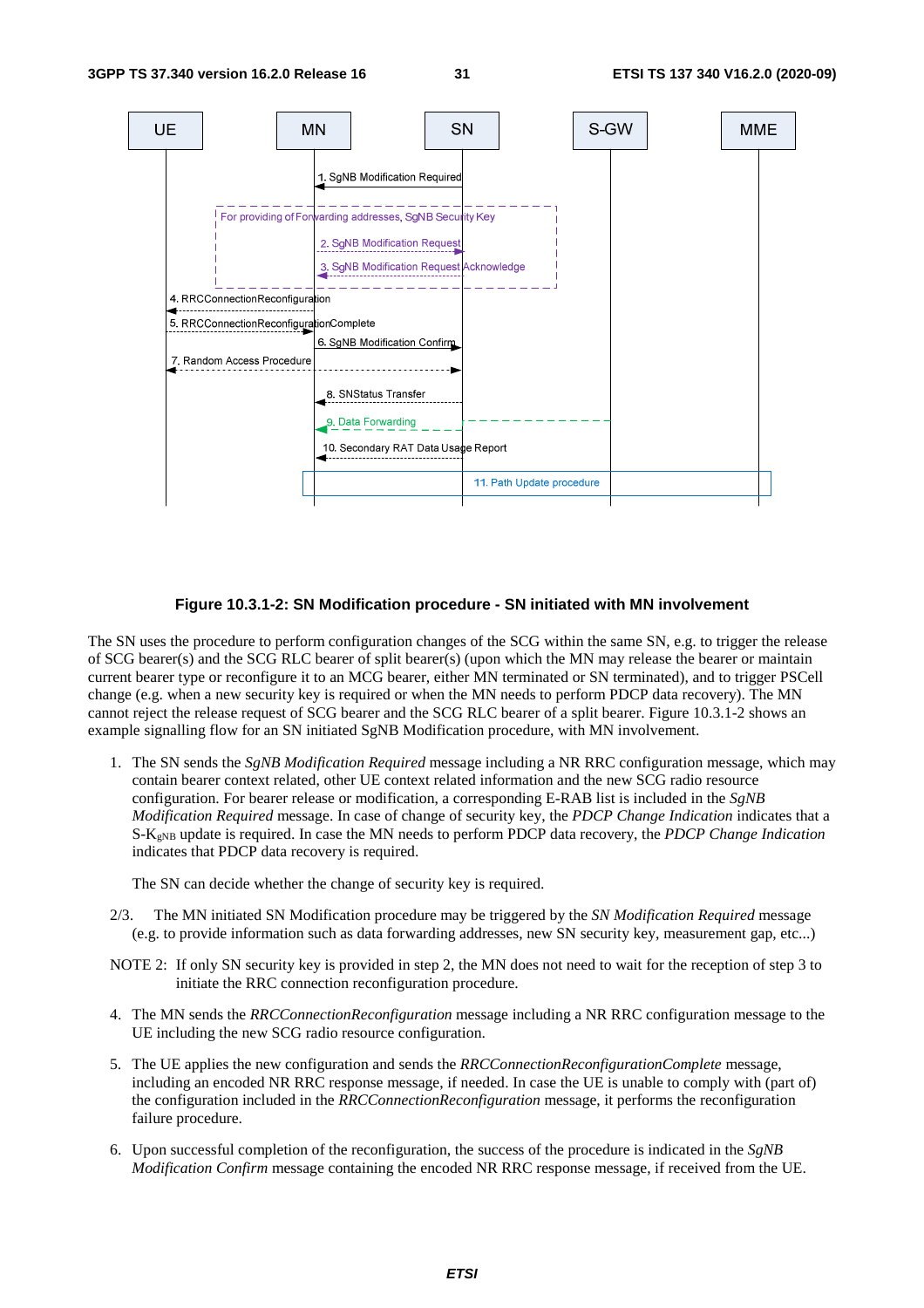- 7. If instructed, the UE performs synchronisation towards the PSCell of the SN as described in SN addition procedure. Otherwise, the UE may perform UL transmission after having applied the new configuration.
- 8. If PDCP termination point is changed for bearers using RLC AM, and when RRC full configuration is not used, the SN Status Transfer takes place between the MN and the SN (Figure 10.3.1-2 depicts the case where a bearer context is transferred from the SN to the MN).
- NOTE 2a: The SN may not be aware that a SN terminated bearer requesting to release is reconfigured to a MN terminated bearer. The SN Status for the released SN terminated bearers with RLC AM may also be transferred to the MN.
- 9. If applicable, data forwarding between MN and the SN takes place (Figure 10.3.1-2 depicts the case where a bearer context is transferred from the SN to the MN).
- 10. The SN sends the *Secondary RAT Data Usage Report* message to the MN and includes the data volumes delivered to and received from the UE over the NR radio for the E-RABs to be released.
- NOTE 3: The order the SN sends the *Secondary RAT Data Usage Report* message and performs data forwarding with MN is not defined. The SN may send the report when the transmission of the related bearer is stopped.
- 11. If applicable, a path update is performed.

#### **SN initiated SN Modification without MN involvement**



**Figure 10.3.1-3: SN modification - SN initiated without MN involvement** 

The SN initiated modification without MN involved procedure is used to modify the configuration within SN in case no coordination with MN is required, including the addition/modification/release of SCG SCell and PSCell change (e.g. when the security key does not need to be changed and the MN does not need to be involved in PDCP recovery). The SN may initiate the procedure to configure or modify CPC configuration within the same SN. Figure 10.3.1-3 shows an example signalling flow for SN initiated SN modification procedure, without MN involvement. The SN can decide whether the Random Access procedure is required.

- 1. The SN sends the *RRCReconfiguration* message to the UE through SRB3. The UE applies the new configuration. In case the UE is unable to comply with (part of) the configuration included in the *RRCReconfiguration* message, it performs the reconfiguration failure procedure.
- 2. If instructed, the UE performs synchronisation towards the PSCell of the SN.
- 3. The UE replies with the *RRCReconfigurationComplete* message.
- 3a. In case of CPC, the UE maintains connection with source PSCell after receiving CPC configuration, and starts evaluating the CPC execution conditions for candidate PSCell(s). If at least one CPC candidate PSCell satisfies the corresponding CPC execution condition, the UE detaches from the source PSCell, applies the stored corresponding configuration for the selected candidate PSCell and synchronises to that candidate PSCell. The UE completes the CPC execution procedure by sending an *RRCReconfigurationComplete* message to the new PSCell if the SRB3 is configured.

#### **Transfer of an NR RRC message to/from the UE (when SRB3 is not used)**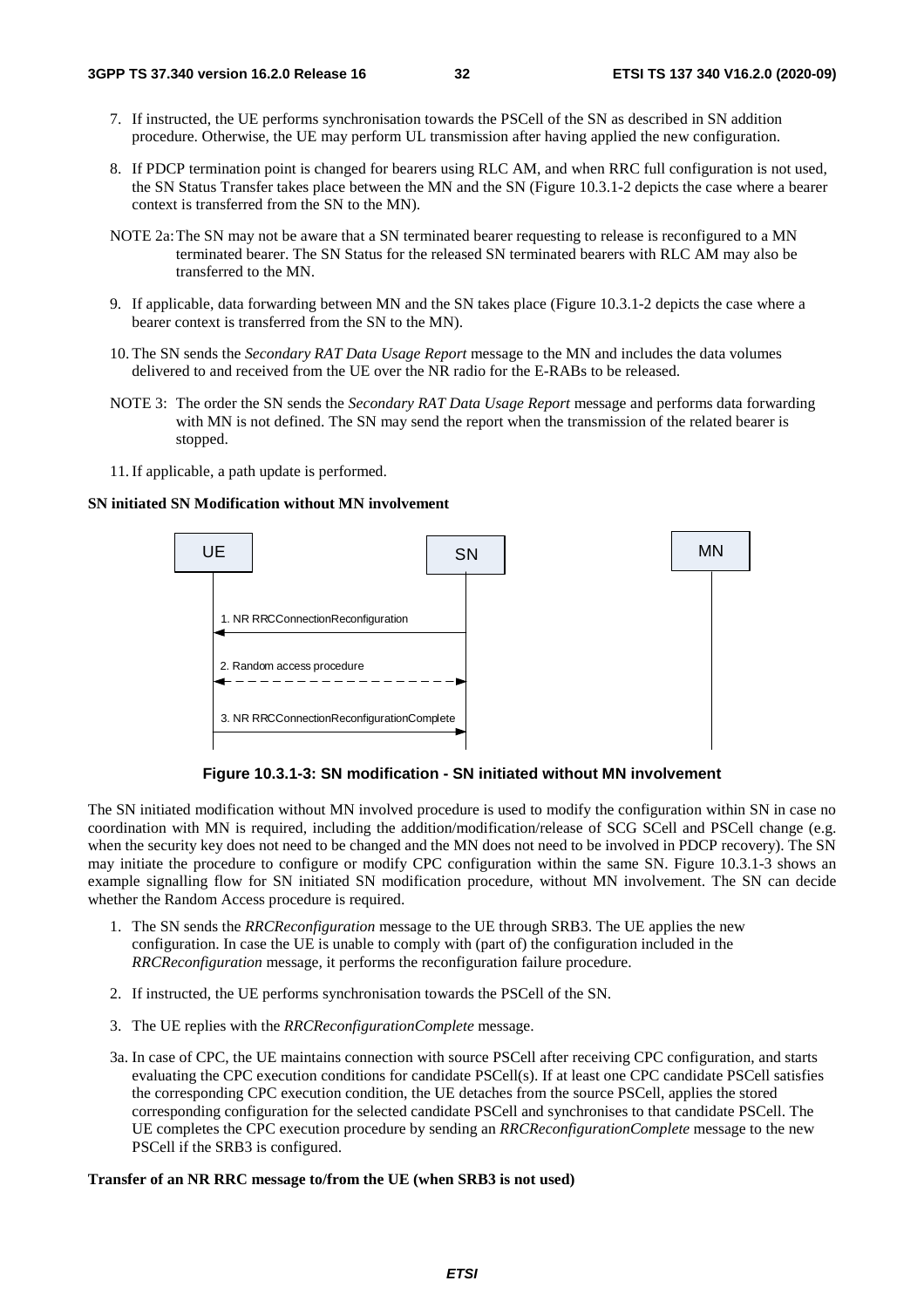

**Figure 10.3.1-4: Transfer of an NR RRC message to/from the UE** 

The SN initiates the procedure when it needs to transfer an NR RRC message to the UE and SRB3 is not used.

- 1. The SN initiates the procedure by sending the SgNB Modification Required to the MN.
- 2. The MN forwards the NR RRC message to the UE in the *RRCConnectionReconfiguration* message.
- 3. The UE applies the new configuration and replies with the *RRCConnectionReconfigurationComplete* message.
- 3a. If CPC is configured in the *RRCConnectionReconfiguration,* the UE maintains the connection with source PSCell after receiving the CPC configuration, and starts evaluating the CPC execution conditions for candidate PSCell(s). If at least one CPC candidate PSCell satisfies the corresponding CPC execution condition, the UE detaches from the source PSCell, applies the stored corresponding configuration for the selected candidate PSCell and synchronises to that candidate PSCell. The UE completes the CPC execution procedure by sending an *ULInformationTransferMRDC* message to the MN which includes an embedded *RRCReconfigurationComplete* message to the new PSCell.
- 4. The MN forwards the NR RRC response message, if received from the UE, to the SN in the *SgNB Modification Confirm* message.
- 5. If instructed, the UE performs synchronisation towards the PSCell of the SN as described in SgNB Addition procedure. Otherwise the UE may perform UL transmission after having applied the new configuration.

#### 10.3.2 MR-DC with 5GC

The SN Modification procedure may be initiated either by the MN or by the SN and be used to modify the current user plane resource configuration (e.g. related to PDU session, QoS flow or DRB) or to modify other properties of the UE context within the same SN. It may also be used to transfer an RRC message from the SN to the UE via the MN and the response from the UE via MN to the SN (e.g. when SRB3 is not used). In NGEN-DC and NR-DC, the RRC message is an NR message (i.e., *RRCReconfiguration*) whereas in NE-DC it is an E-UTRA message (i.e.,

*RRCConnectionReconfiguration*). In case of CPC, this procedure is used to configure or modify CPC configuration within the same SN. The CPC configuration cannot be used to configure target PSCell in NE-DC.

The SN modification procedure does not necessarily need to involve signalling towards the UE.

#### **MN initiated SN Modification**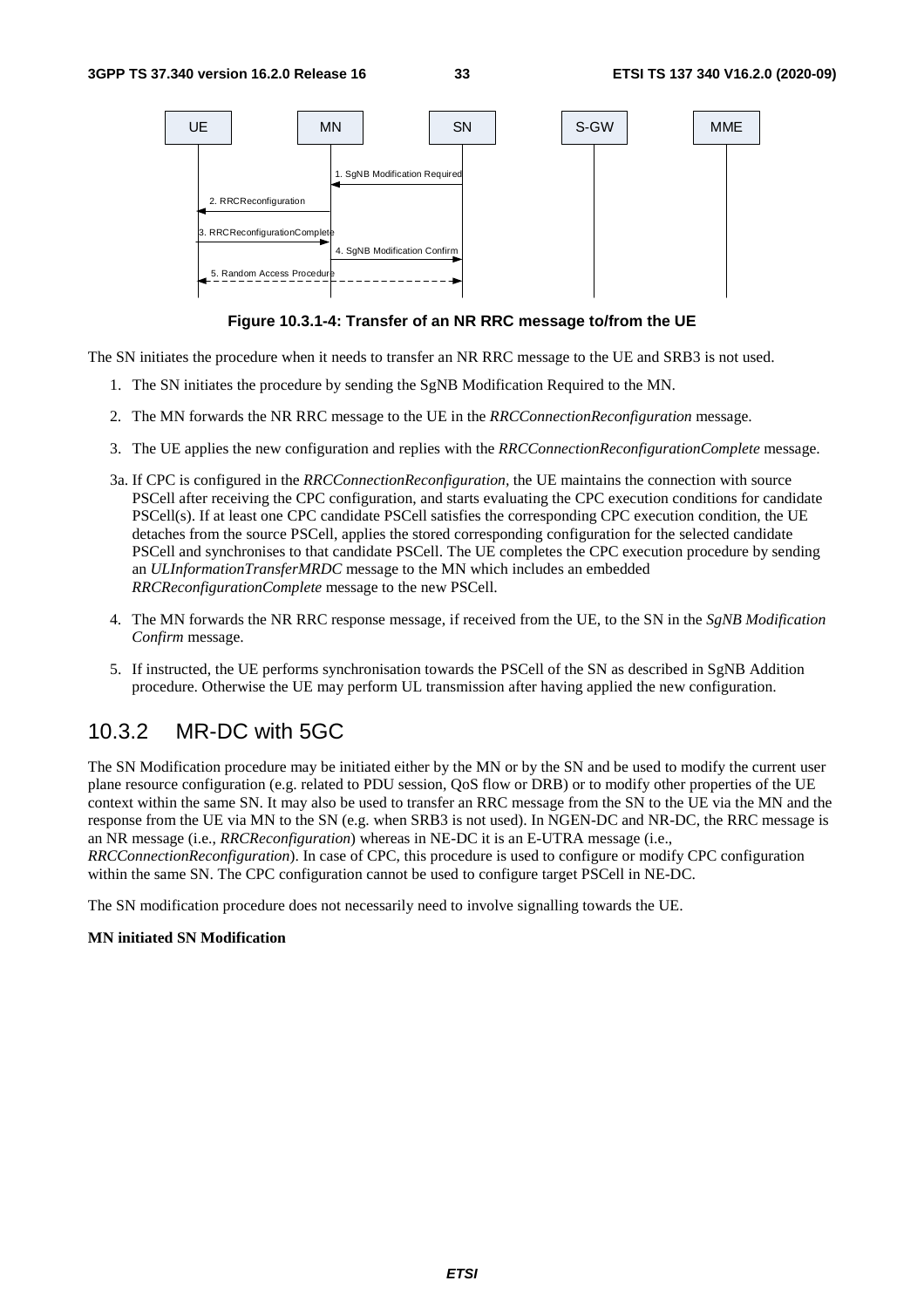

**Figure 10.3.2-1: SN Modification procedure - MN initiated** 

The MN uses the procedure to initiate configuration changes of the SCG within the same SN, including addition, modification or release of the user plane resource configuration. The MN uses this procedure to perform handover within the same MN while keeping the SN, when the SN needs to be involved (i.e. in NGEN-DC). The MN also uses the procedure to query the current SCG configuration, e.g. when delta configuration is applied in an MN initiated SN change. The MN also uses the procedure to provide the S-RLF related information to the SN or to provide additional available DRB IDs to be used for SN terminated bearers. The MN may not use the procedure to initiate the addition, modification or release of SCG SCells. The SN may reject the request, except if it concerns the release of the user plane resource configuration, or if it is used to perform handover within the same MN while keeping the SN. Figure 10.3.2-1 shows an example signalling flow for an MN initiated SN Modification procedure.

- 1. The MN sends the *SN Modification Request* message, which may contain user plane resource configuration related or other UE context related information, PDU session level Network Slice info and the requested SCG configuration information, including the UE capabilities coordination result to be used as basis for the reconfiguration by the SN. In case a security key update in the SN is required, a new *SN Security Key* is included.
- 2. The SN responds with the *SN Modification Request Acknowledge* message, which may contain new SCG radio configuration information within an SN RRC reconfiguration message*,* and data forwarding address information (if applicable).
- NOTE 1: For MN terminated NR SCG bearers to be setup for which PDCP duplication with CA is configured the MN allocates up to 4 separate Xn-U bearers

 For SN terminated NR MCG bearers to be setup for which PDCP duplication with CA is configured the SN allocates up to 4 separate Xn-U bearers.

- 2a. When applicable, the MN provides data forwarding address information to the SN. For SN terminated bearers using MCG resources, the MN provides Xn-U DL TNL address information in the *Xn-U Address Indication* message.
- 3/4. The MN initiates the RRC reconfiguration procedure, including an *SN RRC reconfiguration* message. The UE applies the new configuration, synchronizes to the MN (if instructed, in case of intra-MN handover) and replies with *MN RRC reconfiguration complete* message, including an SN RRC response message, if needed. In case the UE is unable to comply with (part of) the configuration included in the *MN RRC reconfiguration* message, it performs the reconfiguration failure procedure.
- 5. Upon successful completion of the reconfiguration, the success of the procedure is indicated in the *SN Reconfiguration Complete* message.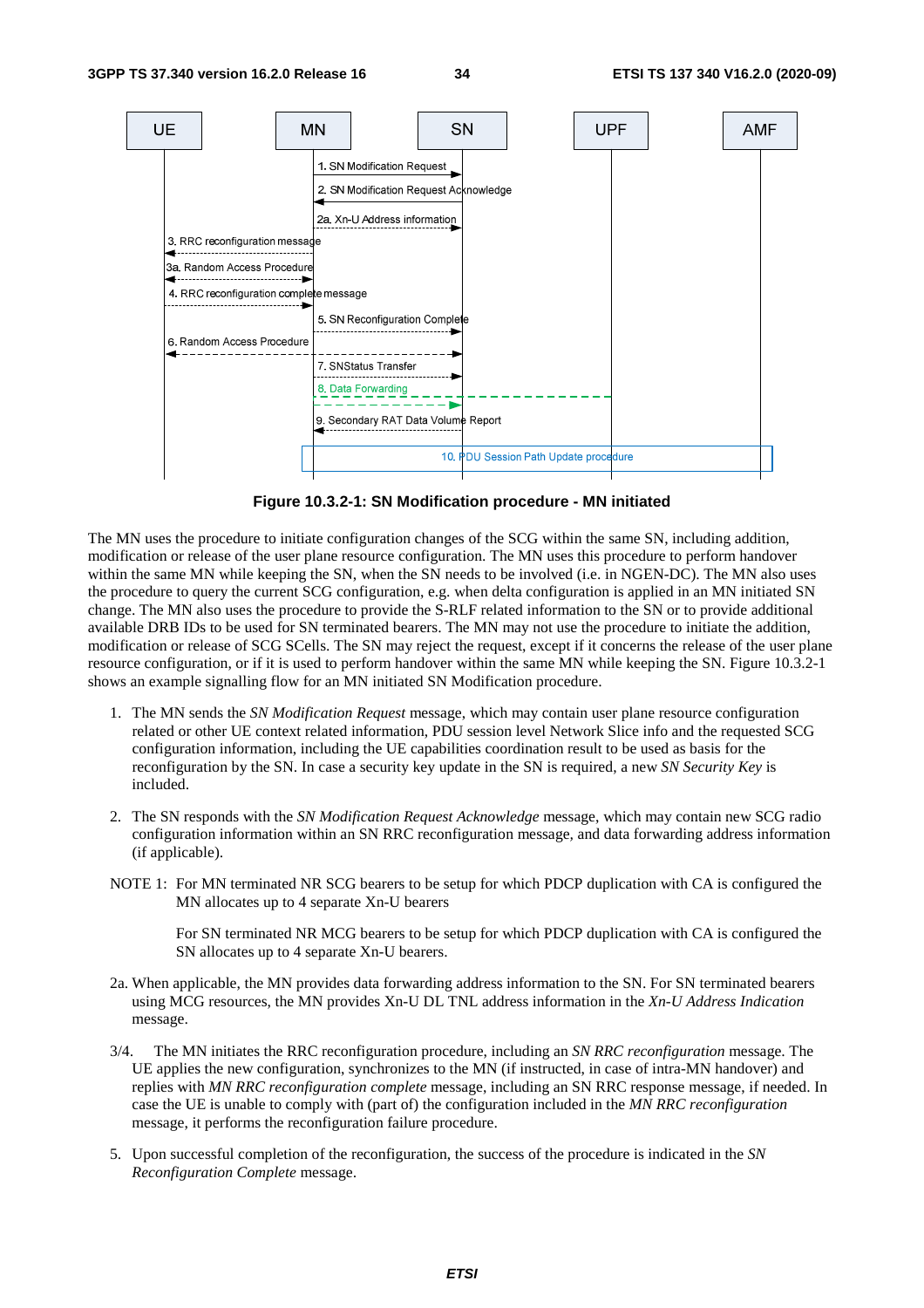- 6. If instructed, the UE performs synchronisation towards the PSCell of the SN as described in SN addition procedure. Otherwise, the UE may perform UL transmission after having applied the new configuration.
- 7. If PDCP termination point is changed for bearers using RLC AM, and when RRC full configuration is not used, the SN Status Transfer takes place between the MN and the SN (Figure 10.3.2-1 depicts the case where a bearer context is transferred from the MN to the SN).
- 8. If applicable, data forwarding between MN and the SN takes place (Figure 10.3.2-1 depicts the case where a user plane resource configuration related context is transferred from the MN to the SN).
- 9. The SN sends the *Secondary RAT Data Usage Report* message to the MN and includes the data volumes delivered to and received from the UE as described in clause 10.11.2.
- NOTE 2: The order the SN sends the *Secondary RAT Data Usage Report* message and performs data forwarding with MN is not defined. The SN may send the report when the transmission of the related QoS flow is stopped.
- 10. If applicable, a PDU Session path update procedure is performed.

#### **SN initiated SN Modification with MN involvement**





The SN uses the procedure to perform configuration changes of the SCG within the same SN, e.g. to trigger the modification/release of the user plane resource configuration and to trigger PSCell changes (e.g. when a new security key is required or when the MN needs to perform PDCP data recovery). The MN cannot reject the release request of PDU session/QoS flows. The SN also uses the procedure to request the MN to provide more DRB IDs to be used for SN terminated bearers or to return DRB IDs used for SN terminated bearers that are not needed any longer. Figure 10.3.2-2 shows an example signalling flow for SN initiated SN Modification procedure.

1. The SN sends the *SN Modification Required* message including an SN RRC reconfiguration message, which may contain user plane resource configuration related context, other UE context related information and the new radio resource configuration of SCG. In case of change of security key, the *PDCP Change Indication* indicates that an SN security key update is required. In case the MN needs to perform PDCP data recovery, the *PDCP Change Indication* indicates that PDCP data recovery is required.

The SN can decide whether the change of security key is required.

2/3. The MN initiated SN Modification procedure may be triggered by *SN Modification Required* message, e.g. when an SN security key change needs to be applied.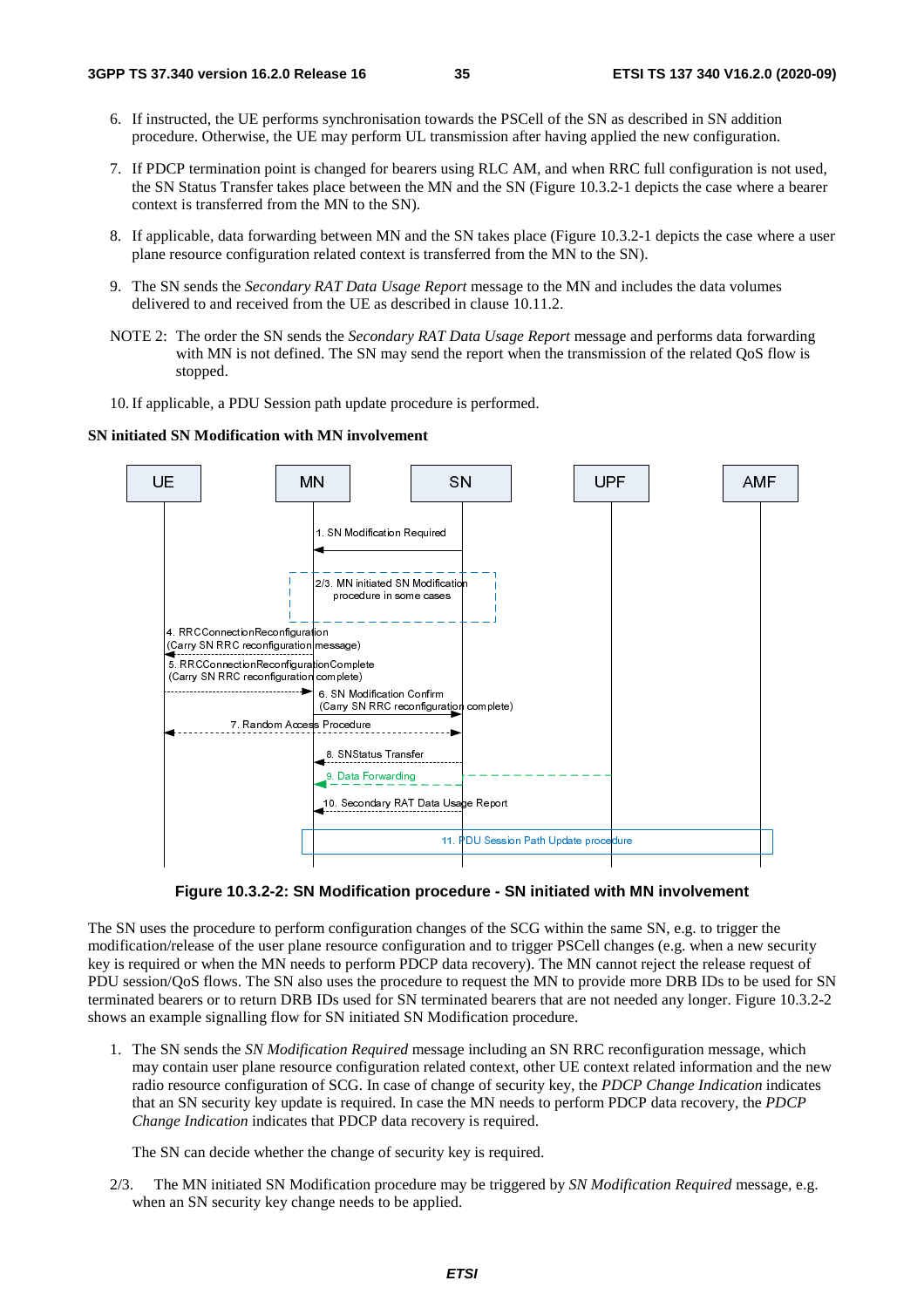- NOTE 3: For SN terminated NR MCG bearers to be setup for which PDCP duplication with CA is configured the SN allocates up to 4 separate Xn-U bearers.
- 4. The MN sends the *MN RRC reconfiguration* message to the UE including the SN RRC reconfiguration message with the new SCG radio resource configuration.
- 5. The UE applies the new configuration and sends the *MN RRC reconfiguration complete* message, including an SN RRC response message, if needed. In case the UE is unable to comply with (part of) the configuration included in the *MN RRC reconfiguration* message, it performs the reconfiguration failure procedure.
- 6. Upon successful completion of the reconfiguration, the success of the procedure is indicated in the *SN Modification Confirm* message including the SN RRC response message, if received from the UE.
- 7. If instructed, the UE performs synchronisation towards the PSCell configured by the SN as described in SN Addition procedure. Otherwise, the UE may perform UL transmission directly after having applied the new configuration.
- 8. If PDCP termination point is changed for bearers using RLC AM, and when RRC full configuration is not used, the SN Status Transfer takes place between the MN and the SN (Figure 10.3.2-2 depicts the case where a bearer context is transferred from the SN to the MN).
- 9. If applicable, data forwarding between MN and the SN takes place (Figure 10.3.2-2 depicts the case where a user plane resource configuration related context is transferred from the SN to the MN).
- 10. The SN sends the *Secondary RAT Data Usage Report* message to the MN and includes the data volumes delivered to and received from the UE as described in clause 10.11.2.
- NOTE 4: The order the SN sends the *Secondary RAT Data Usage Report* message and performs data forwarding with MN is not defined. The SN may send the report when the transmission of the related QoS flow is stopped.
- 11. If applicable, a PDU Session path update procedure is performed.

#### **SN initiated SN Modification without MN involvement**

This procedure is not supported for NE-DC.



#### **Figure 10.3.2-3: SN Modification – SN initiated without MN involvement**

The SN initiated SN modification procedure without MN involvement is used to modify the configuration within SN in case no coordination with MN is required, including the addition/modification/release of SCG SCell and PSCell change (e.g. when the security key does not need to be changed and the MN does not need to be involved in PDCP recovery). The SN may initiate the procedure to configure or modify CPC configuration within the same SN. Figure 10.3.2-3 shows an example signalling flow for SN initiated SN modification procedure without MN involvement. The SN can decide whether the Random Access procedure is required.

1. The SN sends the *SN RRC reconfiguration* message to the UE through SRB3.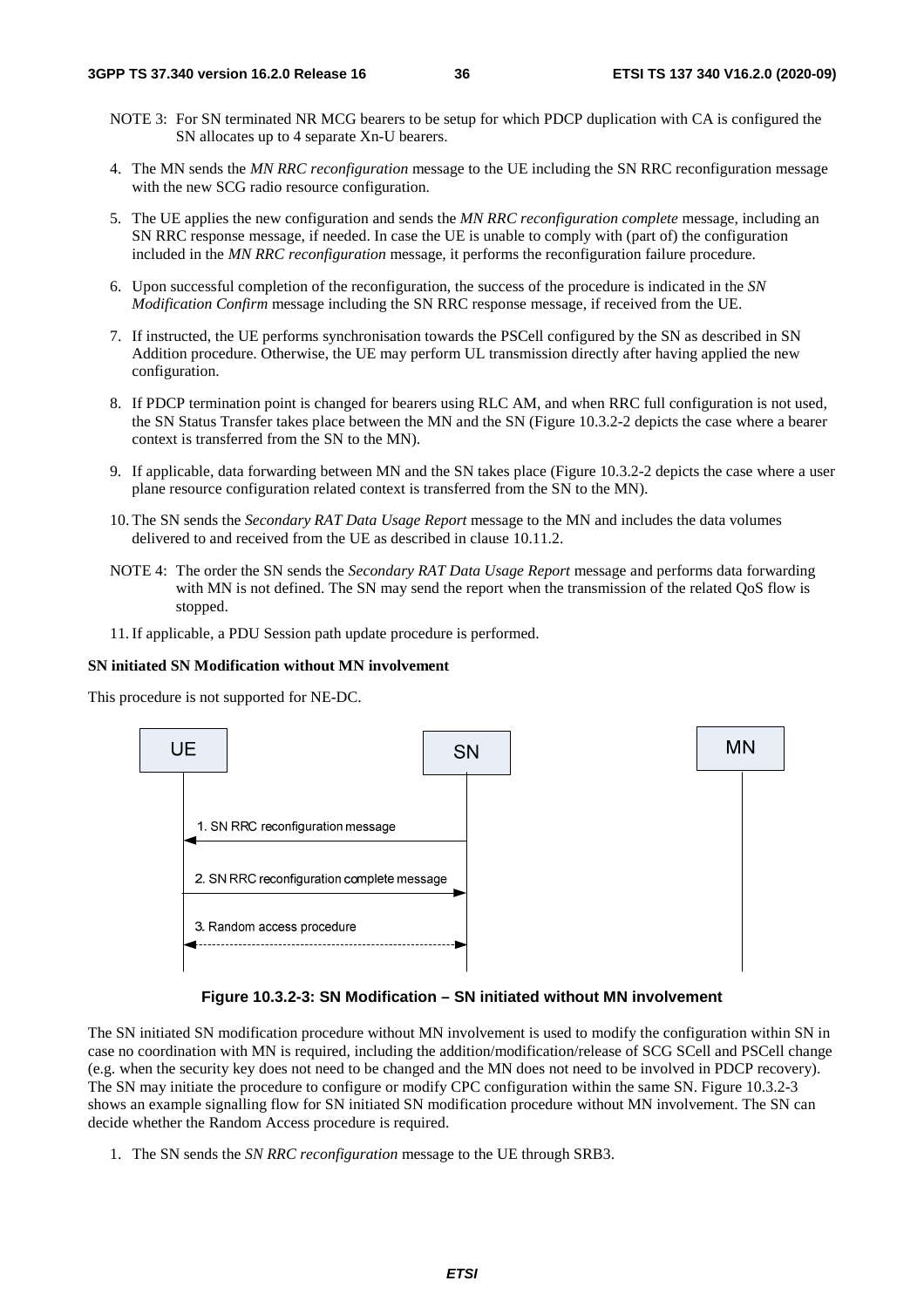- 2. The UE applies the new configuration and replies with the *SN RRC reconfiguration complete* message. In case the UE is unable to comply with (part of) the configuration included in the *SN RRC reconfiguration* message, it performs the reconfiguration failure procedure.
- 3. If instructed, the UE performs synchronisation towards the PSCell of the SN as described in SN Addition procedure. Otherwise the UE may perform UL transmission after having applied the new configuration.
- 3a. In case of CPC, the UE maintains connection with source PSCell after receiving CPC configuration, and starts evaluating the CPC execution conditions for the candidate PSCell(s). If at least one CPC candidate PSCell satisfies the corresponding CPC execution condition, the UE detaches from the source PSCell, applies the stored corresponding configuration for that selected candidate PSCell and synchronises to that candidate PSCell. The UE completes the CPC execution procedure by sending an *RRCReconfigurationComplete* message to the new PSCell.

#### **Transfer of an NR RRC message to/from the UE (when SRB3 is not used)**

This procedure is supported for all the MR-DC options.



**Figure 10.3.2-4: Transfer of an NR RRC message to/from the UE** 

The SN initiates the procedure when it needs to transfer an NR RRC message to the UE and SRB3 is not used.

- 1. The SN initiates the procedure by sending the *SN Modification Required* to the MN including the SN RRC reconfiguration message.
- 2. The MN forwards the SN RRC reconfiguration message to the UE including it in the *RRC reconfiguration*  message.
- 3. The UE applies the new configuration and replies with the *RRC reconfiguration complete* message by including the SN RRC reconfiguration complete message.
- 3a. If CPC is configured in the *RRCReconfiguration,* the UE maintains connection with source PSCell after receiving CPC configuration, and starts evaluating the CPC execution conditions for the candidate PSCell(s). If at least one CPC candidate PSCell satisfies the corresponding CPC execution condition, the UE detaches from the source PSCell, applies the stored corresponding configuration for the selected candidate PSCell and synchronises to that candidate PSCell. The UE completes the CPC execution procedure by an *ULInformationTransferMRDC* message to the MN which includes an embedded *RRCReconfigurationComplete* message to the new PSCell.4. The MN forwards the SN RRC response message, if received from the UE, to the SN by including it in the *SN Modification Confirm* message.
- 5. If instructed, the UE performs synchronisation towards the PSCell of the SN as described in SN Addition procedure. Otherwise the UE may perform UL transmission after having applied the new configuration.

## 10.4 Secondary Node Release (MN/SN initiated)

### 10.4.1 EN-DC

The Secondary Node Release procedure may be initiated either by the MN or by the SN and is used to initiate the release of the UE context at the SN. The recipient node of this request can reject it, e.g., if a SN change procedure is triggered by the SN.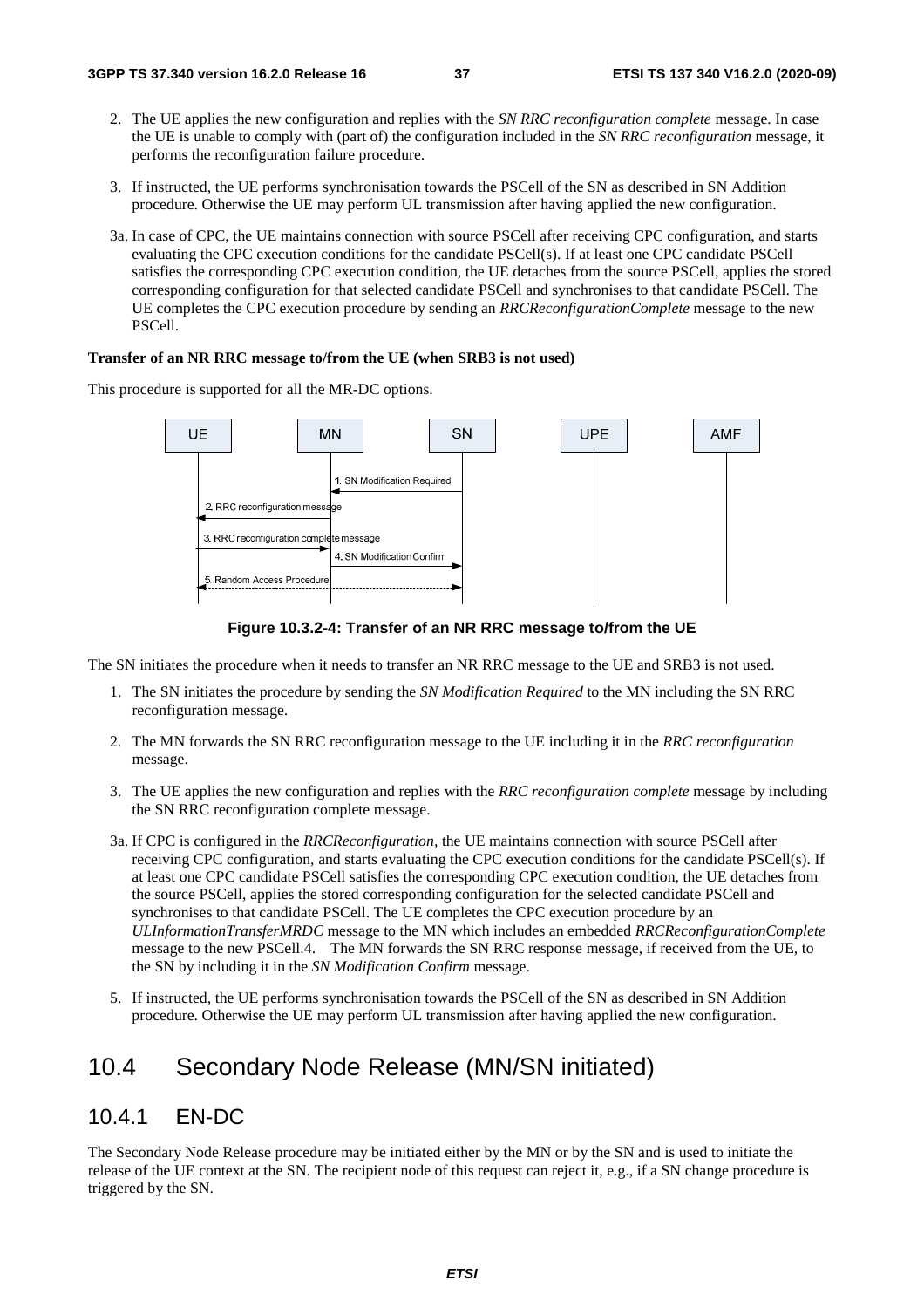It does not necessarily need to involve signalling towards the UE, e.g., in case of the RRC connection re-establishment due to Radio Link Failure in MN.

#### **MN initiated SN Release**



**Figure 10.4.1-1: SN Release procedure – MN initiated** 

Figure 10.4.1-1 shows an example signalling flow for the MN initiated Secondary Node Release procedure when SN Release is confirmed by SN.

- 1. The MN initiates the procedure by sending the *SgNB Release Request* message. If applicable, the MN provides data forwarding addresses to the SN.
- 2. The SN confirms SN Release by sending the *SgNB Release Request Acknowledge* message. If appropriate, the SN may reject SN Release, e.g. if the SN change procedure is triggered by the SN.
- 3/4. If required, the MN indicates in the *RRCConnectionReconfiguration* message towards the UE that the UE shall release the entire SCG configuration. In case the UE is unable to comply with (part of) the configuration included in the *RRCConnectionReconfiguration* message, it performs the reconfiguration failure procedure.
- NOTE 1: If data forwarding is applied, timely coordination between steps 1 and 2 may minimize gaps in service provision, this is however regarded to be an implementation matter.
- 5. For bearers using RLC AM, the SN sends the SN Status Transfer.
- 6. Data forwarding from the SN to the MN may start.
- 7. The SN sends the *Secondary RAT Data Usage Report* message to the MN and includes the data volumes delivered to and received from the UE over the NR radio for the related E-RABs.
- NOTE 2: If data forwarding is applied, the order the SN sends the *Secondary RAT Data Usage Report* message and starts data forwarding with MN is not defined i.e., step 7 can take place before step 6. The SN does not need to wait for the end of data forwarding to send the *Secondary RAT Data Usage Report* message.
- 8. If applicable, the path update procedure is initiated.
- 9. Upon reception of the *UE Context Release* message, the SN releases radio and C-plane related resources associated to the UE context. Any ongoing data forwarding may continue.

#### **SN initiated SN Release**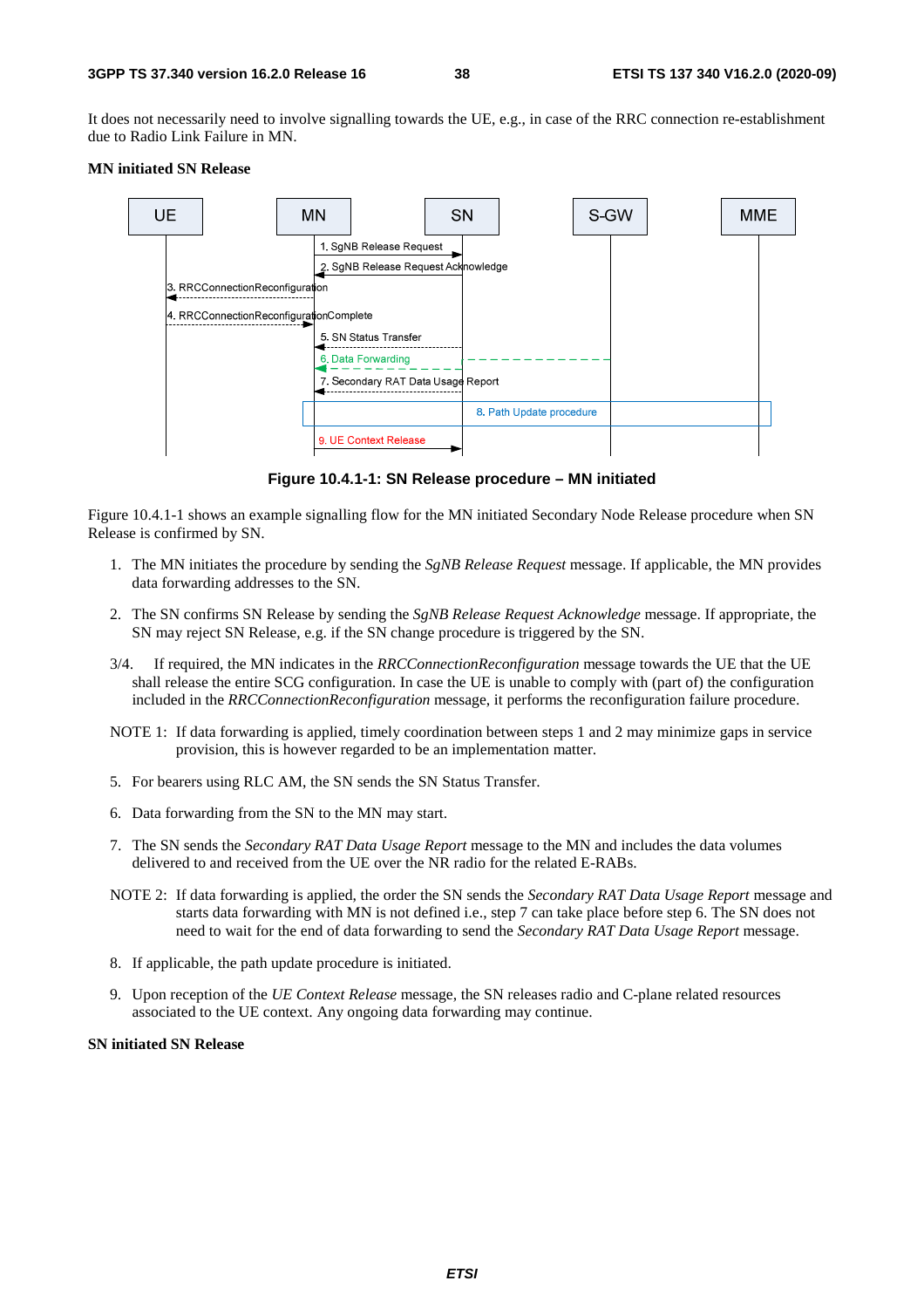

**Figure 10.4.1-2: SN Release procedure – SN initiated** 

Figure 10.4.1-2 shows an example signalling flow for the SN initiated Secondary Node Release procedure.

- 1. The SN initiates the procedure by sending the *SgNB Release Required* message which does not contain internode message.
- 2. If applicable, the MN provides data forwarding addresses to the SN in the *SgNB Release Confirm* message. The SN may start data forwarding and stop providing user data to the UE as early as it receives the *SgNB Release Confirm* message.
- 3/4. If required, the MN indicates in the *RRCConnectionReconfiguration* message towards the UE that the UE shall release the entire SCG configuration. In case the UE is unable to comply with (part of) the configuration included in the *RRCConnectionReconfiguration* message, it performs the reconfiguration failure procedure.
- NOTE 3: If data forwarding is applied, timely coordination between steps 2 and 3 may minimize gaps in service provision. This is however regarded to be an implementation matter.
- 5. For bearers using RLC AM, the SN sends the SN Status Transfer.
- 6. Data forwarding from the SN to the MN may start.
- 7. The SN sends the *Secondary RAT Data Usage Report* message to the MN and includes the data volumes delivered to and received from the UE over the NR radio for the related E-RABs.
- NOTE 4: If data forwarding is applied, the order the SN sends the *Secondary RAT Data Usage Report* message and starts data forwarding with MN is not defined i.e., step 7 can take place before step 6. The SN does not need to wait for the end of data forwarding to send the *Secondary RAT Data Usage Report* message.
- 8. If applicable, the path update procedure is initiated.
- 9. Upon reception of the *UE Context Release* message, the SN releases radio and C-plane related resources associated to the UE context. Any ongoing data forwarding may continue.

### 10.4.2 MR-DC with 5GC

The SN Release procedure may be initiated either by the MN or by the SN and is used to initiate the release of the UE context and relevant resources at the SN. The recipient node of this request can reject it, e.g., if an SN change procedure is triggered by the SN.

#### **MN initiated SN Release**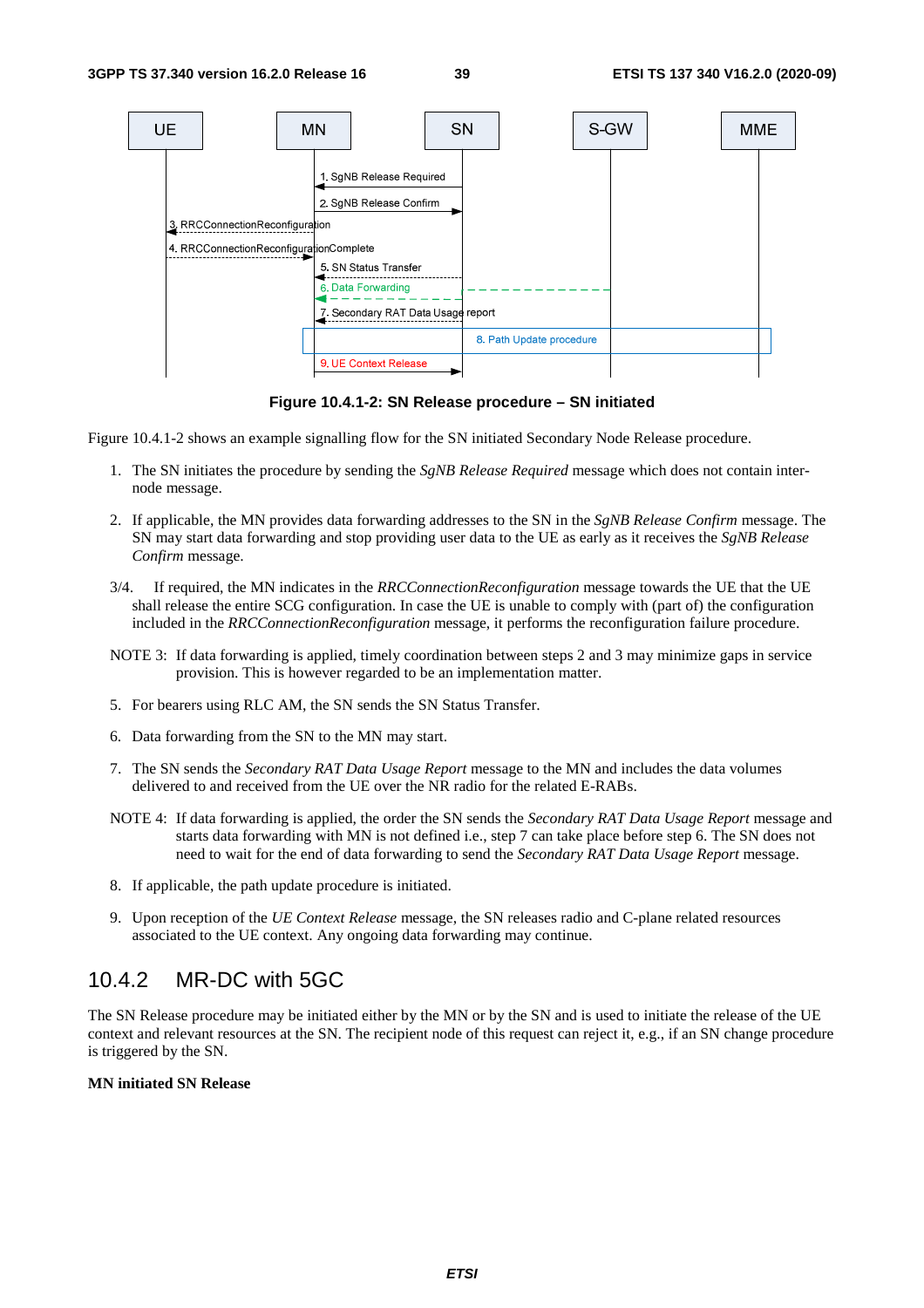

**Figure 10.4.2-1: SN release procedure - MN initiated** 

Figure 10.4.2-1 shows an example signalling flow for the MN initiated SN Release procedure.

- 1. The MN initiates the procedure by sending the *SN Release Request* message.
- 2. The SN confirms SN Release by sending the *SN Release Request Acknowledge* message. If appropriate, the SN may reject SN Release, e.g., if the SN change procedure is triggered by the SN.
- 2a. When applicable, the MN provides forwarding address information to the SN.
- NOTE 0: The MN may send the *Data Forwarding Address Indication* message to provide forwarding address information before step 2.
- 3/4. If required, the MN indicates in the *MN RRC reconfiguration* message towards the UE that the UE shall release the entire SCG configuration. In case the UE is unable to comply with (part of) the configuration included in the *MN RRC reconfiguration* message, it performs the reconfiguration failure procedure.
- NOTE 1: If data forwarding is applied, timely coordination between steps 1 and 2 may minimize gaps in service provision, this is however regarded to be an implementation matter.
- 5. If PDCP termination point is changed to the MN for bearers using RLC AM, the SN sends the SN Status Transfer.
- 6. Data forwarding from the SN to the MN may start.
- 7. The SN sends the *Secondary RAT Data Usage Report* message to the MN and includes the data volumes delivered to and received from the UE as described in clause 10.11.2.
- NOTE 1a: If data forwarding is applied, the order the SN sends the *Secondary RAT Data Usage Report* message and starts data forwarding with MN is not defined i.e., step 7 can take place before step 6. The SN does not need to wait for the end of data forwarding to send the *Secondary RAT Data Usage Report* message.
- 8. If applicable, the PDU Session path update procedure is initiated.
- 9. Upon reception of the *UE Context Release* message, the SN releases radio and C-plane related resources associated to the UE context. Any ongoing data forwarding may continue.

#### **SN initiated SN Release**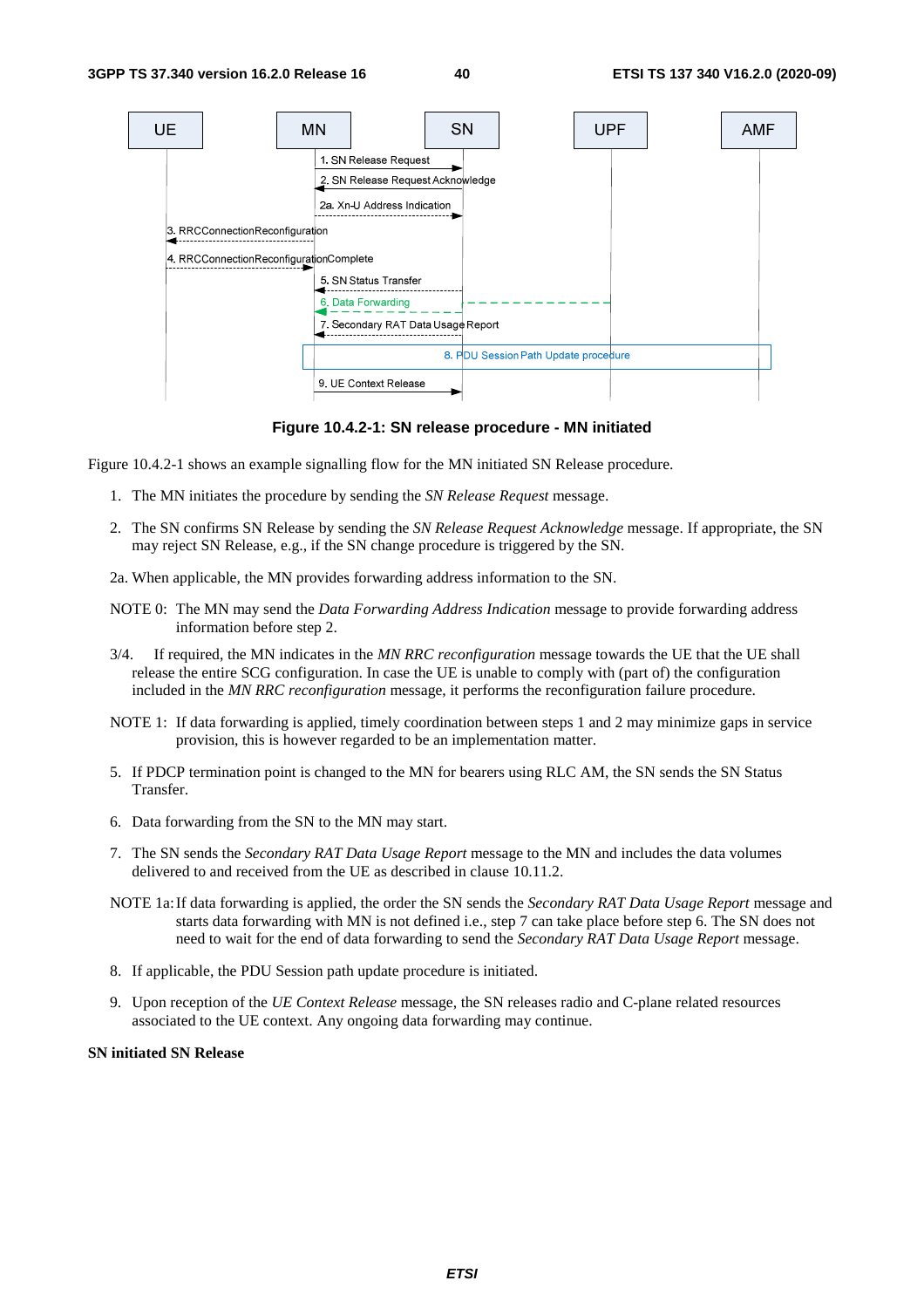

**Figure 10.4.2-2: SN release procedure - SN initiated** 

Figure 10.4.2-2 shows an example signalling flow for the SN initiated SN Release procedure.

- 1. The SN initiates the procedure by sending the *SN Release Required* message which does not contain any internode message.
- 2. If data forwarding is requested, the MN provides data forwarding addresses to the SN in the *SN Release Confirm* message. The SN may start data forwarding and stop providing user data to the UE as early as it receives the *SN Release Confirm* message.
- 3/4. If required, the MN indicates in the *MN RRC reconfiguration* message towards the UE that the UE shall release the entire SCG configuration. In case the UE is unable to comply with (part of) the configuration included in the *MN RRC reconfiguration* message, it performs the reconfiguration failure procedure.
- NOTE 2: If data forwarding is applied, timely coordination between steps 2 and 3 may minimize gaps in service provision. This is however regarded to be an implementation matter.
- 5. If PDCP termination point is changed to the MN for bearers using RLC AM, the SN sends the *SN Status Transfer*.
- 6. Data forwarding from the SN to the MN may start.
- 7. The SN sends the *Secondary RAT Data Usage Report* message to the MN and includes the data volumes delivered to and received from the UE as described in clause 10.11.2.
- NOTE 3: If data forwarding is applied, the order the SN sends the *Secondary RAT Data Usage Report* message and starts data forwarding with MN is not defined i.e., step 7 can take place before step 6. The SN does not need to wait for the end of data forwarding to send the *Secondary RAT Data Usage Report* message.
- 8. If applicable, the PDU Session path update procedure is initiated.
- 9. Upon reception of the *UE Context Release* message, the SN releases radio and C-plane related resources associated to the UE context. Any ongoing data forwarding may continue.

## 10.5 Secondary Node Change (MN/SN initiated)

### 10.5.1 EN-DC

The Secondary Node Change procedure is initiated either by MN or SN and used to transfer a UE context from a source SN to a target SN and to change the SCG configuration in UE from one SN to another.

NOTE 1: Inter-RAT SN change procedure with single RRC reconfiguration is not supported in this version of the protocol (i.e. no transition from EN-DC to DC).

The Secondary Node Change procedure always involves signalling over MCG SRB towards the UE.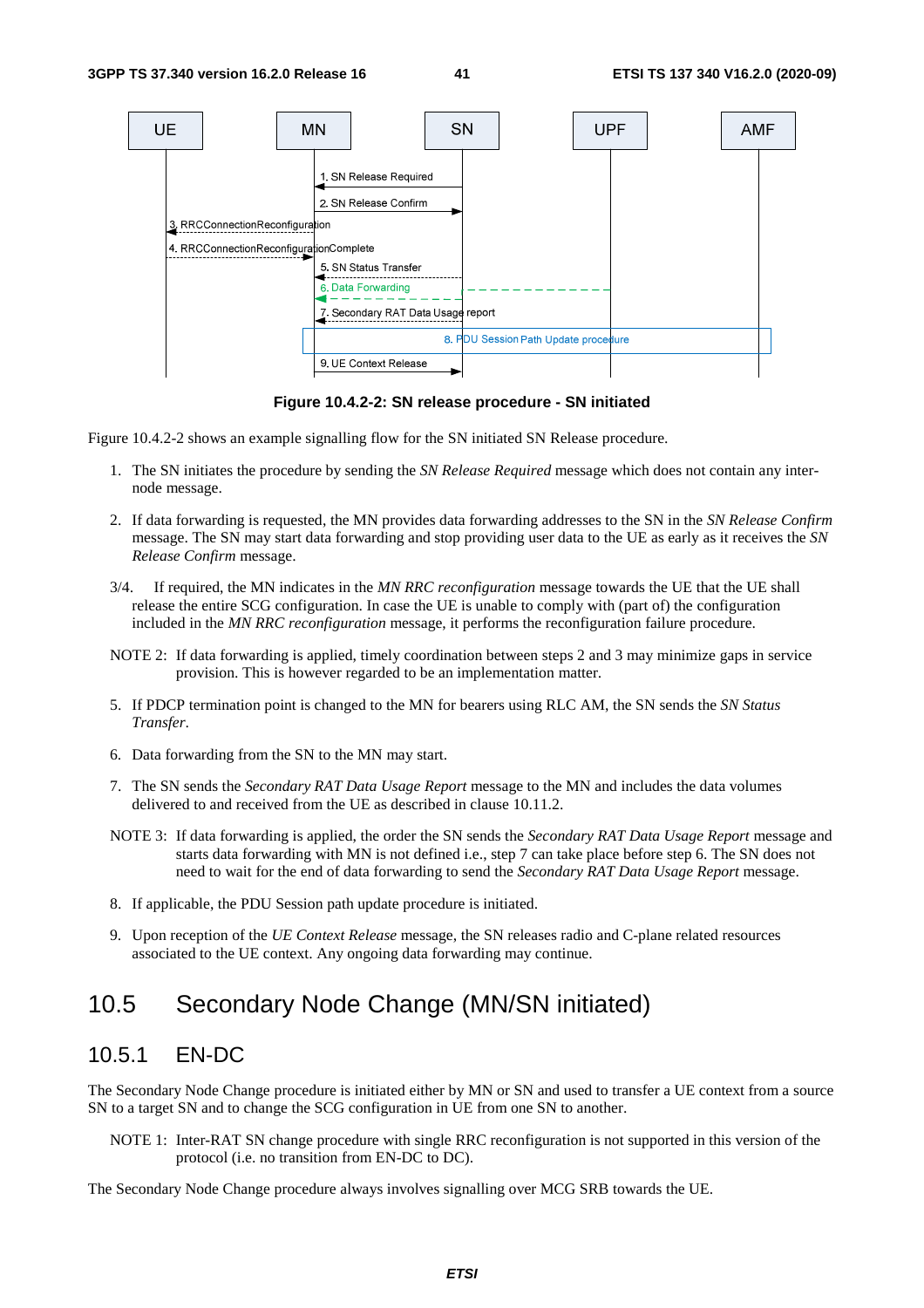

#### **MN initiated SN Change**

**Figure 10.5.1-1: SN Change – MN initiated** 

Figure 10.5.1-1 shows an example signalling flow for the MN initiated Secondary Node Change:

- 1/2. The MN initiates the SN change by requesting the target SN to allocate resources for the UE by means of the SgNB Addition procedure. The MN may include measurement results related to the target SN. If forwarding is needed, the target SN provides forwarding addresses to the MN. The target SN includes the indication of the full or delta RRC configuration.
- NOTE 2: The MN may trigger the MN-initiated SN Modification procedure (to the source SN) to retrieve the current SCG configuration before step 1.
- 3. If the allocation of target SN resources was successful, the MN initiates the release of the source SN resources including a Cause indicating SCG mobility. The Source SN may reject the release. If data forwarding is needed the MN provides data forwarding addresses to the source SN. If direct data forwarding is used for SN terminated bearers, the MN provides data forwarding addresses as received from the target SN to source SN. Reception of the *SgNB Release Request* message triggers the source SN to stop providing user data to the UE and, if applicable, to start data forwarding.
- 4/5. The MN triggers the UE to apply the new configuration. The MN indicates to the UE the new configuration in the *RRCConnectionReconfiguration* message including the NR RRC configuration message generated by the target SN. The UE applies the new configuration and sends the *RRCConnectionReconfigurationComplete* message, including the encoded NR RRC response message for the target SN, if needed. In case the UE is unable to comply with (part of) the configuration included in the *RRCConnectionReconfiguration* message, it performs the reconfiguration failure procedure.
- 6. If the RRC connection reconfiguration procedure was successful, the MN informs the target SN via *SgNBReconfigurationComplete* message with the encoded NR RRC response message for the target SN, if received from the UE.
- 7. If configured with bearers requiring SCG radio resources, the UE synchronizes to the target SN.
- 8. For SN terminated bearers using RLC AM, the source SN sends the SN Status Transfer, which the MN sends then to the target SN, if needed.
- 9. If applicable, data forwarding from the source SN takes place. It may be initiated as early as the source SN receives the *SgNB Release Request* message from the MN.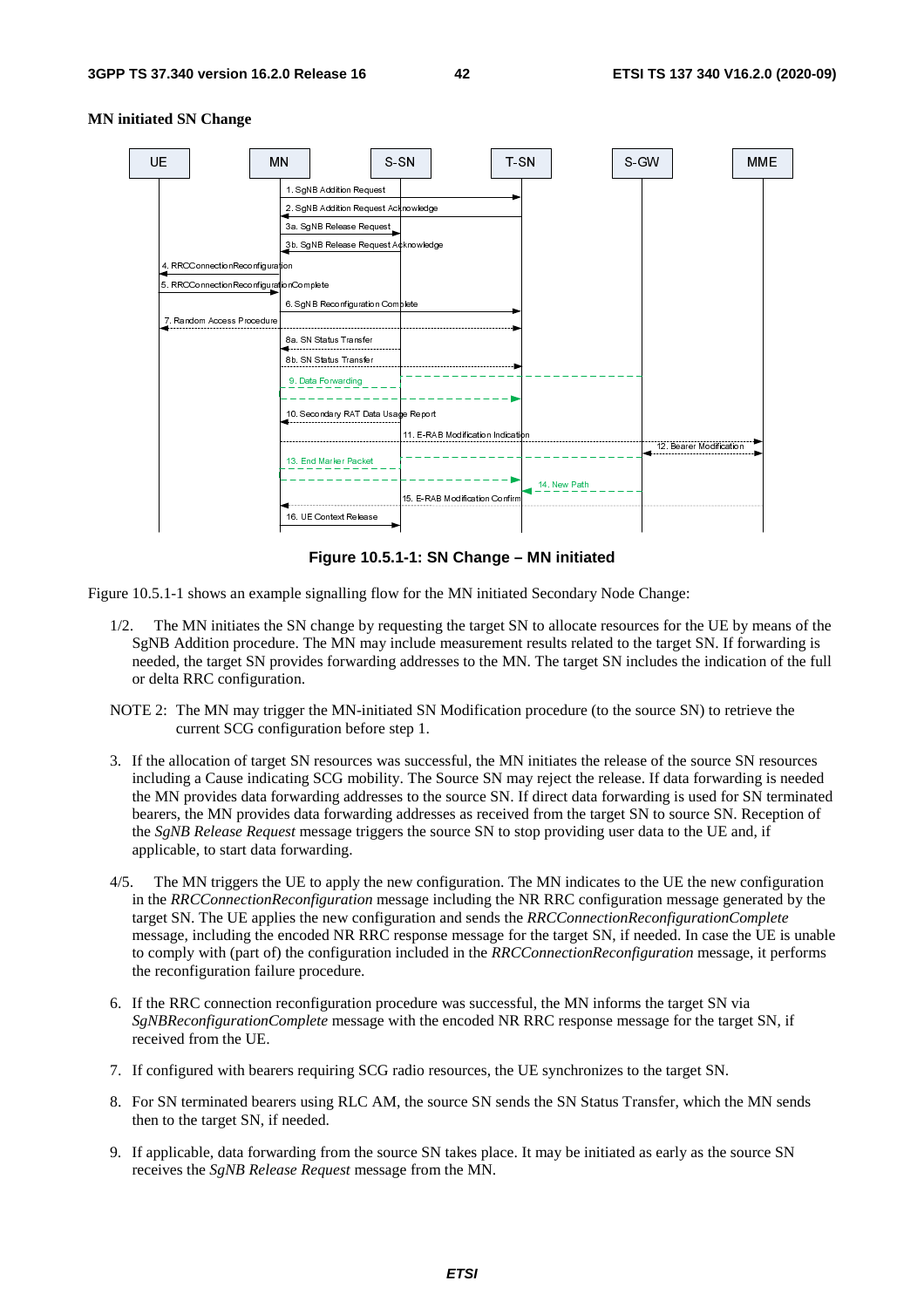- 10. The source SN sends the *Secondary RAT Data Usage Report* message to the MN and includes the data volumes delivered to and received from the UE over the NR radio for the related E-RABs.
- NOTE 3: The order the SN sends the *Secondary RAT Data Usage Report* message and performs data forwarding with MN is not defined. The SN may send the report when the transmission of the related bearer is stopped.
- 11-15. If applicable, a path update is triggered by the MN.
- 16. Upon reception of the *UE Context Release* message, the source SN releases radio and C-plane related resources associated to the UE context. Any ongoing data forwarding may continue.

#### **SN initiated SN Change**



**Figure 10.5.1-2: SN Change – SN initiated** 

Figure 10.5.1-2 shows an example signalling flow for the Secondary Node Change initiated by the SN:

- 1. The source SN initiates the SN change procedure by sending *SgNB Change Required* message which contains target SN ID information and may include the SCG configuration (to support delta configuration) and measurement results related to the target SN.
- 2/3. The MN requests the target SN to allocate resources for the UE by means of the SgNB Addition procedure, including the measurement results related to the target SN received from the source SN. If forwarding is needed, the target SN provides forwarding addresses to the MN. The target SN includes the indication of the full or delta RRC configuration.
- 4/5. The MN triggers the UE to apply the new configuration. The MN indicates the new configuration to the UE in the *RRCConnectionReconfiguration* message including the NR RRC configuration message generated by the target SN. The UE applies the new configuration and sends the *RRCConnectionReconfigurationComplete* message, including the encoded NR RRC response message for the target SN, if needed. In case the UE is unable to comply with (part of) the configuration included in the *RRCConnectionReconfiguration* message, it performs the reconfiguration failure procedure.
- 6. If the allocation of target SN resources was successful, the MN confirms the release of the source SN resources. If data forwarding is needed the MN provides data forwarding addresses to the source SN. If direct data forwarding is used for SN terminated bearers, the MN provides data forwarding addresses as received from the target SN to source SN. Reception of the *SgNB Change Confirm* message triggers the source SN to stop providing user data to the UE and, if applicable, to start data forwarding.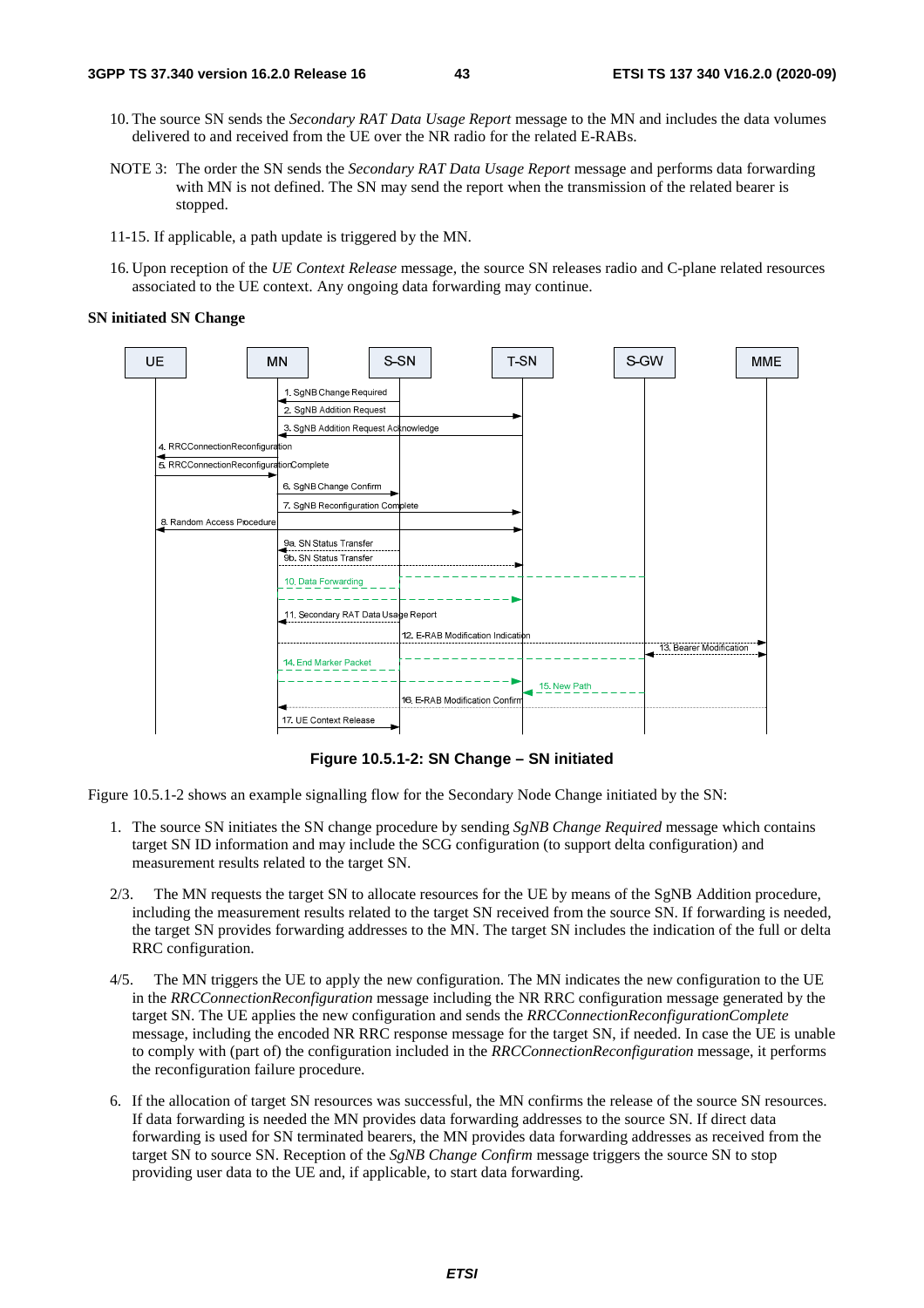- 7. If the RRC connection reconfiguration procedure was successful, the MN informs the target SN via *SgNB Reconfiguration Complete* message with the encoded NR RRC response message for the target SN, if received from the UE.
- 8. The UE synchronizes to the target SN.
- 9. For SN terminated bearers using RLC AM, the source SN sends the SN Status Transfer, which the MN sends then to the target SN, if needed.
- 10. If applicable, data forwarding from the source SN takes place. It may be initiated as early as the source SN receives the *SgNB Change Confirm* message from the MN.
- 11. The source SN sends the *Secondary RAT Data Usage Report* message to the MN and includes the data volumes delivered to and received from the UE over the NR radio for the related E-RABs.
- NOTE 4: The order the source SN sends the *Secondary RAT Data Usage Report* message and performs data forwarding with MN/target SN is not defined. The SgNB may send the report when the transmission of the related bearer is stopped.
- 12-16. If applicable, a path update is triggered by the MN.
- 17. Upon reception of the *UE Context Release* message, the source SN releases radio and C-plane related resources associated to the UE context. Any ongoing data forwarding may continue.

### 10.5.2 MR-DC with 5GC

#### **MN initiated SN Change**

The MN initiated SN change procedure is used to transfer a UE context from the source SN to a target SN and to change the SCG configuration in UE from one SN to another.

The Secondary Node Change procedure always involves signalling over MCG SRB towards the UE.



**Figure 10.5.2-1: SN change procedure - MN initiated** 

Figure 10.5.2-1 shows an example signalling flow for the SN Change initiated by the MN: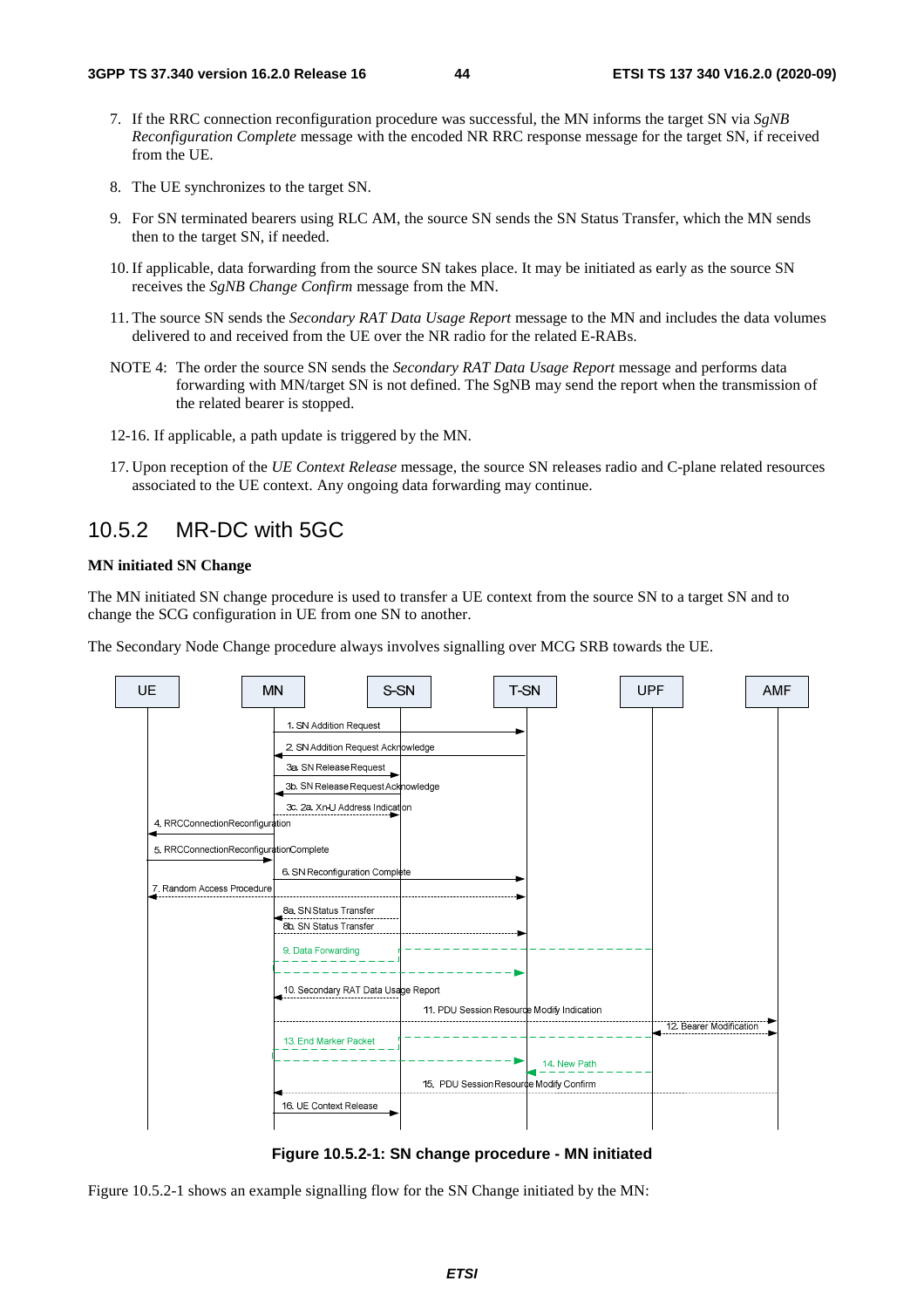- 1/2. The MN initiates the SN change by requesting the target SN to allocate resources for the UE by means of the SN Addition procedure. The MN may include measurement results related to the target SN. If data forwarding is needed, the target SN provides data forwarding addresses to the MN. The target SN includes the indication of the full or delta RRC configuration.
- NOTE 1: The MN may trigger the MN-initiated SN Modification procedure (to the source SN) to retrieve the current SCG configuration and to allow provision of data forwarding related information before step 1.
- 3. If the allocation of target SN resources was successful, the MN initiates the release of the source SN resources including a Cause indicating SCG mobility. The Source SN may reject the release. If data forwarding is needed the MN provides data forwarding addresses to the source SN. If direct data forwarding is used for SN terminated bearers, the MN provides data forwarding addresses as received from the target SN to source SN. Reception of the *SN Release Request* message triggers the source SN to stop providing user data to the UE.
- 4/5. The MN triggers the UE to apply the new configuration. The MN indicates the new configuration to the UE in the *MN RRC reconfiguration message* including the target SN RRC reconfiguration message. The UE applies the new configuration and sends the *MN RRC reconfiguration complete* message, including the SN RRC response message for the target SN, if needed. In case the UE is unable to comply with (part of) the configuration included in the *MN RRC reconfiguration* message, it performs the reconfiguration failure procedure.
- 6. If the RRC connection reconfiguration procedure was successful, the MN informs the target SN via *SN Reconfiguration Complete* message with the included SN RRC response message for the target SN, if received from the UE.
- 7. If configured with bearers requiring SCG radio resources the UE synchronizes to the target SN.
- 8. If PDCP termination point is changed for bearers using RLC AM, the source SN sends the SN Status Transfer, which the MN sends then to the target SN, if needed.
- 9. If applicable, data forwarding from the source SN takes place. It may be initiated as early as the source SN receives the *SN Release Request* message from the MN.
- 10. The source SN sends the *Secondary RAT Data Usage Report* message to the MN and includes the data volumes delivered to and received from the UE as described in clause 10.11.2.
- NOTE 2: The order the SN sends the *Secondary RAT Data Usage Report* message and performs data forwarding with MN is not defined. The SN may send the report when the transmission of the related QoS flow is stopped.
- 11-15. If applicable, a PDU Session path update procedure is triggered by the MN.
- 16. Upon reception of the *UE Context Release* message, the source SN releases radio and C-plane related resources associated to the UE context. Any ongoing data forwarding may continue

#### **SN initiated SN Change**

The SN initiated SN change procedure is used to transfer a UE context from the source SN to a target SN and to change the SCG configuration in UE from one SN to another.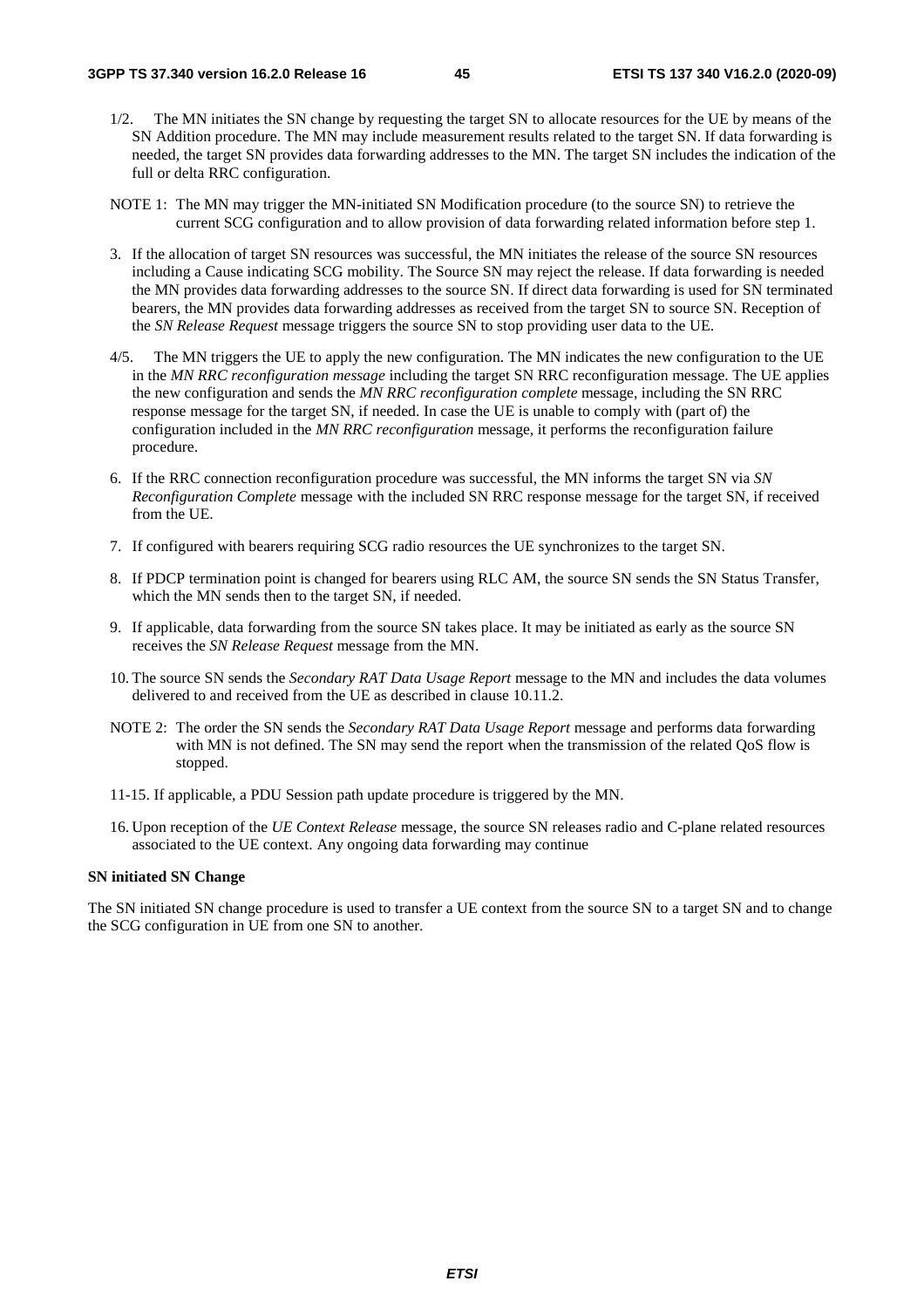

**Figure 10.5.2-2: SN change procedure - SN initiated** 

Figure 10.5.2-2 shows an example signalling flow for the SN Change initiated by the SN:

- 1. The source SN initiates the SN change procedure by sending the *SN Change Required* message, which contains a candidate target node ID and may include the SCG configuration (to support delta configuration) and measurement results related to the target SN.
- 2/3. The MN requests the target SN to allocate resources for the UE by means of the SN Addition procedure, including the measurement results related to the target SN received from the source SN. If data forwarding is needed, the target SN provides data forwarding addresses to the MN. The target SN includes the indication of the full or delta RRC configuration.
- 4/5. The MN triggers the UE to apply the new configuration. The MN indicates the new configuration to the UE in the *MN RRC reconfiguration* message including the SN RRC reconfiguration message generated by the target SN. The UE applies the new configuration and sends the *MN RRC reconfiguration complete* message, including the SN RRC response message for the target SN, if needed. In case the UE is unable to comply with (part of) the configuration included in the *MN RRC reconfiguration* message, it performs the reconfiguration failure procedure.
- 6. If the allocation of target SN resources was successful, the MN confirms the change of the source SN. If data forwarding is needed the MN provides data forwarding addresses to the source SN. If direct data forwarding is used for SN terminated bearers, the MN provides data forwarding addresses as received from the target SN to source SN. Reception of the *SN Change Confirm* message triggers the source SN to stop providing user data to the UE and, if applicable, to start data forwarding.
- 7. If the RRC connection reconfiguration procedure was successful, the MN informs the target SN via *SN Reconfiguration Complete* message with the included SN RRC response message for the target SN, if received from the UE.
- 8. The UE synchronizes to the target SN.
- 9. If PDCP termination point is changed for bearers using RLC AM, the source SN sends the SN Status Transfer, which the MN sends then to the target SN, if needed.
- 10. If applicable, data forwarding from the source SN takes place. It may be initiated as early as the source SN receives the *SN Change Confirm* message from the MN.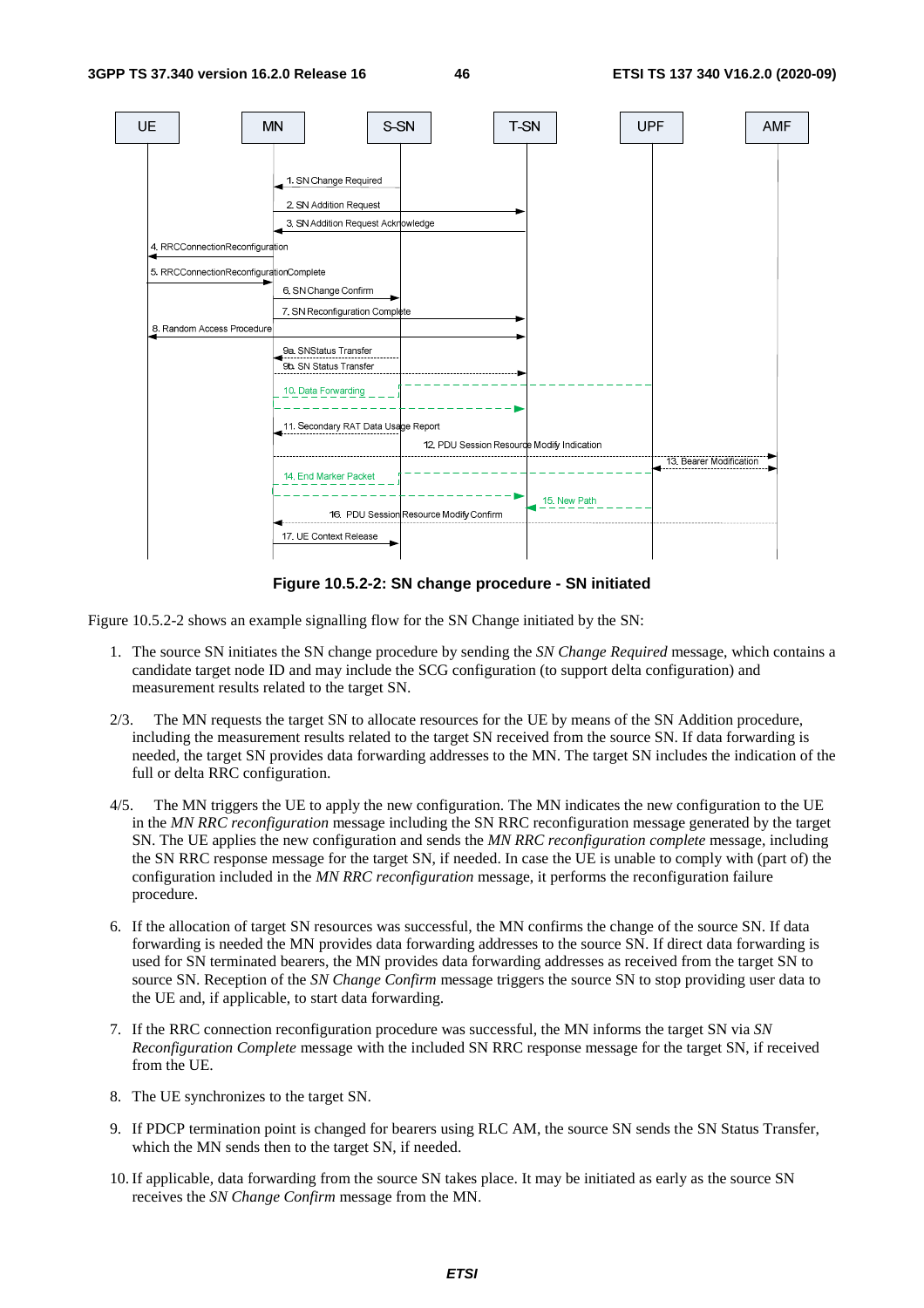- 11. The source SN sends the *Secondary RAT Data Usage Report* message to the MN and includes the data volumes delivered to and received from the UE as described in clause 10.11.2.
- NOTE 3: The order the SN sends the *Secondary RAT Data Usage Report* message and performs data forwarding with MN/target SN is not defined. The SN may send the report when the transmission of the related QoS flow is stopped.
- 12-16. If applicable, a PDU Session path update procedure is triggered by the MN.
- 17. Upon reception of the *UE Context Release* message, the source SN releases radio and C-plane related resources associated to the UE context. Any ongoing data forwarding may continue.

## 10.6 PSCell change

In MR-DC, a PSCell change does not always require a security key change.

If a security key change is required, this is performed through a synchronous SCG reconfiguration procedure towards the UE involving random access on PSCell and a security key change, during which the MAC entity configured for SCG is reset and RLC configured for SCG is re-established regardless of the bearer type(s) established on SCG. For SN terminated bearers, PDCP is re-established. In all MR-DC options, to perform this procedure within the same SN, the SN Modification procedure as described in clause 10.3 is used, setting the *PDCP Change Indication* to indicate that a S- $K_{\text{eNB}}$  (for EN-DC, NGEN-DC and NR-DC) or S- $K_{\text{eNB}}$  (for NE-DC) update is required when the procedure is initiated by the SN or including the *SgNB Security Key* / *SN Security Key* when the procedure is initiated by the MN. In all MR-DC options, to perform a PSCell change between different SN nodes, the SN Change procedure as described in clause 10.5 is used.

If a security key change is not required (only possible in EN-DC, NGEN-DC and NR-DC), this is performed through a synchronous SCG reconfiguration procedure without security key change towards the UE involving random access on PSCell, during which the MAC entity configured for SCG is reset and RLC configured for SCG is re-established regardless of the bearer type(s) established on SCG. For bearers using RLC AM mode PDCP data recovery applies, for bearers using RLC UM no action is performed in PDCP while for SRBs PDCP discards all stored SDUs and PDUs. Unless MN terminated SCG or split bearers are configured, this does not require MN involvement. In this case, if location information was requested for the UE, the SN informs the MN about the PSCell change (as part of location information) using the SN initiated SN modification procedure independently from the reconfiguration of the UE. In case of MN terminated SCG or split bearers, the SN initiated SN Modification procedure as described in clause 10.3 is used, setting the *PDCP Change Indication* to indicate that a PDCP data recovery is required.

A Conditional PSCell Change (CPC) is defined as a PSCell change that is executed by the UE when execution condition(s) is met. The UE starts evaluating the execution condition(s) upon receiving the CPC configuration, and stops evaluating the execution condition(s) once PSCell change is triggered. Only intra-SN CPC is supported.

The following principles apply to CPC:

- The CPC configuration contains the configuration of CPC candidate cell(s) and execution condition(s) generated by the SN.
- An execution condition may consist of one or two trigger condition(s) (CPC events A3/A5, as defined in [4]). Only single RS type is supported and at most two different trigger quantities (e.g. RSRP and RSRQ, RSRP and SINR, etc.) can be configured simultaneously for the evalution of CPC execution condition of a single candidate PSCell.
- Before any CPC execution condition is satisfied, upon reception of PSCell change command or PCell change command, the UE executes the PSCell change procedure as described in clause 10.3 and 10.5 or the PCell change procedure as described in clause 9.2.3.2 in TS 38.300[3], regardless of any previously received CPC configuration. Upon the successful completion of PSCell change procedure or PCell change procedure, the UE releases all stored CPC configurations.
- While executing CPC, the UE is not required to continue evaluating the execution condition of other candidate PSCell(s).- Once the CPC procedure is executed successfully, the UE releases all stored CPC configurations.
- Upon the release of SCG, the UE releases the stored CPC configurations.

CPC configuration in HO command, PSCell change command or CPC configuration is not supported.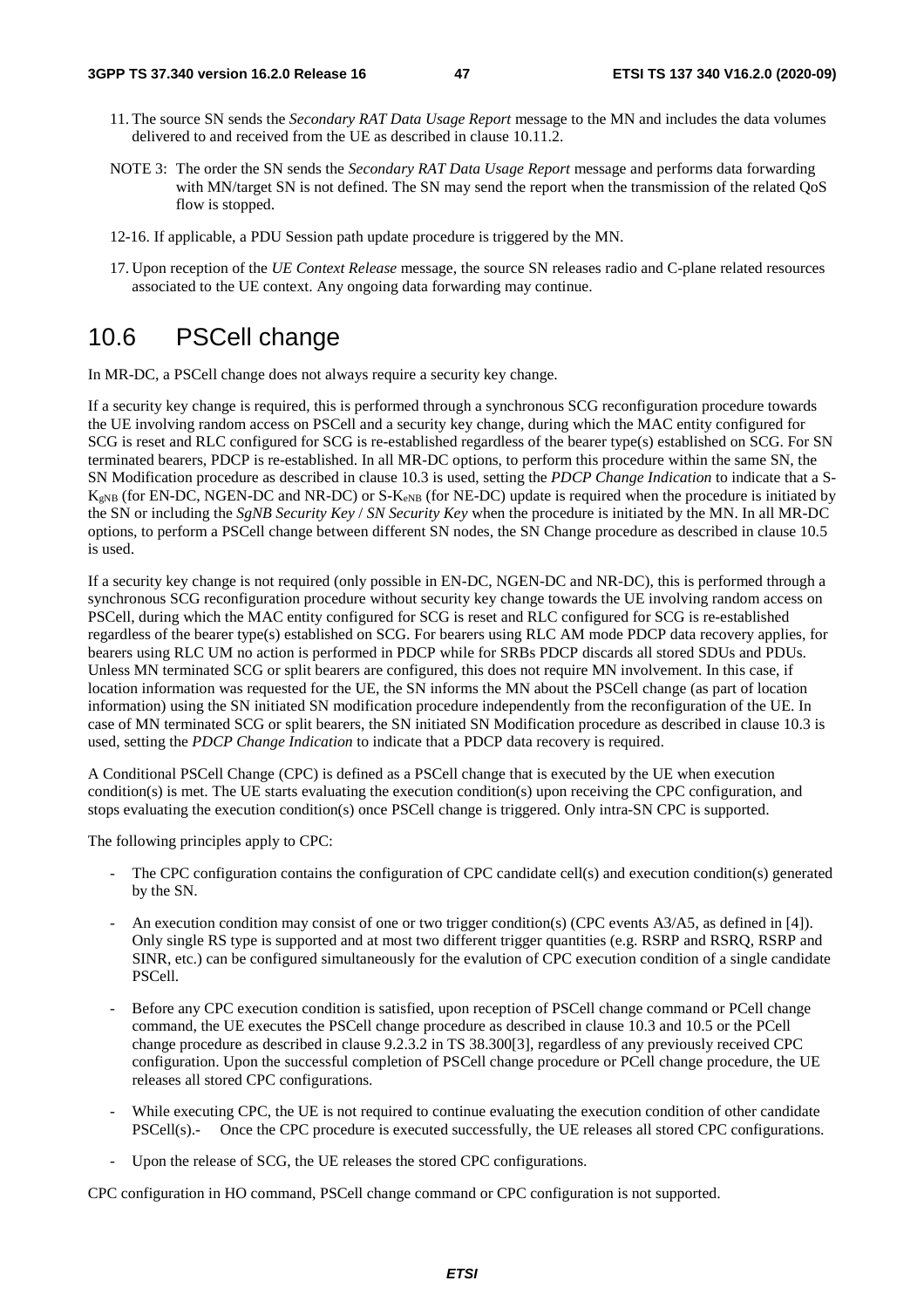## 10.7 Inter-Master Node handover with/without Secondary Node change

### 10.7.1 EN-DC

Inter-Master Node handover with/without MN initiated Secondary Node change is used to transfer context data from a source MN to a target MN while the context at the SN is kept or moved to another SN. During an Inter-Master Node handover, the target MN decides whether to keep or change the SN (or release the SN, as described in clause 10.8).

NOTE 1: Inter-system Inter-Master node handover with/without SN change is not supported in this version of the protocol (e.g. no transition from EN-DC to NGEN-DC or NR-DC).



**Figure 10.7.1-1: Inter-MN handover with/without MN initiated SN change** 

Figure 10.7.1-1 shows an example signaling flow for inter-Master Node handover with or without MN initiated Secondary Node change:

- NOTE 2: For an inter-Master Node handover without Secondary Node change, the source SN and the target SN shown in Figure 10.7.1-1 are the same node.
- 1. The source MN starts the handover procedure by initiating the X2 Handover Preparation procedure including both MCG and SCG configuration. The source MN includes the (source) SN UE X2AP ID, SN ID and the UE context in the (source) SN in the *Handover Request* message.
- NOTE 3: The source MN may trigger the MN-initiated SN Modification procedure (to the source SN) to retrieve the current SCG configuration before step 1.
- 2. If the target MN decides to keep the SN, the target MN sends *SN Addition Request* to the SN including the SN UE X2AP ID as a reference to the UE context in the SN that was established by the source MN. If the target MN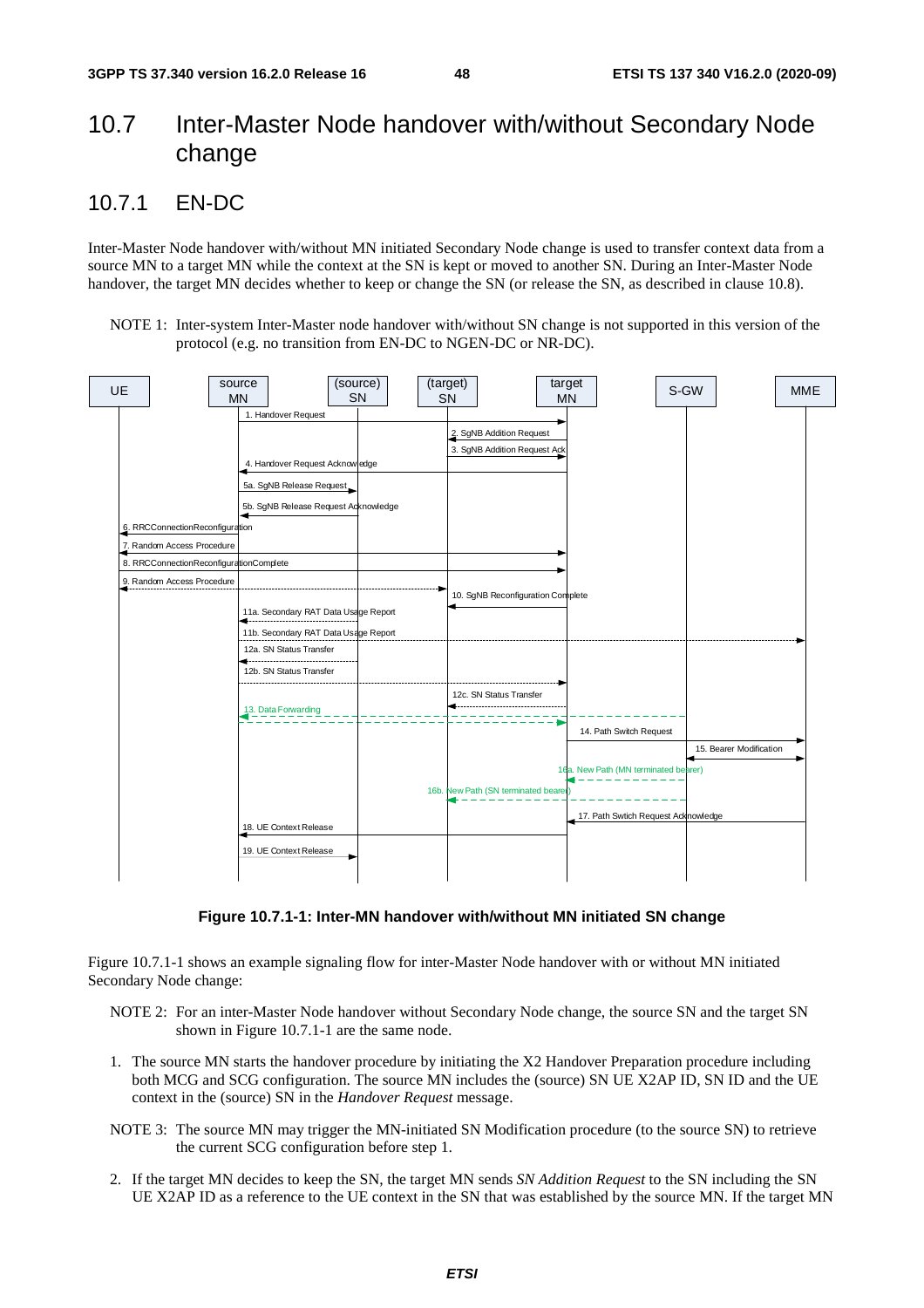decides to change the SN, the target MN sends the *SgNB Addition Request* to the target SN including the UE context in the source SN that was established by the source MN.

- 3. The (target) SN replies with *SN Addition Request Acknowledge*. The (target) SN may include the indication of the full or delta RRC configuration.
- 4. The target MN includes within the *Handover Request Acknowledge* message a transparent container to be sent to the UE as an RRC message to perform the handover, and may also provide forwarding addresses to the source MN. The target MN indicates to the source MN that the UE context in the SN is kept if the target MN and the SN decided to keep the UE context in the SN in step 2 and step 3.
- 5. The source MN sends *SN Release Request* to the (source) SN including a Cause indicating MCG mobility. The (source) SN acknowledges the release request. The source MN indicates to the (source) SN that the UE context in SN is kept, if it receives the indication from the target MN. If the indication as the UE context kept in SN is included, the SN keeps the UE context.
- 6. The source MN triggers the UE to apply the new configuration.
- 7/8. The UE synchronizes to the target MN and replies with *RRCConnectionReconfigurationComplete* message.
- 9. If configured with bearers requiring SCG radio resources, the UE synchronizes to the (target) SN.
- 10. If the RRC connection reconfiguration procedure was successful, the target MN informs the (target) SN via *SgNB Reconfiguration Complete* message.
- 11a. The SN sends the *Secondary RAT Data Usage Report* message to the source MN and includes the data volumes delivered to and received from the UE over the NR radio for the related E-RABs.
- NOTE 4: The order the source SN sends the *Secondary RAT Data Usage Report* message and performs data forwarding with MN/target SN is not defined. The SgNB may send the report when the transmission of the related bearer is stopped.
- 11b. The source MN sends the *Secondary RAT Report* message to MME to provide information on the used NR resource.
- 12. For bearers using RLC AM, the source MN sends the SN Status Transfer, including, if needed, SN Status received from the source SN to the target MN. The target forwards the SN Status to the target SN, if needed.
- 13. If applicable, data forwarding takes place from the source side. If the SN is kept, data forwarding may be omitted for SN-terminated bearers kept in the SN.
- 14-17. The target MN initiates the S1 Path Switch procedure.
- NOTE 5: If new UL TEIDs of the S-GW are included, the target MN performs the MN initiated SN Modification procedure to provide them to the SN.
- 18. The target MN initiates the UE Context Release procedure towards the source MN.
- 19. Upon reception of the *UE Context Release* message, the (source) SN releases C-plane related resources associated to the UE context towards the source MN. Any ongoing data forwarding may continue. The SN shall not release the UE context associated with the target MN if the UE context kept indication was included in the *SgNB Release Request* message in step 5.

### 10.7.2 MR-DC with 5GC

Inter-MN handover with/without MN initiated SN change is used to transfer UE context data from a source MN to a target MN while the UE context at the SN is kept or moved to another SN. During an Inter-Master Node handover, the target MN decides whether to keep or change the SN (or release the SN, as described in clause 10.8). Only intra-RAT Inter-Master node handover with/without SN change is supported (e.g. no transition from NGEN-DC to NR-DC).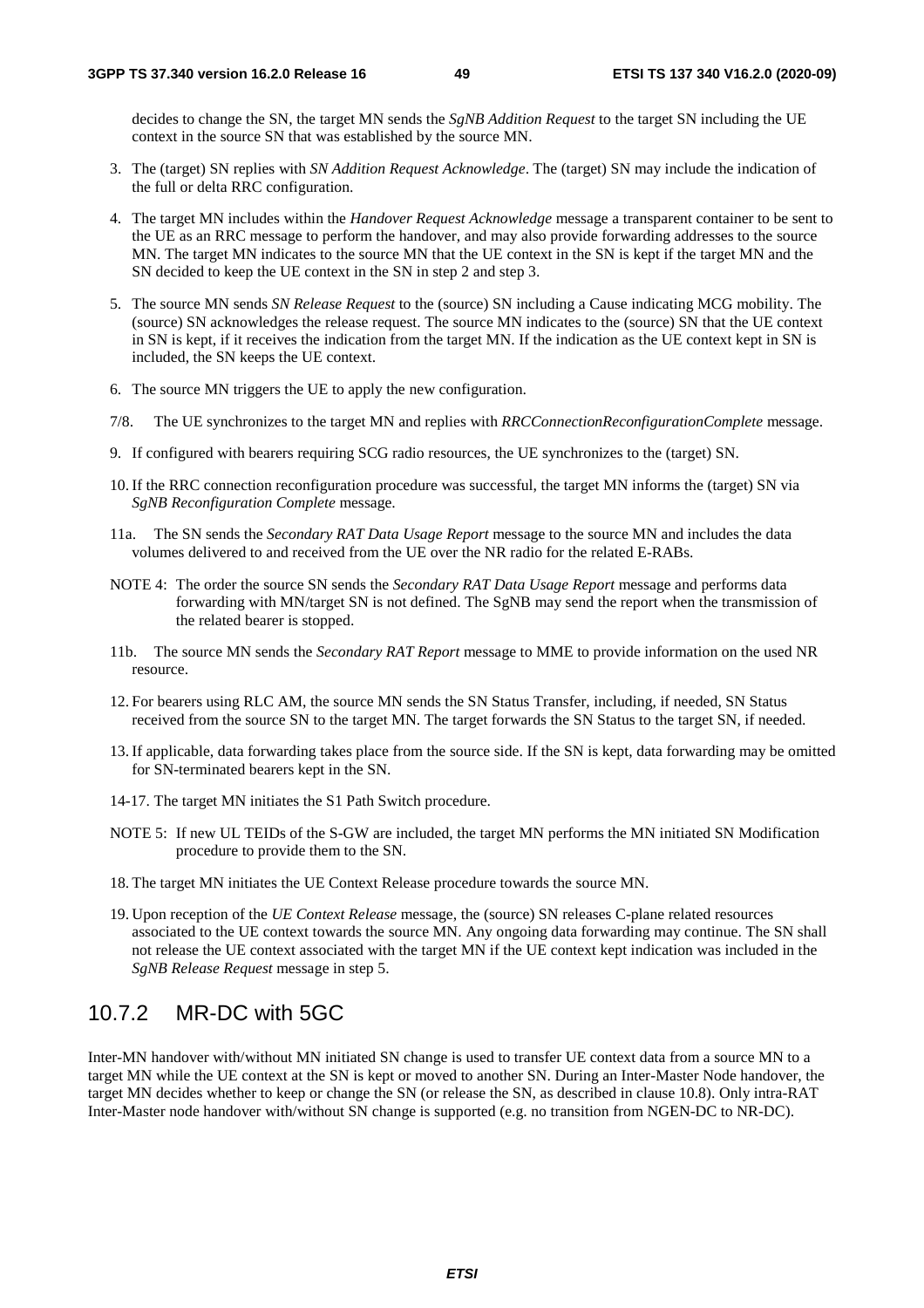

#### **Figure 10.7.2-1: Inter-MN handover with/without MN initiated SN change procedure**

Figure 10.7.2-1 shows an example signalling flow for inter-MN handover with or without MN initiated SN change:

- NOTE 1: For an Inter-Master Node handover without Secondary Node change, the source SN and the target SN shown in Figure 10.7.2-1 are the same node.
- 1. The source MN starts the handover procedure by initiating the Xn Handover Preparation procedure including both MCG and SCG configuration. The source MN includes the source SN UE XnAP ID, SN ID and the UE context in the source SN in the *Handover Request* message.
- NOTE 2: The source MN may trigger the MN-initiated SN Modification procedure (to the source SN) to retrieve the current SCG configuration and to allow provision of data forwarding related information before step 1.
- 2. If the target MN decides to keep the source SN, the target MN sends *SN Addition Request* to the SN including the SN UE XnAP ID as a reference to the UE context in the SN that was established by the source MN. If the target MN decides to change the SN, the target MN sends the *SN Addition Request* to the target SN including the UE context in the source SN that was established by the source MN.
- 3. The (target) SN replies with *SN Addition Request Acknowledge*. The (target) SN may include the indication of the full or delta RRC configuration.
- 4. The target MN includes within the *Handover Request Acknowledge* message the MN RRC reconfiguration message to be sent to the UE in order to perform the handover, and may also provide forwarding addresses to the source MN. If PDU session split is performed in the target side during handover procedure, more than one data forwarding addresses corresponding to each node are included in the *Handover Request Acknowledge* message. The target MN indicates to the source MN that the UE context in the SN is kept if the target MN and the SN decided to keep the UE context in the SN in step 2 and step 3.
- 5a/5b. The source MN sends *SN Release Request* message to the (source) SN including a Cause indicating MCG mobility. The (source) SN acknowledges the release request. The source MN indicates to the (source) SN that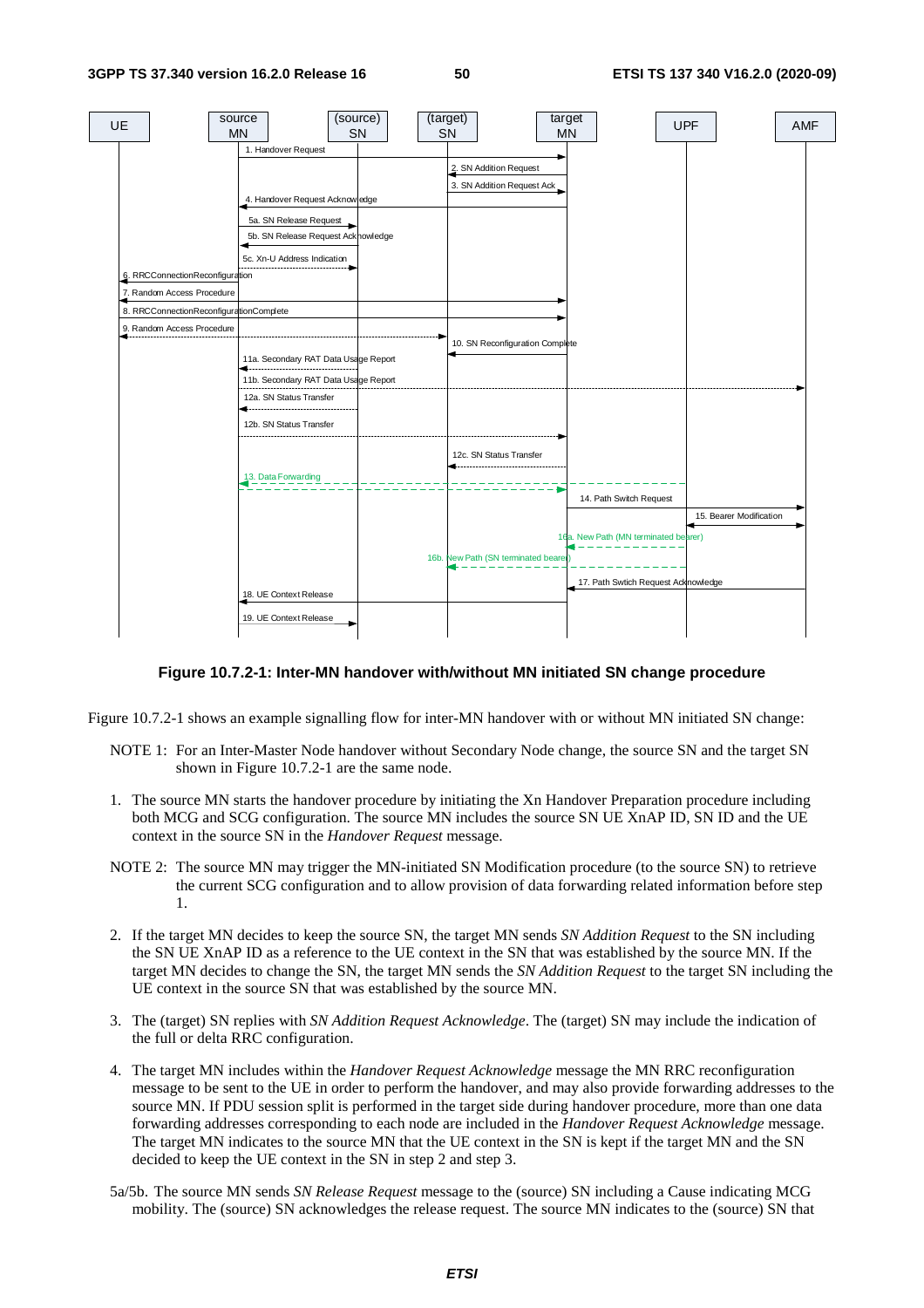the UE context in SN is kept, if it receives the indication from the target MN. If the indication as the UE context kept in SN is included, the SN keeps the UE context.

- 5c. The source MN sends XN-U Address Indication message to the (source) SN to transfer data forwarding information. More than one data forwarding addresses may be provided if the PDU session is split in the target side.
- 6. The source MN triggers the UE to perform handover and apply the new configuration.
- 7/8. The UE synchronizes to the target MN and replies with *MN RRC reconfiguration complete* message.
- 9. If configured with bearers requiring SCG radio resources, the UE synchronizes to the (target) SN.
- 10. If the RRC connection reconfiguration procedure was successful, the target MN informs the (target) SN via *SN Reconfiguration Complete* message.
- 11a. The source SN sends the *Secondary RAT Data Usage Report* message to the source MN and includes the data volumes delivered to and received from the UE over the NR/E-UTRA radio as described in clause 10.11.2.
- NOTE 2a: The order the source SN sends the *Secondary RAT Data Usage Report* message and performs data forwarding with MN/target SN is not defined. The SN may send the report when the transmission of the related QoS is stopped.
- 11b. The source MN sends the *Secondary RAT Report* message to AMF to provide information on the used NR/E-UTRA resource.
- 12. For bearers using RLC AM, the source MN sends the *SN Status Transfer* to the target MN, including, if needed, SN Status received from the source SN. The target forwards the SN Status to the target SN, if needed.
- 13. If applicable, data forwarding takes place from the source side. If the SN is kept, data forwarding may be omitted for SN terminated bearers or QoS flows kept in the SN.
- 14-17. The target MN initiates the Path Switch procedure*.* If the target MN includes multiple DL TEIDs for one PDU session in the *Path Switch Request* message, multiple UL TEID of the UPF for the PDU session should be included in the *Path Switch Ack* message in case there is TEID update in UPF.
- NOTE 3: If new UL TEIDs of the UPF for SN are included, the target MN performs MN initiated SN Modification procedure to provide them to the SN.
- 18. The target MN initiates the UE Context Release procedure towards the source MN.
- 19. Upon reception of the *UE Context Release* message from source MN, the (source) SN releases C-plane related resources associated to the UE context towards the source MN. Any ongoing data forwarding may continue. The SN shall not release the UE context associated with the target MN if the UE contest kept indication was included in the *SN Release Request* message in step 5.

## 10.8 Master Node to eNB/gNB Change

### 10.8.1 EN-DC

The Master Node to eNB Change procedure is used to transfer context data from a source MN/SN to a target eNB.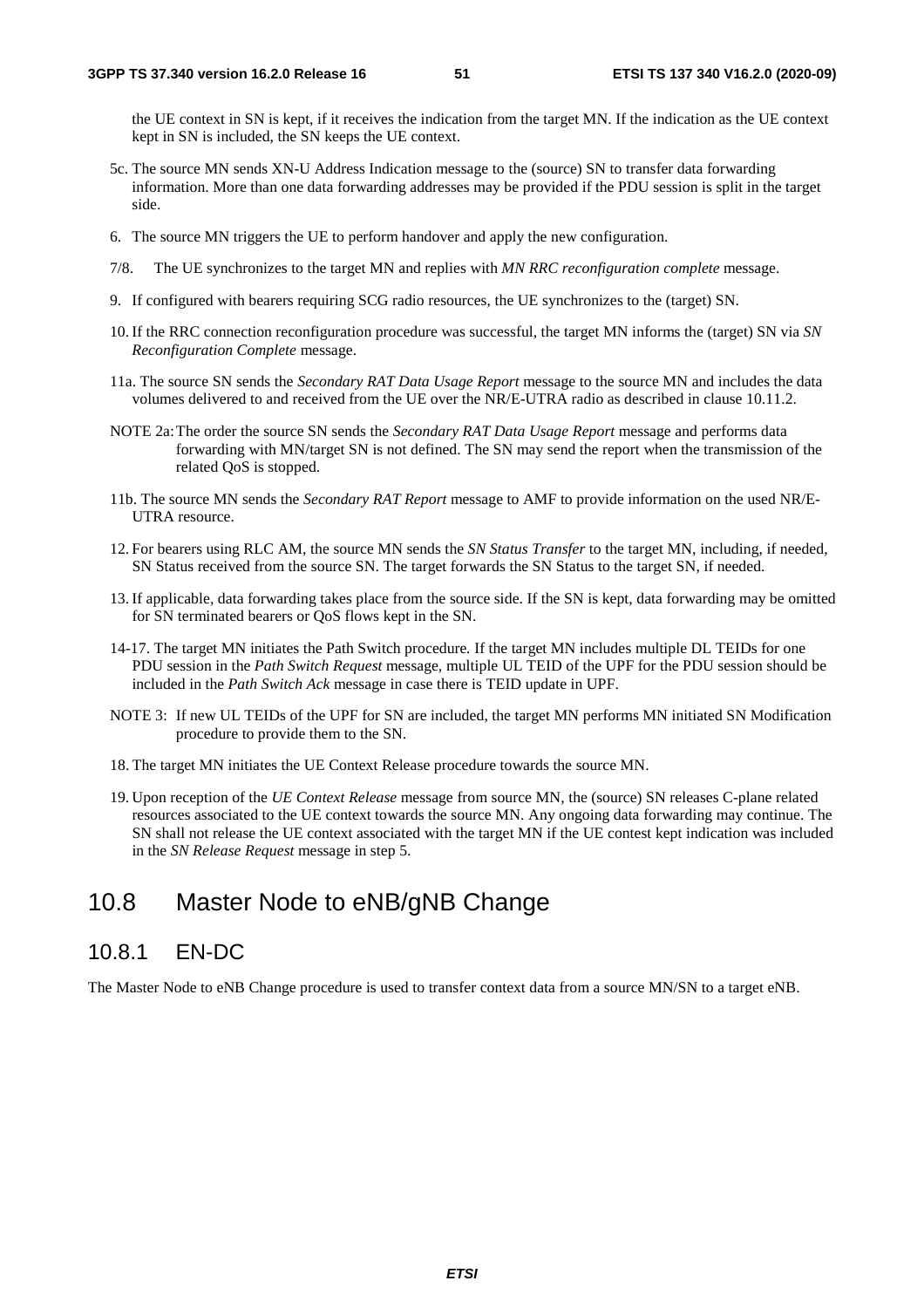

**Figure 10.8.1-1: Master Node to eNB Change procedure** 

Figure 10.8.1-1 shows an example signalling flow for the Master Node to eNB Change procedure:

- 1. The source MN starts the MN to eNB Change procedure by initiating the X2 Handover Preparation procedure, including both MCG and SCG configuration.
- NOTE 1: The source MN may trigger the MN-initiated SN Modification procedure (to the source SN) to retrieve the current SCG configuration before step 1.
- 2. The target eNB includes the field in HO command which releases SCG configuration, and may also provide forwarding addresses to the source MN.
- 3. If the allocation of target eNB resources was successful, the MN initiates the release of the source SN resources towards the source SN including a Cause indicating MCG mobility. The SN acknowledges the release request. If data forwarding is needed, the MN provides data forwarding addresses to the source SN. Reception of the *SgNB Release Request* message triggers the source SN to stop providing user data to the UE and, if applicable, to start data forwarding.
- NOTE 1a: In case the handover is a conditional handover, step 3a and step 3b are performed after the source MN receives an indication that the UE has successfully accessed one of the potential target eNB as described in TS 36.300 [2], (i.e. after step 6)
- NOTE 1b: In case the handover is a conditional handover, the Data Forwarding Address Indication procedure is executed right after step 2. This Data Forwarding Address Indication procedure notifies conditional handover to the source SN, for which it may decide to perform, if applicable, early data forwarding for SN-terminated bearers, together with the sending of an *EARLY STATUS TRANSFER* message to the source MN. If applicable, the normal data forwarding and *SN STATUS TRANSFER* message would follow from the source SN once it receives the *SgNB Release Request* message of the step 3a that is performed after step 6.
- 4. The MN triggers the UE to apply the new configuration. Upon receiving the new configuration, the UE releases the entire SCG configuration.
- 5/6. The UE synchronizes to the target eNB.
- 7. For SN terminated bearers using RLC AM, the SN sends the SN Status Transfer, which the source MN sends then to the target eNB.
- 8. If applicable, data forwarding takes place from the source side.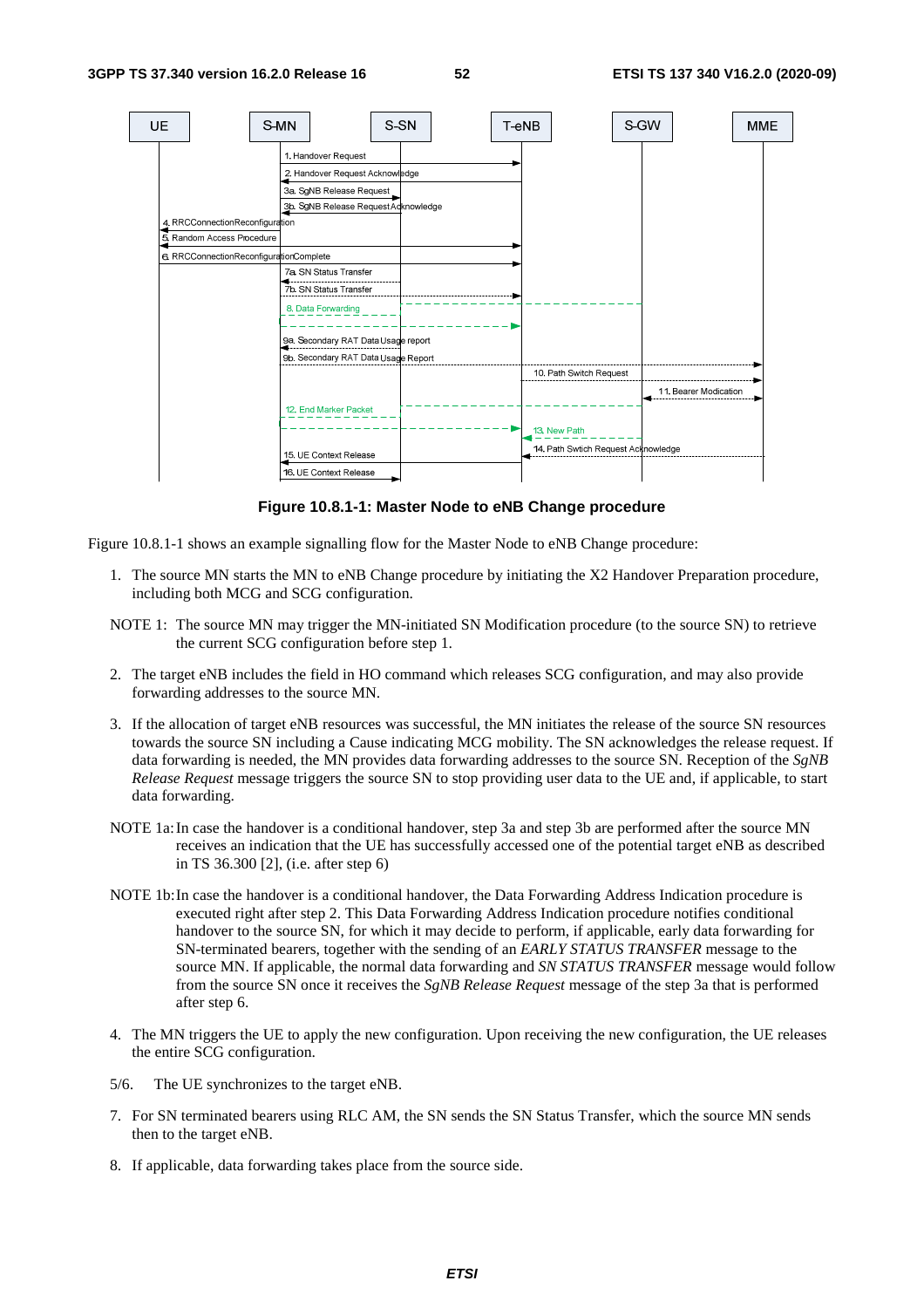- 9a. The source SN sends the *Secondary RAT Data Usagee Report* message to the source MN and includes the data volumes delivered to and received from the UE over the NR radio for the related E-RABs.
- NOTE 2: The order the SN sends the *Secondary RAT Data Usage Report* message and performs data forwarding with MN is not defined. The SN may send the report when the transmission of the related bearer is stopped.
- 9b. The source MN sends the *Secondary RAT Report* message to MME to provide information on the used NR resource.
- 10-14. The target eNB initiates the S1 Path Switch procedure.
- 15. The target eNB initiates the UE Context Release procedure towards the source MN.
- 16. Upon reception of the *UE Context Release* message, the SN releases radio and C-plane related resources associated to the UE context. Any ongoing data forwarding may continue.
- NOTE 3: Inter-system HO from E-UTRA with EN-DC configuration to NR or to E-UTRA connected to 5GC is also supported.

### 10.8.2 MR-DC with 5GC

The MN to ng-eNB/gNB Change procedure is used to transfer UE context data from a source MN/SN to a target ngeNB/gNB. Both the cases where the source MN and the target node belong to the same RAT (i.e. they are both ng-eNBs or both gNBs) and the cases where the source MN and the target node belong to different RATs are supported.

NOTE 0: Inter-system HO from ng-eNB/gNB MN to eNB is also supported.



#### **Figure 10.8.2-1: MN to ng-eNB/gNB Change procedure**

Figure 10.8.2-1 shows an example signalling flow for the MN to ng-eNB/gNB Change procedure:

1. The source MN starts the MN to ng-eNB/gNB Change procedure by initiating the Xn Handover Preparation procedure, including both MCG and SCG configuration.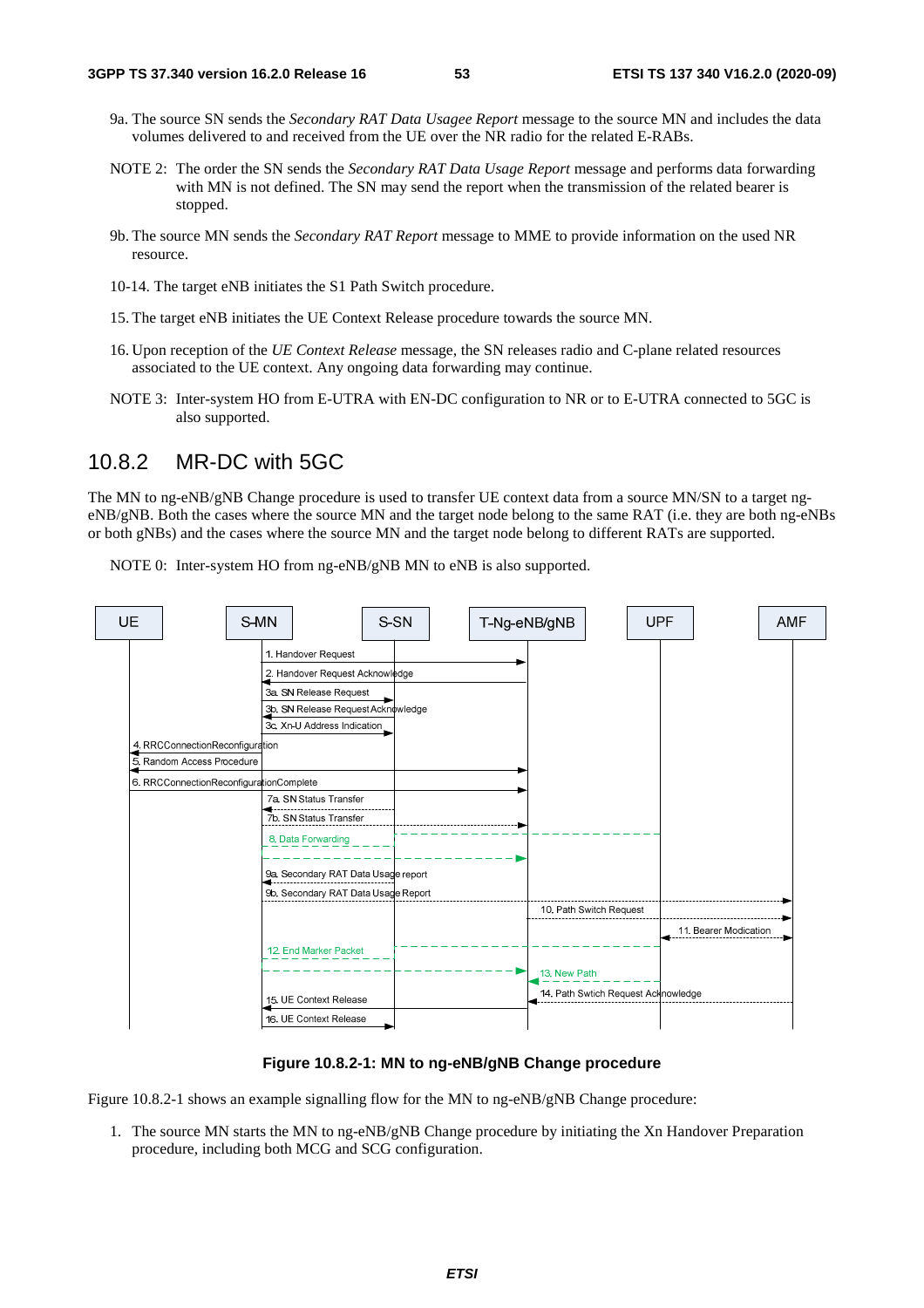- NOTE 1: The source MN may trigger the MN-initiated SN Modification procedure (to the source SN) to retrieve the current SCG configuration and to allow provision of data forwarding related information before step 1.
- 2. The target ng-eNB/gNB includes the field in HO command which releases the SCG configuration, and may also provide forwarding addresses to the source MN.
- 3. If the resource allocation of target ng-eNB/gNB was successful, the MN initiates the release of the source SN resources towards the source SN including a Cause indicating MCG mobility. The SN acknowledges the release request. If data forwarding is needed, the MN provides data forwarding addresses to the source SN. Reception of the *SN Release Request* message triggers the source SN to stop providing user data to the UE and, if applicable, to start data forwarding.
- NOTE 1a: In case the handover is a conditional handover, step 3a and step 3b are performed after the source MN receives an indication that the UE has successfully accessed one of the potential target ng-eNB/gNB as described in TS 38.300 [3], (i.e. after step 6)
- NOTE 1b: In case the handover is a conditional handover, the step 3c is executed right after step 2. The *Xn-U Address Indication* message notifies conditional handover to the source SN, for which it may decide to perform, if applicable, early data forwarding for SN-terminated bearers, together with the sending of an *EARLY STATUS TRANSFER* message to the source MN. If applicable, the normal data forwarding and *SN STATUS TRANSFER* message would follow from the source SN once it receives the *SN Release Request* message of the step 3a that is performed after step 6. In case the step 3c Xn-U Address Indication procedure is rejected by the source SN, the source MN re-sends it after the step 3b that is performed after step 6.
- 4. The MN triggers the UE to perform HO and apply the new configuration. Upon receiving the new configuration, the UE releases the entire SCG configuration.
- 5/6. The UE synchronizes to the target ng-eNB/gNB.
- 7. If PDCP termination point is changed for bearers using RLC AM, the SN sends the SN Status Transfer, which the source MN sends then to the target ng-eNB/gNB.
- 8. If applicable, data forwarding takes place from the source side.
- 9a. The source SN sends the *Secondary RAT Data Usage Report* message to the source MN and includes the data volumes delivered to and received from the UE as described in clause 10.11.2.
- NOTE 2: The order the SN sends the *Secondary RAT Data Usage Report* message and performs data forwarding with MN is not defined. The SN may send the report when the transmission of the related QoS flow is stopped.
- 9b. The source MN sends the *Secondary RAT Report* message to AMF to provide information on the used NR/E-UTRA resource.
- 10-14. The target ng-eNB/gNB initiates the Path Switch procedure*.*
- 15. The target ng-eNB/gNB initiates the UE Context Release procedure towards the source MN.
- 16. Upon reception of the *UE Context Release* message from the MN, the source SN releases radio and C-plane related resources associated to the UE context. Any ongoing data forwarding may continue.

# 10.9 eNB/gNB to Master Node change

### 10.9.1 EN-DC

The eNB to Master Node change procedure is used to transfer context data from a source eNB to a target MN that adds an SN during the handover.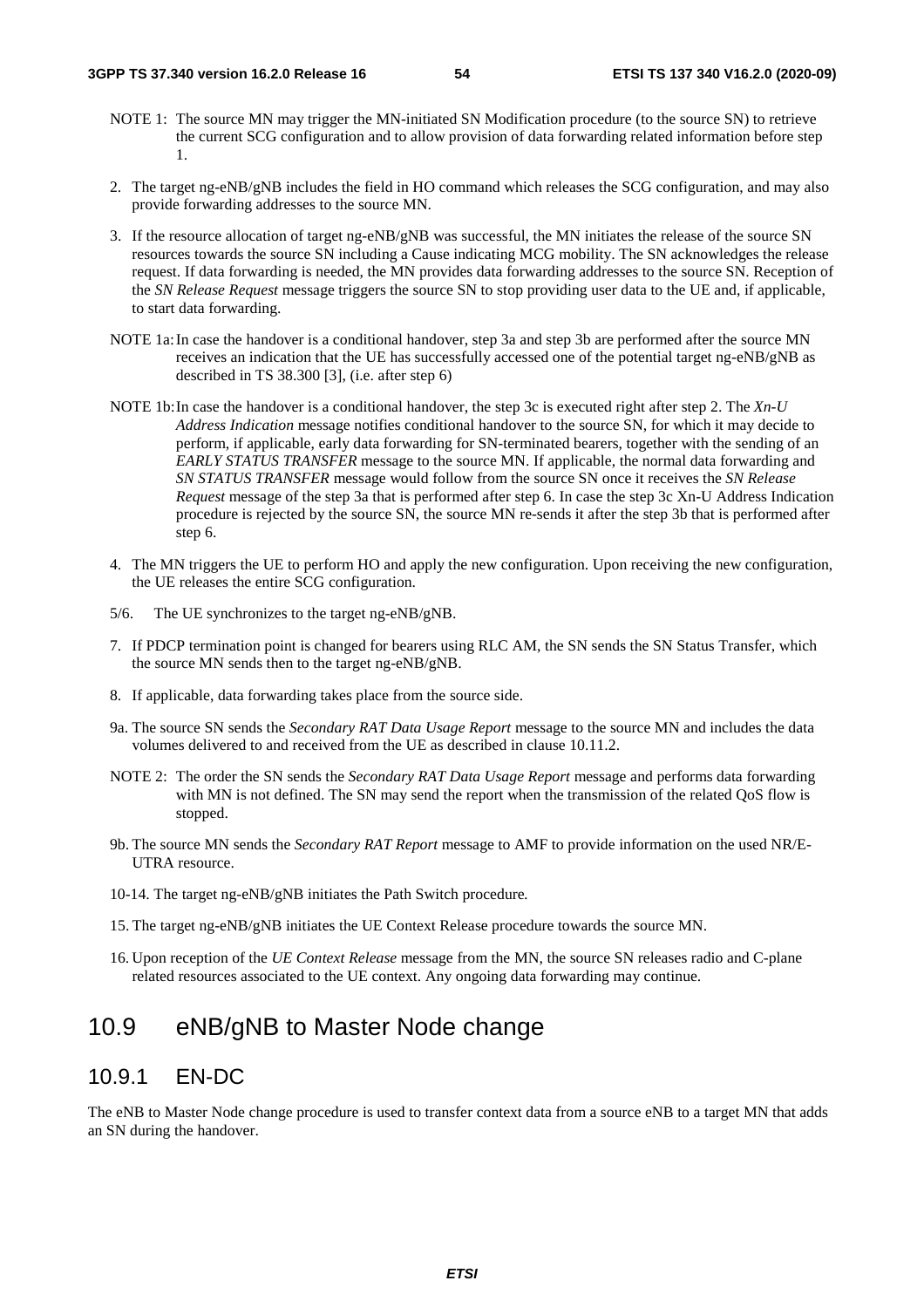

**Figure 10.9.1-1: eNB to Master Node change** 

Figure 10.9.1-1 shows an example signaling flow for eNB to Master Node change:

- 1. The source eNB starts the handover procedure by initiating the X2 Handover Preparation procedure.
- 2. The target MN sends *SgNB Addition Request* to the target SN.
- 3. The target SN replies with *SgNB Addition Request Acknowledge*. If data forwarding is needed, the target SN provides forwarding addresses to the target MN.
- 4. The target MN includes within the *Handover Request Acknowledge* message a transparent container to be sent to the UE as an E-UTRA RRC message, including a NR RRC configuration message which also includes the SCG configuration, to perform the handover, and may also provide forwarding addresses to the source eNB.
- 5. The source eNB triggers the UE to apply the new configuration.
- 6/7. The UE synchronizes to the target MN and replies with *RRCConnectionReconfigurationComplete* message.
- 8. If configured with bearers requiring SCG radio resources, the UE synchronizes to the target SN.
- 9. If the RRC connection reconfiguration procedure was successful, the target MN informs the target SN.
- 10. For bearers using RLC AM, the source eNB sends the SN Status Transfer, which the target MN forwards then to the target SN, if needed.
- 11. Data forwarding from the source eNB takes place.
- 12-15. The target MN initiates the S1 Path Switch procedure.
- NOTE 1: If new UL TEIDs of the S-GW are included, the target MN performs MN initiated SN Modification procedure to provide them to the target SN.
- 16. The target MN initiates the *UE Context Release* procedure towards the source eNB.
- NOTE 2: Inter-system HO from NR to E-UTRA with EN-DC configuration is also supported in Rel-16. N26 based inter-system HO will be executed when source RAN is gNB.
- NOTE 3: Inter-system HO from E-UTRA connected to 5GC to E-UTRA with EN-DC configuration is not supported. Inter-system HO from E-UTRA with EPC to MR-DC with 5GC is not supported.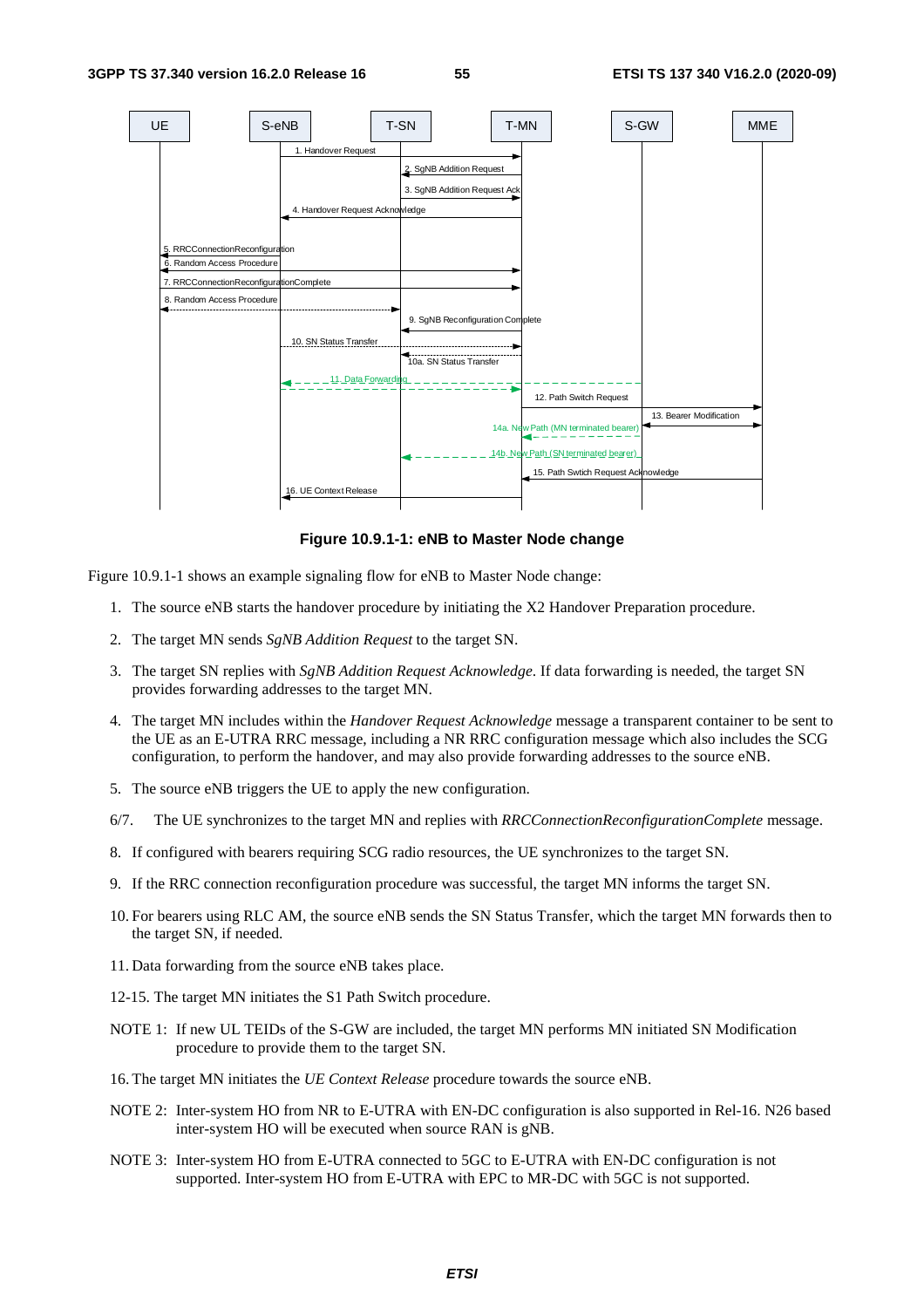### 10.9.2 MR-DC with 5GC

The ng-eNB/gNB to MN change procedure is used to transfer UE context data from a source ng-eNB/gNB to a target MN that adds an SN during the handover. Only the cases where the source node and the target MN belong to the same RAT (i.e. they are both ng-eNBs or both gNBs) are supported.



**Figure 10.9.2-1: ng-eNB/gNB to MN change procedure** 

Figure 10.9.2-1 shows an example signalling flow for ng-eNB/gNB to MN change:

- 1. The source ng-eNB/gNB starts the handover procedure by initiating the Xn Handover Preparation procedure.
- 2. The target MN sends *SN Addition Request* to the target SN.
- 3. The target SN replies with *SN Addition Request Acknowledge*. If data forwarding is needed, the target SN provides forwarding addresses to the target MN.
- 4. The target MN includes within the *Handover Request Acknowledge* message the SN RRC reconfiguration message to be sent to the UE that includes the SCG configuration to perform the handover, and may also provide forwarding addresses to the source ng-eNB/gNB.
- 5. The source ng-eNB/gNB triggers the UE to perform handover and apply the new configuration.
- 6/7. The UE synchronizes to the target MN and replies with *MN RRC reconfiguration* complete message including the SN RRC reconfiguration complete message.
- 8. If configured with bearers requiring SCG radio resources, the UE synchronizes to the target SN.
- 9. If the RRC connection reconfiguration procedure was successful, the target MN informs the target SN via *SN Reconfiguration Complete* message.
- 10. For bearers using RLC AM, the source ng-eNB/gNB sends the SN Status Transfer, which the target MN forwards then to the target SN, if needed.
- 11. Data forwarding from the source ng-eNB/gNB takes place.
- 12-15. The target MN initiates the PDU Session Path Switch procedure.
- NOTE: If new UL TEIDs of the UPF are included, the target MN performs MN initiated SN Modification procedure to provide them to the target SN.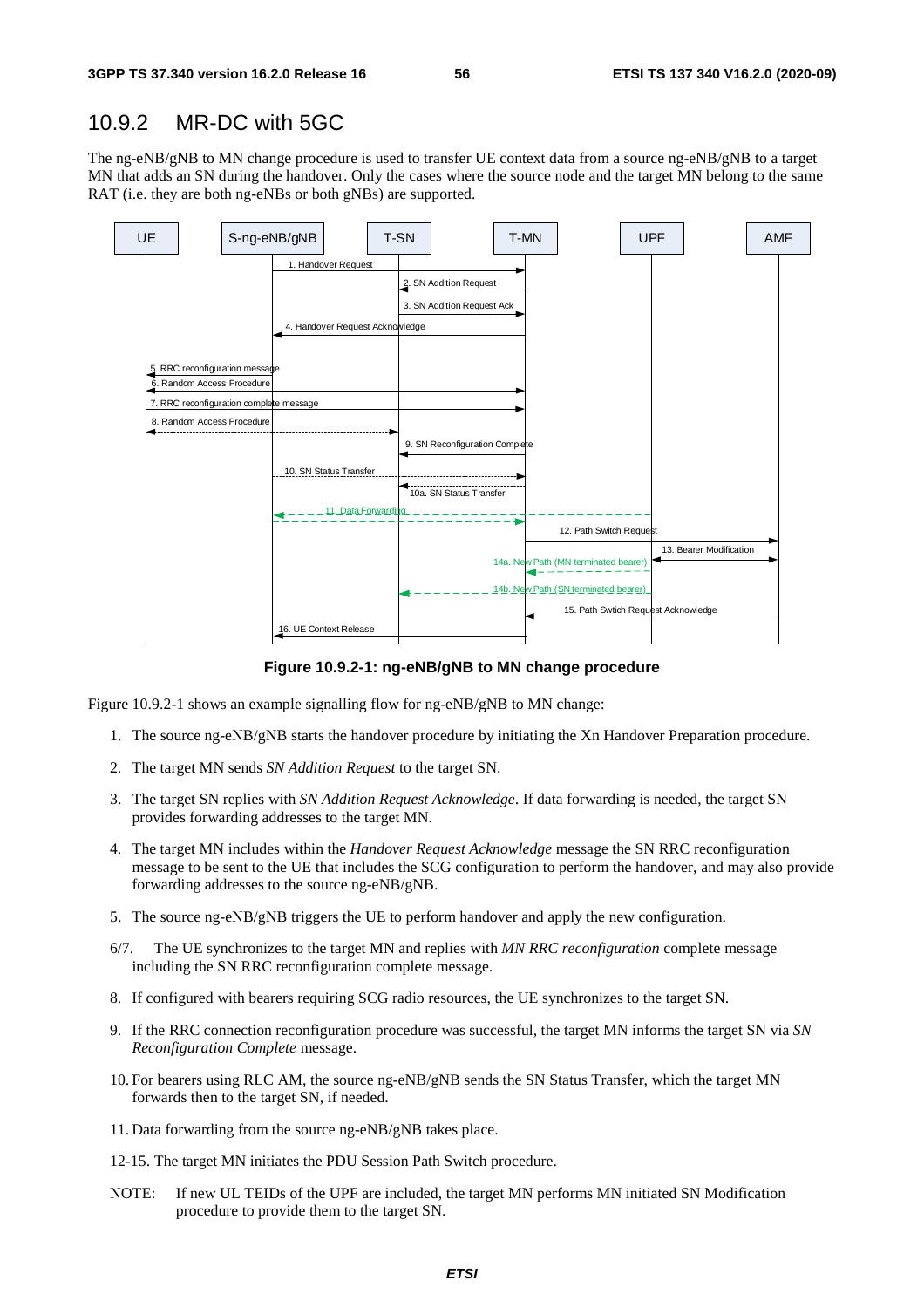16. The target MN initiates the *UE Context Release* procedure towards the source ng-eNb/gNB.

## 10.10 RRC Transfer

### 10.10.1 EN-DC

The RRC Transfer procedure is used to deliver an RRC message, encapsulated in a PDCP PDU between the MN and the SN (and vice versa) so that it may be forwarded to/from the UE using split SRB. The RRC transfer procedure is also used for:

- providing an NR measurement report, NR failure information, NR UE assistance information or CPC execution completion from the UE to the SN via the MN;
- providing MCG failure information from the UE to the MN via the SN and an RRC reconfiguration, or release, or an inter-RAT handover command from the MN to the UE via the SN.

Additional details of the RRC transfer procedure are defined in TS 36.423 [9].

#### **Split SRB:**



#### **Figure 10.10.1-1: RRC Transfer procedure for the split SRB (DL operation)**

Figure 10.10.1-1 shows an example signaling flow for the DL RRC Transfer in case of the split SRB:

- 1. The MN, when it decides to use the split SRBs, starts the procedure by initiating the RRC Transfer procedure. The MN encapsulates the RRC message in a PDCP-C PDU and ciphers with own keys.
- NOTE: The usage of the split SRBs shall be indicated in the Secondary Node Addition procedure or Modification procedure.
- 2. The SN forwards the RRC message to the UE.
- 3. The SN may send PDCP delivery acknowledgement of the RRC message forwarded in step 2.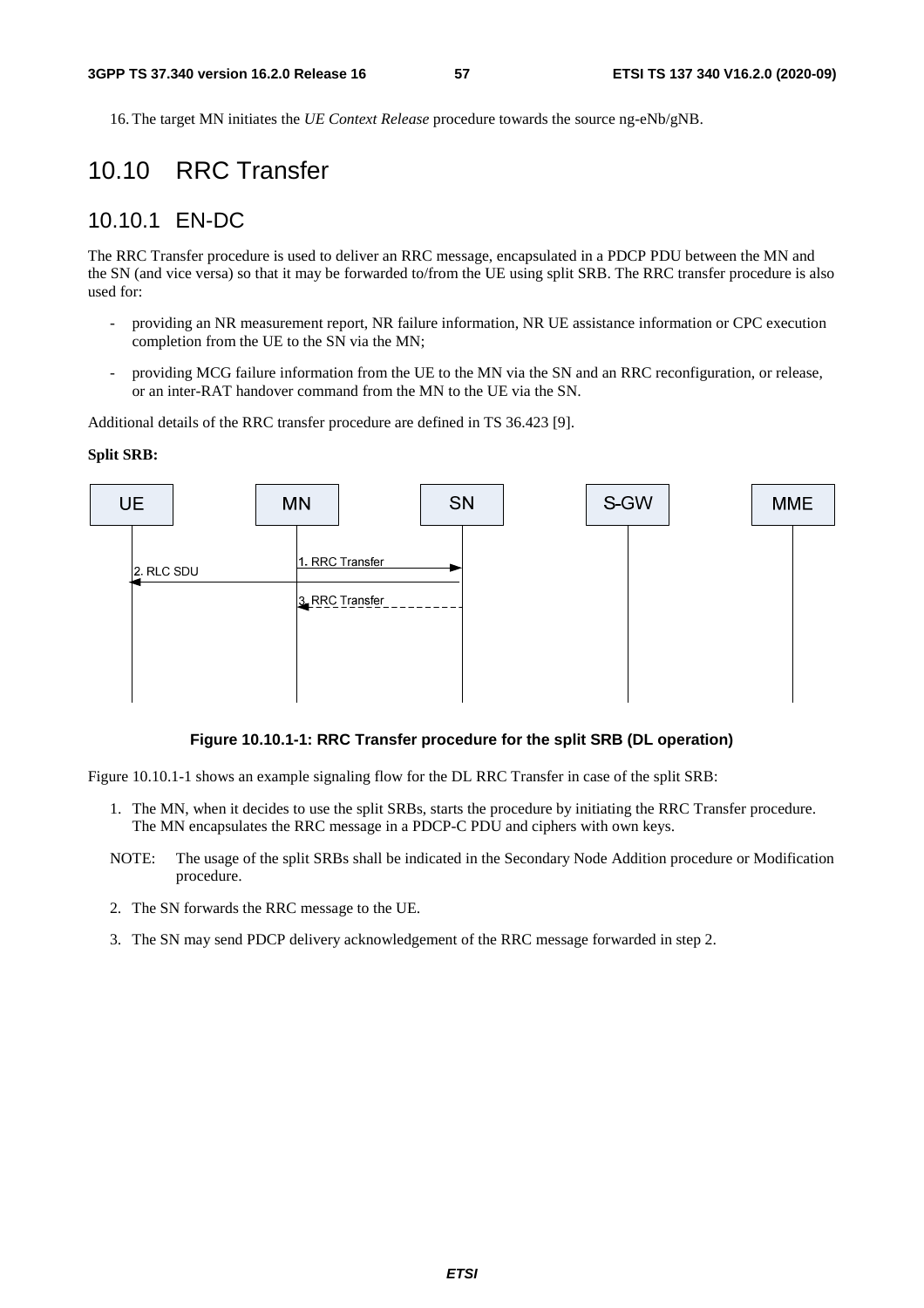

#### **Figure 10.10.1-2: RRC Transfer procedure for the split SRB (UL operation)**

Figure 10.10.1-2 shows an example signaling flow for the UL RRC Transfer in case of the split SRB:

- 1. When the UE provides response to the RRC message, it sends it to the SN.
- 2. The SN initiates the RRC Transfer procedure, in which it transfers the received PDCP-C PDU with encapsulated RRC message.

#### **NR measurement report, NR failure information, NR UE assistance information or CPC execution completion:**



#### **Figure 10.10.1-3: RRC Transfer procedure for NR measurement report, NR failure information, NR UE assistance information** or **CPC execution completion**

Figure 10.10.1-3 shows an example signaling flow for RRC Transfer in case of the forwarding of the NR measurement report, NR failure information from the UE, NR UE assistance information or CPC execution completion:

- 1. When the UE sends a measurement report, NR failure information, NR UE assistance information or CPC execution completion, it sends it to the MN in a container called *ULInformationTransferMRDC* as specified in TS 36.331 [10].
- 2. The MN initiates the RRC Transfer procedure, in which it transfers the received NR measurement report, NR failure information, NR UE assistance information or CPC execution completion as an octet string.

#### **MCG failure information and RRC Reconfiguration / RRC Release / inter-RAT handover command over SRB3:**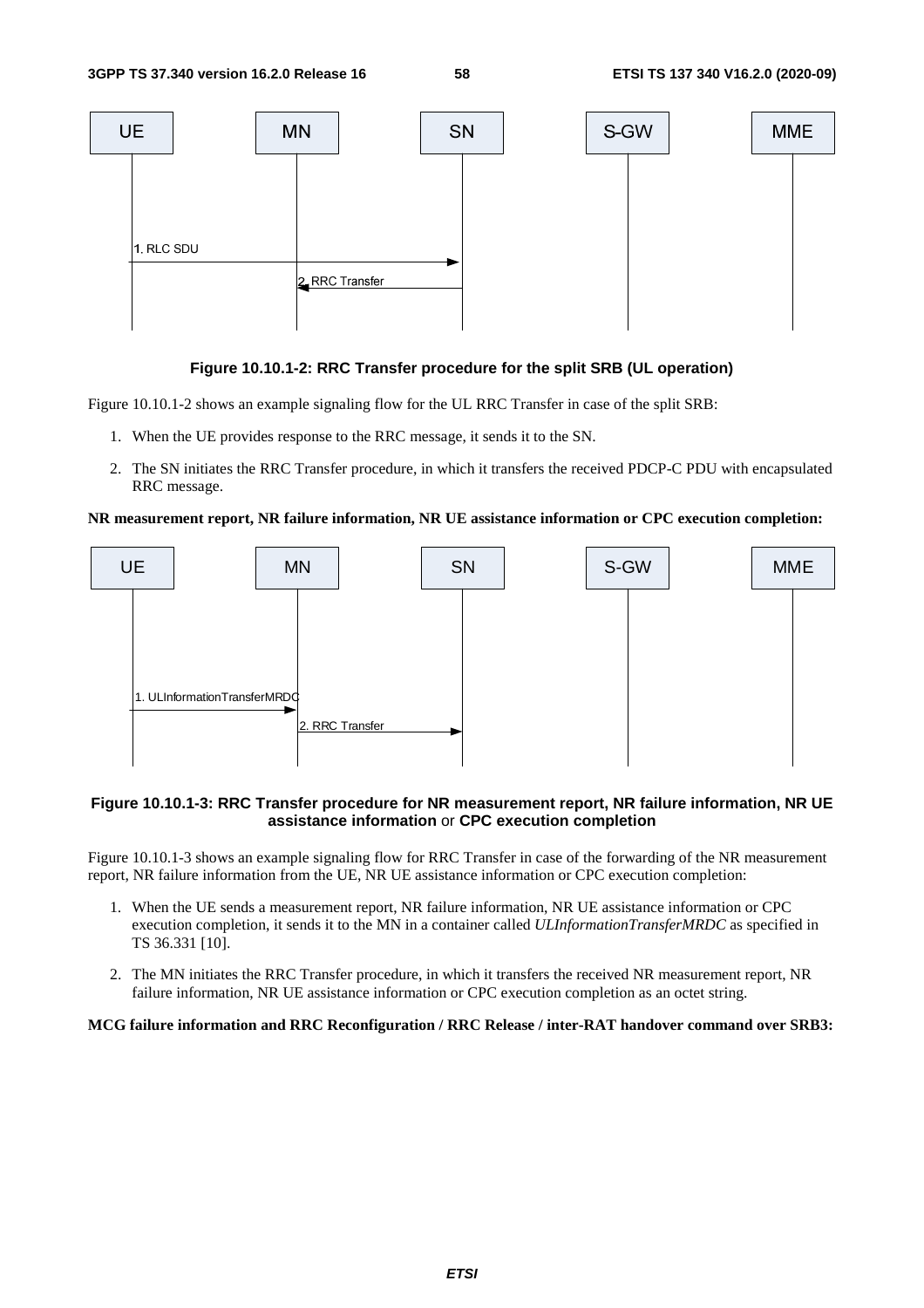

**Figure 10.10.1-4: RRC Transfer procedure for MCG failure information** 

Figure 10.10.1-4 shows an example signaling flow for RRC Transfer in case of the forwarding of the MCG failure information from the UE:

- 1. When the UE sends *MCGFailureInformation* over SRB3, it sends it to the SN in a container called *ULInformationTransferMRDC* as specified in TS 38.331 [4].
- 2. The SN initiates the RRC Transfer procedure, in which it transfers the received *MCGFailureInformation* as an octet string.
- 3. The MN initiates the RRC Transfer procedure, in which it transfers the *RRCConnectionReconfiguration*, or *RRCConnectionRelease*, or *MobilityFromEUTRACommand* as an octet string.
- 4. The SN sends the received RRC message to the UE in a container called *DLInformationTransferMRDC*, as specified in TS 38.331 [4].

### 10.10.2 MR-DC with 5GC

The RRC Transfer procedure is used to deliver an RRC message, encapsulated in a PDCP PDU between the MN and the SN (and vice versa) so that it may be forwarded to/from the UE using split SRB. The RRC transfer procedure is also used for:

- providing a SN measurement report, failure information report, SN UE assistance information or CPC execution completion from the UE to the SN;
- providing MCG failure information from the UE to the MN via the SN and an RRC reconfiguration, or release, or an inter-RAT handover command from the MN to the UE via the SN.

Additional details of the RRC transfer procedure are defined in TS 38.423 [5].

#### **Split SRB:**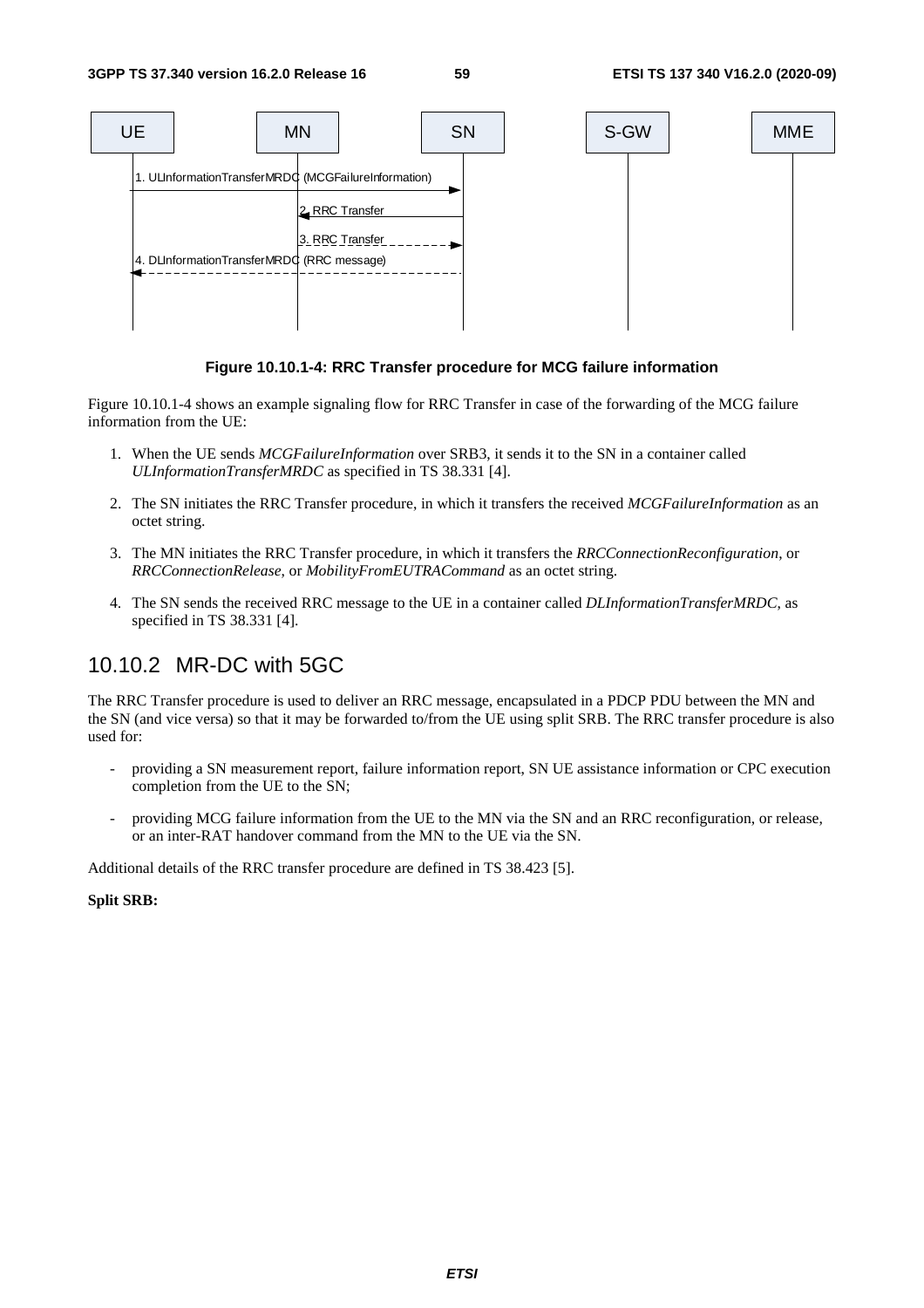

#### **Figure 10.10.2-1: RRC Transfer procedure for split SRB (DL operation)**

Figure 10.10.2-1 shows an example signaling flow for DL RRC Transfer in case of the split SRB:

- 1. The MN, when it decides to use the split SRBs, starts the procedure by initiating the RRC Transfer procedure. The MN encapsulates the RRC message in a PDCP PDU and ciphers with own keys.
- NOTE: The usage of the split SRBs shall be indicated in the Secondary Node Addition procedure or Modification procedure.
- 2. The SN forwards the RRC message to the UE.
- 3. The SN may send PDCP delivery acknowledgement of the RRC message forwarded in step 2.



#### **Figure 10.10.2-2: RRC Transfer procedure for split SRB (UL operation)**

Figure 10.10.2-2 shows an example signaling flow for UL RRC Transfer in case of the split SRB:

- 1. When the UE provides response to the RRC message, it sends it to the SN.
- 2. The SN initiates the RRC Transfer procedure, in which it transfers the received PDCP PDU with encapsulated RRC message.

#### **SN measurement report, failure information report, SN UE assistance information or CPC execution completion:**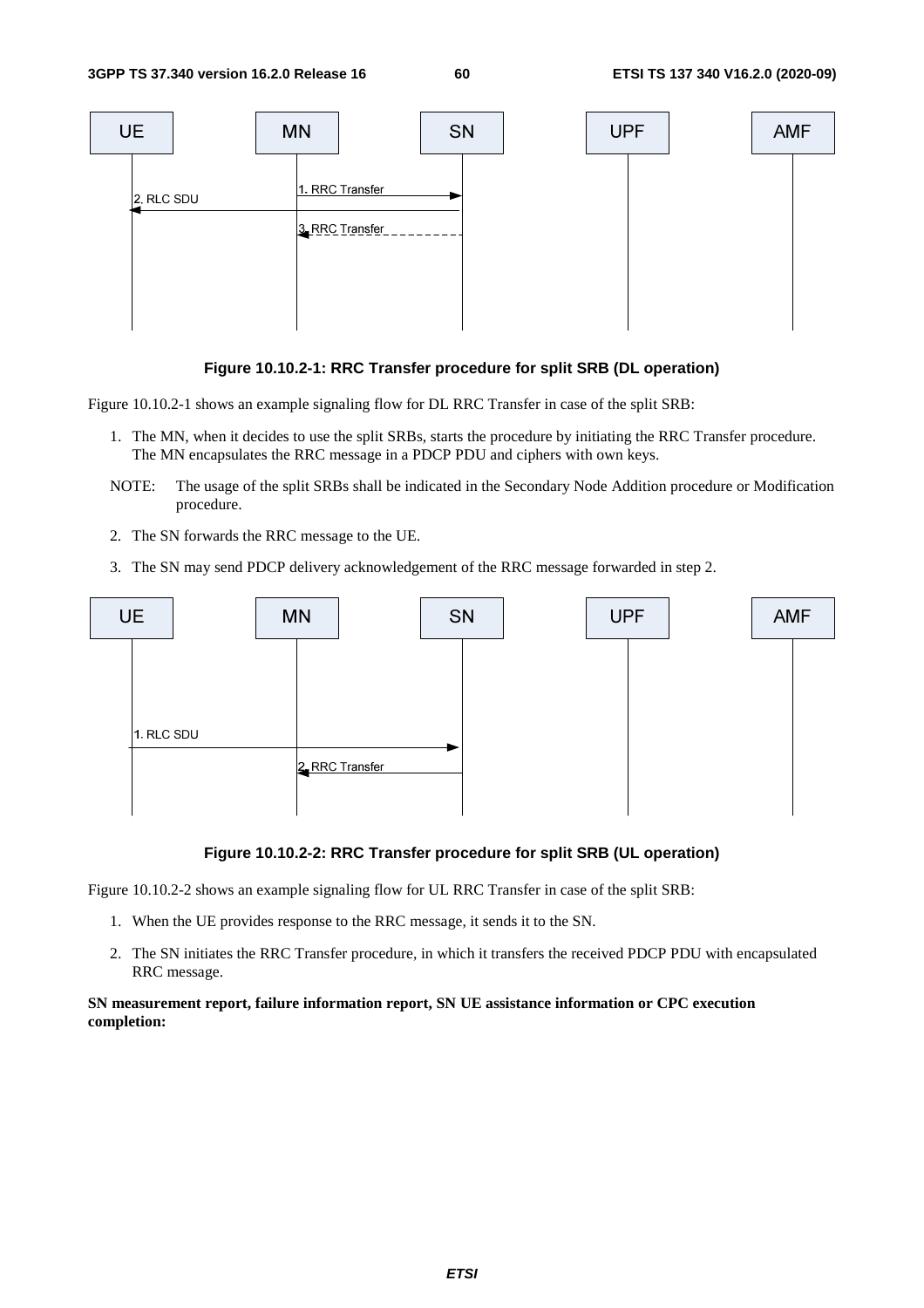

#### **Figure 10.10.2-3: RRC Transfer procedure for SN measurement report, failure information report, SN UE assistance informatio**n or **CPC execution completion**

Figure 10.10.2-3 shows an example signaling flow for RRC Transfer in case of the forwarding of the SN measurement report, failure information report, SN UE assistance information or CPC execution completion from the UE:

- 1. When the UE sends an SN measurement report, failure information report, SN UE assistance information, or CPC execution completion it sends it to the MN in a container called *ULInformationTransferMRDC* as specified in TS 38.331 [4].
- 2. The MN initiates the RRC Transfer procedure, in which it transfers the received SN measurement report, failure information, SN UE assistance information or CPC execution completion as an octet string.

#### **MCG failure information and RRC Reconfiguration / RRC Release / inter-RAT handover command over SRB3:**



#### **Figure 10.10.2-4: RRC Transfer procedure for MCG failure information**

Figure 10.10.2-4 shows an example signaling flow for RRC Transfer in case of the forwarding of the MCG failure information from the UE:

- 1. When the UE sends *MCGFailureInformation* over SRB3, it sends it to the SN in a container called *ULInformationTransferMRDC* as specified in TS 38.331 [4].
- 2. The SN initiates the RRC Transfer procedure, in which it transfers the received *MCGFailureInformation* as an octet string.
- 3. The MN initiates the RRC Transfer procedure, in which it transfers the *RRCConnectionReconfiguration*, or *RRCConnectionRelease*, or *MobilityFromNRCommand*, or *MobilityFromEUTRACommand* as an octet string.
- 4. The SN sends the received RRC message to the UE in a container called *DLInformationTransferMRDC*, as specified in TS 38.331 [4].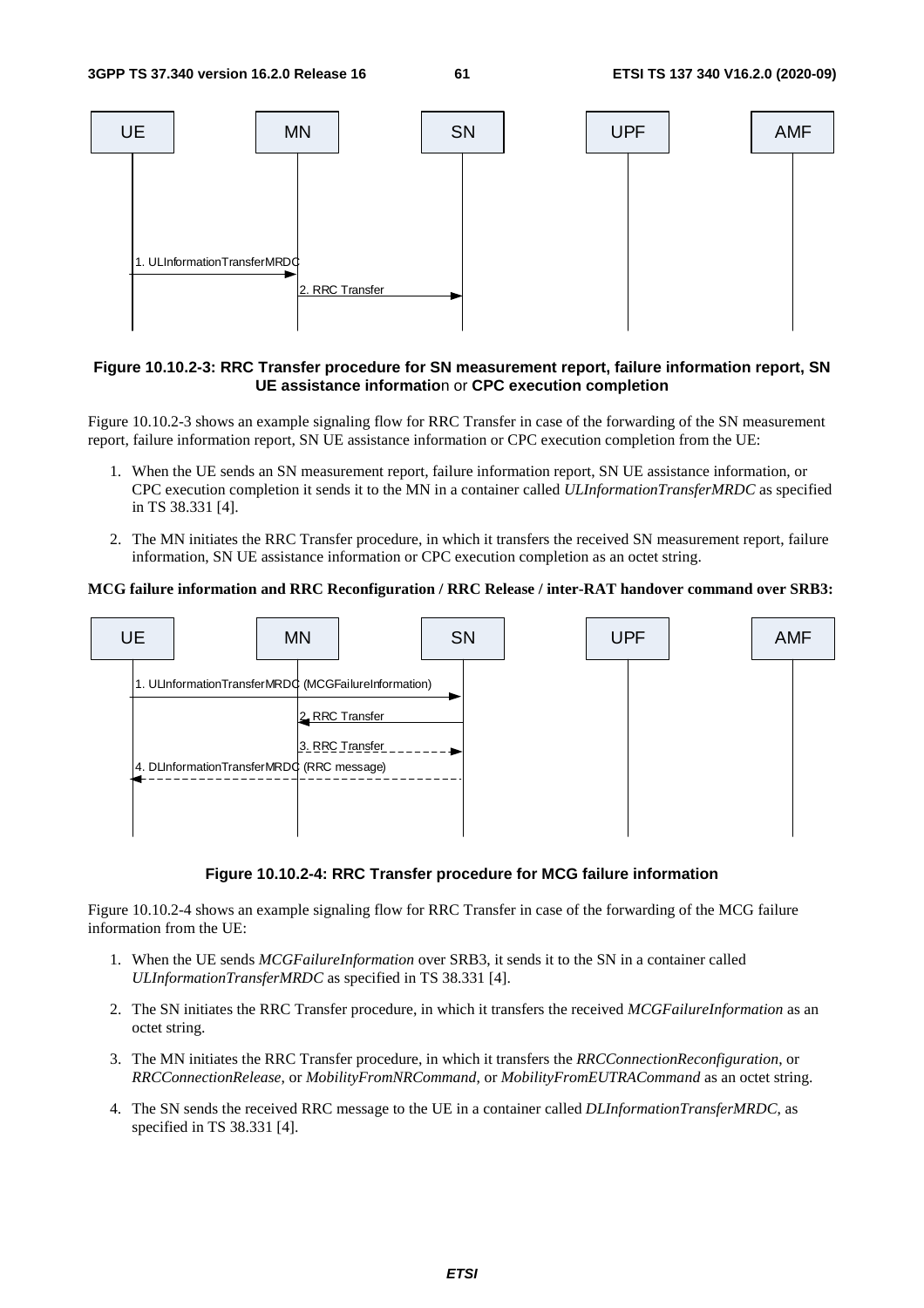## 10.11 Secondary RAT data volume reporting

### 10.11.1 EN-DC

The secondary RAT data volume reporting function is used to report the data volume of secondary RAT to CN. In EN-DC, if configured, the MN reports the uplink and downlink data volumes of used NR resources to the EPC on a per EPS bearer basis as specified in TS 36.300 [2]. Periodic reporting is performed by periodically sending the *Secondary RAT Data Usage Report* messages to the MME.

The data volume is counted by the node hosting PDCP. Downlink data volume is counted in bytes of PDCP SDUs successfully delivered to the UE over NR (for RLC AM) or transmitted to the UE over NR (for RLC UM). Uplink data volume is counted in bytes of PDCP SDUs received by the node hosting PDCP over NR. Forwarded packets shall not be counted when PDCP entity is relocated. When PDCP duplication is activated, packets shall be counted only once.





Figure 10.11.1-1 shows an example signalling flow for secondary RAT data volume periodic reporting:

- 1. If the periodic reporting is configured, then the SN periodically sends the *Secondary RAT Data Usage Report* message to the MN and includes the data volumes of used NR radio resources for the related SN-terminated E-RABs.
- 2. The MN sends the *Secondary RAT Data Usage Report* message to MME to provide information on the used NR resource.
- NOTE: The *Secondary RAT Data Usage Report* message sent by the MN may also include secondary RAT report information of MN-terminated bearers.

### 10.11.2 MR-DC with 5GC

The secondary RAT data volume reporting function is used to report the data volume of secondary RAT to the 5GC. In MR-DC with 5GC, if configured, the MN reports the uplink and downlink data volumes of used secondary RAT resources to the 5GC as specified in TS 23.501 [11]. Configuration for reporting of secondary RAT data volume may happen separately for NR and E-UTRA. Secondary RAT data volume reporting indicates the secondary RAT type. For each PDU session, it contains data volumes consumed for the whole PDU Session, or for selected QoS flow, or both. Periodic reporting is performed by periodically sending the *Secondary RAT Data Usage Report* messages to the 5GC.

The data volume is counted by the node hosting PDCP. Downlink data volume is counted in bytes of SDAP SDUs successfully delivered to the UE (for RLC AM) or transmitted to the UE (for RLC UM). Uplink data volume is counted in bytes of SDAP SDUs received by the node hosting PDCP. Forwarded packets shall not be counted when PDCP entity is relocated. When PDCP duplication is activated, packets shall be counted only once.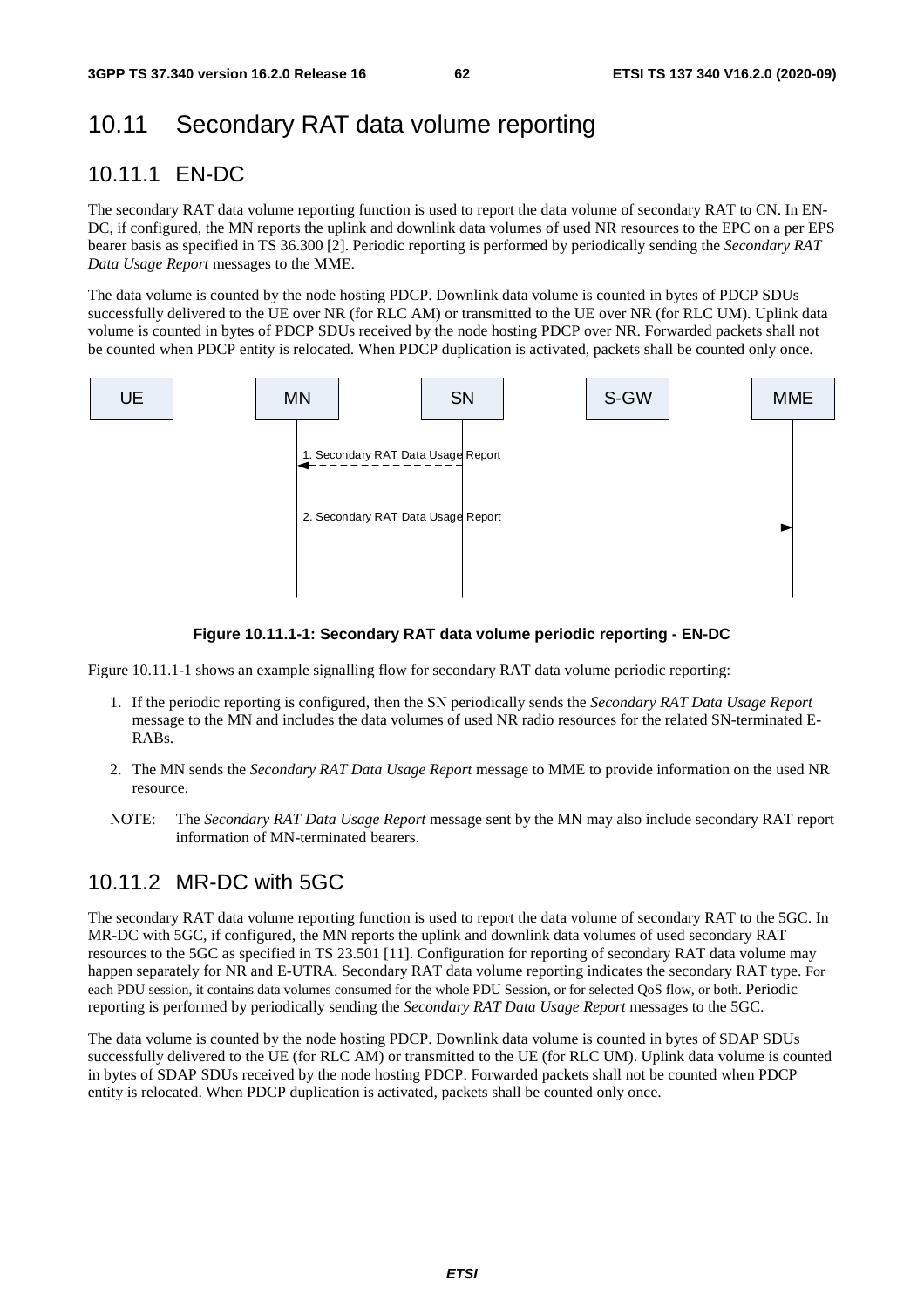

#### **Figure 10.11.2-1: Secondary RAT data volume periodic reportin**g **- MR-DC with 5GC**

Figure 10.11.2-1 shows an example signalling flow for secondary RAT data volume periodic reporting:

- 1. For SN terminated bearers, the SN sends the *Secondary RAT Data Usage Report* message to the MN and includes the data volumes of used secondary RAT resources for PDU Sessions or selected QoS flows or both mapped to SN-terminated bearers. If periodic reporting is configured, then the SN periodically sends the *Secondary RAT Data Usage Report* message to the MN and includes the data volumes of used radio resources.
- 2. The MN sends the *Secondary RAT Data Usage Report* message to the 5GC to provide information on the used radio resources.
- NOTE: The *Secondary RAT Data Usage Report* message sent by the MN may also include secondary RAT data volumes of used secondary RAT resources for MN terminated bearers.

## 10.12 Activity Notification

### 10.12.1 EN-DC

The Activity Notification function is used to report user plane activity within SN resources. It can either report inactivity or resumption of activity after inactivity was reported. In EN-DC the Activity Reporting is provided from the SN only. The MN may take further actions.



**Figure 10.12.1-1: Support of Activity Notification in EN-DC** 

Support of Activity Notification in EN-DC is used to keep the MN informed about user traffic activity in resources owned by the SN. The MN may take appropriate action upon receiving such notification.

- 1. The SN informs the MN about user data inactivity of resources owned by the SN.
- 2. The MN decides to keep SN resources.
- 3. After a while the SN reports resumption of user plane activity.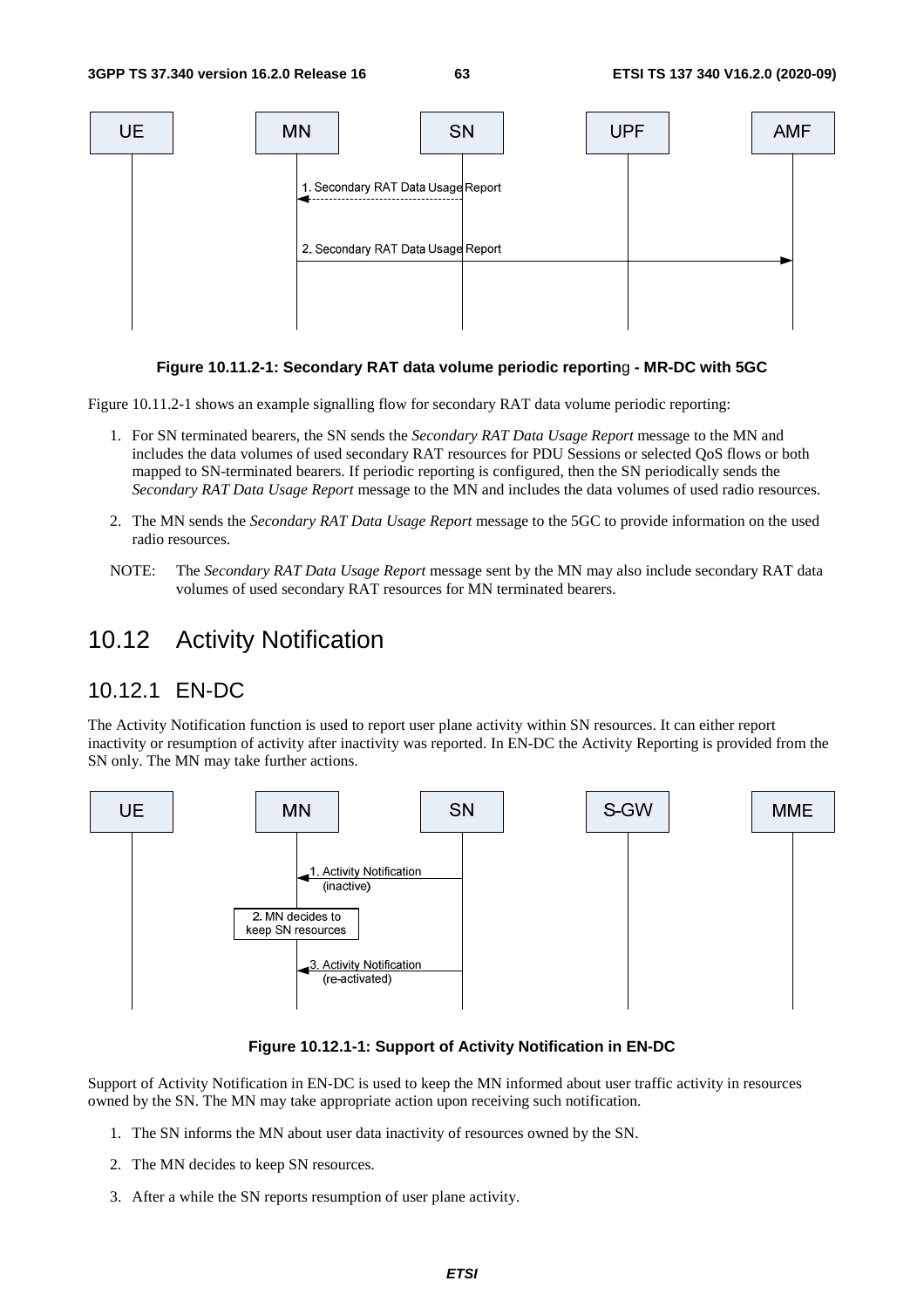### 10.12.2 MR-DC with 5GC

The Activity Notification function is used to report user plane activity within SN resources or to report a RAN Paging Failure event to the SN. It can either report inactivity or resumption of activity after inactivity was reported. In MR-DC with 5GC the Activity Reporting is provided from the SN only. The MN may take further actions. RAN Paging Failure Reporting is provided from the MN only.

#### **MR-DC with 5GC Activity Notification**



#### **Figure 10.12.2-1: Support of Activity Notification in MR-DC with 5GC**

- 1. The SN notifies the MN about user data inactivity.
- 2. The MN decides further actions that impact SN resources (e.g. send UE to RRC\_INACTIVE, bearer reconfiguration). In the case shown, MN takes no action.
- 3. The SN notifies the MN that the (UE or PDU Session or QoS flow) is no longer inactive.

#### **MR-DC with 5GC with RRC\_INACTIVE – SCG configuration released in SN**

The Activity Notification function may be used to enable MR-DC with 5GC with RRC\_INACTIVE operation. The MN node may decide, after inactivity is reported from the SN and also MN resources show no activity, to send the UE to RRC\_INACTIVE. Resumption to RRC\_CONNECTED may take place after activity is reported from the SN for SN terminated bearers.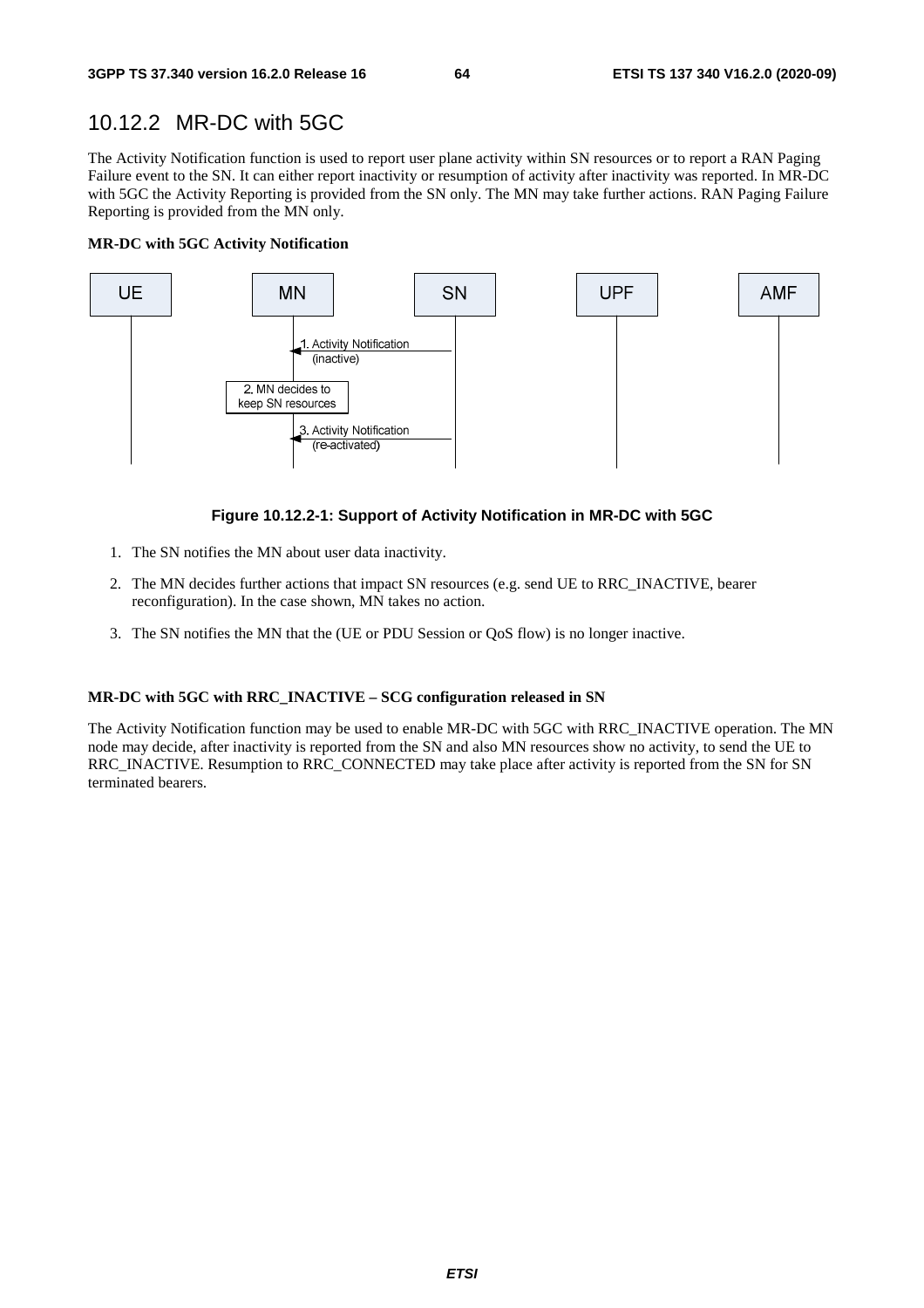

**Figure 10.12.2-2: Support of Activity Notification in MR-DC with 5GC with RRC\_Inactive – SCG configuration released in SN** 

Figure 10.12.2-2 shows how Activity Notification function interacts with NG-RAN functions for RRC\_INACTIVE and SN Modification procedures in order to keep the higher layer MR-DC NG-RAN resources established for UEs in RRC\_INACTIVE, including NG and Xn interface C-plane, U-plane and bearer contexts established while lower layer MCG and SCG resources are released. NG-RAN memorises the cell group configuration for MCG in order to apply delta signalling at resume, as specified in TS 38.331 [4]. After the UE has transited successfully back to RRC\_CONNECTED, lower layer SCG resources are established afterwards by means of RRC Connection Reconfiguration.

- 1. The SN notifies the MN about user data inactivity for SN terminated bearers.
- 2. The MN decides to send the UE to RRC\_INACTIVE.
- 3/4. The MN triggers the MN initiated SN Modification procedure, requesting the SN to release lower layers.
- 5. The UE is sent to RRC\_INACTIVE.
- 6-8. After a period of inactivity, upon activity notification from the SN, the UE returns to RRC\_CONNECTED.
- 8bis. MN decides whether to reactivate the SN terminated bearers. If (e.g. due to UE mobility), MN decides not to reactivate the SN terminated bearers, it initiates the MN initiated SN release procedure and the procedure ends.
- 9/10. The MN triggers the MN initiated SN Modification procedure to re-establish lower layers. The SN provides configuration data within an *SN RRC configuration* message.
- 11-14. The RRCConnectionReconfiguration procedure commences.

#### **MR-DC with 5GC with RRC\_INACTIVE - SCG configuration suspended in SN**

The Activity Notification function may be used to enable MR-DC with 5GC with RRC\_INACTIVE operation. The MN node may decide, after inactivity is reported from the SN and also MN resources show no activity, to send the UE to RRC\_INACTIVE, while keeping the SCG configuration. Resumption to RRC\_CONNECTED may take place after activity is reported from the SN for SN terminated bearers.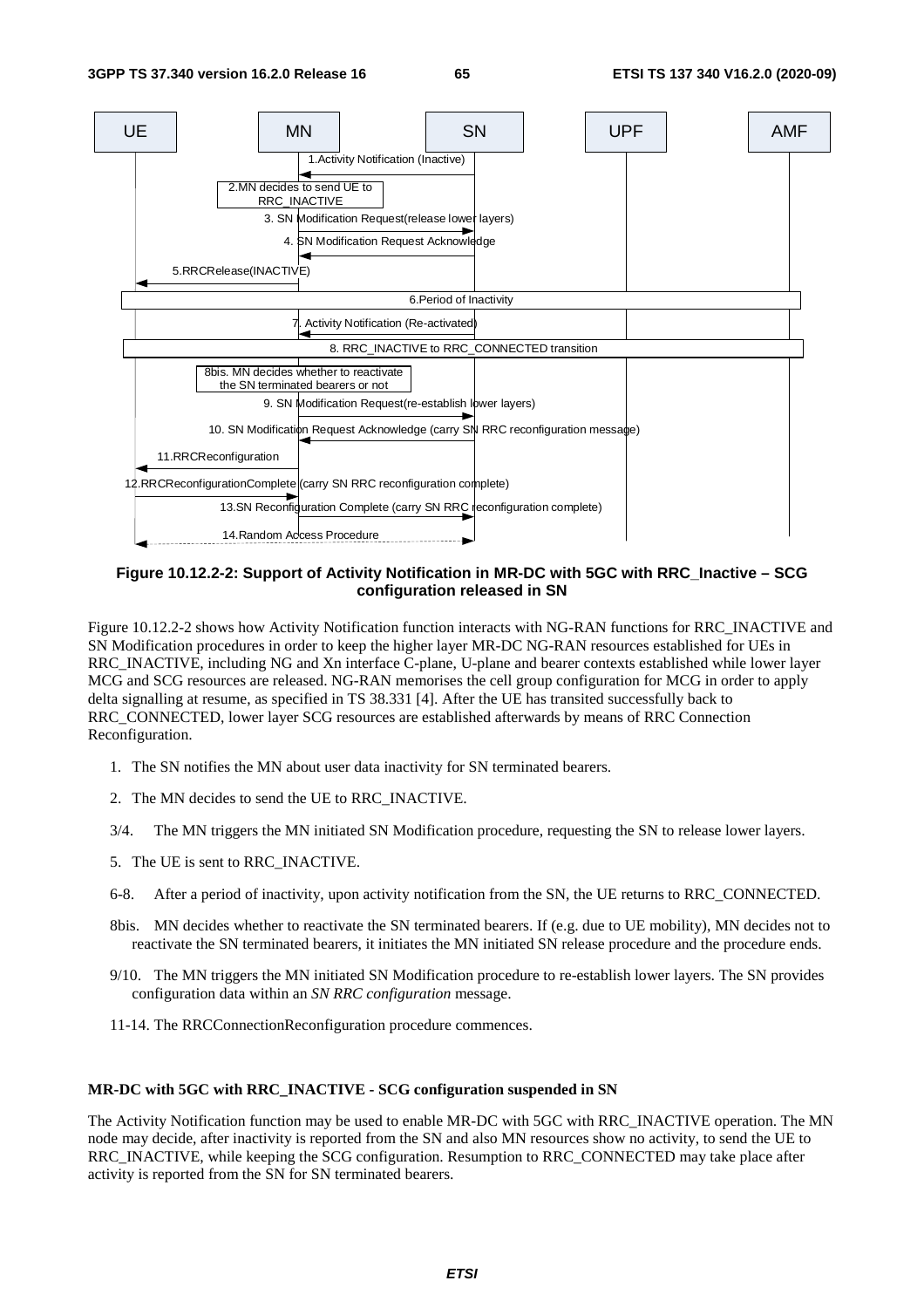

#### **Figure 10.12.2-1: Support of Activity Notification in MR-DC with 5GC with RRC\_Inactive - SCG configuration suspended in SN**

Figure 10.12.2-1 shows how Activity Notification function interacts with NG-RAN functions for RRC\_INACTIVE and SN Modification procedures in order to keep the full MR-DC NG-RAN resources established for UEs in RRC\_INACTIVE. When the UE transits successfully back to RRC\_CONNECTED, lower layer MCG and SCG configurations are restored or reconfigured by means of RRC (Connection) Resume.

- 1. The SN notifies the MN about user data inactivity for SN terminated bearers.
- 2. The MN decides to send the UE to RRC\_INACTIVE.
- 3/4. The MN triggers the MN initiated SN Modification procedure, requesting the SN to suspend lower layers.
- 5. The UE is sent to RRC\_INACTIVE.
- 6-8. After a period of inactivity, upon activity notification from the SN, the MN decides to return the UE to RRC\_CONNECTED.
- 8bis. The MN decides whether to reactivate the SN terminated bearers. If (e.g. due to UE mobility), the MN decides not to reactivate the SN terminated bearers, it initiates the MN initiated SN release procedure, rather than the MN initiated SN modification procedure in steps 9/10.
- 9/10. The MN triggers the MN initiated SN Modification procedure to resume the SCG lower layers. If the SCG configuration needs to be updated, the SN provides the configuration data within an *SN RRC configuration* message.
- 11/12. The RRC (Connection) Resume procedure commences, where the UE is instructed to resume both the MCG and the SCG. If the SCG configuration is to be updated, the new configuration is provided in the *RRC(Connection)Resume* message.
- 13. The MN informs the SN that the UE has completed the reconfiguration procedure successfully, via the *SN Reconfiguration Complete* message, including the SN RRC response message, if received from the UE.
- 14. If instructed, the UE performs synchronisation towards the PSCell of the SN.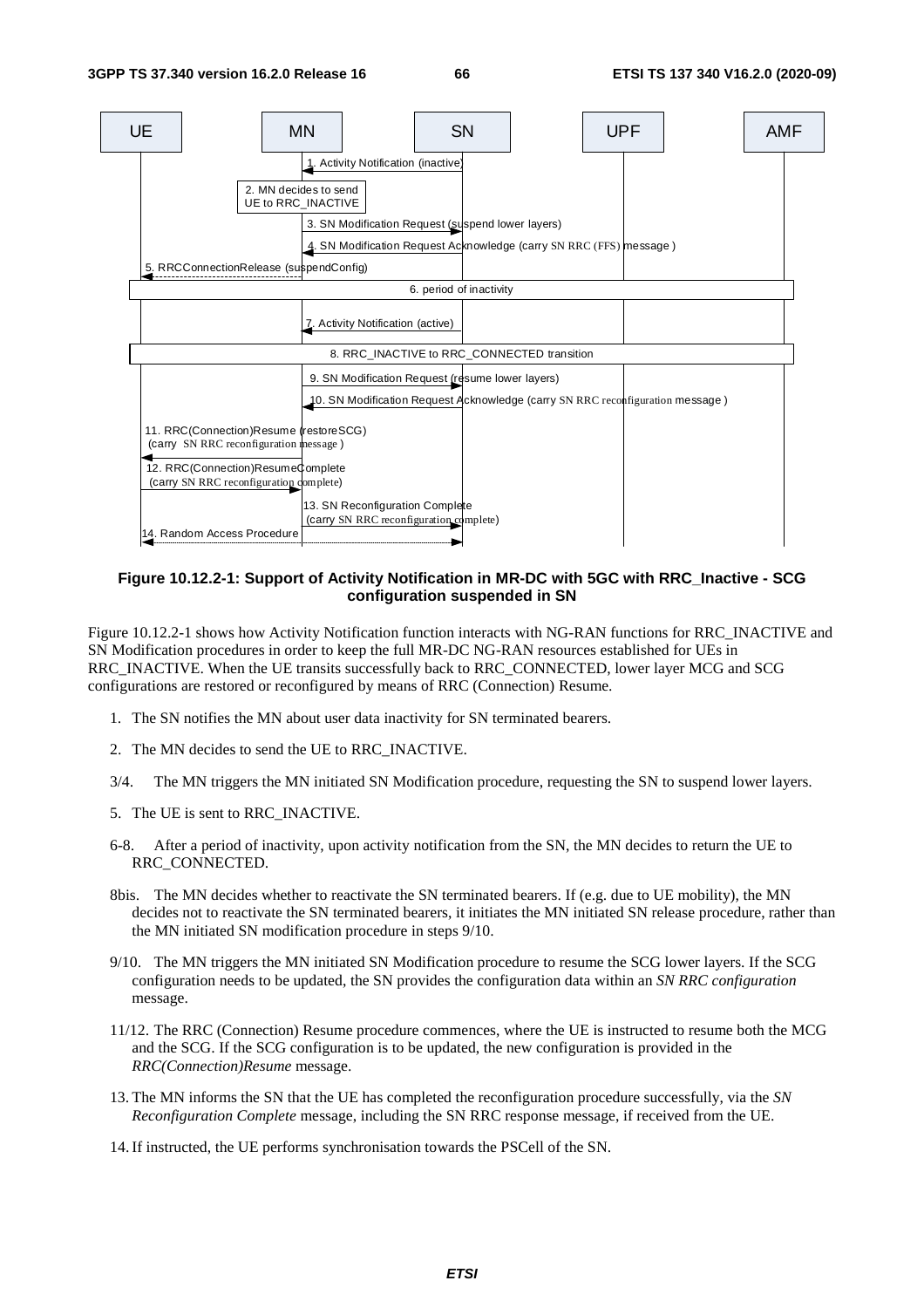# 10.13 Notification Control Indication

## 10.13.1 EN-DC

Notification Control Indication procedure is not supported in EN-DC.

# 10.13.2 MR-DC with 5GC

The Notification Control Indication procedure may be initiated either by the MN or by the SN and is used to indicate that GFBR for one or several QoS flows cannot be fulfilled any more or can be fulfilled again by the reporting node.



**Figure 10.13.2-1: Notification Control Indication procedure** 

Figure 10.13.2-1 shows an example signalling flow for the Notification Control Indication procedure.

1. The MN may, for an SN terminated bearer, indicate, that the GFBR requested from the MN cannot be fulfilled anymore.

In case the SN terminated bearer is configured as a split bearer, the SN may decide to increase the share provided by the SN or it may decide to notify the MN that resources requested for the SN terminated bearer cannot fulfill the GFBR any more.

- 2. Continuing the example message flow from step 1, the SN informs the MN that the GFBR for an SN terminated bearer cannot be fulfilled any more.
- 3. The MN decides to inform the 5GC that NG-RAN cannot fulfill the GFBR for a GBR QoS flow any more.

# 10.14 PDU Session Split at UPF

## 10.14.1 PDU Session Split at UPF during PDU session resource setup

When a new PDU session needs to be established, the 5GC may provide two UL TEID addresses during PDU Session Resource Setup in order to allow for PDU session split. The MN may perform the SN Addition or the MN-initiated SN Modification procedure. If the MN decides to split the PDU session, the MN provides two DL TEID addresses and also the QoS flows associated with each tunnel.



**Figure 10.14.1-1: PDU Session Split at UPF during PDU session resource setup**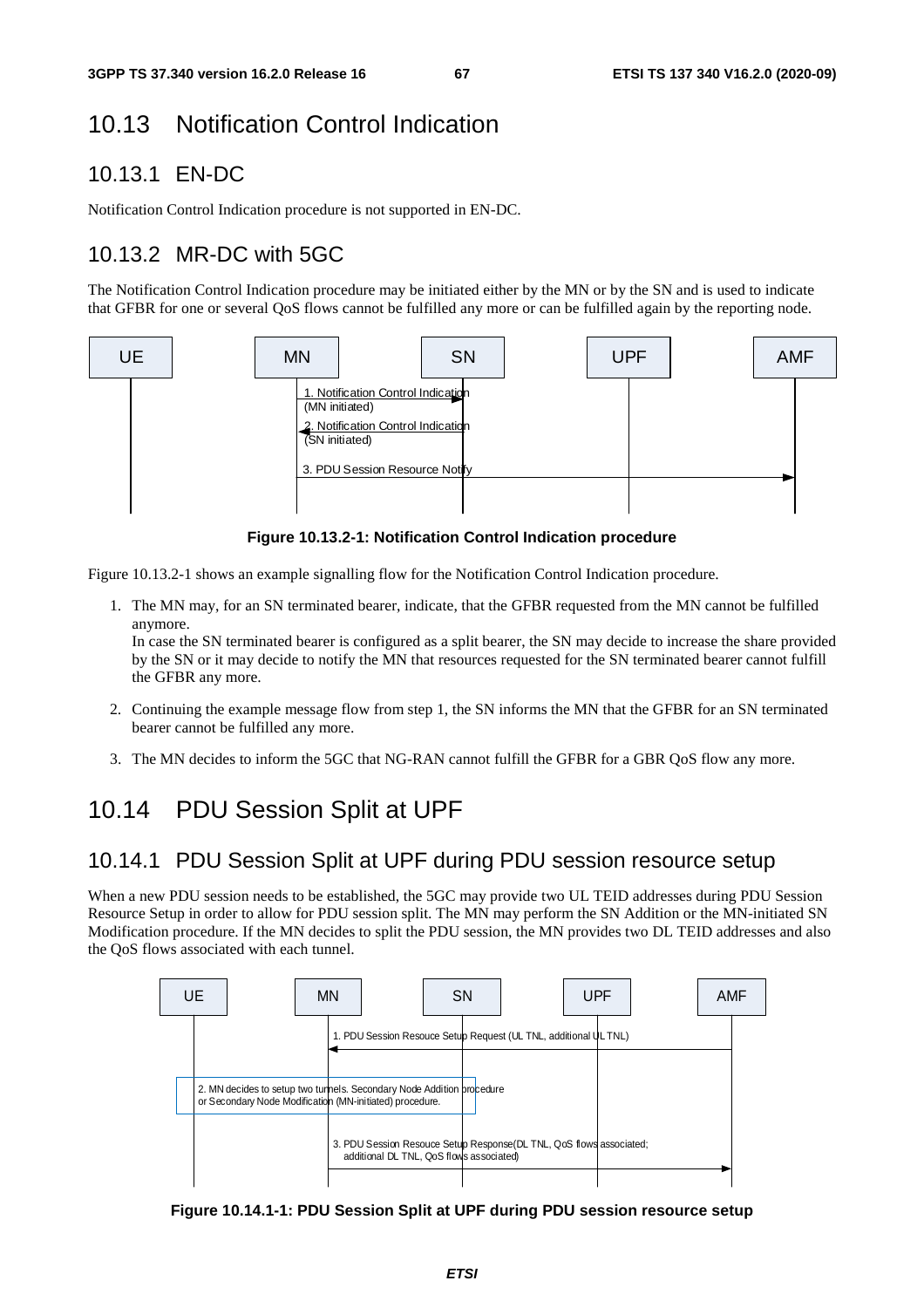- 1. The 5GC provides two UL TEID addresses during PDU Session Resource Setup, to be applied as the first UL tunnel on the NG-U interface and the additional NG-U tunnel in case the MN decides to split the PDU session.
- 2. The MN decides to setup two tunnels. The MN uses the SN Addition procedure (as described in 10.2.2) or the MN-initiated SN Modification procedure (as described in 10.3.2) up to step 6.
- 3. The MN provides a DL TEID address to be applied as the first and an additional DL tunnel address on the NG-U interface. The MN also provides which QoS flows are associated with which tunnel.

### 10.14.2 PDU Session Split at UPF during PDU session resource modify (5GC initiated)

The 5GC may provide an additional UL TEID address during PDU Session Resource Modify in order to allow the MN to split the PDU session. The MN may perform the SN Addition or the MN-initiated SN Modification procedure. If the MN decides to split the PDU session, the MN provides a DL TEID address to be applied as the additional DL tunnel address and the QoS flows associated with that tunnel.



#### **Figure 10.14.2-1: PDU Session Split at UPF during PDU session resource modify**

- 1. The 5GC provides an additional UL TEID address during PDU Session Resource Modify, to be applied as the additional NG-U tunnel in case the MN decides to split the PDU session.
- 2. The MN decides to setup two tunnels. If the new tunnel is to be setup at the SN, the MN uses the SN Addition procedure (as described in 10.2.2) or the MN-initiated SN Modification procedure (as described in 10.3.2) up to step 6, or up to step 8 if a QoS flow is moved to the SN and data forwarding applies.
- 3. The MN provides a DL TEID address to be applied as the additional DL tunnel address on the NG-U interface and the QoS flows associated with that tunnel.

### 10.14.3 PDU Session Split at UPF (RAN initiated QoS flows offloading from MN to SN)

When some OoS flows are offloaded from the MN to the SN, the MN may decide to split the PDU session served by the MN into more than one NG-U tunnels. The MN sends the *SN Addition/Modification Request* message including UPF UL TEID address used at the MN. Later on, if the MN receives a new UL TEID in the *PDU Session Resource Modify Confirm* message, the MN may provide the new UL TEID to the SN.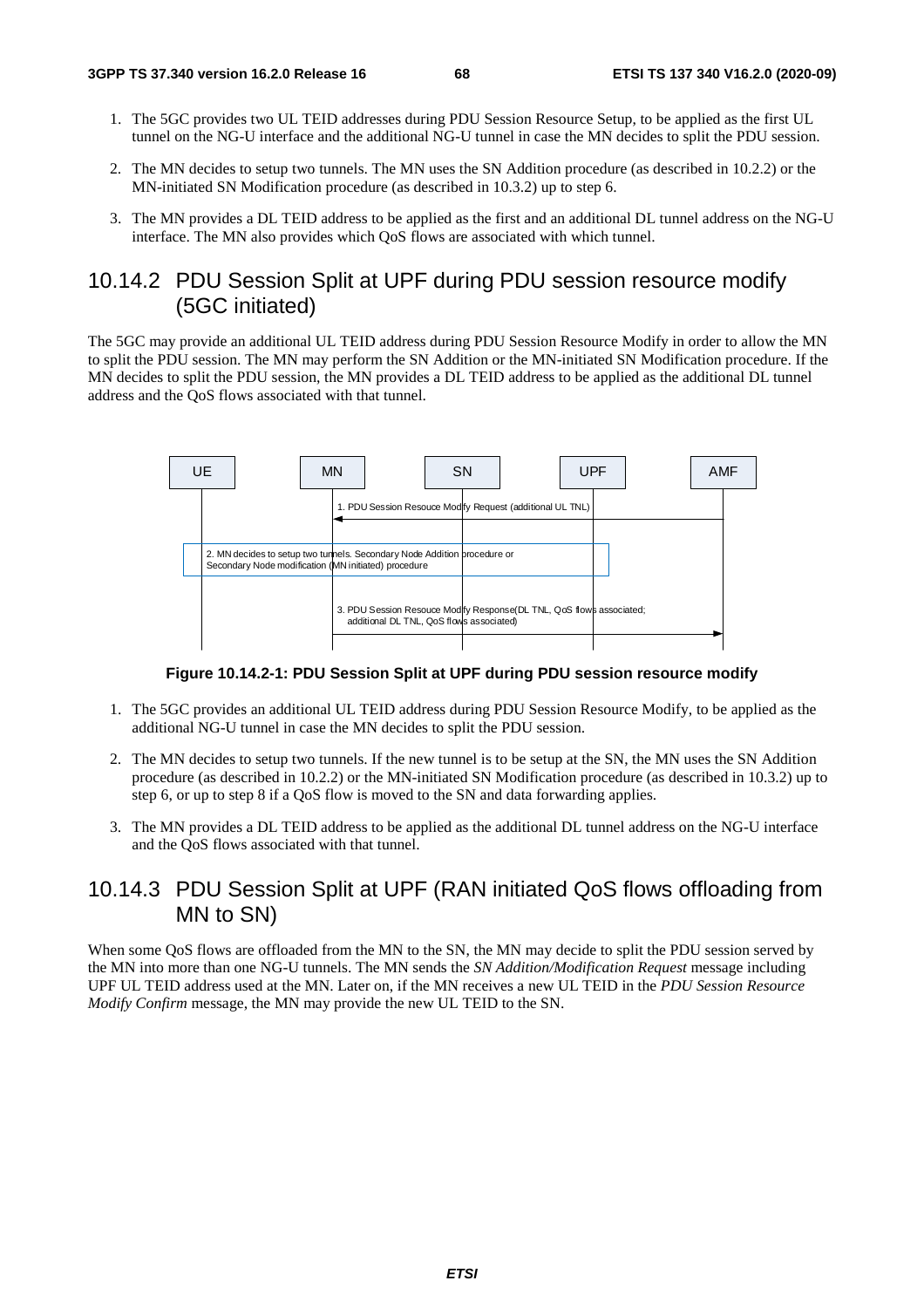

#### **Figure 10.14.3-1: PDU Session Split at UPF during RAN initiated PDU session resource modify (QoS flows offloading from MN to SN)**

- 1-2. If the MN decides to split a PDU session, it uses the SN Addition procedure or the MN-initiated SN Modification procedure, including current UPF UL NG-U tunnel used at the MN. If in-order delivery is required for some QoS flows, an UL forwarding tunnel may be setup for the PDU session at this stage.
- NOTE 1: In case the MN offloads some QoS flows to the SN within a PDU session already split between the MN and the SN, the MN initiated SN Modification procedure is used.
- 3-6d. If in-order delivery is required, the SN buffers the first packets received from the UE for a certain QoS flow until it receives an GTP-U end marker packet over the UL forwarding tunnel indicating that the MN has delivered all UL packets from the source side to UPF for that QoS flow. Then the SN starts delivering UL packets to UPF for that QoS flow using the UPF UL TEID address used at the MN received at step 1.
- 7-8. The MN uses the *PDU Session Resource Modify Indication* message to inform 5GC that the PDU session is split into two tunnels and indicate which QoS flows are associated with which DL tunnel. The 5GC confirms with the *PDU Session Resource Modify Confirm* message and allocates corresponding uplink tunnels.
- 9-10. If the MN receives a new UL TEID in the *PDU Session Resource Modify Confirm* message for itself, the MN will use it to deliver UL packets to UPF. If the MN receives a new UL TEID for the SN, then the MN-initiated SN Modification procedure (i.e., step 9 and step 10) is used to provide the new UL TEID to the SN and then the SN switches to use the new UL TEID to deliver UL packets.

### 10.14.4 PDU Session Split at UPF (RAN initiates QoS flows offloading from SN to MN)

When some QoS flows are offloaded from the SN to the MN, the MN may decide to split the PDU session served by the SN into more than one NG-U tunnels. If the MN requests to offload, the MN sends the *SN Modification Request* message to the SN. In case the SN requests to offload, the SN sends the *SN Modification Required* message to the MN.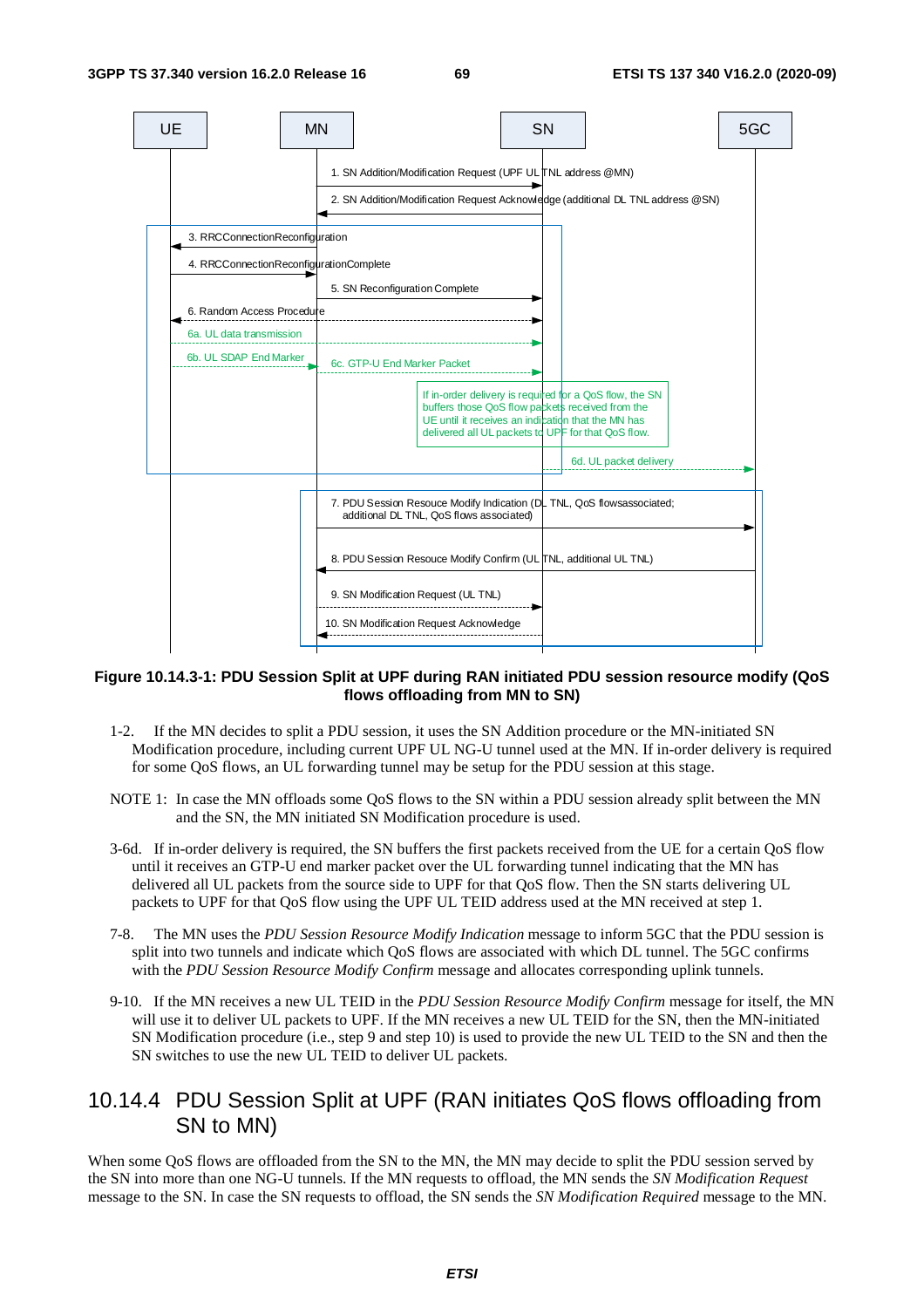

#### **Figure 10.14.4-1: PDU Session Split at UPF during RAN initiated PDU session resource modify (QoS flows offloading from SN to MN)**

- 1a-1c. When the MN requests to offload some QoS flows from the SN to the MN for a PDU session, it sends the *SN Modification Request* message. If in-order delivery is required for some of the QoS flows, an UL forwarding tunnel may be setup for the PDU session at this stage and the MN provides the UL forwarding tunnel address information in the *Xn-U Address Indication* message.
- 2a-2b. When the SN requests to offload some QoS flows to the MN for a PDU session, the SN sends the *SN Modification Required* message. If in-order delivery is required for some of the QoS flows, an UL forwarding tunnel may be setup for the PDU session at this stage and the MN provides the UL forwarding tunnel address information in the *SN Modification Confirm* message.
- 3-6d. If in-order delivery is required, the MN buffers the first packets received from the UE for a certain QoS flow until it receives an GTP-U end marker packet over the UL forwarding tunnel indicating that the SN has delivered all UL packets from the source side to UPF for that QoS flow.
- 7-8. The MN uses the *PDU Session Resource Modify Indication* message to inform 5GC that the PDU session is split into two tunnels and indicate which QoS flows are associated with which DL tunnel. The 5GC confirms with the *PDU Session Resource Modify Confirm* message and allocates corresponding uplink tunnels.
- 9-10. If the MN receives a new UL TEID in the *PDU Session Resource Modify Confirm* message for itself, the MN will use it to deliver UL packets to UPF. If the MN receives a new UL TEID for the SN, then the MN-initiated SN Modification procedure (i.e., the step 9 and step 10) is used to provide the new UL TEID to the SN and then the SN switches to use the new UL TEID to deliver UL packets.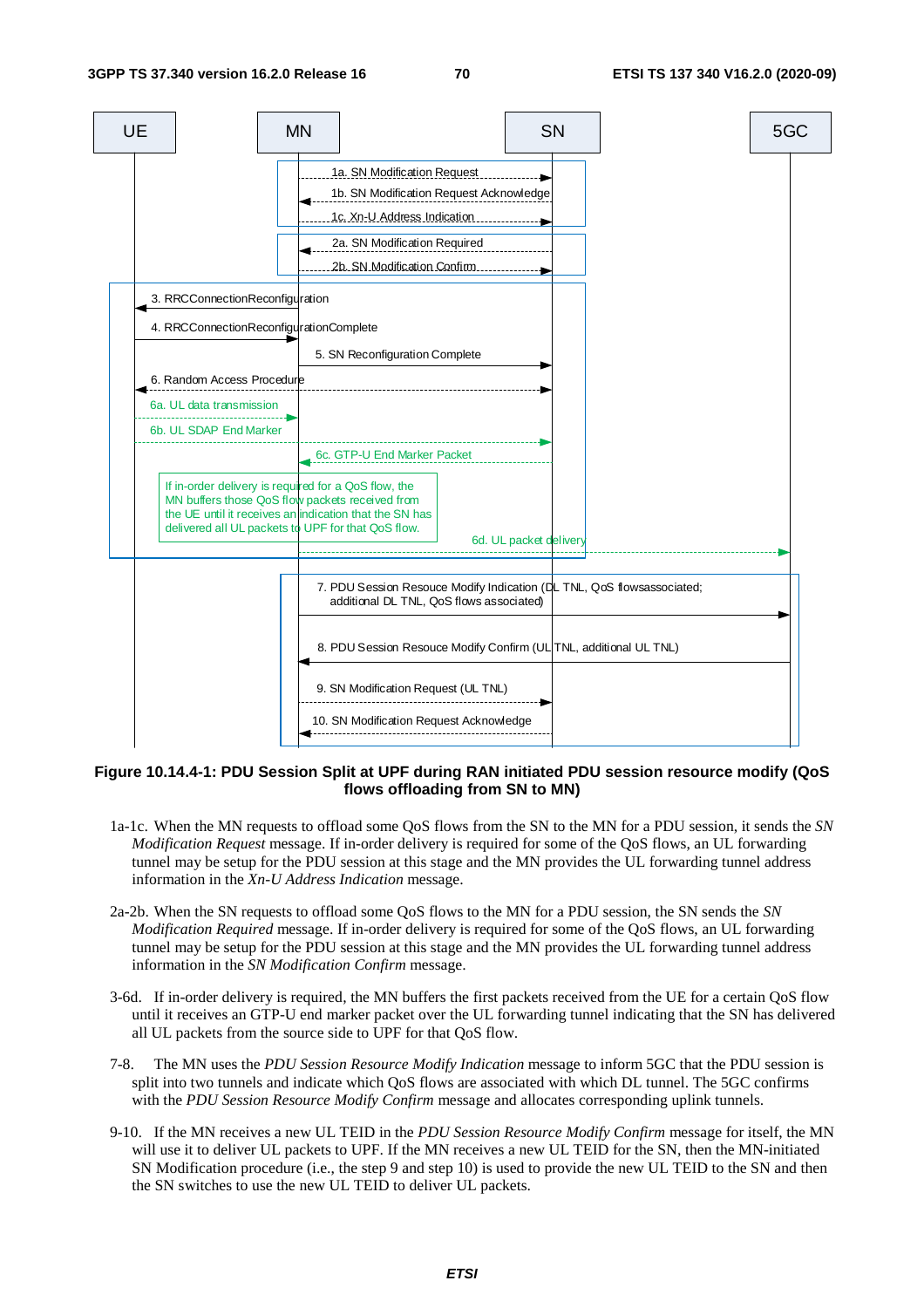# 11 Service related aspects

## 11.1 Roaming and Access Restrictions

The principles for conveying roaming and access restriction info for EN-DC are described in TS 36.300 [2].

For MR-DC with 5GC, SCG (re)selection at the SN is based on roaming and access restriction information in SN. If roaming and access restriction information is not available at the SN, the SN shall consider that there is no restriction for SCG (re)selection. Therefore, MN needs to convey the up-to-date roaming and access restriction information to SN via XnAP messages.

## 11.2 Support of Network Sharing

E-UTRAN and NG-RAN aspects of network sharing are specified in TS 36.300 [2] and TS 38.300 [3].

## 11.3 ARPI/SPID Handling from MN

Usage of the Subscriber Profile ID for RAT/Frequency Priority (SPID) and the Additional RRM Policy Index (ARPI) in E-UTRAN is specified in TS 36.300 [2] and applies to EN-DC. Therefore, the MN needs to convey the up-to-date ARPI/SPID information to the SN via X2AP messages.

# 12 X2/Xn Interface related aspects

Stage 2 specification for X2-C procedures for EN-DC is contained in TS 36.300 [2].

Xn-C procedures for MR-DC with 5GC are specified in TS 38.423 [5].

X2-U procedures for EN-DC and Xn-U procedures for MR-DC with 5GC are specified in TS 38.425 [6].

## 13 Other aspects

## 13.1 Interference avoidance for in-device coexistence

In-Device Coexistence (IDC) solution as described in TS 36.300 [2] is extended to address EN-DC operation. Only FDM solution, where the list of NR carriers suffering from IDC problems is signalled in IDC indication, is supported in this version of the specifications. The requirement on RRM/RLM/CSI measurements in different phases of IDC interference defined in TS 36.300 [2] is applicable except that for NR serving cell, the requirements in TS 38.133 [8] and TS 38.101-1 [12], TS 38.101-2 [13], TS 38.101-3 [14] apply.

## 13.2 Sidelink

In MR-DC, only the MN is allowed to control/configure UE(s) performing NR Sidelink Communication and/or V2X Sidelink Communication.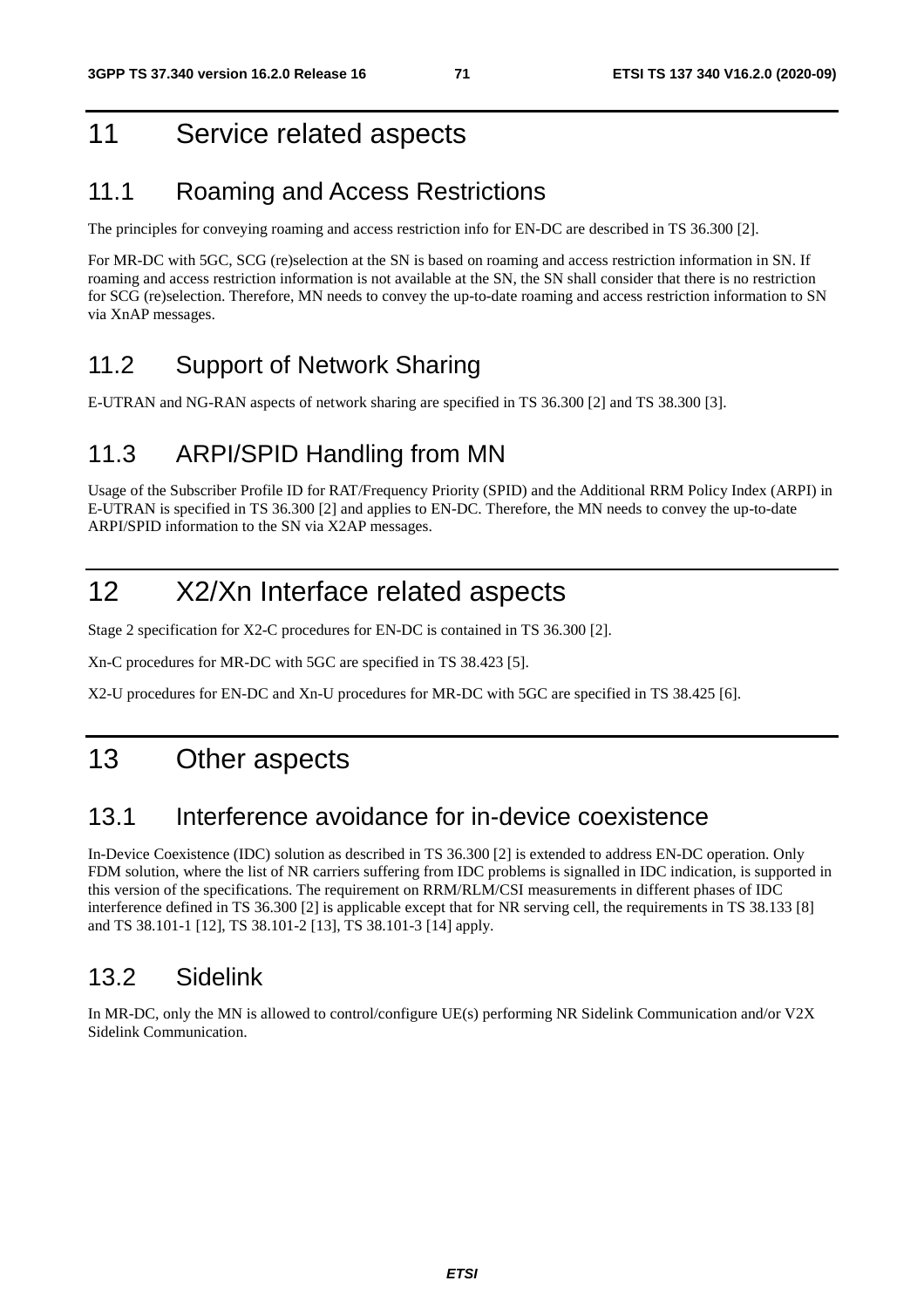## Annex A (informative): Layer 2 handling for bearer type change

This clause provides for information an overview on L2 handling for bearer type change in MR-DC, with and without a security key change due to a change of the termination point.

#### **Table A-1: L2 handling for bearer type change with and without a security key change due to a change of the termination point.**

| <b>Bearer</b>                           | <b>MCG</b>                                                                                                                                      |                                                                                                                                                     |                                                                                                                                          | <b>Split</b>                                                                                                                                       | <b>SCG</b>                                                                                                                                      |                                                                                                                                                         |  |
|-----------------------------------------|-------------------------------------------------------------------------------------------------------------------------------------------------|-----------------------------------------------------------------------------------------------------------------------------------------------------|------------------------------------------------------------------------------------------------------------------------------------------|----------------------------------------------------------------------------------------------------------------------------------------------------|-------------------------------------------------------------------------------------------------------------------------------------------------|---------------------------------------------------------------------------------------------------------------------------------------------------------|--|
| type<br>change<br>from<br>row<br>to col | no change of<br>termination<br>point<br>(no key<br>change)                                                                                      | change of<br>termination<br>point<br>(key change)                                                                                                   | no change of<br>termination<br>point<br>(no key<br>change)                                                                               | change of<br>termination<br>point<br>(key change)                                                                                                  | no change of<br>termination<br>point<br>(no key<br>change)                                                                                      | change of<br>termination<br>point<br>(key change)                                                                                                       |  |
| <b>MCG</b>                              | N/A                                                                                                                                             | PDCP:<br>Re-establish<br><b>MCG RLC:</b><br>See Note 1<br>MCG MAC:<br>See Note 1<br><b>SCG RLC:</b><br>No action<br><b>SCG MAC:</b><br>No action    | PDCP:<br>Reconfigure<br>MCG RLC:<br>No action<br>MCG MAC:<br>No action<br><b>SCG RLC:</b><br>Establish<br><b>SCG MAC:</b><br>Reconfigure | PDCP:<br>Re-establish<br><b>MCG RLC:</b><br>See Note 1<br>MCG MAC:<br>See Note 1<br><b>SCG RLC:</b><br>Establish<br><b>SCG MAC:</b><br>Reconfigure | PDCP:<br>Recovery<br><b>MCG RLC:</b><br>See Note 3<br>MCG MAC:<br>Reconfigure<br><b>SCG RLC:</b><br>Establish<br><b>SCG MAC:</b><br>Reconfigure | PDCP:<br>Re-establish<br><b>MCG RLC:</b><br>See Note 3<br>MCG MAC:<br>Reconfigure<br><b>SCG RLC:</b><br>Establish<br><b>SCG MAC:</b><br>Reconfigure     |  |
| Split                                   | PDCP:<br>Recovery<br>MCG RLC:<br>No action<br>MCG MAC:<br>No action<br><b>SCG RLC:</b><br>See Note 4<br><b>SCG MAC:</b><br>Reconfigure          | PDCP:<br>Re-establish<br><b>MCG RLC:</b><br>See Note 1<br>MCG MAC:<br>See Note 1<br><b>SCG RLC:</b><br>See Note 4<br><b>SCG MAC:</b><br>Reconfigure | N/A                                                                                                                                      | PDCP:<br>Re-establish<br><b>MCG RLC:</b><br>See Note 1<br>MCG MAC:<br>See Note 1<br><b>SCG RLC:</b><br>See Note 1<br><b>SCG MAC:</b><br>See Note 1 | PDCP:<br>Recovery<br>MCG RLC:<br>See Note 3<br>MCG MAC:<br>Reconfigure<br><b>SCG RLC:</b><br>No action<br><b>SCG MAC:</b><br>No action          | PDCP:<br>Re-establish<br><b>MCG RLC:</b><br>See Note 3<br>MCG MAC:<br>Reconfigure<br>SCG RLC:<br>See Note 1<br><b>SCG MAC:</b><br>See Note 1            |  |
| SCG                                     | PDCP:<br>Recovery<br><b>MCG RLC:</b><br>Establish<br>MCG MAC:<br>Reconfigure<br><b>SCG RLC:</b><br>See Note 4<br><b>SCG MAC:</b><br>Reconfigure | PDCP:<br>Re-establish<br><b>MCG RLC:</b><br>Establish<br>MCG MAC:<br>Reconfigure<br><b>SCG RLC:</b><br>See Note 4<br><b>SCG MAC:</b><br>Reconfigure | PDCP:<br>Reconfigure<br>MCG RLC:<br>Establish<br>MCG MAC:<br>Reconfigure<br><b>SCG RLC:</b><br>No action<br><b>SCG MAC:</b><br>No action | PDCP:<br>Re-establish<br>MCG RLC:<br>Establish<br><b>MCG MAC:</b><br>Reconfigure<br><b>SCG RLC:</b><br>See Note 1<br><b>SCG MAC:</b><br>See Note 1 | N/A                                                                                                                                             | PDCP:<br>Re-establish<br><b>MCG RLC:</b><br>No action<br><b>MCG MAC:</b><br>No action<br><b>SCG RLC:</b><br>See Note 1<br><b>SCG MAC:</b><br>See Note 1 |  |

NOTE 1: For EN-DC and NGEN-DC MCG, NE-DC SCG: the MAC/RLC behaviour depends on the solution selected by the network. It can be PCell handover (for EN-DC and NGEN-DC) or PSCell change (for NE-DC), which triggers MAC reset and RLC re-establishment. Alternatively, the logical channel identity can be changed, either via RLC bearer release and add for the same DRB (including RLC reestablishment), or via reconfiguration of the RLC bearer with RLC-re-establishment.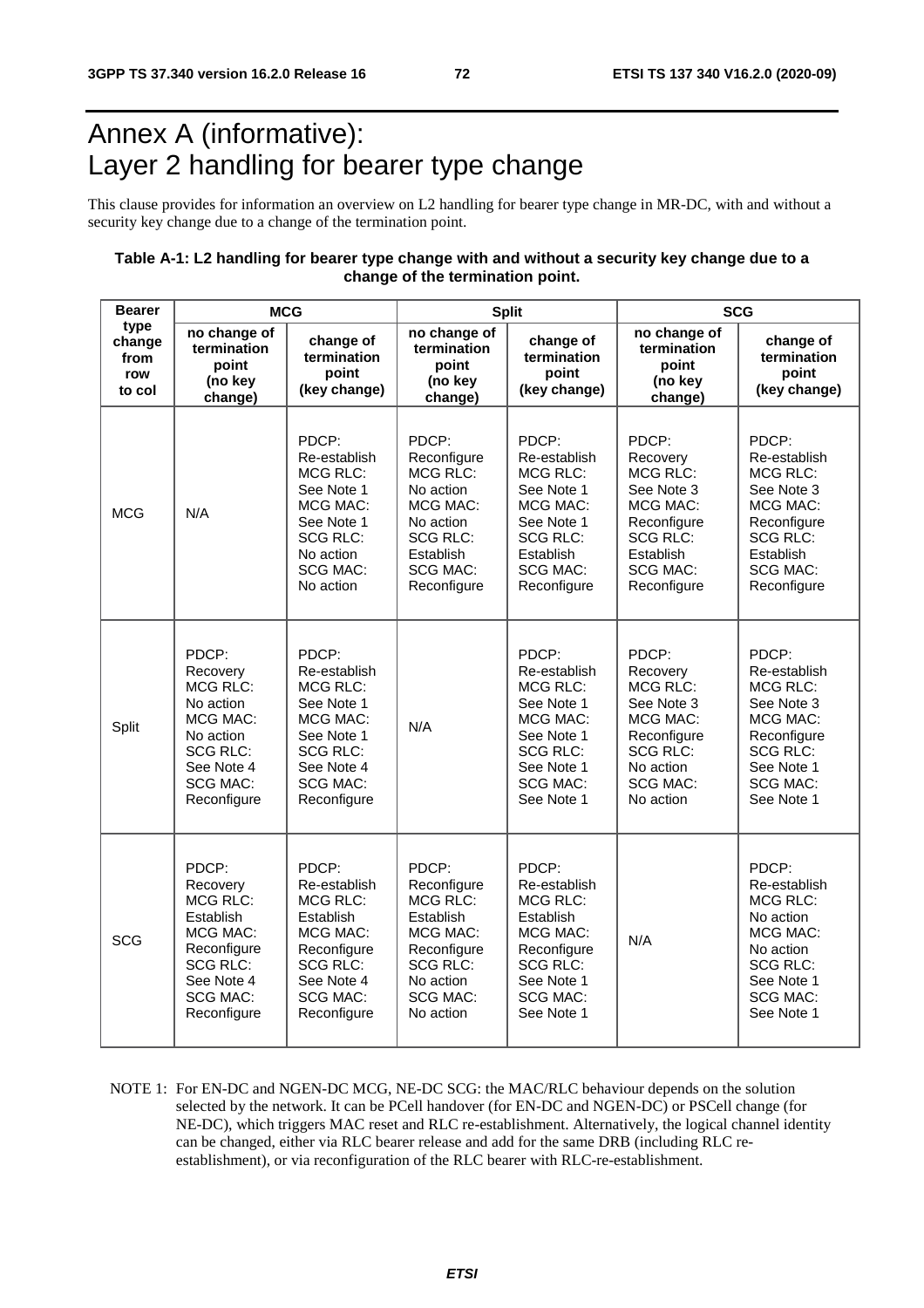For EN-DC and NGEN-DC SCG, NE-DC MCG, NR-DC MCG and SCG: the MAC/RLC behaviour depends on the solution selected by the network. It can be reconfiguration with sync, with MAC reset and RLC re-establishment. Alternatively, the logical channel identity can be changed via RLC bearer release and add.

- NOTE 2: Void
- NOTE 3: For EN-DC and NGEN-DC: Re-establishment and release. For NE-DC and NR-DC: Release.

NOTE 4: For NE-DC: Re-establishment and release. For EN-DC, NGEN-DC and NR-DC: Release.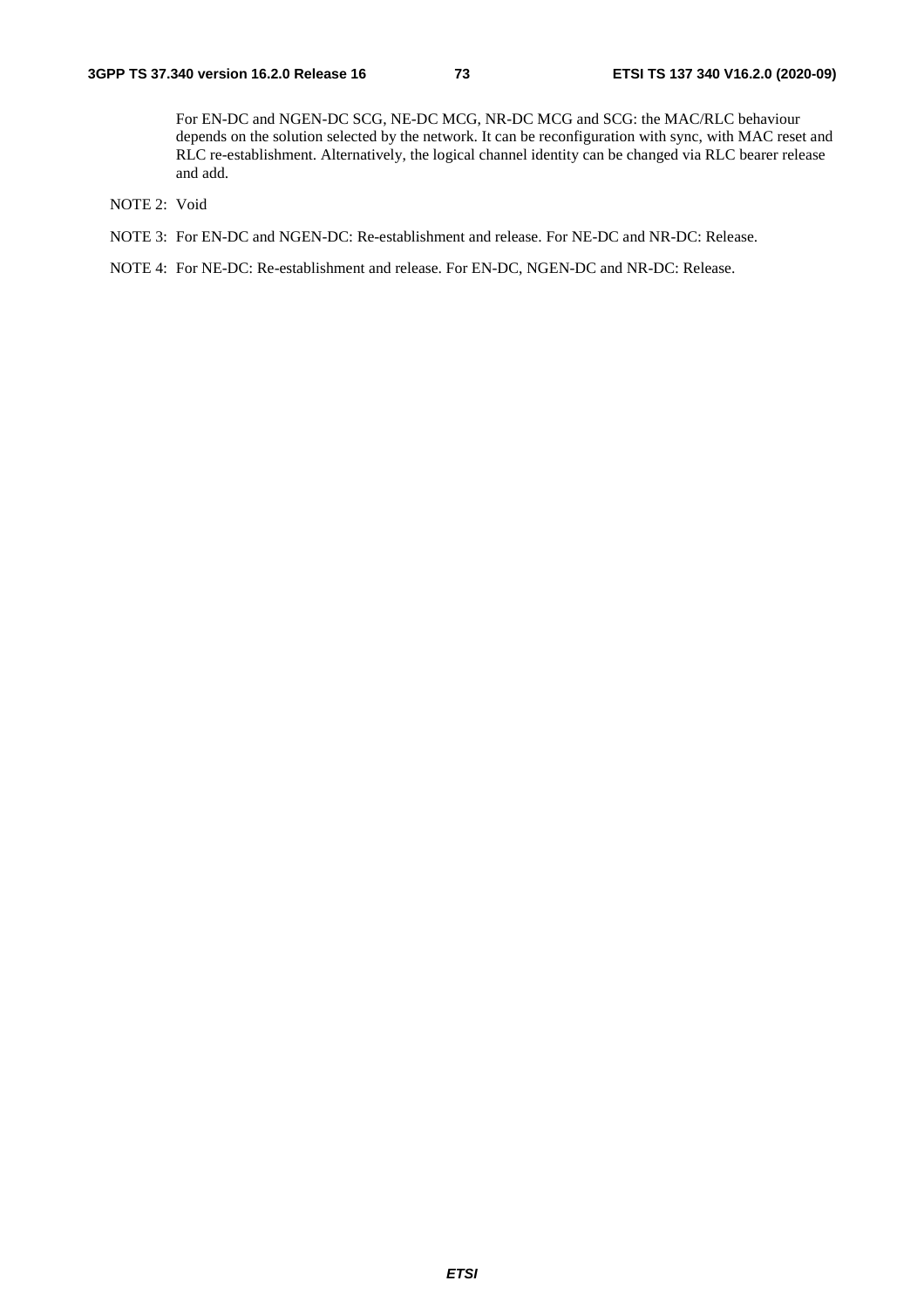## Annex B (informative): Supported MR-DC Handover Scenarios

Table B-1 summarizes the supported handover scenarios involving MR-DC configurations.

| To (column)<br>HO from (row) | <b>E-UTRA with EPC</b> | <b>E-UTRA with</b><br>5GC | <b>NR</b>  | <b>GERAN</b> or<br><b>UTRAN</b> | <b>EN-DC</b> | <b>NGEN-DC</b> | <b>NE-DC</b> | <b>NR-DC</b> |
|------------------------------|------------------------|---------------------------|------------|---------------------------------|--------------|----------------|--------------|--------------|
| <b>E-UTRA with EPC</b>       | <b>YES</b>             | <b>YES</b>                | <b>YES</b> | <b>YES</b>                      | <b>YES</b>   | <b>NO</b>      | <b>NO</b>    | <b>NO</b>    |
| <b>E-UTRA with 5GC</b>       | <b>YES</b>             | <b>YES</b>                | <b>YES</b> | <b>NO</b>                       | <b>NO</b>    | <b>YES</b>     | <b>NO</b>    | <b>NO</b>    |
| <b>NR</b>                    | <b>YES</b>             | <b>YES</b>                | <b>YES</b> | <b>NOTE</b>                     | <b>YES</b>   | <b>NO</b>      | <b>YES</b>   | <b>YES</b>   |
| <b>GERAN or UTRAN</b>        | <b>YES</b>             | N <sub>O</sub>            | <b>NO</b>  | <b>YES</b>                      | <b>NO</b>    | <b>NO</b>      | <b>NO</b>    | <b>NO</b>    |
| <b>EN-DC</b>                 | <b>YES</b>             | <b>YES</b>                | <b>YES</b> | <b>YES</b>                      | <b>YES</b>   | <b>NO</b>      | <b>NO</b>    | <b>NO</b>    |
| <b>NGEN-DC</b>               | <b>YES</b>             | <b>YES</b>                | <b>YES</b> | <b>NO</b>                       | <b>NO</b>    | <b>YES</b>     | <b>NO</b>    | <b>NO</b>    |
| <b>NE-DC</b>                 | <b>YES</b>             | <b>YES</b>                | <b>YES</b> | <b>NOTE</b>                     | <b>NO</b>    | <b>NO</b>      | <b>YES</b>   | <b>NO</b>    |
| <b>NR-DC</b>                 | <b>YES</b>             | <b>YES</b>                | <b>YES</b> | <b>NOTE</b>                     | <b>NO</b>    | <b>NO</b>      | <b>NO</b>    | <b>YES</b>   |

**Table B-1: Supported MR-DC handover scenarios.** 

NOTE 1: Only SRVCC handover of IMS voice bearer to UTRAN is supported.

NOTE 2: All handover scenarios according to Table B-1 that have a DC option in the column "from" are supported during fast MCG failure recovery.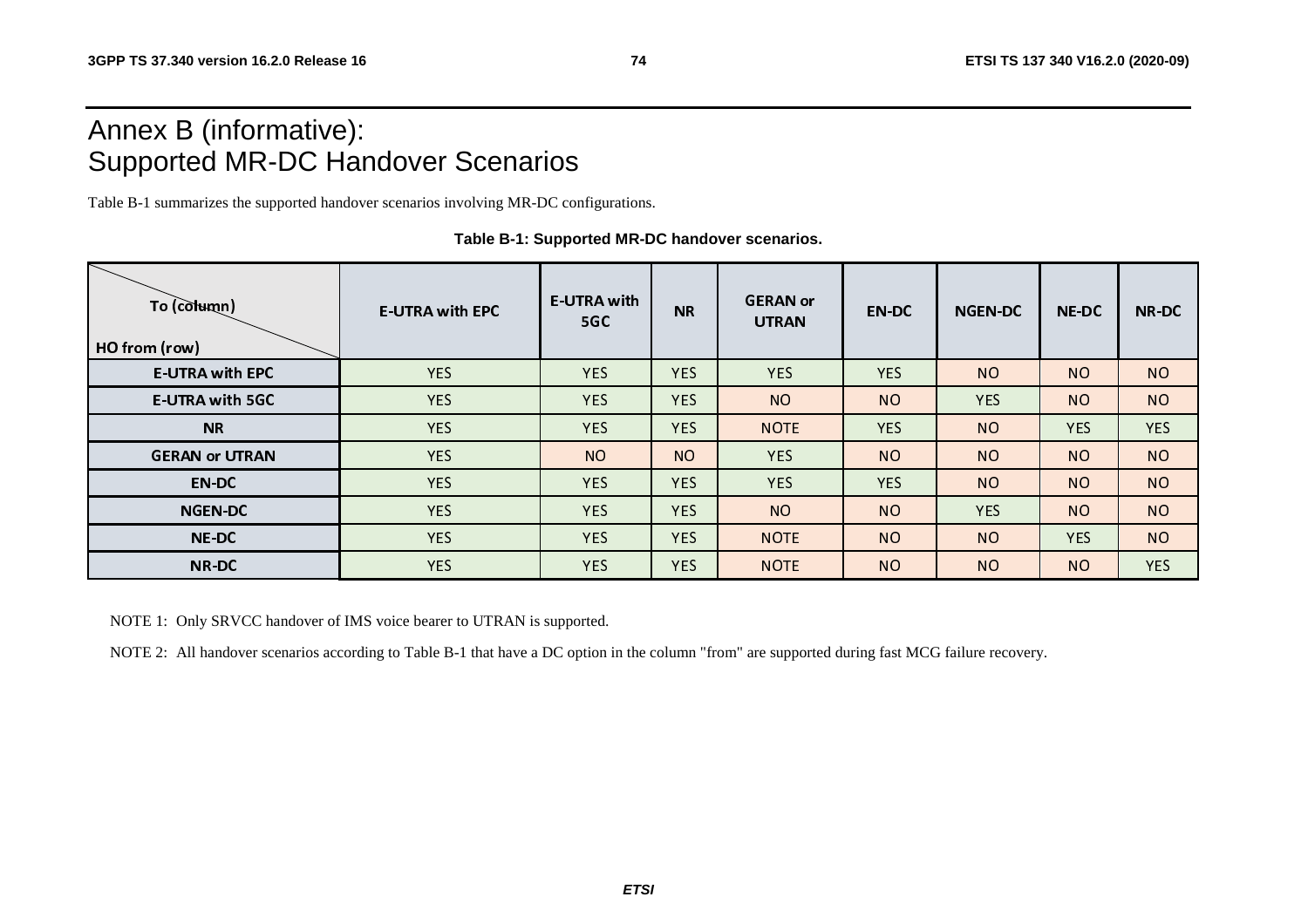## Annex C (informative): Change history

| Subject/Comment<br><b>CR</b><br>Date<br><b>Meeting Tdoc</b><br><b>Rev</b><br>Cat<br><b>New</b><br>version<br><b>RAN2#9</b><br>Draft Skeleton<br>2017.04<br>R2-1703828 -<br>$\overline{\phantom{a}}$<br>0.0.1<br>$\blacksquare$<br>7bis<br>2017.04<br><b>RAN2#9</b><br>R2-1703923<br><b>Endorsed Skeleton</b><br>0.0.2<br>$\blacksquare$<br>7bis<br>2017.05<br><b>RAN2#9</b><br>R2-1704898<br>0.1.0<br>Initial version, including:<br>Agreements from TR38.912<br>8<br>Agreements from RAN2#97bis on:<br>- System information handling<br>- Measurements<br>- UE capability coordination<br>- Handling of combined MN/SN RRC messages<br>- SCG SRB<br>- MCG split SRB<br>- SN/MN Failure handling<br>- QoS aspects<br>- Bearer type configuration<br>- Security aspects<br>Agreements from RAN3#96 on:<br>RAN <sub>2</sub><br>R2-1706418 -<br>2017.06<br>0.1.1<br>- Network interfaces<br><b>NR</b><br>AdHoc2<br>- Initial EN-DC operation related aspects<br>- UP related aspects<br>Agreements from RAN2#98 on:<br>- Measurement coordination<br>- UE capability coordination<br>- SCG SRB<br>Further RAN2 agreements on EN-DC operation related aspects<br>Endorsed version at RAN2 NR AH2, also including:<br>2017.06<br>RAN <sub>2</sub><br>R2-1707467<br>0.2.0<br><b>NR</b><br>Initial description of procedures for MR-DC with 5GC<br>AdHoc2<br>Correction to SN initiated SN change procedure for EN-DC<br>2017.08<br><b>RAN2#9</b><br>R2-1708080<br>Agreements from RAN3 NR AH2 on:<br>0.2.1<br>$\bar{\phantom{a}}$<br>- Data forwarding for SCG split bearer<br>9<br>- Path Update procedure<br>Agreements from RAN2 NR AH2 on:<br>- Bearer type harmonization / bearer type change<br>- UE capability coordination<br>- SRB3 (SCG SRB)<br>- MCG Split SRB<br>- SN failure handling<br>- Security handling<br>- SN Addition procedure<br>- MN initiated SN Modification/Release procedures<br>Miscellaneous corrections<br><b>RAN2#9</b><br>2017.08<br>R2-1709831<br>Endorsed version at RAN2#99<br>0.3.0<br>9<br>2017.08 RAN2#9 R2-1709939 -<br>Agreements from RAN2#99 on:<br>0.4.0<br>9<br>Bearer type harmonization / bearer type change<br>- SN failure handling<br>- Measurement result exchange<br>- Security aspects<br><b>Embedded RRC transport</b><br>- Other MR-DC procedures related aspects<br>RAN3 endorsed TPs on miscellaneous corrections to MR-DC<br>procedures (in R3-173187, R3-173380, R3-173381, R3-173384, R3-<br>173386, R3-173388 and R3-173390),<br>Provided for information to RAN<br><b>RAN#77</b><br>RP-171872<br>2017.09<br>1.0.0<br>$\blacksquare$<br>$\blacksquare$<br><b>RAN#77</b><br>2017.09<br>RP-172036<br>Correction of some auto-formatting issues<br>1.0.1<br>$\blacksquare$<br>$\blacksquare$<br>2017.09<br><b>RAN2#9</b><br>R2-1711526<br>Alignment to the agreed terminology for the different nodes:<br>1.0.2<br>$\blacksquare$<br>- introduction of the en-gNB term<br>9bis<br>- replacement of MeNB and SgNB with MN and SN<br>Clarification on UE capabilities coordination<br>Clarification in Figure 4.2.2-2 that there is one SDAP entity per cell<br>group<br><b>RAN2#9</b><br>Endorsed version at RAN2#99bis<br>2017.10<br>R2-1711937 -<br>1.1.0<br>$\blacksquare$<br>9bis<br>2017.10   RAN2#9   R2-1712072  -<br>1.1.1<br>Agreements from RAN2#99bis on:<br>$\blacksquare$ | <b>Change history</b> |  |  |  |  |  |  |  |
|-------------------------------------------------------------------------------------------------------------------------------------------------------------------------------------------------------------------------------------------------------------------------------------------------------------------------------------------------------------------------------------------------------------------------------------------------------------------------------------------------------------------------------------------------------------------------------------------------------------------------------------------------------------------------------------------------------------------------------------------------------------------------------------------------------------------------------------------------------------------------------------------------------------------------------------------------------------------------------------------------------------------------------------------------------------------------------------------------------------------------------------------------------------------------------------------------------------------------------------------------------------------------------------------------------------------------------------------------------------------------------------------------------------------------------------------------------------------------------------------------------------------------------------------------------------------------------------------------------------------------------------------------------------------------------------------------------------------------------------------------------------------------------------------------------------------------------------------------------------------------------------------------------------------------------------------------------------------------------------------------------------------------------------------------------------------------------------------------------------------------------------------------------------------------------------------------------------------------------------------------------------------------------------------------------------------------------------------------------------------------------------------------------------------------------------------------------------------------------------------------------------------------------------------------------------------------------------------------------------------------------------------------------------------------------------------------------------------------------------------------------------------------------------------------------------------------------------------------------------------------------------------------------------------------------------------------------------------------------------------------------------------------------------------------------------------------------------------------------------------------------------------------------------------------------------------------------------------------------------------------------------------------------------------------------------------------------------------|-----------------------|--|--|--|--|--|--|--|
|                                                                                                                                                                                                                                                                                                                                                                                                                                                                                                                                                                                                                                                                                                                                                                                                                                                                                                                                                                                                                                                                                                                                                                                                                                                                                                                                                                                                                                                                                                                                                                                                                                                                                                                                                                                                                                                                                                                                                                                                                                                                                                                                                                                                                                                                                                                                                                                                                                                                                                                                                                                                                                                                                                                                                                                                                                                                                                                                                                                                                                                                                                                                                                                                                                                                                                                                           |                       |  |  |  |  |  |  |  |
|                                                                                                                                                                                                                                                                                                                                                                                                                                                                                                                                                                                                                                                                                                                                                                                                                                                                                                                                                                                                                                                                                                                                                                                                                                                                                                                                                                                                                                                                                                                                                                                                                                                                                                                                                                                                                                                                                                                                                                                                                                                                                                                                                                                                                                                                                                                                                                                                                                                                                                                                                                                                                                                                                                                                                                                                                                                                                                                                                                                                                                                                                                                                                                                                                                                                                                                                           |                       |  |  |  |  |  |  |  |
|                                                                                                                                                                                                                                                                                                                                                                                                                                                                                                                                                                                                                                                                                                                                                                                                                                                                                                                                                                                                                                                                                                                                                                                                                                                                                                                                                                                                                                                                                                                                                                                                                                                                                                                                                                                                                                                                                                                                                                                                                                                                                                                                                                                                                                                                                                                                                                                                                                                                                                                                                                                                                                                                                                                                                                                                                                                                                                                                                                                                                                                                                                                                                                                                                                                                                                                                           |                       |  |  |  |  |  |  |  |
|                                                                                                                                                                                                                                                                                                                                                                                                                                                                                                                                                                                                                                                                                                                                                                                                                                                                                                                                                                                                                                                                                                                                                                                                                                                                                                                                                                                                                                                                                                                                                                                                                                                                                                                                                                                                                                                                                                                                                                                                                                                                                                                                                                                                                                                                                                                                                                                                                                                                                                                                                                                                                                                                                                                                                                                                                                                                                                                                                                                                                                                                                                                                                                                                                                                                                                                                           |                       |  |  |  |  |  |  |  |
|                                                                                                                                                                                                                                                                                                                                                                                                                                                                                                                                                                                                                                                                                                                                                                                                                                                                                                                                                                                                                                                                                                                                                                                                                                                                                                                                                                                                                                                                                                                                                                                                                                                                                                                                                                                                                                                                                                                                                                                                                                                                                                                                                                                                                                                                                                                                                                                                                                                                                                                                                                                                                                                                                                                                                                                                                                                                                                                                                                                                                                                                                                                                                                                                                                                                                                                                           |                       |  |  |  |  |  |  |  |
|                                                                                                                                                                                                                                                                                                                                                                                                                                                                                                                                                                                                                                                                                                                                                                                                                                                                                                                                                                                                                                                                                                                                                                                                                                                                                                                                                                                                                                                                                                                                                                                                                                                                                                                                                                                                                                                                                                                                                                                                                                                                                                                                                                                                                                                                                                                                                                                                                                                                                                                                                                                                                                                                                                                                                                                                                                                                                                                                                                                                                                                                                                                                                                                                                                                                                                                                           |                       |  |  |  |  |  |  |  |
|                                                                                                                                                                                                                                                                                                                                                                                                                                                                                                                                                                                                                                                                                                                                                                                                                                                                                                                                                                                                                                                                                                                                                                                                                                                                                                                                                                                                                                                                                                                                                                                                                                                                                                                                                                                                                                                                                                                                                                                                                                                                                                                                                                                                                                                                                                                                                                                                                                                                                                                                                                                                                                                                                                                                                                                                                                                                                                                                                                                                                                                                                                                                                                                                                                                                                                                                           |                       |  |  |  |  |  |  |  |
|                                                                                                                                                                                                                                                                                                                                                                                                                                                                                                                                                                                                                                                                                                                                                                                                                                                                                                                                                                                                                                                                                                                                                                                                                                                                                                                                                                                                                                                                                                                                                                                                                                                                                                                                                                                                                                                                                                                                                                                                                                                                                                                                                                                                                                                                                                                                                                                                                                                                                                                                                                                                                                                                                                                                                                                                                                                                                                                                                                                                                                                                                                                                                                                                                                                                                                                                           |                       |  |  |  |  |  |  |  |
|                                                                                                                                                                                                                                                                                                                                                                                                                                                                                                                                                                                                                                                                                                                                                                                                                                                                                                                                                                                                                                                                                                                                                                                                                                                                                                                                                                                                                                                                                                                                                                                                                                                                                                                                                                                                                                                                                                                                                                                                                                                                                                                                                                                                                                                                                                                                                                                                                                                                                                                                                                                                                                                                                                                                                                                                                                                                                                                                                                                                                                                                                                                                                                                                                                                                                                                                           |                       |  |  |  |  |  |  |  |
|                                                                                                                                                                                                                                                                                                                                                                                                                                                                                                                                                                                                                                                                                                                                                                                                                                                                                                                                                                                                                                                                                                                                                                                                                                                                                                                                                                                                                                                                                                                                                                                                                                                                                                                                                                                                                                                                                                                                                                                                                                                                                                                                                                                                                                                                                                                                                                                                                                                                                                                                                                                                                                                                                                                                                                                                                                                                                                                                                                                                                                                                                                                                                                                                                                                                                                                                           |                       |  |  |  |  |  |  |  |
|                                                                                                                                                                                                                                                                                                                                                                                                                                                                                                                                                                                                                                                                                                                                                                                                                                                                                                                                                                                                                                                                                                                                                                                                                                                                                                                                                                                                                                                                                                                                                                                                                                                                                                                                                                                                                                                                                                                                                                                                                                                                                                                                                                                                                                                                                                                                                                                                                                                                                                                                                                                                                                                                                                                                                                                                                                                                                                                                                                                                                                                                                                                                                                                                                                                                                                                                           |                       |  |  |  |  |  |  |  |
|                                                                                                                                                                                                                                                                                                                                                                                                                                                                                                                                                                                                                                                                                                                                                                                                                                                                                                                                                                                                                                                                                                                                                                                                                                                                                                                                                                                                                                                                                                                                                                                                                                                                                                                                                                                                                                                                                                                                                                                                                                                                                                                                                                                                                                                                                                                                                                                                                                                                                                                                                                                                                                                                                                                                                                                                                                                                                                                                                                                                                                                                                                                                                                                                                                                                                                                                           |                       |  |  |  |  |  |  |  |
|                                                                                                                                                                                                                                                                                                                                                                                                                                                                                                                                                                                                                                                                                                                                                                                                                                                                                                                                                                                                                                                                                                                                                                                                                                                                                                                                                                                                                                                                                                                                                                                                                                                                                                                                                                                                                                                                                                                                                                                                                                                                                                                                                                                                                                                                                                                                                                                                                                                                                                                                                                                                                                                                                                                                                                                                                                                                                                                                                                                                                                                                                                                                                                                                                                                                                                                                           |                       |  |  |  |  |  |  |  |
|                                                                                                                                                                                                                                                                                                                                                                                                                                                                                                                                                                                                                                                                                                                                                                                                                                                                                                                                                                                                                                                                                                                                                                                                                                                                                                                                                                                                                                                                                                                                                                                                                                                                                                                                                                                                                                                                                                                                                                                                                                                                                                                                                                                                                                                                                                                                                                                                                                                                                                                                                                                                                                                                                                                                                                                                                                                                                                                                                                                                                                                                                                                                                                                                                                                                                                                                           |                       |  |  |  |  |  |  |  |
|                                                                                                                                                                                                                                                                                                                                                                                                                                                                                                                                                                                                                                                                                                                                                                                                                                                                                                                                                                                                                                                                                                                                                                                                                                                                                                                                                                                                                                                                                                                                                                                                                                                                                                                                                                                                                                                                                                                                                                                                                                                                                                                                                                                                                                                                                                                                                                                                                                                                                                                                                                                                                                                                                                                                                                                                                                                                                                                                                                                                                                                                                                                                                                                                                                                                                                                                           |                       |  |  |  |  |  |  |  |
|                                                                                                                                                                                                                                                                                                                                                                                                                                                                                                                                                                                                                                                                                                                                                                                                                                                                                                                                                                                                                                                                                                                                                                                                                                                                                                                                                                                                                                                                                                                                                                                                                                                                                                                                                                                                                                                                                                                                                                                                                                                                                                                                                                                                                                                                                                                                                                                                                                                                                                                                                                                                                                                                                                                                                                                                                                                                                                                                                                                                                                                                                                                                                                                                                                                                                                                                           |                       |  |  |  |  |  |  |  |
|                                                                                                                                                                                                                                                                                                                                                                                                                                                                                                                                                                                                                                                                                                                                                                                                                                                                                                                                                                                                                                                                                                                                                                                                                                                                                                                                                                                                                                                                                                                                                                                                                                                                                                                                                                                                                                                                                                                                                                                                                                                                                                                                                                                                                                                                                                                                                                                                                                                                                                                                                                                                                                                                                                                                                                                                                                                                                                                                                                                                                                                                                                                                                                                                                                                                                                                                           |                       |  |  |  |  |  |  |  |
|                                                                                                                                                                                                                                                                                                                                                                                                                                                                                                                                                                                                                                                                                                                                                                                                                                                                                                                                                                                                                                                                                                                                                                                                                                                                                                                                                                                                                                                                                                                                                                                                                                                                                                                                                                                                                                                                                                                                                                                                                                                                                                                                                                                                                                                                                                                                                                                                                                                                                                                                                                                                                                                                                                                                                                                                                                                                                                                                                                                                                                                                                                                                                                                                                                                                                                                                           |                       |  |  |  |  |  |  |  |
|                                                                                                                                                                                                                                                                                                                                                                                                                                                                                                                                                                                                                                                                                                                                                                                                                                                                                                                                                                                                                                                                                                                                                                                                                                                                                                                                                                                                                                                                                                                                                                                                                                                                                                                                                                                                                                                                                                                                                                                                                                                                                                                                                                                                                                                                                                                                                                                                                                                                                                                                                                                                                                                                                                                                                                                                                                                                                                                                                                                                                                                                                                                                                                                                                                                                                                                                           |                       |  |  |  |  |  |  |  |
|                                                                                                                                                                                                                                                                                                                                                                                                                                                                                                                                                                                                                                                                                                                                                                                                                                                                                                                                                                                                                                                                                                                                                                                                                                                                                                                                                                                                                                                                                                                                                                                                                                                                                                                                                                                                                                                                                                                                                                                                                                                                                                                                                                                                                                                                                                                                                                                                                                                                                                                                                                                                                                                                                                                                                                                                                                                                                                                                                                                                                                                                                                                                                                                                                                                                                                                                           |                       |  |  |  |  |  |  |  |
|                                                                                                                                                                                                                                                                                                                                                                                                                                                                                                                                                                                                                                                                                                                                                                                                                                                                                                                                                                                                                                                                                                                                                                                                                                                                                                                                                                                                                                                                                                                                                                                                                                                                                                                                                                                                                                                                                                                                                                                                                                                                                                                                                                                                                                                                                                                                                                                                                                                                                                                                                                                                                                                                                                                                                                                                                                                                                                                                                                                                                                                                                                                                                                                                                                                                                                                                           |                       |  |  |  |  |  |  |  |
|                                                                                                                                                                                                                                                                                                                                                                                                                                                                                                                                                                                                                                                                                                                                                                                                                                                                                                                                                                                                                                                                                                                                                                                                                                                                                                                                                                                                                                                                                                                                                                                                                                                                                                                                                                                                                                                                                                                                                                                                                                                                                                                                                                                                                                                                                                                                                                                                                                                                                                                                                                                                                                                                                                                                                                                                                                                                                                                                                                                                                                                                                                                                                                                                                                                                                                                                           |                       |  |  |  |  |  |  |  |
|                                                                                                                                                                                                                                                                                                                                                                                                                                                                                                                                                                                                                                                                                                                                                                                                                                                                                                                                                                                                                                                                                                                                                                                                                                                                                                                                                                                                                                                                                                                                                                                                                                                                                                                                                                                                                                                                                                                                                                                                                                                                                                                                                                                                                                                                                                                                                                                                                                                                                                                                                                                                                                                                                                                                                                                                                                                                                                                                                                                                                                                                                                                                                                                                                                                                                                                                           |                       |  |  |  |  |  |  |  |
|                                                                                                                                                                                                                                                                                                                                                                                                                                                                                                                                                                                                                                                                                                                                                                                                                                                                                                                                                                                                                                                                                                                                                                                                                                                                                                                                                                                                                                                                                                                                                                                                                                                                                                                                                                                                                                                                                                                                                                                                                                                                                                                                                                                                                                                                                                                                                                                                                                                                                                                                                                                                                                                                                                                                                                                                                                                                                                                                                                                                                                                                                                                                                                                                                                                                                                                                           |                       |  |  |  |  |  |  |  |
|                                                                                                                                                                                                                                                                                                                                                                                                                                                                                                                                                                                                                                                                                                                                                                                                                                                                                                                                                                                                                                                                                                                                                                                                                                                                                                                                                                                                                                                                                                                                                                                                                                                                                                                                                                                                                                                                                                                                                                                                                                                                                                                                                                                                                                                                                                                                                                                                                                                                                                                                                                                                                                                                                                                                                                                                                                                                                                                                                                                                                                                                                                                                                                                                                                                                                                                                           |                       |  |  |  |  |  |  |  |
|                                                                                                                                                                                                                                                                                                                                                                                                                                                                                                                                                                                                                                                                                                                                                                                                                                                                                                                                                                                                                                                                                                                                                                                                                                                                                                                                                                                                                                                                                                                                                                                                                                                                                                                                                                                                                                                                                                                                                                                                                                                                                                                                                                                                                                                                                                                                                                                                                                                                                                                                                                                                                                                                                                                                                                                                                                                                                                                                                                                                                                                                                                                                                                                                                                                                                                                                           |                       |  |  |  |  |  |  |  |
|                                                                                                                                                                                                                                                                                                                                                                                                                                                                                                                                                                                                                                                                                                                                                                                                                                                                                                                                                                                                                                                                                                                                                                                                                                                                                                                                                                                                                                                                                                                                                                                                                                                                                                                                                                                                                                                                                                                                                                                                                                                                                                                                                                                                                                                                                                                                                                                                                                                                                                                                                                                                                                                                                                                                                                                                                                                                                                                                                                                                                                                                                                                                                                                                                                                                                                                                           |                       |  |  |  |  |  |  |  |
|                                                                                                                                                                                                                                                                                                                                                                                                                                                                                                                                                                                                                                                                                                                                                                                                                                                                                                                                                                                                                                                                                                                                                                                                                                                                                                                                                                                                                                                                                                                                                                                                                                                                                                                                                                                                                                                                                                                                                                                                                                                                                                                                                                                                                                                                                                                                                                                                                                                                                                                                                                                                                                                                                                                                                                                                                                                                                                                                                                                                                                                                                                                                                                                                                                                                                                                                           |                       |  |  |  |  |  |  |  |
|                                                                                                                                                                                                                                                                                                                                                                                                                                                                                                                                                                                                                                                                                                                                                                                                                                                                                                                                                                                                                                                                                                                                                                                                                                                                                                                                                                                                                                                                                                                                                                                                                                                                                                                                                                                                                                                                                                                                                                                                                                                                                                                                                                                                                                                                                                                                                                                                                                                                                                                                                                                                                                                                                                                                                                                                                                                                                                                                                                                                                                                                                                                                                                                                                                                                                                                                           |                       |  |  |  |  |  |  |  |
|                                                                                                                                                                                                                                                                                                                                                                                                                                                                                                                                                                                                                                                                                                                                                                                                                                                                                                                                                                                                                                                                                                                                                                                                                                                                                                                                                                                                                                                                                                                                                                                                                                                                                                                                                                                                                                                                                                                                                                                                                                                                                                                                                                                                                                                                                                                                                                                                                                                                                                                                                                                                                                                                                                                                                                                                                                                                                                                                                                                                                                                                                                                                                                                                                                                                                                                                           |                       |  |  |  |  |  |  |  |
|                                                                                                                                                                                                                                                                                                                                                                                                                                                                                                                                                                                                                                                                                                                                                                                                                                                                                                                                                                                                                                                                                                                                                                                                                                                                                                                                                                                                                                                                                                                                                                                                                                                                                                                                                                                                                                                                                                                                                                                                                                                                                                                                                                                                                                                                                                                                                                                                                                                                                                                                                                                                                                                                                                                                                                                                                                                                                                                                                                                                                                                                                                                                                                                                                                                                                                                                           |                       |  |  |  |  |  |  |  |
|                                                                                                                                                                                                                                                                                                                                                                                                                                                                                                                                                                                                                                                                                                                                                                                                                                                                                                                                                                                                                                                                                                                                                                                                                                                                                                                                                                                                                                                                                                                                                                                                                                                                                                                                                                                                                                                                                                                                                                                                                                                                                                                                                                                                                                                                                                                                                                                                                                                                                                                                                                                                                                                                                                                                                                                                                                                                                                                                                                                                                                                                                                                                                                                                                                                                                                                                           |                       |  |  |  |  |  |  |  |
|                                                                                                                                                                                                                                                                                                                                                                                                                                                                                                                                                                                                                                                                                                                                                                                                                                                                                                                                                                                                                                                                                                                                                                                                                                                                                                                                                                                                                                                                                                                                                                                                                                                                                                                                                                                                                                                                                                                                                                                                                                                                                                                                                                                                                                                                                                                                                                                                                                                                                                                                                                                                                                                                                                                                                                                                                                                                                                                                                                                                                                                                                                                                                                                                                                                                                                                                           |                       |  |  |  |  |  |  |  |
|                                                                                                                                                                                                                                                                                                                                                                                                                                                                                                                                                                                                                                                                                                                                                                                                                                                                                                                                                                                                                                                                                                                                                                                                                                                                                                                                                                                                                                                                                                                                                                                                                                                                                                                                                                                                                                                                                                                                                                                                                                                                                                                                                                                                                                                                                                                                                                                                                                                                                                                                                                                                                                                                                                                                                                                                                                                                                                                                                                                                                                                                                                                                                                                                                                                                                                                                           |                       |  |  |  |  |  |  |  |
|                                                                                                                                                                                                                                                                                                                                                                                                                                                                                                                                                                                                                                                                                                                                                                                                                                                                                                                                                                                                                                                                                                                                                                                                                                                                                                                                                                                                                                                                                                                                                                                                                                                                                                                                                                                                                                                                                                                                                                                                                                                                                                                                                                                                                                                                                                                                                                                                                                                                                                                                                                                                                                                                                                                                                                                                                                                                                                                                                                                                                                                                                                                                                                                                                                                                                                                                           |                       |  |  |  |  |  |  |  |
|                                                                                                                                                                                                                                                                                                                                                                                                                                                                                                                                                                                                                                                                                                                                                                                                                                                                                                                                                                                                                                                                                                                                                                                                                                                                                                                                                                                                                                                                                                                                                                                                                                                                                                                                                                                                                                                                                                                                                                                                                                                                                                                                                                                                                                                                                                                                                                                                                                                                                                                                                                                                                                                                                                                                                                                                                                                                                                                                                                                                                                                                                                                                                                                                                                                                                                                                           |                       |  |  |  |  |  |  |  |
|                                                                                                                                                                                                                                                                                                                                                                                                                                                                                                                                                                                                                                                                                                                                                                                                                                                                                                                                                                                                                                                                                                                                                                                                                                                                                                                                                                                                                                                                                                                                                                                                                                                                                                                                                                                                                                                                                                                                                                                                                                                                                                                                                                                                                                                                                                                                                                                                                                                                                                                                                                                                                                                                                                                                                                                                                                                                                                                                                                                                                                                                                                                                                                                                                                                                                                                                           |                       |  |  |  |  |  |  |  |
|                                                                                                                                                                                                                                                                                                                                                                                                                                                                                                                                                                                                                                                                                                                                                                                                                                                                                                                                                                                                                                                                                                                                                                                                                                                                                                                                                                                                                                                                                                                                                                                                                                                                                                                                                                                                                                                                                                                                                                                                                                                                                                                                                                                                                                                                                                                                                                                                                                                                                                                                                                                                                                                                                                                                                                                                                                                                                                                                                                                                                                                                                                                                                                                                                                                                                                                                           |                       |  |  |  |  |  |  |  |
|                                                                                                                                                                                                                                                                                                                                                                                                                                                                                                                                                                                                                                                                                                                                                                                                                                                                                                                                                                                                                                                                                                                                                                                                                                                                                                                                                                                                                                                                                                                                                                                                                                                                                                                                                                                                                                                                                                                                                                                                                                                                                                                                                                                                                                                                                                                                                                                                                                                                                                                                                                                                                                                                                                                                                                                                                                                                                                                                                                                                                                                                                                                                                                                                                                                                                                                                           |                       |  |  |  |  |  |  |  |
|                                                                                                                                                                                                                                                                                                                                                                                                                                                                                                                                                                                                                                                                                                                                                                                                                                                                                                                                                                                                                                                                                                                                                                                                                                                                                                                                                                                                                                                                                                                                                                                                                                                                                                                                                                                                                                                                                                                                                                                                                                                                                                                                                                                                                                                                                                                                                                                                                                                                                                                                                                                                                                                                                                                                                                                                                                                                                                                                                                                                                                                                                                                                                                                                                                                                                                                                           |                       |  |  |  |  |  |  |  |
|                                                                                                                                                                                                                                                                                                                                                                                                                                                                                                                                                                                                                                                                                                                                                                                                                                                                                                                                                                                                                                                                                                                                                                                                                                                                                                                                                                                                                                                                                                                                                                                                                                                                                                                                                                                                                                                                                                                                                                                                                                                                                                                                                                                                                                                                                                                                                                                                                                                                                                                                                                                                                                                                                                                                                                                                                                                                                                                                                                                                                                                                                                                                                                                                                                                                                                                                           |                       |  |  |  |  |  |  |  |
|                                                                                                                                                                                                                                                                                                                                                                                                                                                                                                                                                                                                                                                                                                                                                                                                                                                                                                                                                                                                                                                                                                                                                                                                                                                                                                                                                                                                                                                                                                                                                                                                                                                                                                                                                                                                                                                                                                                                                                                                                                                                                                                                                                                                                                                                                                                                                                                                                                                                                                                                                                                                                                                                                                                                                                                                                                                                                                                                                                                                                                                                                                                                                                                                                                                                                                                                           |                       |  |  |  |  |  |  |  |
|                                                                                                                                                                                                                                                                                                                                                                                                                                                                                                                                                                                                                                                                                                                                                                                                                                                                                                                                                                                                                                                                                                                                                                                                                                                                                                                                                                                                                                                                                                                                                                                                                                                                                                                                                                                                                                                                                                                                                                                                                                                                                                                                                                                                                                                                                                                                                                                                                                                                                                                                                                                                                                                                                                                                                                                                                                                                                                                                                                                                                                                                                                                                                                                                                                                                                                                                           |                       |  |  |  |  |  |  |  |
|                                                                                                                                                                                                                                                                                                                                                                                                                                                                                                                                                                                                                                                                                                                                                                                                                                                                                                                                                                                                                                                                                                                                                                                                                                                                                                                                                                                                                                                                                                                                                                                                                                                                                                                                                                                                                                                                                                                                                                                                                                                                                                                                                                                                                                                                                                                                                                                                                                                                                                                                                                                                                                                                                                                                                                                                                                                                                                                                                                                                                                                                                                                                                                                                                                                                                                                                           |                       |  |  |  |  |  |  |  |
|                                                                                                                                                                                                                                                                                                                                                                                                                                                                                                                                                                                                                                                                                                                                                                                                                                                                                                                                                                                                                                                                                                                                                                                                                                                                                                                                                                                                                                                                                                                                                                                                                                                                                                                                                                                                                                                                                                                                                                                                                                                                                                                                                                                                                                                                                                                                                                                                                                                                                                                                                                                                                                                                                                                                                                                                                                                                                                                                                                                                                                                                                                                                                                                                                                                                                                                                           |                       |  |  |  |  |  |  |  |
|                                                                                                                                                                                                                                                                                                                                                                                                                                                                                                                                                                                                                                                                                                                                                                                                                                                                                                                                                                                                                                                                                                                                                                                                                                                                                                                                                                                                                                                                                                                                                                                                                                                                                                                                                                                                                                                                                                                                                                                                                                                                                                                                                                                                                                                                                                                                                                                                                                                                                                                                                                                                                                                                                                                                                                                                                                                                                                                                                                                                                                                                                                                                                                                                                                                                                                                                           |                       |  |  |  |  |  |  |  |
|                                                                                                                                                                                                                                                                                                                                                                                                                                                                                                                                                                                                                                                                                                                                                                                                                                                                                                                                                                                                                                                                                                                                                                                                                                                                                                                                                                                                                                                                                                                                                                                                                                                                                                                                                                                                                                                                                                                                                                                                                                                                                                                                                                                                                                                                                                                                                                                                                                                                                                                                                                                                                                                                                                                                                                                                                                                                                                                                                                                                                                                                                                                                                                                                                                                                                                                                           |                       |  |  |  |  |  |  |  |
|                                                                                                                                                                                                                                                                                                                                                                                                                                                                                                                                                                                                                                                                                                                                                                                                                                                                                                                                                                                                                                                                                                                                                                                                                                                                                                                                                                                                                                                                                                                                                                                                                                                                                                                                                                                                                                                                                                                                                                                                                                                                                                                                                                                                                                                                                                                                                                                                                                                                                                                                                                                                                                                                                                                                                                                                                                                                                                                                                                                                                                                                                                                                                                                                                                                                                                                                           |                       |  |  |  |  |  |  |  |
|                                                                                                                                                                                                                                                                                                                                                                                                                                                                                                                                                                                                                                                                                                                                                                                                                                                                                                                                                                                                                                                                                                                                                                                                                                                                                                                                                                                                                                                                                                                                                                                                                                                                                                                                                                                                                                                                                                                                                                                                                                                                                                                                                                                                                                                                                                                                                                                                                                                                                                                                                                                                                                                                                                                                                                                                                                                                                                                                                                                                                                                                                                                                                                                                                                                                                                                                           |                       |  |  |  |  |  |  |  |
|                                                                                                                                                                                                                                                                                                                                                                                                                                                                                                                                                                                                                                                                                                                                                                                                                                                                                                                                                                                                                                                                                                                                                                                                                                                                                                                                                                                                                                                                                                                                                                                                                                                                                                                                                                                                                                                                                                                                                                                                                                                                                                                                                                                                                                                                                                                                                                                                                                                                                                                                                                                                                                                                                                                                                                                                                                                                                                                                                                                                                                                                                                                                                                                                                                                                                                                                           |                       |  |  |  |  |  |  |  |
|                                                                                                                                                                                                                                                                                                                                                                                                                                                                                                                                                                                                                                                                                                                                                                                                                                                                                                                                                                                                                                                                                                                                                                                                                                                                                                                                                                                                                                                                                                                                                                                                                                                                                                                                                                                                                                                                                                                                                                                                                                                                                                                                                                                                                                                                                                                                                                                                                                                                                                                                                                                                                                                                                                                                                                                                                                                                                                                                                                                                                                                                                                                                                                                                                                                                                                                                           |                       |  |  |  |  |  |  |  |
|                                                                                                                                                                                                                                                                                                                                                                                                                                                                                                                                                                                                                                                                                                                                                                                                                                                                                                                                                                                                                                                                                                                                                                                                                                                                                                                                                                                                                                                                                                                                                                                                                                                                                                                                                                                                                                                                                                                                                                                                                                                                                                                                                                                                                                                                                                                                                                                                                                                                                                                                                                                                                                                                                                                                                                                                                                                                                                                                                                                                                                                                                                                                                                                                                                                                                                                                           |                       |  |  |  |  |  |  |  |
|                                                                                                                                                                                                                                                                                                                                                                                                                                                                                                                                                                                                                                                                                                                                                                                                                                                                                                                                                                                                                                                                                                                                                                                                                                                                                                                                                                                                                                                                                                                                                                                                                                                                                                                                                                                                                                                                                                                                                                                                                                                                                                                                                                                                                                                                                                                                                                                                                                                                                                                                                                                                                                                                                                                                                                                                                                                                                                                                                                                                                                                                                                                                                                                                                                                                                                                                           |                       |  |  |  |  |  |  |  |
|                                                                                                                                                                                                                                                                                                                                                                                                                                                                                                                                                                                                                                                                                                                                                                                                                                                                                                                                                                                                                                                                                                                                                                                                                                                                                                                                                                                                                                                                                                                                                                                                                                                                                                                                                                                                                                                                                                                                                                                                                                                                                                                                                                                                                                                                                                                                                                                                                                                                                                                                                                                                                                                                                                                                                                                                                                                                                                                                                                                                                                                                                                                                                                                                                                                                                                                                           |                       |  |  |  |  |  |  |  |
|                                                                                                                                                                                                                                                                                                                                                                                                                                                                                                                                                                                                                                                                                                                                                                                                                                                                                                                                                                                                                                                                                                                                                                                                                                                                                                                                                                                                                                                                                                                                                                                                                                                                                                                                                                                                                                                                                                                                                                                                                                                                                                                                                                                                                                                                                                                                                                                                                                                                                                                                                                                                                                                                                                                                                                                                                                                                                                                                                                                                                                                                                                                                                                                                                                                                                                                                           |                       |  |  |  |  |  |  |  |
|                                                                                                                                                                                                                                                                                                                                                                                                                                                                                                                                                                                                                                                                                                                                                                                                                                                                                                                                                                                                                                                                                                                                                                                                                                                                                                                                                                                                                                                                                                                                                                                                                                                                                                                                                                                                                                                                                                                                                                                                                                                                                                                                                                                                                                                                                                                                                                                                                                                                                                                                                                                                                                                                                                                                                                                                                                                                                                                                                                                                                                                                                                                                                                                                                                                                                                                                           |                       |  |  |  |  |  |  |  |
|                                                                                                                                                                                                                                                                                                                                                                                                                                                                                                                                                                                                                                                                                                                                                                                                                                                                                                                                                                                                                                                                                                                                                                                                                                                                                                                                                                                                                                                                                                                                                                                                                                                                                                                                                                                                                                                                                                                                                                                                                                                                                                                                                                                                                                                                                                                                                                                                                                                                                                                                                                                                                                                                                                                                                                                                                                                                                                                                                                                                                                                                                                                                                                                                                                                                                                                                           |                       |  |  |  |  |  |  |  |
|                                                                                                                                                                                                                                                                                                                                                                                                                                                                                                                                                                                                                                                                                                                                                                                                                                                                                                                                                                                                                                                                                                                                                                                                                                                                                                                                                                                                                                                                                                                                                                                                                                                                                                                                                                                                                                                                                                                                                                                                                                                                                                                                                                                                                                                                                                                                                                                                                                                                                                                                                                                                                                                                                                                                                                                                                                                                                                                                                                                                                                                                                                                                                                                                                                                                                                                                           |                       |  |  |  |  |  |  |  |
|                                                                                                                                                                                                                                                                                                                                                                                                                                                                                                                                                                                                                                                                                                                                                                                                                                                                                                                                                                                                                                                                                                                                                                                                                                                                                                                                                                                                                                                                                                                                                                                                                                                                                                                                                                                                                                                                                                                                                                                                                                                                                                                                                                                                                                                                                                                                                                                                                                                                                                                                                                                                                                                                                                                                                                                                                                                                                                                                                                                                                                                                                                                                                                                                                                                                                                                                           |                       |  |  |  |  |  |  |  |
|                                                                                                                                                                                                                                                                                                                                                                                                                                                                                                                                                                                                                                                                                                                                                                                                                                                                                                                                                                                                                                                                                                                                                                                                                                                                                                                                                                                                                                                                                                                                                                                                                                                                                                                                                                                                                                                                                                                                                                                                                                                                                                                                                                                                                                                                                                                                                                                                                                                                                                                                                                                                                                                                                                                                                                                                                                                                                                                                                                                                                                                                                                                                                                                                                                                                                                                                           |                       |  |  |  |  |  |  |  |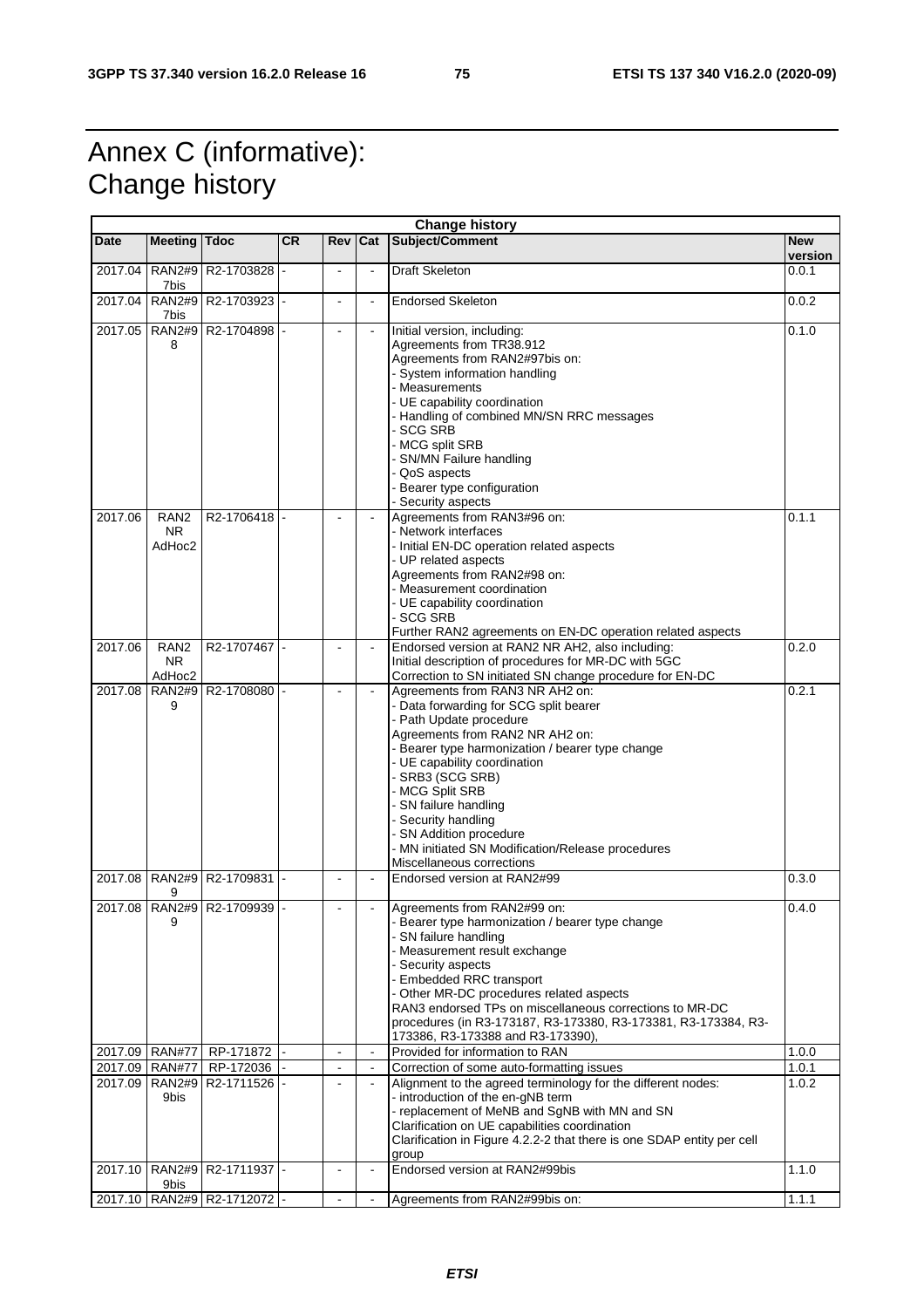|               | 9bis                  |                        |              |                |                     | Bearer type harmonization / bearer type change                                                                     |                  |
|---------------|-----------------------|------------------------|--------------|----------------|---------------------|--------------------------------------------------------------------------------------------------------------------|------------------|
|               |                       |                        |              |                |                     |                                                                                                                    |                  |
|               |                       |                        |              |                |                     | SCG change and Pscell change                                                                                       |                  |
|               |                       |                        |              |                |                     | MN/SN measurement coordination                                                                                     |                  |
|               |                       |                        |              |                |                     | UE capabilities coordination                                                                                       |                  |
|               |                       |                        |              |                |                     | - MR-DC procedures related aspects                                                                                 |                  |
|               |                       |                        |              |                |                     | - Security aspects                                                                                                 |                  |
|               |                       |                        |              |                |                     | Agreed Text Proposals in:                                                                                          |                  |
|               |                       |                        |              |                |                     | - R2-1711929 TP on SN modification without MN involvement                                                          |                  |
|               |                       |                        |              |                |                     | - R2-1711942 TP on inter-MN HO with SN change                                                                      |                  |
|               |                       |                        |              |                |                     | Agreements from RAN3#97bis in R3-174254, collecting changes from:                                                  |                  |
|               |                       |                        |              |                |                     | - R3-174214 Text Proposal for QoS Handling in 5GC DC                                                               |                  |
|               |                       |                        |              |                |                     | - R3-174132 Completion of the RRC tunnelling in MR-DC                                                              |                  |
|               |                       |                        |              |                |                     | - R3-174136 Stage 2 TP on bearer type change without MAC reset                                                     |                  |
|               |                       |                        |              |                |                     | - R3-174221 TP for Supporting MN Initiate SN Change                                                                |                  |
|               |                       |                        |              |                |                     | - R3-174194 UE-AMBR enforcement                                                                                    |                  |
|               |                       |                        |              |                |                     | - R3-174234 Secondary RAT data volume reporting                                                                    |                  |
|               |                       |                        |              |                |                     | -R3-174160 MN and SN role for QoS flow to DRB mapping                                                              |                  |
|               |                       |                        |              |                |                     | R3-174101 Clean-up of 37.340 RAN3 Related Part                                                                     |                  |
| 2017.11       | <b>RAN2#1</b>         | R2-1712301 -           |              |                |                     | Clean version                                                                                                      | 1.2.0            |
| 2017.11       | 00<br><b>RAN2#1</b>   | R2-1712302 -           |              |                |                     |                                                                                                                    | 1.2.1            |
|               | 00                    |                        |              |                |                     | MR-DC related agreements moved from TS 38.300:<br>on two C-RNTIs independently allocated ot the UE                 |                  |
|               |                       |                        |              |                |                     | - on RLF declared separately for the MCG and for the SCG                                                           |                  |
|               |                       |                        |              |                |                     | - on roaming and access restrictions for MR-DC with 5GC                                                            |                  |
|               |                       |                        |              |                |                     | - on SPS and BSR configuration, triggering and reporting                                                           |                  |
|               |                       |                        |              |                |                     |                                                                                                                    |                  |
|               |                       |                        |              |                |                     | Addition of a note on support of ideal backhaul.<br>Clarification on use of SRB3.                                  |                  |
|               |                       |                        |              |                |                     |                                                                                                                    |                  |
|               |                       |                        |              |                |                     | Clarification on security key handling.<br>Editorial corrections in various Figures                                |                  |
|               |                       |                        |              |                |                     | Removal of FFSs for MR-DC with 5GC (moved to a separate list)                                                      |                  |
|               | 2017.12 RAN2#1        | R2-1714080             |              |                |                     | Agreed Text Proposals in:                                                                                          | 1.2.2            |
|               | 00                    |                        |              |                |                     | - R2-1713141 TP on 37.340                                                                                          |                  |
|               |                       |                        |              |                |                     | - R2-1713838 Bearer type change with PDPC version change                                                           |                  |
|               |                       |                        |              |                |                     | - R2-1714176 PSCell change clarification and SCG Change removal                                                    |                  |
|               |                       |                        |              |                |                     | R2-1714183 Stage 2 TP to update bearer type description                                                            |                  |
|               |                       |                        |              |                |                     | R2-1714237 Clarification for the MR-DC QoS framework                                                               |                  |
|               |                       |                        |              |                |                     | R3-174308 Cleanup of reference/definitions for 37.340                                                              |                  |
|               |                       |                        |              |                |                     | R3-174565 TP for SCG Change related to Bearer Type Change                                                          |                  |
|               |                       |                        |              |                |                     | R3-174661 TP for querying SCGconfig for MN to eNB/gNB Change                                                       |                  |
|               |                       |                        |              |                |                     | R3-174763 TP for a unified 5G User Plane protocol                                                                  |                  |
|               |                       |                        |              |                |                     | R3-174876 Further Clean-up of TS37.340 RAN3 Related Part                                                           |                  |
|               |                       |                        |              |                |                     | R3-174913 Clarifications on Inter-MN handover with SN change                                                       |                  |
|               |                       |                        |              |                |                     | R3-174916 Clarification on the interface between gNB for Option 3                                                  |                  |
|               |                       |                        |              |                |                     | - R3-174917 Tunnel ID switching in case of reconfiguration                                                         |                  |
|               |                       |                        |              |                |                     | - R3-174921 Introducing bearer harmonization - RAN3 parts                                                          |                  |
|               |                       |                        |              |                |                     | R3-174923 On security related IE in MN initiated SN modification                                                   |                  |
|               |                       |                        |              |                |                     |                                                                                                                    |                  |
|               |                       |                        |              |                |                     | - R3-174928 TP on UE-AMBR for EN-DC                                                                                |                  |
|               |                       |                        |              |                |                     | - R3-174930 Stage 2 for secondary RAT data volume reporting                                                        |                  |
|               |                       |                        |              |                |                     | - R3-175009 Removing data forwarding from corresponding node                                                       |                  |
|               |                       |                        |              |                |                     | - R3-175048 Stage 2 TP for bearer type change<br>- R3-174975 Race conditions in case of SN release Other           |                  |
|               |                       |                        |              |                |                     | miscellaneous agreements from RAN2#100                                                                             |                  |
|               | 2017.12 RAN2#1        | R2-1714251             |              |                | $\omega$            | RAN2 agreed version                                                                                                | 1.3.0            |
|               | 00                    |                        |              |                |                     |                                                                                                                    |                  |
| 2017.12 RP-78 |                       | RP-172464              |              |                |                     | Provided for approval to RAN                                                                                       | 2.0.0            |
| 2017/12 RP-78 |                       |                        |              |                |                     | Upgraded to Rel-15                                                                                                 | 15.0.0           |
| 2018/03 RP-79 |                       | RP-180440              | 0004         | 1              | F                   | Miscellaneous corrections                                                                                          | 15.1.0           |
|               | <b>RP-79</b>          | RP-180440              | 0008         | $\mathbf{1}$   | F                   | Baseline CR for TS 37.340 (RAN3 part) covering agreements of RAN3                                                  | 15.1.0           |
|               |                       |                        |              |                |                     | #NR adhoc 1801 and RAN3 #99                                                                                        |                  |
| 2018/06       | <b>RP-80</b>          | RP-181214              | 0012         | $\overline{2}$ | F                   | Further miscellaneus corrections                                                                                   | 15.2.0           |
|               | <b>RP-80</b>          | RP-181214              | 0014         | 1              | F                   | CR on EN-DC bearer type changes in TS 37.340                                                                       | 15.2.0           |
|               | <b>RP-80</b>          | RP-181214              | 0015         | 1              | F                   | CR on EN-DC reconfiguration procedure via SRB3 in TS 37.340                                                        | 15.2.0           |
|               | <b>RP-80</b>          | RP-181214              | 0017         | $\mathbf{1}$   | F<br>$\overline{F}$ | Radio Protocol Architecture figure clarification with SDAP                                                         | 15.2.0           |
|               | <b>RP-80</b><br>RP-80 | RP-181215<br>RP-181215 | 0018<br>0021 | 1              | F                   | Stage 2 CR on combined bearer type and termination point change<br>Correction to TS 37.340 on PDCP version for SRB | 15.2.0<br>15.2.0 |
|               | <b>RP-80</b>          | RP-181215              | 0024         | 1              | F                   | L2 handling for bearer type change when PDCP SN length changed                                                     | 15.2.0           |
|               | <b>RP-80</b>          | RP-181215              | 0025         | $\mathbf{1}$   | F                   | Correction on SN configured NR measurements after SCG failure                                                      | 15.2.0           |
|               | RP-80                 | RP-181215              | 0026         | 1              | $\overline{F}$      | Clarification of the usage of SN Status Transfer                                                                   | 15.2.0           |
|               | <b>RP-80</b>          | RP-181215              | 0027         |                | F                   | Addition of the full config indicator in SN Change                                                                 | 15.2.0           |
|               | RP-80                 | RP-181216              | 0028         | 2              | F                   | Coordination of Inactivity for EN-DC                                                                               | 15.2.0           |
|               |                       |                        | 0029         |                | F                   |                                                                                                                    |                  |
|               | RP-80                 | RP-181216              |              |                | F                   | CR on maintaining the bearer type on wrap-around for TS37.340                                                      | 15.2.0           |
|               | RP-80                 | RP-181216              | 0030         | $\overline{c}$ |                     | Enabling re-use of NR PCIs in cells served by the same SN in EN-DC                                                 | 15.2.0           |
| 2018/09       | RP-81                 | RP-181939              | 0037         | 2              | F                   | Clarification on number of CC for NR CA                                                                            | 15.3.0           |
|               | <b>RP-81</b>          | RP-181942              | 0039         | $\overline{2}$ | F                   | CR for 37.340 for CA duplication of LTE bearer                                                                     | 15.3.0           |
|               | RP-81                 | RP-181942              | 0042         |                | F                   | Capturing the agreement related to Count wrap around handling for                                                  | 15.3.0           |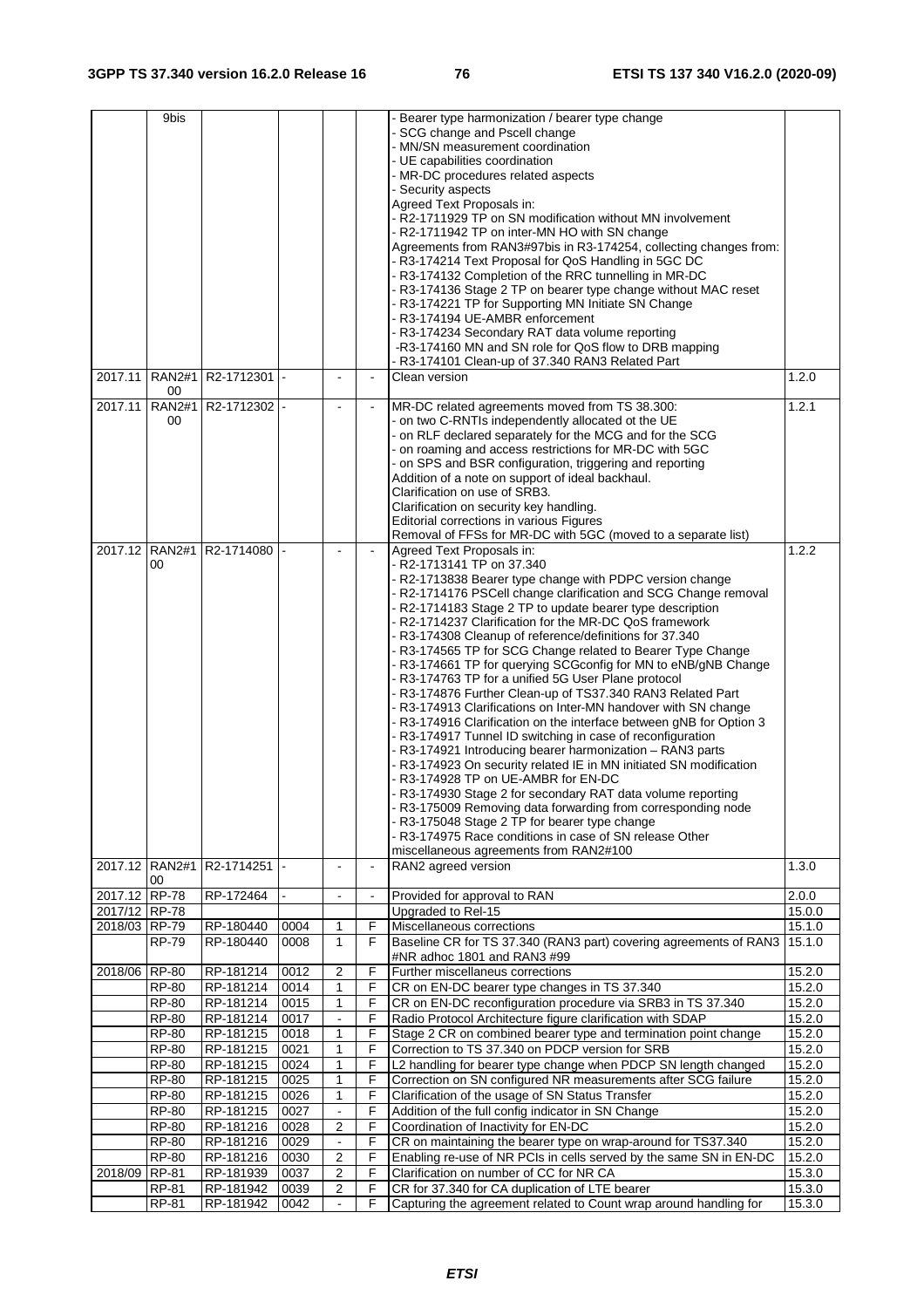|               |                       |           |              |                  |                | split bearer type                                                                                        |        |
|---------------|-----------------------|-----------|--------------|------------------|----------------|----------------------------------------------------------------------------------------------------------|--------|
|               | RP-81                 | RP-181941 | 0043         | 1                | F              | Miscellaneous clarifications                                                                             | 15.3.0 |
|               | <b>RP-81</b>          | RP-181941 | 0044         | 1                | F              | Inclusion of measurement gap related agreements                                                          | 15.3.0 |
|               | RP-81                 | RP-181942 | 0046         | $\overline{2}$   | F              | Small correction about bear type change                                                                  | 15.3.0 |
|               | RP-81                 | RP-181942 | 0047         | 3                | F              | CR to 37.340 on the Layer 2 handling for bearer type change                                              | 15.3.0 |
|               | <b>RP-81</b>          | RP-181939 | 0048         | $\blacksquare$   | F              | CR on the support of RLC mode reconfiguration                                                            | 15.3.0 |
|               | RP-81                 | RP-181939 | 0051         | $\blacksquare$   | F              | Corrections on 37.340 for bearer type change support                                                     | 15.3.0 |
|               | RP-81                 | RP-181941 | 0054         | $\mathbf{1}$     | F              | NR Corrections (37.340 Baseline CR covering RAN3-101 agreements)                                         | 15.3.0 |
| 2018/12       | RP-82                 | RP-182650 | 0067         | 1                | F              | Split SRB UL configuration                                                                               | 15.4.0 |
|               | RP-82                 | RP-182656 | 0071         | $\mathbf{1}$     | F              | Miscellaneous clarifications                                                                             | 15.4.0 |
|               | RP-82                 | RP-182669 | 0073         | 4                | B              | Agreements for MR-DC                                                                                     | 15.4.0 |
|               | RP-82                 | RP-182651 | 0079         | $\blacksquare$   | F              | Correction for SN terminated MCG bearer                                                                  | 15.4.0 |
|               | RP-82                 | RP-182667 | 0082         | 3                | F              | Updates to UE capability coordination for MR-DC                                                          | 15.4.0 |
|               | RP-82                 | RP-182664 | 0084         | $\boldsymbol{2}$ | F              | Corrections on RRC transfer procedure in EN-DC                                                           | 15.4.0 |
|               | <b>RP-82</b>          | RP-182666 | 0085         | 3                | F              | Correction of SN Initiated SN Modification procedure for Measurement                                     | 15.4.0 |
|               |                       |           |              |                  |                | Gap                                                                                                      |        |
|               | $RP-82$               | RP-182660 | 0086         | $\mathbf{1}$     | F              | Stage 2 CR on Measurement gap configuration scenarios                                                    | 15.4.0 |
|               | RP-82                 | RP-182669 | 0092         | 1                | B              | Baseline CR for TS37.340                                                                                 | 15.4.0 |
| 2019/03 RP-83 |                       | RP-190543 | 0090         | 3                | F              | Corrections for MR-DC procedures                                                                         | 15.5.0 |
|               | RP-83                 | RP-190543 | 0096         | $\overline{2}$   | F              | QoS flow offloading for MR-DC                                                                            | 15.5.0 |
|               | <b>RP-83</b>          | RP-190540 | 0098         | 1                | F              | Introduction of IDC mechanism for EN-DC operation                                                        | 15.5.0 |
|               | RP-83                 | RP-190543 | 0104         | $\mathbf{1}$     | F              | Correction on UP integrity protection in late drop                                                       | 15.5.0 |
|               | RP-83                 | RP-190543 | 0106         | 1                | F              | Corrections to SN Modification Request in MR-DC                                                          | 15.5.0 |
|               | RP-83                 | RP-190553 | 0107         | $\blacksquare$   | F              | PSCell information for LI purposes                                                                       | 15.5.0 |
|               | RP-83                 | RP-190544 | 0108         |                  | F              | Correction of EN DC data volume reporting and relocation                                                 | 15.5.0 |
|               | RP-83                 | RP-190544 | 0110         | ÷,               | F              | Data volume reporting for MR-DC with 5GC                                                                 | 15.5.0 |
|               | RP-83                 | RP-190544 | 0111         | $\blacksquare$   | F              | Correction of RAN triggered PDU session split                                                            | 15.5.0 |
|               | RP-83                 | RP-190544 | 0112         | $\mathbb{Z}^2$   | F              | Correction of PDU session split at handover                                                              | 15.5.0 |
|               | $RP-83$               | RP-190544 | 0113         | $\blacksquare$   | F              | TEID change in case of key change                                                                        | 15.5.0 |
|               | RP-83                 | RP-190545 | 0114         | $\mathbf{1}$     | F              | Support of PDU session split during inter-MN handover for MR-DC                                          | 15.5.0 |
|               |                       |           |              |                  |                | with 5GC                                                                                                 |        |
| 2019/06 RP-84 |                       | RP-191375 | 0116         | 1                | F              | MN-SN coordination for ANR in MR-DC                                                                      | 15.6.0 |
|               | RP-84                 | RP-191378 | 0118         | $\mathbf{3}$     | F              | CR on 37.340 for s-Measure in NR-DC and NE-DC                                                            | 15.6.0 |
|               | RP-84                 | RP-191374 | 0120         | $\omega$         | F              | Clarification on RLC bearer release and add                                                              | 15.6.0 |
|               | RP-84                 | RP-191374 | 0122         | $\blacksquare$   | F              | Activation/deactivation of SCells in MR-DC                                                               | 15.6.0 |
|               | <b>RP-84</b>          | RP-191374 | 0123         |                  | F              | Corrections on MN and SN inter-node resource coordination                                                | 15.6.0 |
|               | <b>RP-84</b>          | RP-191376 | 0124         | $\mathbf{1}$     | F              | Measurement gap coordination in MR-DC                                                                    | 15.6.0 |
|               | RP-84                 | RP-191379 | 0125         | $\overline{2}$   | F              | Inter-RAT HO support                                                                                     | 15.6.0 |
|               | <b>RP-84</b>          | RP-191376 | 0126         | $\mathbf{1}$     | $\overline{F}$ | Editorial clean-up                                                                                       | 15.6.0 |
|               | RP-84                 | RP-191379 | 0133         | $\blacksquare$   | F.             | Various Clean-ups for TS37.340                                                                           | 15.6.0 |
|               | RP-84                 | RP-191380 | 0134         | $\blacksquare$   | F              | Correction of RAN triggered PDU session split                                                            | 15.6.0 |
|               | RP-84                 | RP-191381 | 0135         | $\mathbf{1}$     | F              | Allow MN to retrieve forwarding proposal from the source SN                                              | 15.6.0 |
|               | RP-84                 | RP-191380 | 0136         | $\blacksquare$   | F              | RAN paging failure handling in SN                                                                        | 15.6.0 |
|               | RP-84                 | RP-191380 | 0137         | $\blacksquare$   | F              | Rapporteur Clean-ups of Secondary RAT Data Volume Report                                                 | 15.6.0 |
|               | $RP-84$               | RP-191380 | 0138         |                  | F              | Correction of the references to the GTP tunnel endpoint information                                      | 15.6.0 |
|               | RP-84                 | RP-191380 | 0139         | $\blacksquare$   | F              | In-order delivery when QoS flows offloaded from SN                                                       | 15.6.0 |
|               | RP-84                 | RP-191380 | 0140         | $\blacksquare$   | F              | RAN sharing with multiple Cell ID broadcast                                                              | 15.6.0 |
| 2019/09 RP-85 |                       | RP-192191 | 0141         | $\mathbf{1}$     | F              | PDCP configuration generation                                                                            | 15.7.0 |
|               | RP-85                 | RP-192190 | 0142         | 1                | F              | Clarification on selectedBandCombination                                                                 | 15.7.0 |
|               | RP-85                 | RP-192194 | 0143         | 3                | F              | Clarification about PSCell change between different SN nodes                                             | 15.7.0 |
|               | RP-85                 | RP-192193 | 0144         | $\overline{2}$   | F              | Clarification of handover terminology                                                                    | 15.7.0 |
|               | RP-85                 | RP-192191 | 0145         | 1                | F              | Default DRB handling                                                                                     | 15.7.0 |
|               | RP-85                 | RP-192192 | 0148         | 1                | F              | Capability report and coordination in NR-DC                                                              | 15.7.0 |
|               | RP-85                 | RP-192191 | 0151         | 1                | F              | LTE to NR-DC Inter-RAT HO support                                                                        | 15.7.0 |
|               | RP-85                 | RP-192190 | 0153         |                  | F              | Correction of E-RAB Modification Indication                                                              | 15.7.0 |
|               | RP-85                 | RP-192191 | 0154         | 1                | F              | TS37.340 Rapporteur Cleanups                                                                             | 15.7.0 |
| 2019/12       | RP-86                 | RP-192934 | 0155         | 2                | F              | PDCP version in EN-DC                                                                                    | 15.8.0 |
|               | RP-86                 | RP-192936 | 0157         | 3                | F              | SMTC setting for NR PSCell change in MR-DC                                                               | 15.8.0 |
|               | $RP-86$               | RP-192937 | 0158         | 3                | F              | PDCP configuration generation (email discussion of 107#25)                                               | 15.8.0 |
|               | RP-86                 | RP-192936 | 0159         | 3                | F              | Correction on sending Failure Information via SRB3                                                       | 15.8.0 |
|               | RP-86                 | RP-192938 | 0160         | 2                | F              | Clarification of NR-DC synchronization                                                                   | 15.8.0 |
|               | $RP-86$               |           |              | 2                | F              |                                                                                                          |        |
|               |                       | RP-192938 | 0163         |                  |                | Clarification on security key change and bearer termination point<br>change                              | 15.8.0 |
|               |                       | RP-192936 | 0168         |                  | F              | Clarification regarding QoS handling in MRDC with 5G CN                                                  |        |
|               | RP-86                 |           |              | 1                |                |                                                                                                          | 15.8.0 |
|               | RP-86                 | RP-192936 | 0169         | 1                | F              | Missing RACH aspect for DC                                                                               | 15.8.0 |
|               | <b>RP-86</b>          | RP-192937 | 0170         | $\Box$           | F              | IP version on X2-U                                                                                       | 15.8.0 |
|               | <b>RP-86</b>          | RP-192937 | 0171<br>0172 |                  | F              | Correction to MR-DC with 5GC with RRC_INACTIVE                                                           | 15.8.0 |
|               | RP-86                 | RP-192938 |              | 1                | F              | Correction of SN Status Transfer during HO with DC                                                       | 15.8.0 |
|               | RP-86<br><b>RP-86</b> | RP-192938 | 0174         |                  | F.<br>F        | DRB ID co-ordination between MN and SN<br>Correcting misbehaviors and clean-ups on 37.340 related to PDU | 15.8.0 |
|               |                       | RP-192938 | 0175         | $\blacksquare$   |                | session spilt                                                                                            | 15.8.0 |
|               | RP-86                 | RP-192938 | 0177         | $\blacksquare$   | F              | Stage2 Clarifications for RRC_Inactive with MR-DC@5GC                                                    | 15.8.0 |
|               |                       |           |              |                  |                |                                                                                                          |        |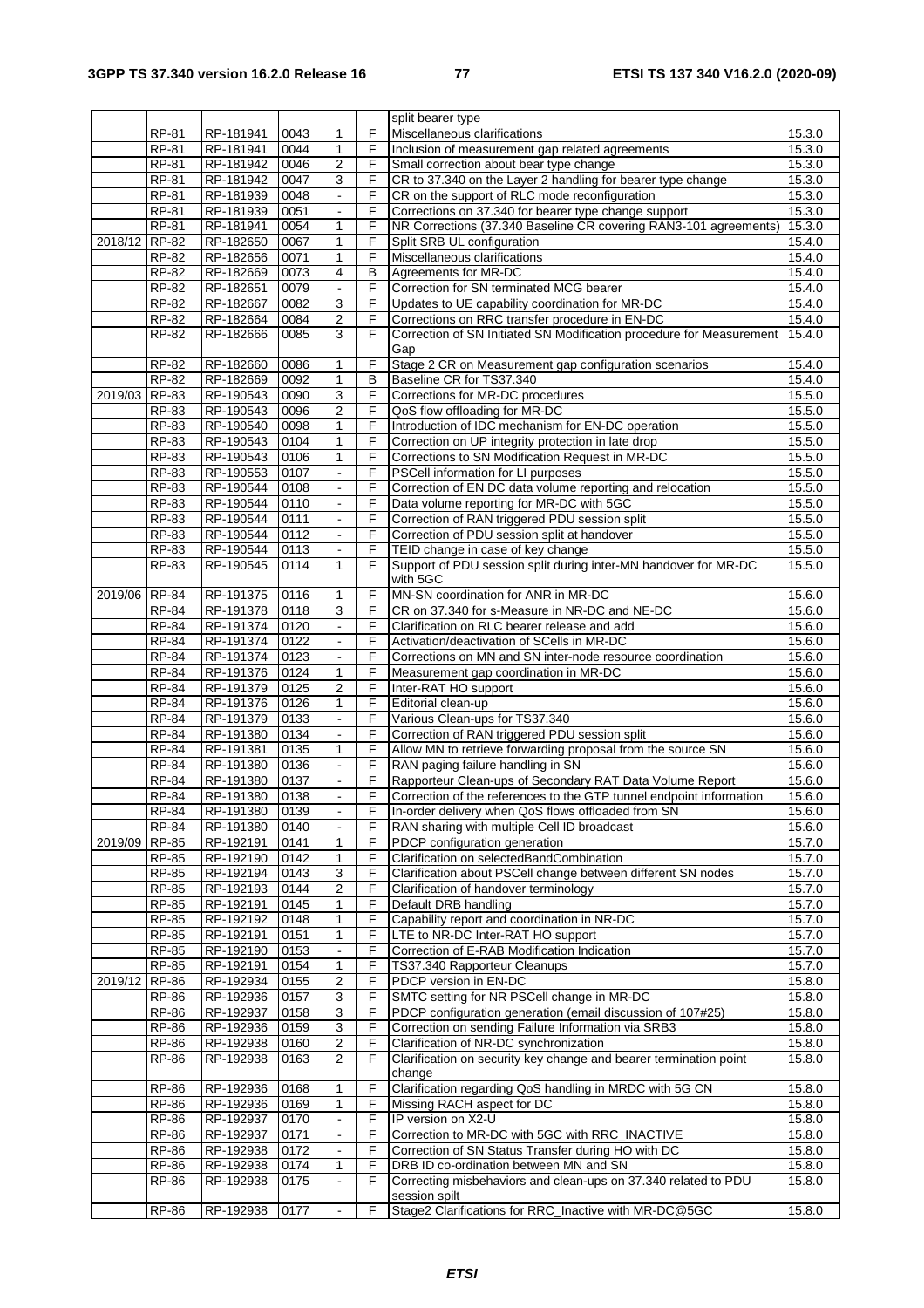#### **3GPP TS 37.340 version 16.2.0 Release 16 78 ETSI TS 137 340 V16.2.0 (2020-09)**

|               | <b>RP-86</b> | RP-192938 | 0178 |                | F | Correction of NG connection in MR DC                                             | 15.8.0 |
|---------------|--------------|-----------|------|----------------|---|----------------------------------------------------------------------------------|--------|
|               | <b>RP-86</b> | RP-192938 | 0179 |                | F | Correcting misbehaviors and clean-ups on 37.340 related to data                  | 15.8.0 |
|               |              |           |      |                |   | forwarding and SN status transfer                                                |        |
|               | <b>RP-86</b> | RP-192945 | 0173 | 1              | B | Stage2 Introduction of ARPI&SPID for EN-DC                                       | 16.0.0 |
|               | <b>RP-86</b> | RP-192943 | 0176 | 1              | B | Resuming SCG in RRC Resume                                                       | 16.0.0 |
|               | <b>RP-86</b> | RP-192943 | 0180 | 1              | F | Clarification on the offered non-GBR resources                                   | 16.0.0 |
| 2020/03 RP-87 |              | RP-200350 | 0165 | 3              | B | Introduction of SRVCC from 5G to 3G                                              | 16.1.0 |
|               | <b>RP-87</b> | RP-200340 | 0182 | 1              | B | Introduction of cross link interference management                               | 16.1.0 |
|               | <b>RP-87</b> | RP-200341 | 0183 | 2              | B | Introduction of NR-U to 37,340                                                   | 16.1.0 |
|               | <b>RP-87</b> | RP-200344 | 0184 | $\overline{2}$ | B | CR for supporting UE Power Saving in TS 37.340                                   | 16.1.0 |
|               | <b>RP-87</b> | RP-200357 | 0185 |                | B | Stage 2 CR for Inter-RAT HO between NR to EN-DC in Rel-16                        | 16.1.0 |
|               | <b>RP-87</b> | RP-200349 | 0186 | $\overline{2}$ | B | Correction of TS 37.340 on the support of MR-DC for IAB                          | 16.1.0 |
|               | <b>RP-87</b> | RP-200346 | 0187 |                | B | Introduction of 5G V2X with NR Sidelink                                          | 16.1.0 |
|               | <b>RP-87</b> | RP-200348 | 0188 |                | B | Introduction of CA/DC enhancements to 37.340                                     | 16.1.0 |
| 2020/07       | <b>RP-88</b> | RP-201174 | 0189 | 4              | F | SRB3 for reporting UAI for power saving                                          | 16.2.0 |
|               | <b>RP-88</b> | RP-201179 | 0192 | 3              | F | Miscellaneous correction to 37,340 for IAB                                       | 16.2.0 |
|               | <b>RP-88</b> | RP-201160 | 0194 | 2              | A | Correction on MN-SN measurements coordination in INM                             | 16.2.0 |
|               | <b>RP-88</b> | RP-201181 | 0195 | 3              | B | Introduction of IIOT features to TS 37.340                                       | 16.2.0 |
|               | <b>RP-88</b> | RP-201166 | 0198 | $\overline{2}$ | F | Clarification on PDCP version change                                             | 16.2.0 |
|               | <b>RP-88</b> | RP-201162 | 0205 | 1              | A | Corrections to MAC description                                                   | 16.2.0 |
|               | <b>RP-88</b> | RP-201191 | 0208 | 1              | F | Correction on MN-SN measurements coordination in INM                             | 16.2.0 |
|               | <b>RP-88</b> | RP-201178 | 0209 |                | F | <b>DCCA</b> corrections                                                          | 16.2.0 |
|               | RP-88        | RP-201177 | 0210 | $\blacksquare$ | B | Introduction of Conditional PSCell Change for intra-SN without MN<br>involvement | 16.2.0 |
|               | <b>RP-88</b> | RP-201178 | 0211 |                | В | Support of inter-RAT handover in response to MCGFailureInformation               | 16.2.0 |
|               | <b>RP-88</b> | RP-201177 | 0212 | $\mathbf{1}$   | B | TS37.340 Stage2 Introduction of Rel-16 Mobility Enhancement in MR-               | 16.2.0 |
|               |              |           |      |                |   | <b>DC</b>                                                                        |        |
|               | <b>RP-88</b> | RP-201180 | 0213 | $\blacksquare$ | B | Supporting of RACS for EN-DC and MR-DC                                           | 16.2.0 |
|               | <b>RP-88</b> | RP-201212 | 0214 |                | Ć | Introduction of Inter-gNB CSI-RS Based Mobility                                  | 16.2.0 |
|               | <b>RP-88</b> | RP-201296 | 0216 | 1              | A | Support of SN not broadcasting system information                                | 16.2.0 |